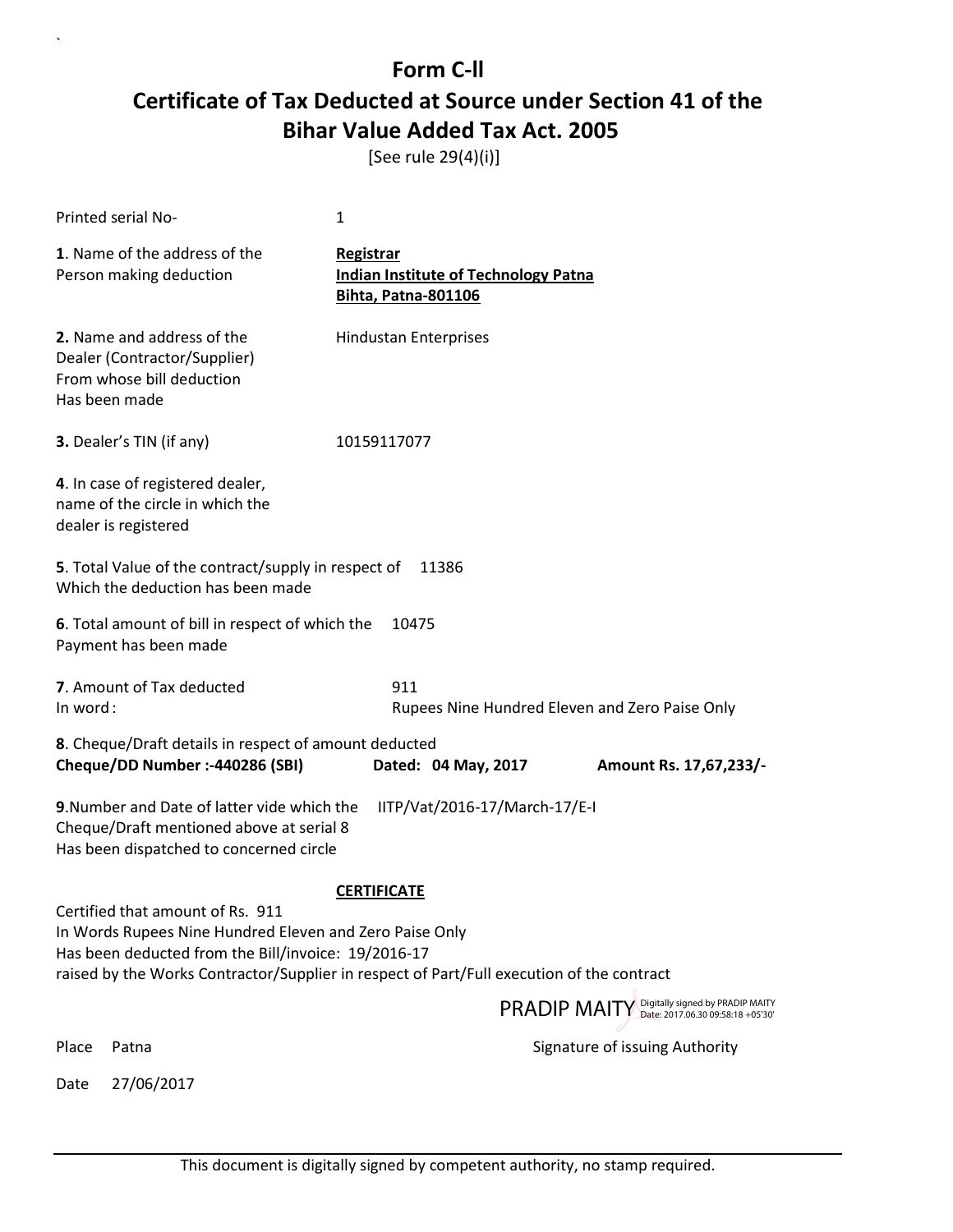[See rule 29(4)(i)]

| Printed serial No-                                                                                                                                                                                                                                                             | 2                                                                                             |  |  |  |
|--------------------------------------------------------------------------------------------------------------------------------------------------------------------------------------------------------------------------------------------------------------------------------|-----------------------------------------------------------------------------------------------|--|--|--|
| 1. Name of the address of the<br>Person making deduction                                                                                                                                                                                                                       | <b>Registrar</b><br><b>Indian Institute of Technology Patna</b><br><b>Bihta, Patna-801106</b> |  |  |  |
| 2. Name and address of the<br>Dealer (Contractor/Supplier)<br>From whose bill deduction<br>Has been made                                                                                                                                                                       | Jay Ma Tara Buildcon's Pvt. Ltd.<br>Patna                                                     |  |  |  |
| 3. Dealer's TIN (if any)                                                                                                                                                                                                                                                       | 10154573039                                                                                   |  |  |  |
| 4. In case of registered dealer,<br>name of the circle in which the<br>dealer is registered                                                                                                                                                                                    |                                                                                               |  |  |  |
| 5. Total Value of the contract/supply in respect of<br>Which the deduction has been made                                                                                                                                                                                       | 659176                                                                                        |  |  |  |
| 6. Total amount of bill in respect of which the<br>Payment has been made                                                                                                                                                                                                       | 606442                                                                                        |  |  |  |
| 7. Amount of Tax deducted<br>In word:<br>Paise Only                                                                                                                                                                                                                            | 52734<br>Rupees Fifty Two Thousand Seven Hundred Thirty Four and Zero                         |  |  |  |
| 8. Cheque/Draft details in respect of amount deducted<br>Cheque/DD Number :- 440286 (SBI)                                                                                                                                                                                      | Dated: 04 May, 2017<br>Amount Rs. 17,67,233/-                                                 |  |  |  |
| 9. Number and Date of latter vide which the<br>IITP/Vat/2016-17/March-17/E-I<br>Cheque/Draft mentioned above at serial 8<br>Has been dispatched to concerned circle                                                                                                            |                                                                                               |  |  |  |
| <b>CERTIFICATE</b>                                                                                                                                                                                                                                                             |                                                                                               |  |  |  |
| Certified that amount of Rs. 52734<br>In Words Rupees Fifty Two Thousand Seven Hundred Thirty Four and Zero Paise Only<br>Has been deducted from the Bill/invoice: dated 01.09.16<br>raised by the Works Contractor/Supplier in respect of Part/Full execution of the contract |                                                                                               |  |  |  |
|                                                                                                                                                                                                                                                                                | PRADIP MAITY Digitally signed by PRADIP MAITY                                                 |  |  |  |
| Place<br>Patna                                                                                                                                                                                                                                                                 | Signature of issuing Authority                                                                |  |  |  |

Date 27/06/2017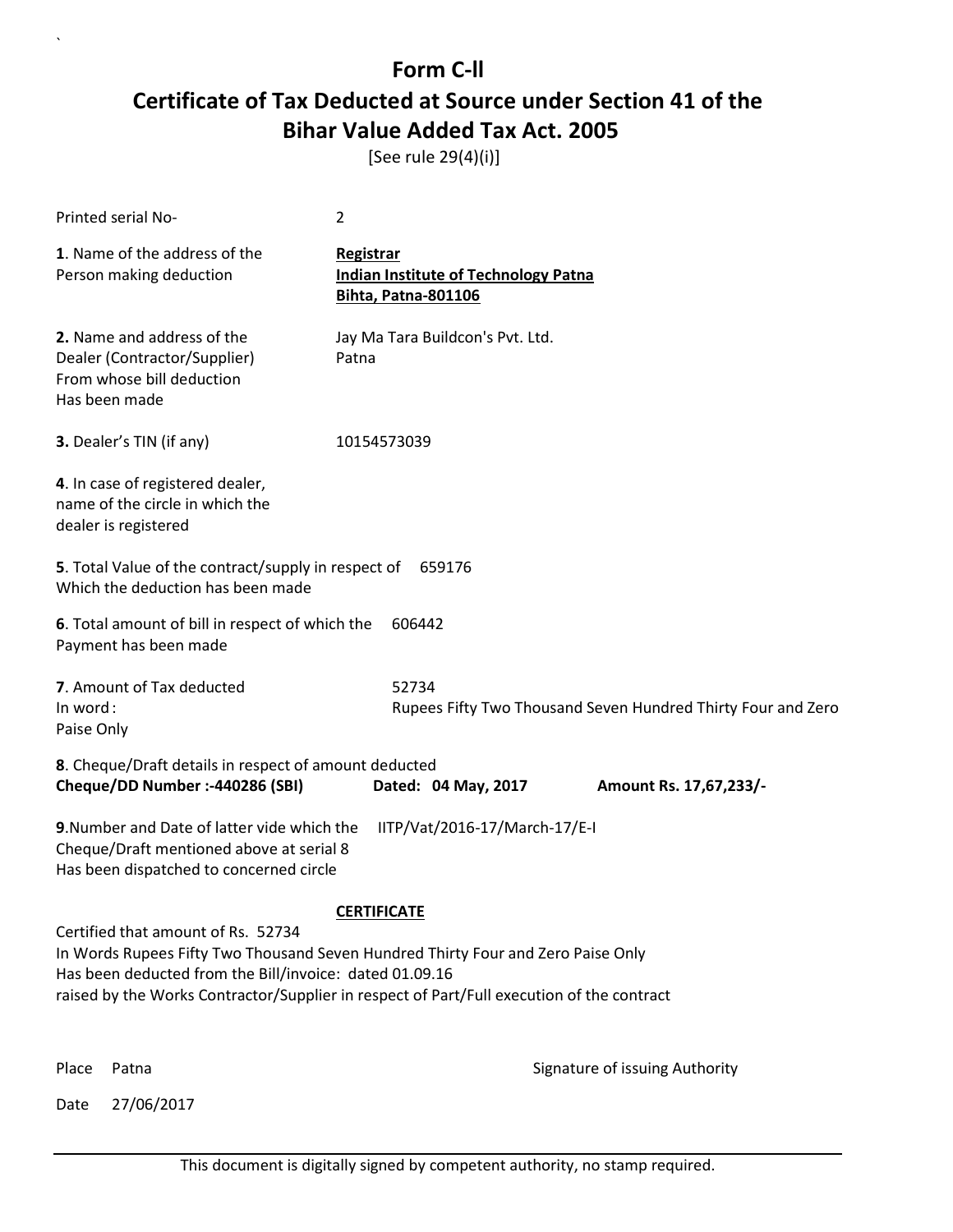[See rule 29(4)(i)]

| Printed serial No-                                                                                                                                                                                                                                                          | 3                                                                                             |  |  |
|-----------------------------------------------------------------------------------------------------------------------------------------------------------------------------------------------------------------------------------------------------------------------------|-----------------------------------------------------------------------------------------------|--|--|
| 1. Name of the address of the<br>Person making deduction                                                                                                                                                                                                                    | <b>Registrar</b><br><b>Indian Institute of Technology Patna</b><br><b>Bihta, Patna-801106</b> |  |  |
| 2. Name and address of the<br>Dealer (Contractor/Supplier)<br>From whose bill deduction<br>Has been made                                                                                                                                                                    | <b>Hindustan Enterprises</b>                                                                  |  |  |
| 3. Dealer's TIN (if any)                                                                                                                                                                                                                                                    | 10159117077                                                                                   |  |  |
| 4. In case of registered dealer,<br>name of the circle in which the<br>dealer is registered                                                                                                                                                                                 |                                                                                               |  |  |
| 5. Total Value of the contract/supply in respect of<br>Which the deduction has been made                                                                                                                                                                                    | 22025                                                                                         |  |  |
| 6. Total amount of bill in respect of which the<br>Payment has been made                                                                                                                                                                                                    | 20263                                                                                         |  |  |
| 7. Amount of Tax deducted<br>In word:<br>Only                                                                                                                                                                                                                               | 1762<br>Rupees One Thousand Seven Hundred Sixty Two and Zero Paise                            |  |  |
| 8. Cheque/Draft details in respect of amount deducted<br>Cheque/DD Number :- 440286 (SBI)                                                                                                                                                                                   | Dated: 04 May, 2017<br>Amount Rs. 17,67,233/-                                                 |  |  |
| 9. Number and Date of latter vide which the<br>Cheque/Draft mentioned above at serial 8<br>Has been dispatched to concerned circle                                                                                                                                          | IITP/Vat/2016-17/March-17/E-I                                                                 |  |  |
|                                                                                                                                                                                                                                                                             | <b>CERTIFICATE</b>                                                                            |  |  |
| Certified that amount of Rs. 1762<br>In Words Rupees One Thousand Seven Hundred Sixty Two and Zero Paise Only<br>Has been deducted from the Bill/invoice: 23/2016-17, 21/16-17<br>raised by the Works Contractor/Supplier in respect of Part/Full execution of the contract |                                                                                               |  |  |
| Place<br>Patna                                                                                                                                                                                                                                                              | Signature of issuing Authority                                                                |  |  |

Date 27/06/2017

`

This document is digitally signed by competent authority, no stamp required.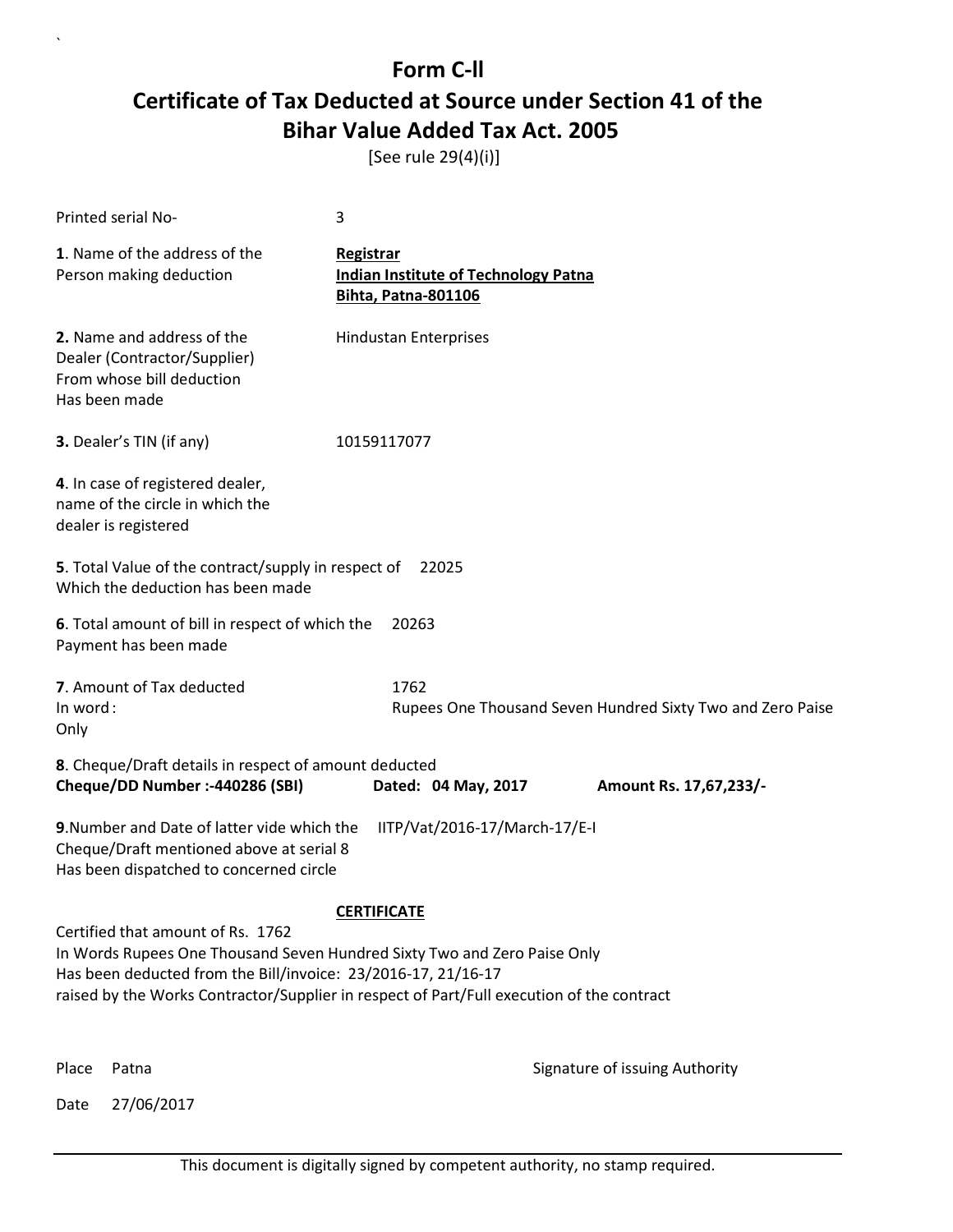[See rule 29(4)(i)]

|                                                                                                                                                                                                                                            | Printed serial No-                                                                                       | 4                                                                                      |                                                 |  |
|--------------------------------------------------------------------------------------------------------------------------------------------------------------------------------------------------------------------------------------------|----------------------------------------------------------------------------------------------------------|----------------------------------------------------------------------------------------|-------------------------------------------------|--|
|                                                                                                                                                                                                                                            | 1. Name of the address of the<br>Person making deduction                                                 | Registrar<br><b>Indian Institute of Technology Patna</b><br><b>Bihta, Patna-801106</b> |                                                 |  |
|                                                                                                                                                                                                                                            | 2. Name and address of the<br>Dealer (Contractor/Supplier)<br>From whose bill deduction<br>Has been made | Sky net<br>162, Patliputra Colony, Patna-13                                            |                                                 |  |
|                                                                                                                                                                                                                                            | 3. Dealer's TIN (if any)                                                                                 | 10151248075                                                                            |                                                 |  |
|                                                                                                                                                                                                                                            | 4. In case of registered dealer,<br>name of the circle in which the<br>dealer is registered              |                                                                                        |                                                 |  |
|                                                                                                                                                                                                                                            | 5. Total Value of the contract/supply in respect of<br>Which the deduction has been made                 | 5512                                                                                   |                                                 |  |
|                                                                                                                                                                                                                                            | 6. Total amount of bill in respect of which the<br>Payment has been made                                 | 5200                                                                                   |                                                 |  |
| In word:                                                                                                                                                                                                                                   | 7. Amount of Tax deducted                                                                                | 312                                                                                    | Rupees Three Hundred Twelve and Zero Paise Only |  |
| 8. Cheque/Draft details in respect of amount deducted<br>Cheque/DD Number :- 440286 (SBI)<br>Dated: 04 May, 2017                                                                                                                           |                                                                                                          |                                                                                        | Amount Rs. 17,67,233/-                          |  |
| 9. Number and Date of latter vide which the<br>IITP/Vat/2016-17/March-17/E-I<br>Cheque/Draft mentioned above at serial 8<br>Has been dispatched to concerned circle                                                                        |                                                                                                          |                                                                                        |                                                 |  |
| <b>CERTIFICATE</b>                                                                                                                                                                                                                         |                                                                                                          |                                                                                        |                                                 |  |
| Certified that amount of Rs. 312<br>In Words Rupees Three Hundred Twelve and Zero Paise Only<br>Has been deducted from the Bill/invoice: 2213<br>raised by the Works Contractor/Supplier in respect of Part/Full execution of the contract |                                                                                                          |                                                                                        |                                                 |  |
|                                                                                                                                                                                                                                            |                                                                                                          |                                                                                        |                                                 |  |
| Place                                                                                                                                                                                                                                      | Patna                                                                                                    |                                                                                        | Signature of issuing Authority                  |  |
| Date                                                                                                                                                                                                                                       | 27/06/2017                                                                                               |                                                                                        |                                                 |  |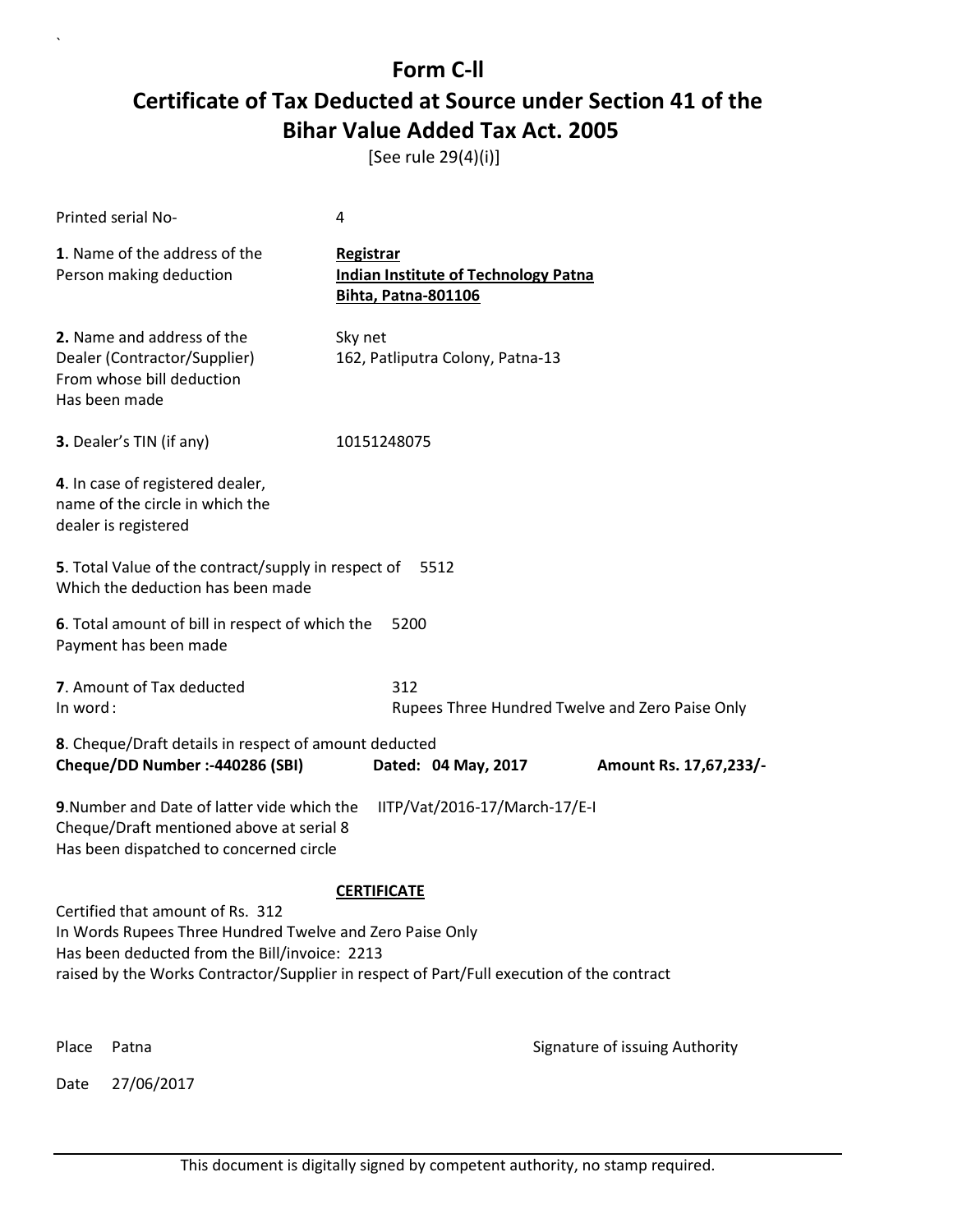[See rule 29(4)(i)]

| Printed serial No-                                                                                                                                                                                                                                       | 5                                                                                      |  |  |  |
|----------------------------------------------------------------------------------------------------------------------------------------------------------------------------------------------------------------------------------------------------------|----------------------------------------------------------------------------------------|--|--|--|
| 1. Name of the address of the<br>Person making deduction                                                                                                                                                                                                 | Registrar<br><b>Indian Institute of Technology Patna</b><br><b>Bihta, Patna-801106</b> |  |  |  |
| 2. Name and address of the<br>Dealer (Contractor/Supplier)<br>From whose bill deduction<br>Has been made                                                                                                                                                 | Shivam Enterprises<br>Amhara, Bihta, Patna                                             |  |  |  |
| 3. Dealer's TIN (if any)                                                                                                                                                                                                                                 | 10048624052                                                                            |  |  |  |
| 4. In case of registered dealer,<br>name of the circle in which the<br>dealer is registered                                                                                                                                                              |                                                                                        |  |  |  |
| 5. Total Value of the contract/supply in respect of<br>Which the deduction has been made                                                                                                                                                                 | 14994                                                                                  |  |  |  |
| 6. Total amount of bill in respect of which the<br>Payment has been made                                                                                                                                                                                 | 13038                                                                                  |  |  |  |
| 7. Amount of Tax deducted<br>In word:<br>Only                                                                                                                                                                                                            | 1956<br>Rupees One Thousand Nine Hundred Fifty Six and Zero Paise                      |  |  |  |
| 8. Cheque/Draft details in respect of amount deducted<br>Cheque/DD Number :- 440286 (SBI)                                                                                                                                                                | Dated: 04 May, 2017<br>Amount Rs. 17,67,233/-                                          |  |  |  |
| 9. Number and Date of latter vide which the<br>Cheque/Draft mentioned above at serial 8<br>Has been dispatched to concerned circle                                                                                                                       | IITP/Vat/2016-17/March-17/E-I                                                          |  |  |  |
| <b>CERTIFICATE</b>                                                                                                                                                                                                                                       |                                                                                        |  |  |  |
| Certified that amount of Rs. 1956<br>In Words Rupees One Thousand Nine Hundred Fifty Six and Zero Paise Only<br>Has been deducted from the Bill/invoice: 39<br>raised by the Works Contractor/Supplier in respect of Part/Full execution of the contract |                                                                                        |  |  |  |
| Place<br>Patna                                                                                                                                                                                                                                           | Signature of issuing Authority                                                         |  |  |  |

Date 27/06/2017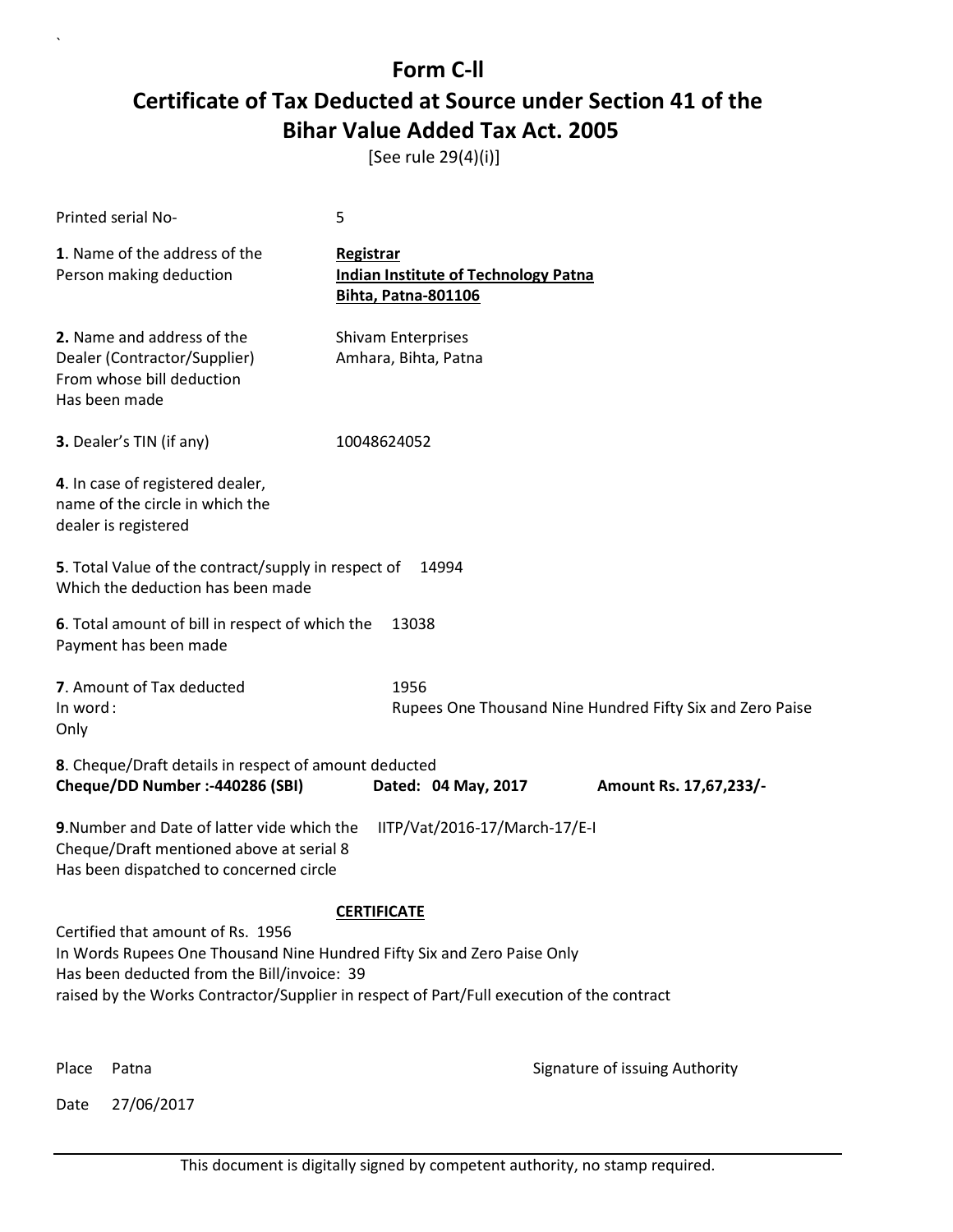[See rule 29(4)(i)]

| Printed serial No-                                                                                                                                                                                                                                          | 6                                                                                             |  |  |  |
|-------------------------------------------------------------------------------------------------------------------------------------------------------------------------------------------------------------------------------------------------------------|-----------------------------------------------------------------------------------------------|--|--|--|
| 1. Name of the address of the<br>Person making deduction                                                                                                                                                                                                    | <b>Registrar</b><br><b>Indian Institute of Technology Patna</b><br><b>Bihta, Patna-801106</b> |  |  |  |
| 2. Name and address of the<br>Dealer (Contractor/Supplier)<br>From whose bill deduction<br>Has been made                                                                                                                                                    | Jiya enterprises                                                                              |  |  |  |
| 3. Dealer's TIN (if any)                                                                                                                                                                                                                                    | 10047930090                                                                                   |  |  |  |
| 4. In case of registered dealer,<br>name of the circle in which the<br>dealer is registered                                                                                                                                                                 |                                                                                               |  |  |  |
| 5. Total Value of the contract/supply in respect of<br>Which the deduction has been made                                                                                                                                                                    | 14885                                                                                         |  |  |  |
| 6. Total amount of bill in respect of which the<br>Payment has been made                                                                                                                                                                                    | 13000                                                                                         |  |  |  |
| 7. Amount of Tax deducted<br>In word:<br>Only                                                                                                                                                                                                               | 1885<br>Rupees One Thousand Eight Hundred Eighty Five and Zero Paise                          |  |  |  |
| 8. Cheque/Draft details in respect of amount deducted<br>Cheque/DD Number :- 440286 (SBI)                                                                                                                                                                   | Dated: 04 May, 2017<br>Amount Rs. 17,67,233/-                                                 |  |  |  |
| 9. Number and Date of latter vide which the<br>Cheque/Draft mentioned above at serial 8<br>Has been dispatched to concerned circle                                                                                                                          | IITP/Vat/2016-17/March-17/E-I                                                                 |  |  |  |
| <b>CERTIFICATE</b>                                                                                                                                                                                                                                          |                                                                                               |  |  |  |
| Certified that amount of Rs. 1885<br>In Words Rupees One Thousand Eight Hundred Eighty Five and Zero Paise Only<br>Has been deducted from the Bill/invoice: 18<br>raised by the Works Contractor/Supplier in respect of Part/Full execution of the contract |                                                                                               |  |  |  |
|                                                                                                                                                                                                                                                             |                                                                                               |  |  |  |
| Place<br>Patna                                                                                                                                                                                                                                              | Signature of issuing Authority                                                                |  |  |  |

Date 27/06/2017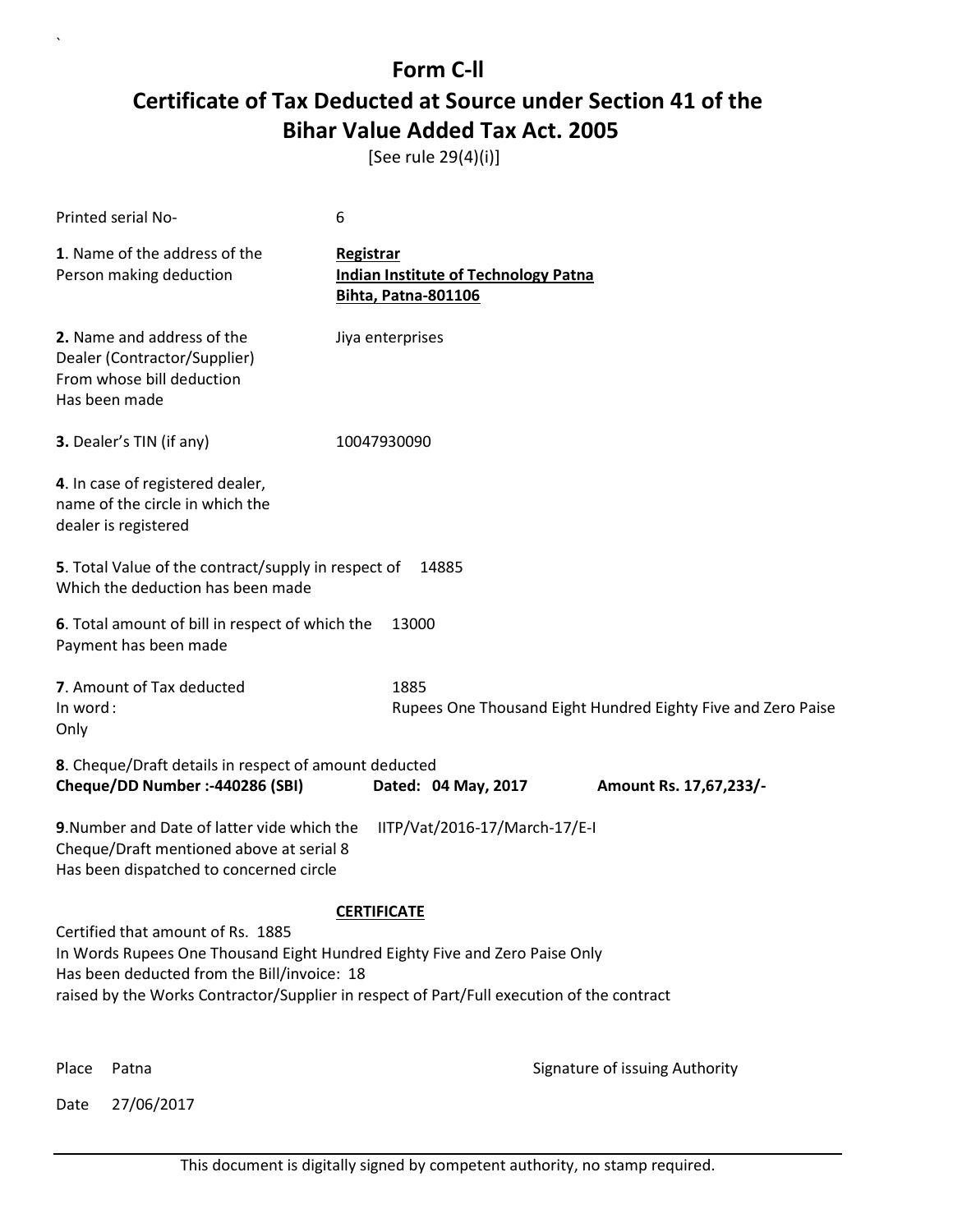[See rule 29(4)(i)]

|                                                                                                                                                                                                                                      | Printed serial No-                                                                                       | 7                                                                                      |                                            |  |
|--------------------------------------------------------------------------------------------------------------------------------------------------------------------------------------------------------------------------------------|----------------------------------------------------------------------------------------------------------|----------------------------------------------------------------------------------------|--------------------------------------------|--|
|                                                                                                                                                                                                                                      | 1. Name of the address of the<br>Person making deduction                                                 | Registrar<br><b>Indian Institute of Technology Patna</b><br><b>Bihta, Patna-801106</b> |                                            |  |
|                                                                                                                                                                                                                                      | 2. Name and address of the<br>Dealer (Contractor/Supplier)<br>From whose bill deduction<br>Has been made | <b>Scientific Traders</b><br>Pustak Bhandar Compound, Govinda Mitra Road, Patna-04     |                                            |  |
|                                                                                                                                                                                                                                      | 3. Dealer's TIN (if any)                                                                                 | 10100336073                                                                            |                                            |  |
|                                                                                                                                                                                                                                      | 4. In case of registered dealer,<br>name of the circle in which the<br>dealer is registered              |                                                                                        |                                            |  |
|                                                                                                                                                                                                                                      | 5. Total Value of the contract/supply in respect of<br>Which the deduction has been made                 | 10616                                                                                  |                                            |  |
|                                                                                                                                                                                                                                      | 6. Total amount of bill in respect of which the<br>Payment has been made                                 | 10015                                                                                  |                                            |  |
| In word:                                                                                                                                                                                                                             | 7. Amount of Tax deducted                                                                                | 601                                                                                    | Rupees Six Hundred One and Zero Paise Only |  |
| 8. Cheque/Draft details in respect of amount deducted<br>Cheque/DD Number :- 440286 (SBI)<br>Dated: 04 May, 2017                                                                                                                     |                                                                                                          |                                                                                        | Amount Rs. 17,67,233/-                     |  |
| 9. Number and Date of latter vide which the<br>IITP/Vat/2016-17/March-17/E-I<br>Cheque/Draft mentioned above at serial 8<br>Has been dispatched to concerned circle                                                                  |                                                                                                          |                                                                                        |                                            |  |
| <b>CERTIFICATE</b>                                                                                                                                                                                                                   |                                                                                                          |                                                                                        |                                            |  |
| Certified that amount of Rs. 601<br>In Words Rupees Six Hundred One and Zero Paise Only<br>Has been deducted from the Bill/invoice: 397<br>raised by the Works Contractor/Supplier in respect of Part/Full execution of the contract |                                                                                                          |                                                                                        |                                            |  |
| Place                                                                                                                                                                                                                                | Patna                                                                                                    |                                                                                        | Signature of issuing Authority             |  |
| Date                                                                                                                                                                                                                                 | 27/06/2017                                                                                               |                                                                                        |                                            |  |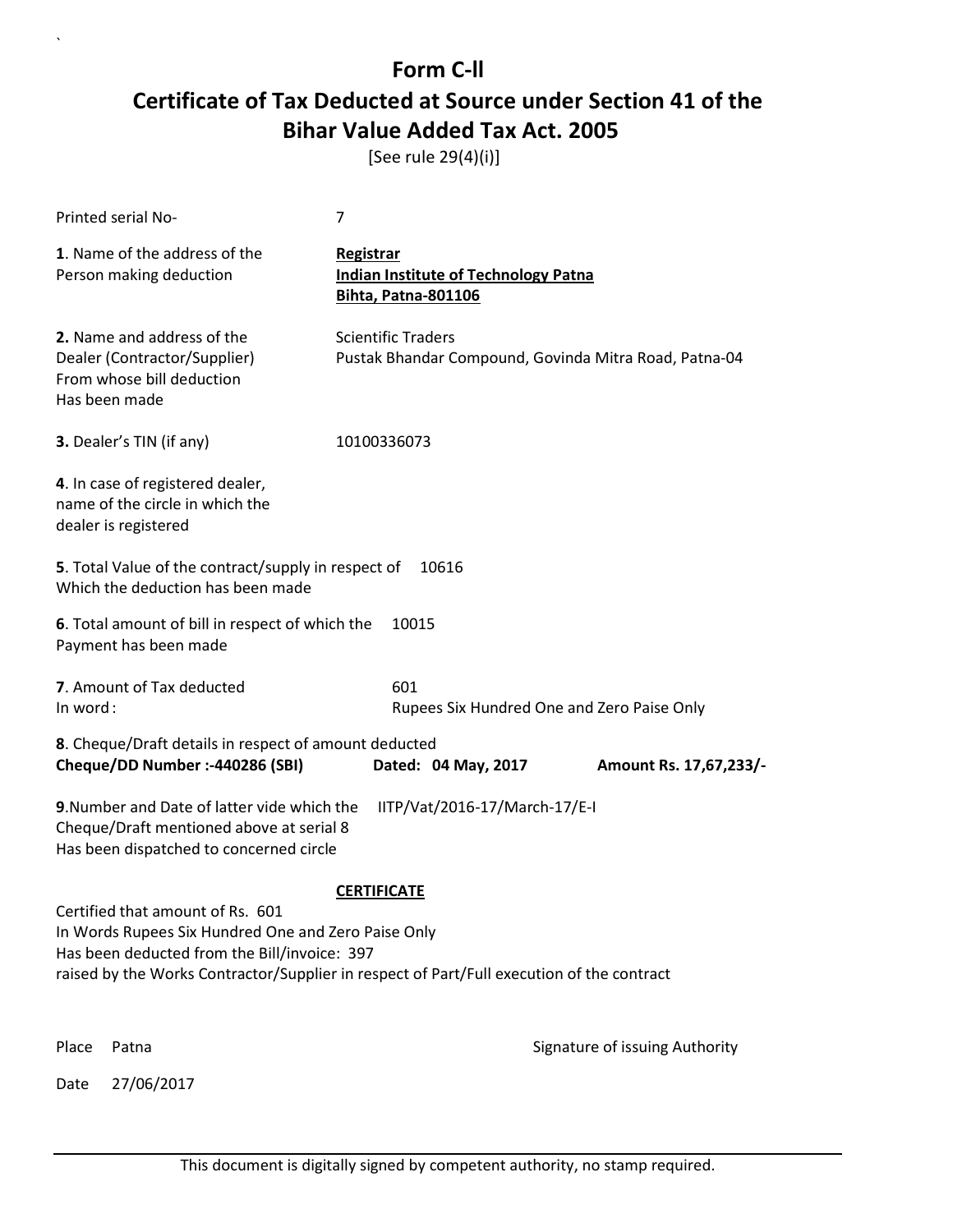[See rule 29(4)(i)]

|                                                                                                                                                                                                                                                                  | <b>Printed serial No-</b>                                                                                | 8                                                                                      |                                |  |
|------------------------------------------------------------------------------------------------------------------------------------------------------------------------------------------------------------------------------------------------------------------|----------------------------------------------------------------------------------------------------------|----------------------------------------------------------------------------------------|--------------------------------|--|
|                                                                                                                                                                                                                                                                  | 1. Name of the address of the<br>Person making deduction                                                 | Registrar<br><b>Indian Institute of Technology Patna</b><br><b>Bihta, Patna-801106</b> |                                |  |
|                                                                                                                                                                                                                                                                  | 2. Name and address of the<br>Dealer (Contractor/Supplier)<br>From whose bill deduction<br>Has been made | M/s Vaishnavi Enterprises<br>Patna                                                     |                                |  |
|                                                                                                                                                                                                                                                                  | 3. Dealer's TIN (if any)                                                                                 | 10043948038                                                                            |                                |  |
|                                                                                                                                                                                                                                                                  | 4. In case of registered dealer,<br>name of the circle in which the<br>dealer is registered              |                                                                                        |                                |  |
|                                                                                                                                                                                                                                                                  | 5. Total Value of the contract/supply in respect of<br>Which the deduction has been made                 | 3461                                                                                   |                                |  |
|                                                                                                                                                                                                                                                                  | 6. Total amount of bill in respect of which the<br>Payment has been made                                 | 3265                                                                                   |                                |  |
|                                                                                                                                                                                                                                                                  | 7. Amount of Tax deducted<br>196<br>In word:<br>Rupees One Hundred Ninety Six and Zero Paise Only        |                                                                                        |                                |  |
|                                                                                                                                                                                                                                                                  | 8. Cheque/Draft details in respect of amount deducted<br>Cheque/DD Number :- 440286 (SBI)                | Dated: 04 May, 2017                                                                    | Amount Rs. 17,67,233/-         |  |
| 9. Number and Date of latter vide which the<br>IITP/Vat/2016-17/March-17/E-I<br>Cheque/Draft mentioned above at serial 8<br>Has been dispatched to concerned circle                                                                                              |                                                                                                          |                                                                                        |                                |  |
| <b>CERTIFICATE</b><br>Certified that amount of Rs. 196<br>In Words Rupees One Hundred Ninety Six and Zero Paise Only<br>Has been deducted from the Bill/invoice: 34<br>raised by the Works Contractor/Supplier in respect of Part/Full execution of the contract |                                                                                                          |                                                                                        |                                |  |
| Place                                                                                                                                                                                                                                                            | Patna                                                                                                    |                                                                                        | Signature of issuing Authority |  |
| Date                                                                                                                                                                                                                                                             | 27/06/2017                                                                                               |                                                                                        |                                |  |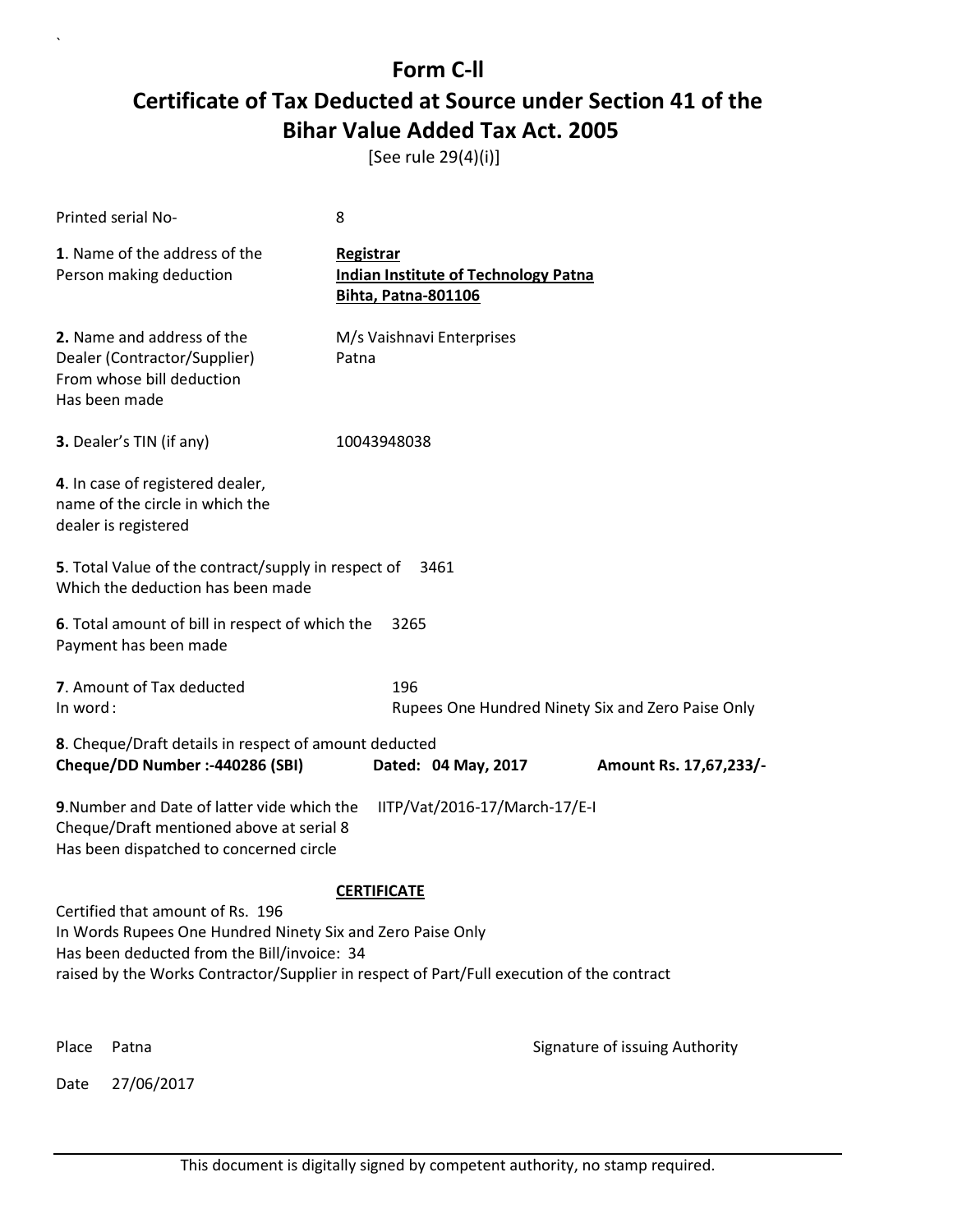[See rule 29(4)(i)]

|                                                                                                                                                                                                                                                                    | <b>Printed serial No-</b>                                                                                                          | 9                                                                                      |                                               |  |
|--------------------------------------------------------------------------------------------------------------------------------------------------------------------------------------------------------------------------------------------------------------------|------------------------------------------------------------------------------------------------------------------------------------|----------------------------------------------------------------------------------------|-----------------------------------------------|--|
|                                                                                                                                                                                                                                                                    | 1. Name of the address of the<br>Person making deduction                                                                           | Registrar<br><b>Indian Institute of Technology Patna</b><br><b>Bihta, Patna-801106</b> |                                               |  |
|                                                                                                                                                                                                                                                                    | 2. Name and address of the<br>Dealer (Contractor/Supplier)<br>From whose bill deduction<br>Has been made                           | M/S hubnet Computers<br>Patna                                                          |                                               |  |
|                                                                                                                                                                                                                                                                    | 3. Dealer's TIN (if any)                                                                                                           | 10156529089                                                                            |                                               |  |
|                                                                                                                                                                                                                                                                    | 4. In case of registered dealer,<br>name of the circle in which the<br>dealer is registered                                        |                                                                                        |                                               |  |
|                                                                                                                                                                                                                                                                    | 5. Total Value of the contract/supply in respect of<br>Which the deduction has been made                                           | 8952                                                                                   |                                               |  |
|                                                                                                                                                                                                                                                                    | 6. Total amount of bill in respect of which the<br>Payment has been made                                                           | 8445                                                                                   |                                               |  |
| In word:                                                                                                                                                                                                                                                           | 7. Amount of Tax deducted                                                                                                          | 507                                                                                    | Rupees Five Hundred Seven and Zero Paise Only |  |
| 8. Cheque/Draft details in respect of amount deducted<br>Cheque/DD Number :- 440286 (SBI)<br>Dated: 04 May, 2017                                                                                                                                                   |                                                                                                                                    |                                                                                        | Amount Rs. 17,67,233/-                        |  |
|                                                                                                                                                                                                                                                                    | 9. Number and Date of latter vide which the<br>Cheque/Draft mentioned above at serial 8<br>Has been dispatched to concerned circle | IITP/Vat/2016-17/March-17/E-I                                                          |                                               |  |
| <b>CERTIFICATE</b><br>Certified that amount of Rs. 507<br>In Words Rupees Five Hundred Seven and Zero Paise Only<br>Has been deducted from the Bill/invoice: 455, 456<br>raised by the Works Contractor/Supplier in respect of Part/Full execution of the contract |                                                                                                                                    |                                                                                        |                                               |  |
| Place                                                                                                                                                                                                                                                              | Patna                                                                                                                              |                                                                                        | Signature of issuing Authority                |  |
| Date                                                                                                                                                                                                                                                               | 27/06/2017                                                                                                                         |                                                                                        |                                               |  |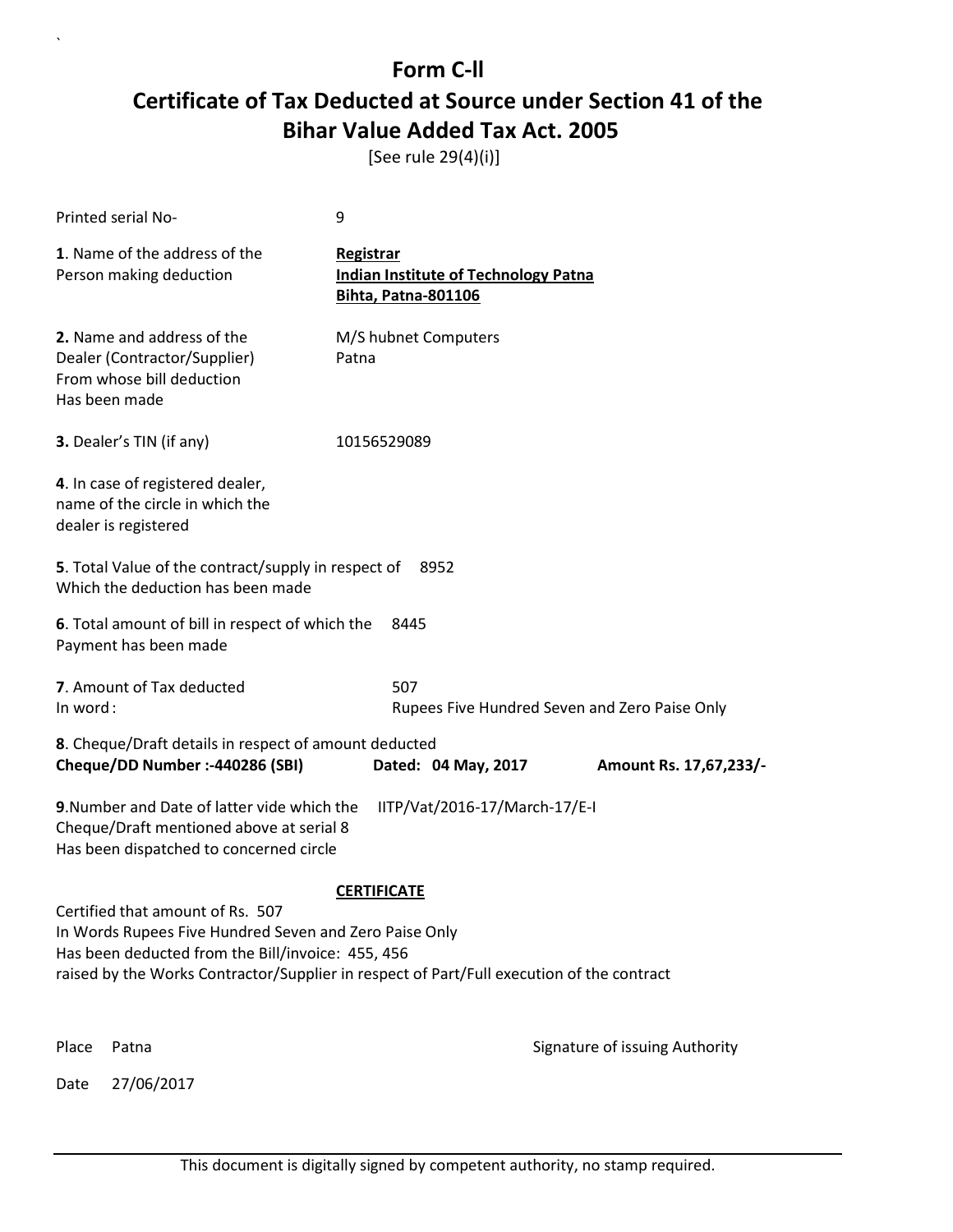[See rule 29(4)(i)]

| Printed serial No-                                                                                                                                                                                                                                    | 10                                                                                     |                                                        |  |  |
|-------------------------------------------------------------------------------------------------------------------------------------------------------------------------------------------------------------------------------------------------------|----------------------------------------------------------------------------------------|--------------------------------------------------------|--|--|
| 1. Name of the address of the<br>Person making deduction                                                                                                                                                                                              | Registrar<br><b>Indian Institute of Technology Patna</b><br><b>Bihta, Patna-801106</b> |                                                        |  |  |
| 2. Name and address of the<br>Dealer (Contractor/Supplier)<br>From whose bill deduction<br>Has been made                                                                                                                                              | Sharma Enterprises<br>Bihta, Patna                                                     |                                                        |  |  |
| 3. Dealer's TIN (if any)                                                                                                                                                                                                                              | 10047786028                                                                            |                                                        |  |  |
| 4. In case of registered dealer,<br>name of the circle in which the<br>dealer is registered                                                                                                                                                           |                                                                                        |                                                        |  |  |
| 5. Total Value of the contract/supply in respect of<br>Which the deduction has been made                                                                                                                                                              | 14720                                                                                  |                                                        |  |  |
| 6. Total amount of bill in respect of which the<br>Payment has been made                                                                                                                                                                              | 12800                                                                                  |                                                        |  |  |
| 7. Amount of Tax deducted<br>In word:<br>Only                                                                                                                                                                                                         | 1920                                                                                   | Rupees One Thousand Nine Hundred Twenty and Zero Paise |  |  |
| 8. Cheque/Draft details in respect of amount deducted<br>Cheque/DD Number :- 440286 (SBI)                                                                                                                                                             | Dated: 04 May, 2017                                                                    | Amount Rs. 17,67,233/-                                 |  |  |
| 9. Number and Date of latter vide which the<br>IITP/Vat/2016-17/March-17/E-I<br>Cheque/Draft mentioned above at serial 8<br>Has been dispatched to concerned circle                                                                                   |                                                                                        |                                                        |  |  |
| <b>CERTIFICATE</b>                                                                                                                                                                                                                                    |                                                                                        |                                                        |  |  |
| Certified that amount of Rs. 1920<br>In Words Rupees One Thousand Nine Hundred Twenty and Zero Paise Only<br>Has been deducted from the Bill/invoice: 45<br>raised by the Works Contractor/Supplier in respect of Part/Full execution of the contract |                                                                                        |                                                        |  |  |
|                                                                                                                                                                                                                                                       |                                                                                        |                                                        |  |  |

Date 27/06/2017

`

Place Patna **Property** Place Patna Signature of issuing Authority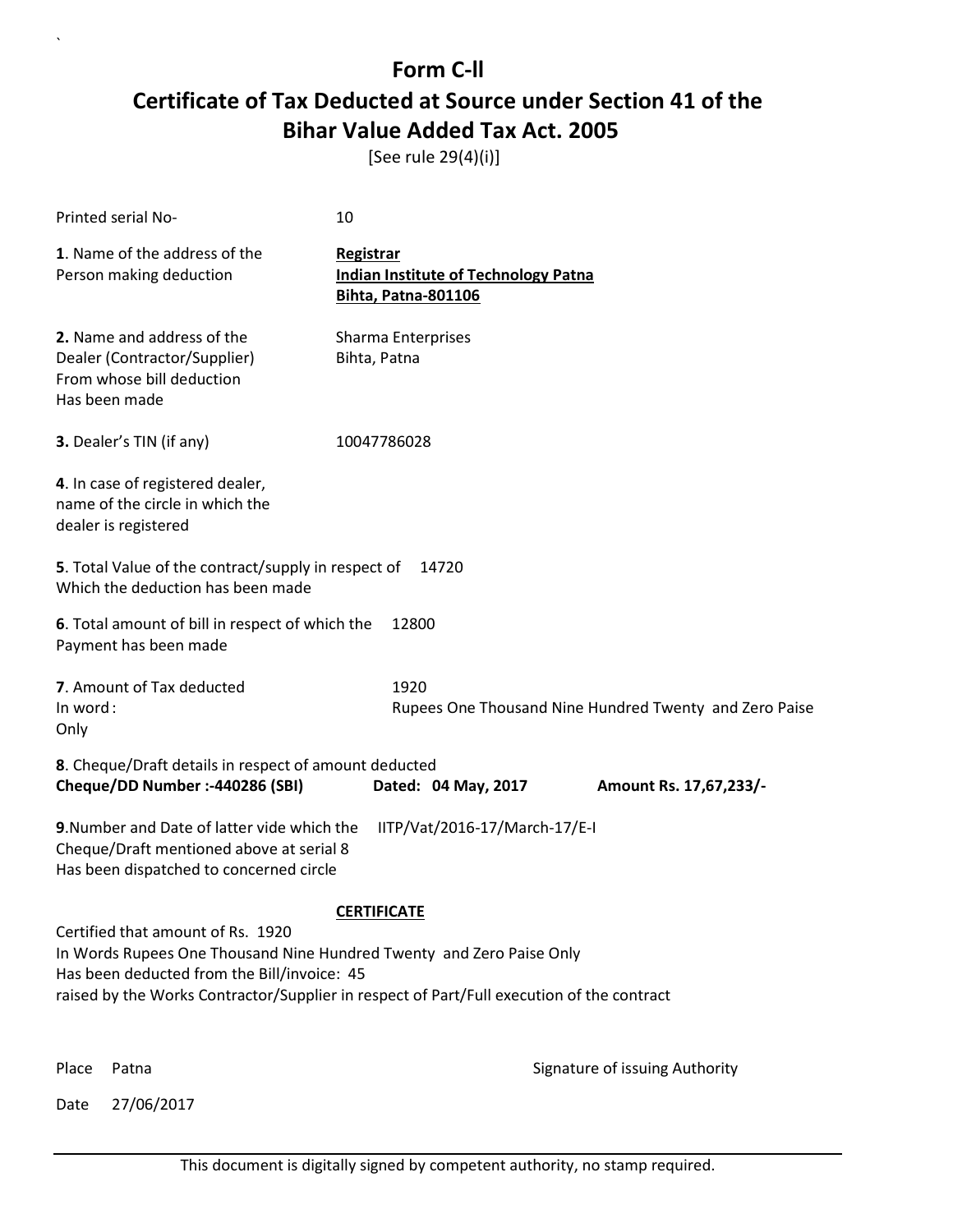[See rule 29(4)(i)]

|                                                                                                                                                                                                                                                                    | <b>Printed serial No-</b>                                                                                | 11                                                                              |                                |  |
|--------------------------------------------------------------------------------------------------------------------------------------------------------------------------------------------------------------------------------------------------------------------|----------------------------------------------------------------------------------------------------------|---------------------------------------------------------------------------------|--------------------------------|--|
|                                                                                                                                                                                                                                                                    | 1. Name of the address of the<br>Person making deduction                                                 | Registrar<br><b>Indian Institute of Technology Patna</b><br>Bihta, Patna-801106 |                                |  |
|                                                                                                                                                                                                                                                                    | 2. Name and address of the<br>Dealer (Contractor/Supplier)<br>From whose bill deduction<br>Has been made | Gyan Mandir<br>Patna                                                            |                                |  |
|                                                                                                                                                                                                                                                                    | 3. Dealer's TIN (if any)                                                                                 | 10156278020                                                                     |                                |  |
|                                                                                                                                                                                                                                                                    | 4. In case of registered dealer,<br>name of the circle in which the<br>dealer is registered              |                                                                                 |                                |  |
|                                                                                                                                                                                                                                                                    | 5. Total Value of the contract/supply in respect of<br>Which the deduction has been made                 | 10282                                                                           |                                |  |
| 6. Total amount of bill in respect of which the<br>9700<br>Payment has been made                                                                                                                                                                                   |                                                                                                          |                                                                                 |                                |  |
|                                                                                                                                                                                                                                                                    | 7. Amount of Tax deducted<br>582<br>In word:<br>Rupees Five Hundred Eighty Two and Zero Paise Only       |                                                                                 |                                |  |
|                                                                                                                                                                                                                                                                    | 8. Cheque/Draft details in respect of amount deducted<br>Cheque/DD Number :- 440286 (SBI)                | Dated: 04 May, 2017                                                             | Amount Rs. 17,67,233/-         |  |
| 9. Number and Date of latter vide which the<br>IITP/Vat/2016-17/March-17/E-I<br>Cheque/Draft mentioned above at serial 8<br>Has been dispatched to concerned circle                                                                                                |                                                                                                          |                                                                                 |                                |  |
| <b>CERTIFICATE</b><br>Certified that amount of Rs. 582<br>In Words Rupees Five Hundred Eighty Two and Zero Paise Only<br>Has been deducted from the Bill/invoice: 722<br>raised by the Works Contractor/Supplier in respect of Part/Full execution of the contract |                                                                                                          |                                                                                 |                                |  |
| Place                                                                                                                                                                                                                                                              | Patna                                                                                                    |                                                                                 | Signature of issuing Authority |  |
| Date                                                                                                                                                                                                                                                               | 27/06/2017                                                                                               |                                                                                 |                                |  |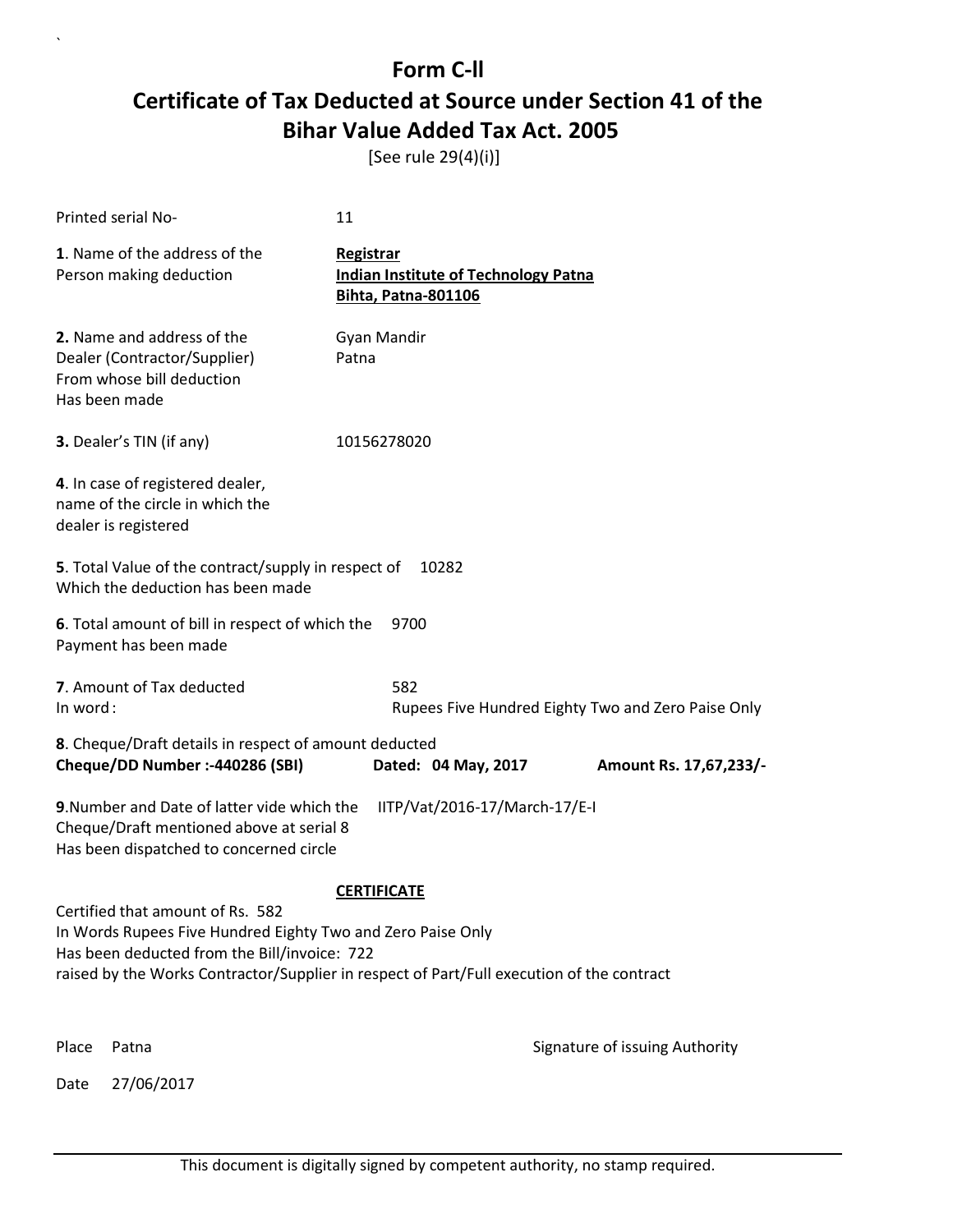[See rule 29(4)(i)]

|                                                                                                                                                                                                                                                                      | Printed serial No-                                                                                       | 12                                      |                                             |                                |
|----------------------------------------------------------------------------------------------------------------------------------------------------------------------------------------------------------------------------------------------------------------------|----------------------------------------------------------------------------------------------------------|-----------------------------------------|---------------------------------------------|--------------------------------|
|                                                                                                                                                                                                                                                                      | 1. Name of the address of the<br>Person making deduction                                                 | <b>Registrar</b><br>Bihta, Patna-801106 | <b>Indian Institute of Technology Patna</b> |                                |
|                                                                                                                                                                                                                                                                      | 2. Name and address of the<br>Dealer (Contractor/Supplier)<br>From whose bill deduction<br>Has been made | Science tech corporation<br>Patna       |                                             |                                |
|                                                                                                                                                                                                                                                                      | <b>3.</b> Dealer's TIN (if any)                                                                          | 10133333044                             |                                             |                                |
|                                                                                                                                                                                                                                                                      | 4. In case of registered dealer,<br>name of the circle in which the<br>dealer is registered              |                                         |                                             |                                |
|                                                                                                                                                                                                                                                                      | 5. Total Value of the contract/supply in respect of<br>Which the deduction has been made                 |                                         | 12879                                       |                                |
|                                                                                                                                                                                                                                                                      | 6. Total amount of bill in respect of which the<br>Payment has been made                                 | 12150                                   |                                             |                                |
|                                                                                                                                                                                                                                                                      | 7. Amount of Tax deducted<br>729<br>In word:<br>Rupees Seven Hundred Twenty Nine and Zero Paise Only     |                                         |                                             |                                |
|                                                                                                                                                                                                                                                                      | 8. Cheque/Draft details in respect of amount deducted                                                    |                                         |                                             |                                |
|                                                                                                                                                                                                                                                                      | Cheque/DD Number :- 440286 (SBI)                                                                         |                                         | Dated: 04 May, 2017                         | Amount Rs. 17,67,233/-         |
| 9. Number and Date of latter vide which the<br>IITP/Vat/2016-17/March-17/E-I<br>Cheque/Draft mentioned above at serial 8<br>Has been dispatched to concerned circle                                                                                                  |                                                                                                          |                                         |                                             |                                |
| <b>CERTIFICATE</b><br>Certified that amount of Rs. 729<br>In Words Rupees Seven Hundred Twenty Nine and Zero Paise Only<br>Has been deducted from the Bill/invoice: 114<br>raised by the Works Contractor/Supplier in respect of Part/Full execution of the contract |                                                                                                          |                                         |                                             |                                |
| Place                                                                                                                                                                                                                                                                | Patna                                                                                                    |                                         |                                             | Signature of issuing Authority |
| Date                                                                                                                                                                                                                                                                 | 27/06/2017                                                                                               |                                         |                                             |                                |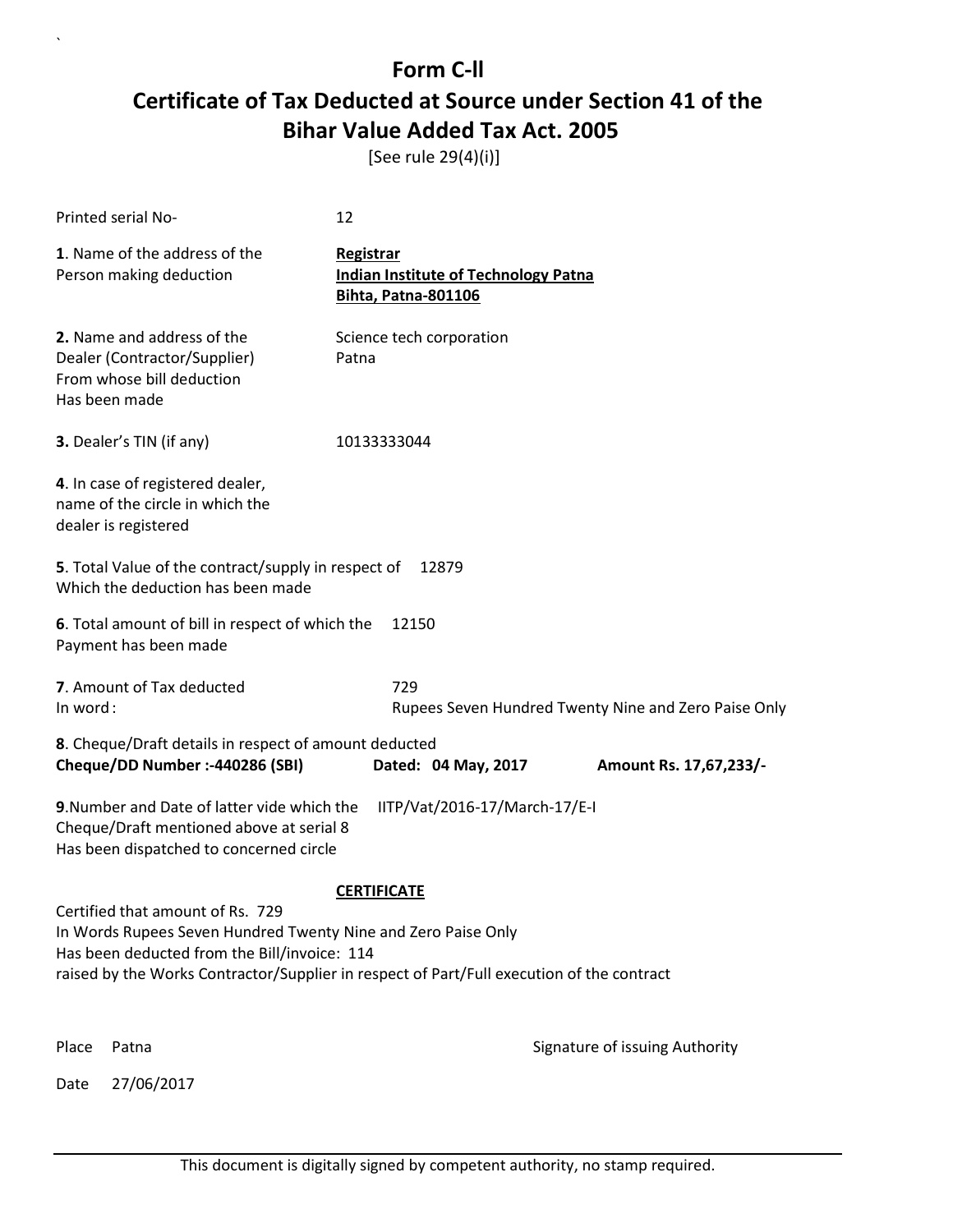[See rule 29(4)(i)]

| Printed serial No-       |                                                                                                                                                                                                                                               | 13                                                                                     |                                                  |  |
|--------------------------|-----------------------------------------------------------------------------------------------------------------------------------------------------------------------------------------------------------------------------------------------|----------------------------------------------------------------------------------------|--------------------------------------------------|--|
|                          | 1. Name of the address of the<br>Person making deduction                                                                                                                                                                                      | Registrar<br><b>Indian Institute of Technology Patna</b><br><b>Bihta, Patna-801106</b> |                                                  |  |
| Has been made            | 2. Name and address of the<br>Dealer (Contractor/Supplier)<br>From whose bill deduction                                                                                                                                                       | M/s Pathfinder Store<br>Patna                                                          |                                                  |  |
| 3. Dealer's TIN (if any) |                                                                                                                                                                                                                                               | 10049280065                                                                            |                                                  |  |
| dealer is registered     | 4. In case of registered dealer,<br>name of the circle in which the                                                                                                                                                                           |                                                                                        |                                                  |  |
|                          | 5. Total Value of the contract/supply in respect of<br>Which the deduction has been made                                                                                                                                                      | 2581                                                                                   |                                                  |  |
|                          | 6. Total amount of bill in respect of which the<br>2435<br>Payment has been made                                                                                                                                                              |                                                                                        |                                                  |  |
| In word:                 | 7. Amount of Tax deducted                                                                                                                                                                                                                     | 146                                                                                    | Rupees One Hundred Forty Six and Zero Paise Only |  |
|                          | 8. Cheque/Draft details in respect of amount deducted<br>Cheque/DD Number :- 440286 (SBI)                                                                                                                                                     | Dated: 04 May, 2017                                                                    | Amount Rs. 17,67,233/-                           |  |
|                          | 9. Number and Date of latter vide which the<br>IITP/Vat/2016-17/March-17/E-I<br>Cheque/Draft mentioned above at serial 8<br>Has been dispatched to concerned circle                                                                           |                                                                                        |                                                  |  |
|                          |                                                                                                                                                                                                                                               | <b>CERTIFICATE</b>                                                                     |                                                  |  |
|                          | Certified that amount of Rs. 146<br>In Words Rupees One Hundred Forty Six and Zero Paise Only<br>Has been deducted from the Bill/invoice: 07, 08<br>raised by the Works Contractor/Supplier in respect of Part/Full execution of the contract |                                                                                        |                                                  |  |
| Place<br>Patna           |                                                                                                                                                                                                                                               |                                                                                        | Signature of issuing Authority                   |  |
| Date                     | 27/06/2017                                                                                                                                                                                                                                    |                                                                                        |                                                  |  |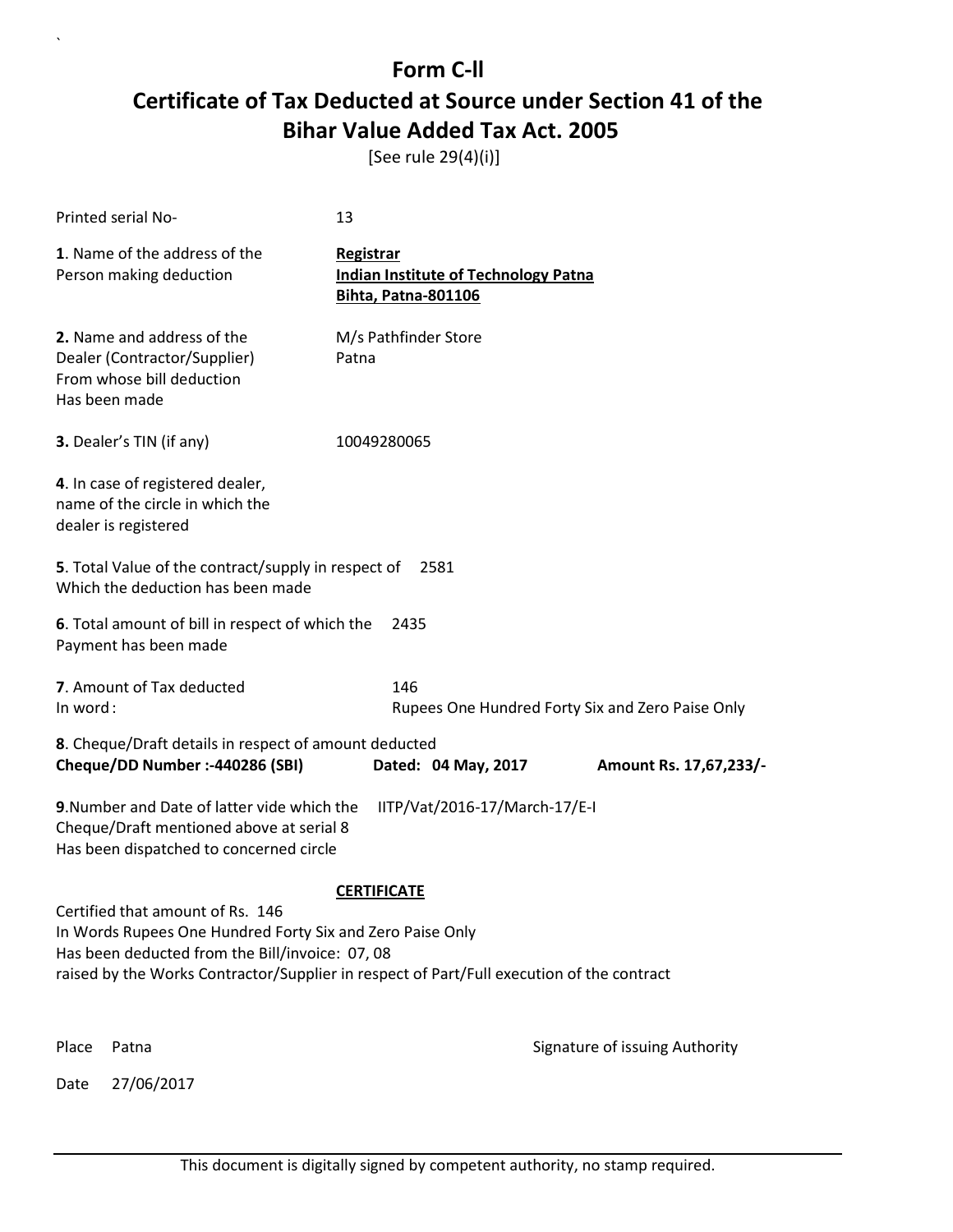`

|                                                                                                                                                                                                                                                             | [See rule 29(4)(i)]                                                                    |                                                                    |
|-------------------------------------------------------------------------------------------------------------------------------------------------------------------------------------------------------------------------------------------------------------|----------------------------------------------------------------------------------------|--------------------------------------------------------------------|
| Printed serial No-                                                                                                                                                                                                                                          | 14                                                                                     |                                                                    |
| 1. Name of the address of the<br>Person making deduction                                                                                                                                                                                                    | Registrar<br><b>Indian Institute of Technology Patna</b><br><b>Bihta, Patna-801106</b> |                                                                    |
| 2. Name and address of the<br>Dealer (Contractor/Supplier)<br>Mithapur, Patna-01<br>From whose bill deduction<br>Has been made                                                                                                                              | M/S G.R. Distributors                                                                  | 133/156 A, Bihari Complex, New Bengali Tola, Bus stand, Main Road, |
| 3. Dealer's TIN (if any)                                                                                                                                                                                                                                    | 10128528043                                                                            |                                                                    |
| 4. In case of registered dealer,<br>name of the circle in which the<br>dealer is registered                                                                                                                                                                 |                                                                                        |                                                                    |
| 5. Total Value of the contract/supply in respect of 13388<br>Which the deduction has been made                                                                                                                                                              |                                                                                        |                                                                    |
| 6. Total amount of bill in respect of which the<br>Payment has been made                                                                                                                                                                                    | 11642                                                                                  |                                                                    |
| 7. Amount of Tax deducted<br>In word:<br>Only                                                                                                                                                                                                               | 1746                                                                                   | Rupees One Thousand Seven Hundred Forty Six and Zero Paise         |
| 8. Cheque/Draft details in respect of amount deducted<br>Cheque/DD Number :- 440286 (SBI)                                                                                                                                                                   | Dated: 04 May, 2017                                                                    | Amount Rs. 17,67,233/-                                             |
| 9. Number and Date of latter vide which the<br>IITP/Vat/2016-17/March-17/E-I<br>Cheque/Draft mentioned above at serial 8<br>Has been dispatched to concerned circle                                                                                         |                                                                                        |                                                                    |
|                                                                                                                                                                                                                                                             | <b>CERTIFICATE</b>                                                                     |                                                                    |
| Certified that amount of Rs. 1746<br>In Words Rupees One Thousand Seven Hundred Forty Six and Zero Paise Only<br>Has been deducted from the Bill/invoice: 1289<br>raised by the Works Contractor/Supplier in respect of Part/Full execution of the contract |                                                                                        |                                                                    |
| Place<br>Patna                                                                                                                                                                                                                                              |                                                                                        | Signature of issuing Authority                                     |
| 27/06/2017<br>Date                                                                                                                                                                                                                                          |                                                                                        |                                                                    |

This document is digitally signed by competent authority, no stamp required.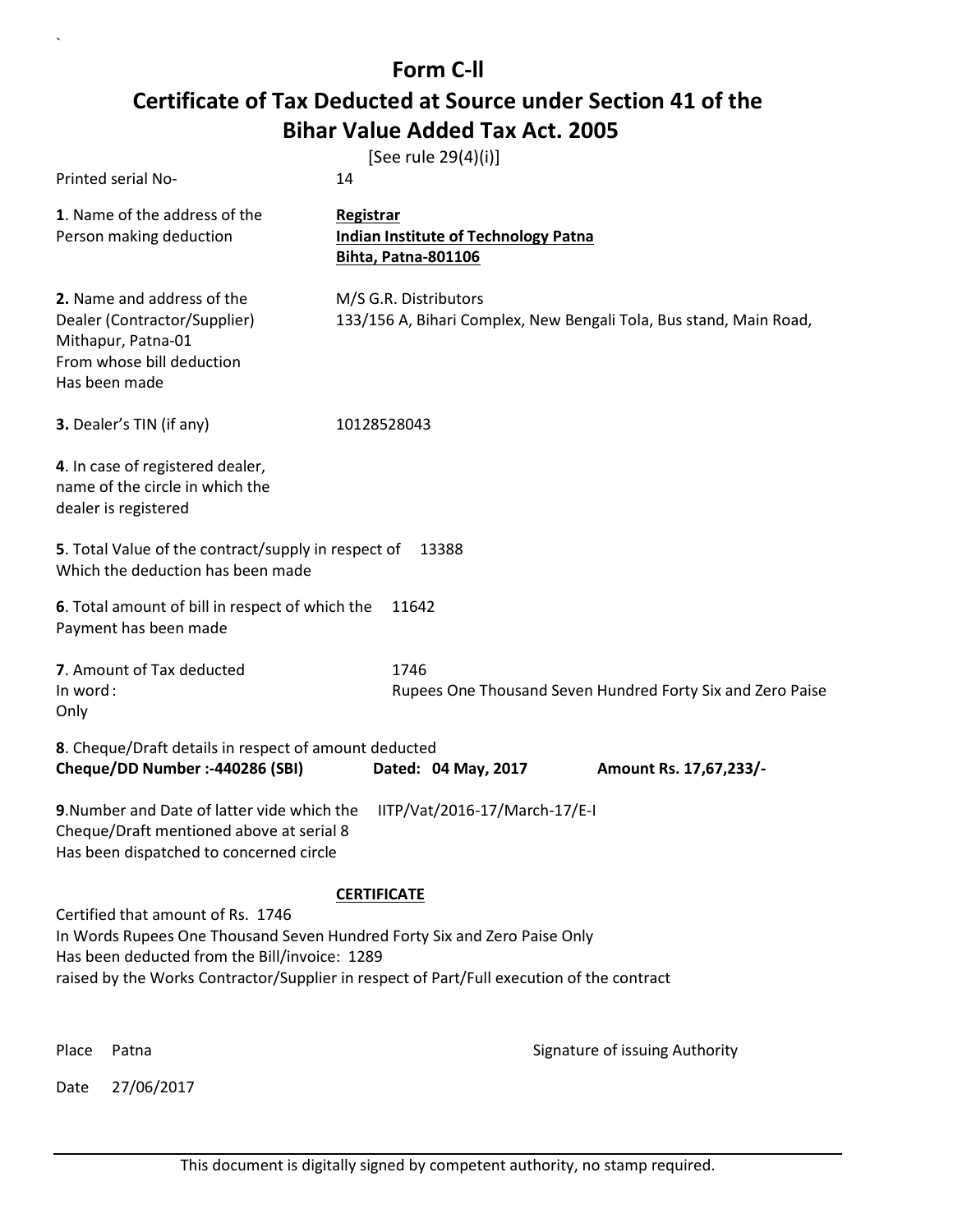[See rule 29(4)(i)]

|          | Printed serial No-                                                                                                                                                                                                                    | 15                                                                                     |                                               |  |
|----------|---------------------------------------------------------------------------------------------------------------------------------------------------------------------------------------------------------------------------------------|----------------------------------------------------------------------------------------|-----------------------------------------------|--|
|          | 1. Name of the address of the<br>Person making deduction                                                                                                                                                                              | Registrar<br><b>Indian Institute of Technology Patna</b><br><b>Bihta, Patna-801106</b> |                                               |  |
|          | 2. Name and address of the<br>Dealer (Contractor/Supplier)<br>From whose bill deduction<br>Has been made                                                                                                                              | M/s Pathfinder Store<br>Patna                                                          |                                               |  |
|          | <b>3.</b> Dealer's TIN (if any)                                                                                                                                                                                                       | 10049280065                                                                            |                                               |  |
|          | 4. In case of registered dealer,<br>name of the circle in which the<br>dealer is registered                                                                                                                                           |                                                                                        |                                               |  |
|          | 5. Total Value of the contract/supply in respect of<br>Which the deduction has been made                                                                                                                                              | 3899                                                                                   |                                               |  |
|          | 6. Total amount of bill in respect of which the<br>Payment has been made                                                                                                                                                              | 3679                                                                                   |                                               |  |
| In word: | 7. Amount of Tax deducted                                                                                                                                                                                                             | 220                                                                                    | Rupees Two Hundred Twenty and Zero Paise Only |  |
|          | 8. Cheque/Draft details in respect of amount deducted                                                                                                                                                                                 |                                                                                        |                                               |  |
|          | Cheque/DD Number :- 440286 (SBI)                                                                                                                                                                                                      | Dated: 04 May, 2017                                                                    | Amount Rs. 17,67,233/-                        |  |
|          | 9. Number and Date of latter vide which the<br>IITP/Vat/2016-17/March-17/E-I<br>Cheque/Draft mentioned above at serial 8<br>Has been dispatched to concerned circle                                                                   |                                                                                        |                                               |  |
|          |                                                                                                                                                                                                                                       | <b>CERTIFICATE</b>                                                                     |                                               |  |
|          | Certified that amount of Rs. 220<br>In Words Rupees Two Hundred Twenty and Zero Paise Only<br>Has been deducted from the Bill/invoice: 6<br>raised by the Works Contractor/Supplier in respect of Part/Full execution of the contract |                                                                                        |                                               |  |
|          |                                                                                                                                                                                                                                       |                                                                                        |                                               |  |
| Place    | Patna                                                                                                                                                                                                                                 |                                                                                        | Signature of issuing Authority                |  |
| Date     | 27/06/2017                                                                                                                                                                                                                            |                                                                                        |                                               |  |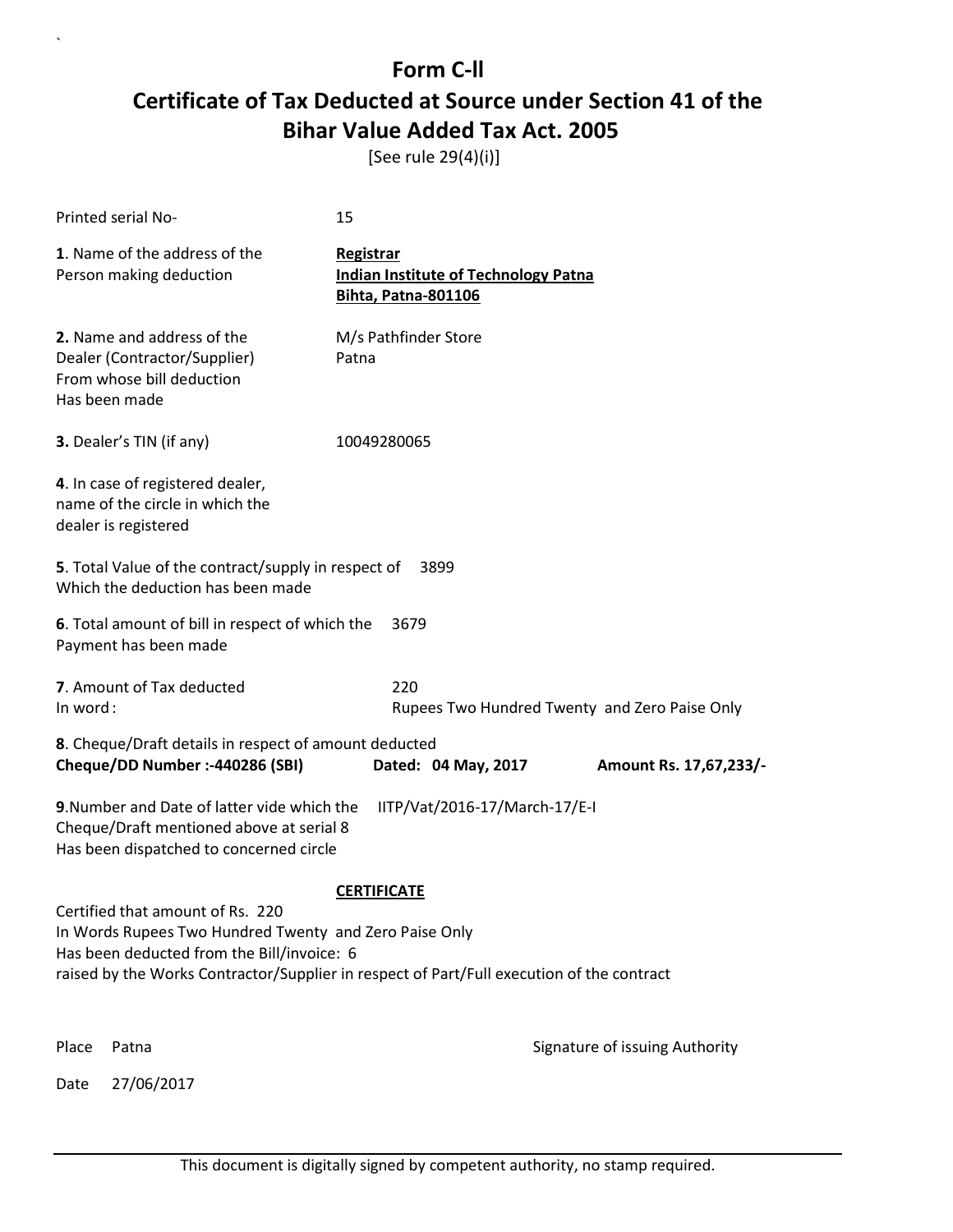[See rule 29(4)(i)]

| Printed serial No-                                                                                                                                                                                                                                                 | 16                                                                                     |                                |
|--------------------------------------------------------------------------------------------------------------------------------------------------------------------------------------------------------------------------------------------------------------------|----------------------------------------------------------------------------------------|--------------------------------|
| 1. Name of the address of the<br>Person making deduction                                                                                                                                                                                                           | <b>Registrar</b><br><b>Indian Institute of Technology Patna</b><br>Bihta, Patna-801106 |                                |
| 2. Name and address of the<br>Dealer (Contractor/Supplier)<br>From whose bill deduction<br>Has been made                                                                                                                                                           | <b>Spark Associates</b><br>Nand Hotel Complex, D-04, R.K. Bhattacharya Road, Patna     |                                |
| 3. Dealer's TIN (if any)                                                                                                                                                                                                                                           | 10104946077                                                                            |                                |
| 4. In case of registered dealer,<br>name of the circle in which the<br>dealer is registered                                                                                                                                                                        |                                                                                        |                                |
| 5. Total Value of the contract/supply in respect of<br>Which the deduction has been made                                                                                                                                                                           | 174512                                                                                 |                                |
| 6. Total amount of bill in respect of which the<br>151750<br>Payment has been made                                                                                                                                                                                 |                                                                                        |                                |
| 7. Amount of Tax deducted<br>In word:<br>Zero Paise Only                                                                                                                                                                                                           | 22762<br>Rupees Twenty Two Thousand Seven Hundred Sixty Two and                        |                                |
| 8. Cheque/Draft details in respect of amount deducted<br>Cheque/DD Number :- 440286 (SBI)                                                                                                                                                                          | Dated: 04 May, 2017                                                                    | Amount Rs. 17,67,233/-         |
| 9. Number and Date of latter vide which the<br>Cheque/Draft mentioned above at serial 8<br>Has been dispatched to concerned circle                                                                                                                                 | IITP/Vat/2016-17/March-17/E-I                                                          |                                |
|                                                                                                                                                                                                                                                                    | <b>CERTIFICATE</b>                                                                     |                                |
| Certified that amount of Rs. 22762<br>In Words Rupees Twenty Two Thousand Seven Hundred Sixty Two and Zero Paise Only<br>Has been deducted from the Bill/invoice: 171<br>raised by the Works Contractor/Supplier in respect of Part/Full execution of the contract |                                                                                        |                                |
| Place<br>Patna                                                                                                                                                                                                                                                     |                                                                                        | Signature of issuing Authority |

Date 27/06/2017

`

This document is digitally signed by competent authority, no stamp required.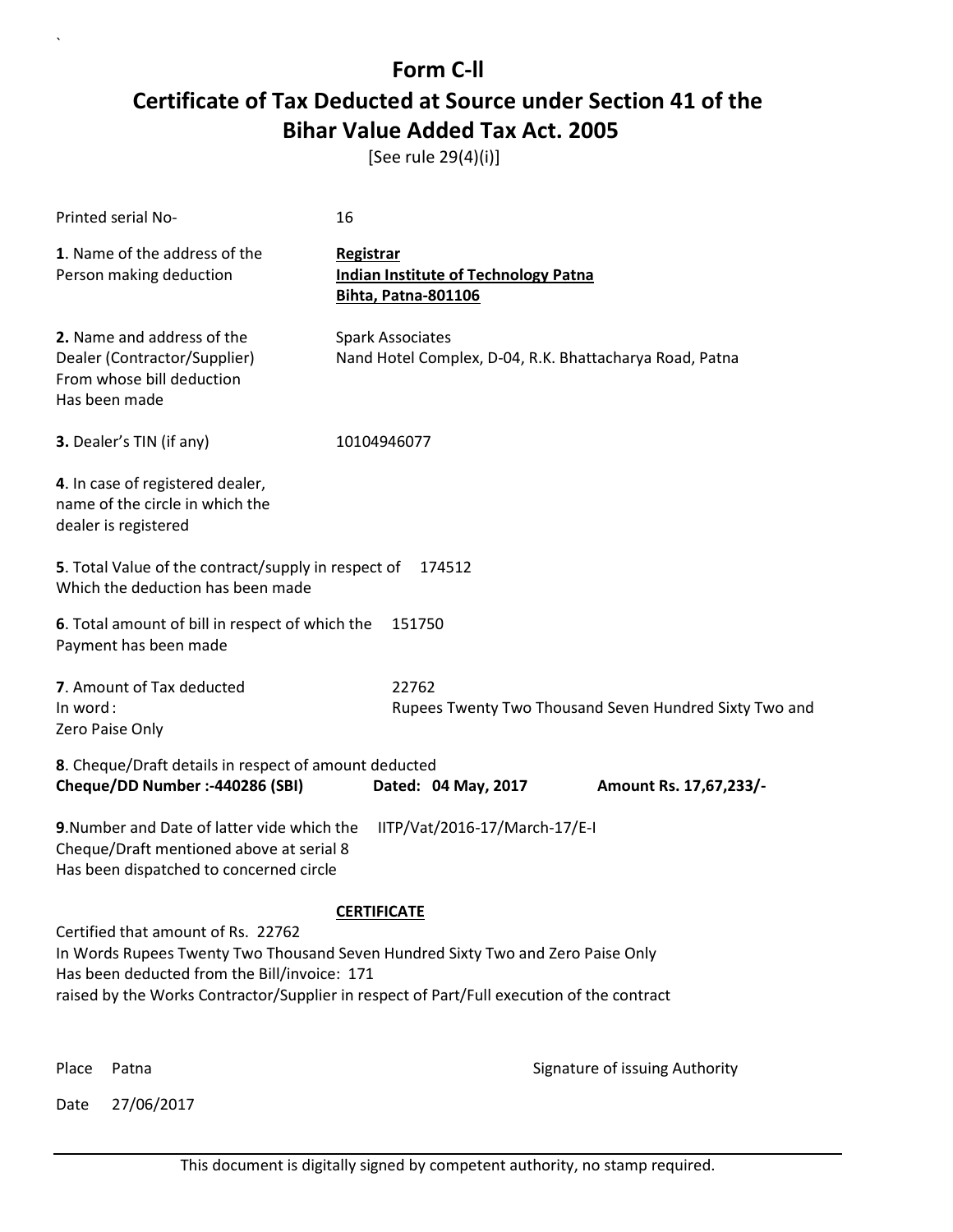[See rule 29(4)(i)]

| Printed serial No-                                                                                                                                                                                                                                                     | 17                                                                                            |                                                       |  |
|------------------------------------------------------------------------------------------------------------------------------------------------------------------------------------------------------------------------------------------------------------------------|-----------------------------------------------------------------------------------------------|-------------------------------------------------------|--|
| 1. Name of the address of the<br>Person making deduction                                                                                                                                                                                                               | <b>Registrar</b><br><b>Indian Institute of Technology Patna</b><br><b>Bihta, Patna-801106</b> |                                                       |  |
| 2. Name and address of the<br>Dealer (Contractor/Supplier)<br>From whose bill deduction<br>Has been made                                                                                                                                                               | M/s Bharat commercial Agency<br>Jeevandeep, Exhibition Road, Patna-01                         |                                                       |  |
| 3. Dealer's TIN (if any)                                                                                                                                                                                                                                               | 10110116098                                                                                   |                                                       |  |
| 4. In case of registered dealer,<br>name of the circle in which the<br>dealer is registered                                                                                                                                                                            |                                                                                               |                                                       |  |
| 5. Total Value of the contract/supply in respect of<br>Which the deduction has been made                                                                                                                                                                               | 166580                                                                                        |                                                       |  |
| Payment has been made                                                                                                                                                                                                                                                  | 6. Total amount of bill in respect of which the<br>144853                                     |                                                       |  |
| 7. Amount of Tax deducted<br>In word:<br>and Zero Paise Only                                                                                                                                                                                                           | 21727                                                                                         | Rupees Twenty One Thousand Seven Hundred Twenty Seven |  |
| 8. Cheque/Draft details in respect of amount deducted<br>Cheque/DD Number :- 440286 (SBI)                                                                                                                                                                              | Dated: 04 May, 2017                                                                           | Amount Rs. 17,67,233/-                                |  |
| 9. Number and Date of latter vide which the<br>Cheque/Draft mentioned above at serial 8<br>Has been dispatched to concerned circle                                                                                                                                     | IITP/Vat/2016-17/March-17/E-I                                                                 |                                                       |  |
|                                                                                                                                                                                                                                                                        | <b>CERTIFICATE</b>                                                                            |                                                       |  |
| Certified that amount of Rs. 21727<br>In Words Rupees Twenty One Thousand Seven Hundred Twenty Seven and Zero Paise Only<br>Has been deducted from the Bill/invoice: 1256<br>raised by the Works Contractor/Supplier in respect of Part/Full execution of the contract |                                                                                               |                                                       |  |
| Place<br>Patna                                                                                                                                                                                                                                                         |                                                                                               | Signature of issuing Authority                        |  |

Date 27/06/2017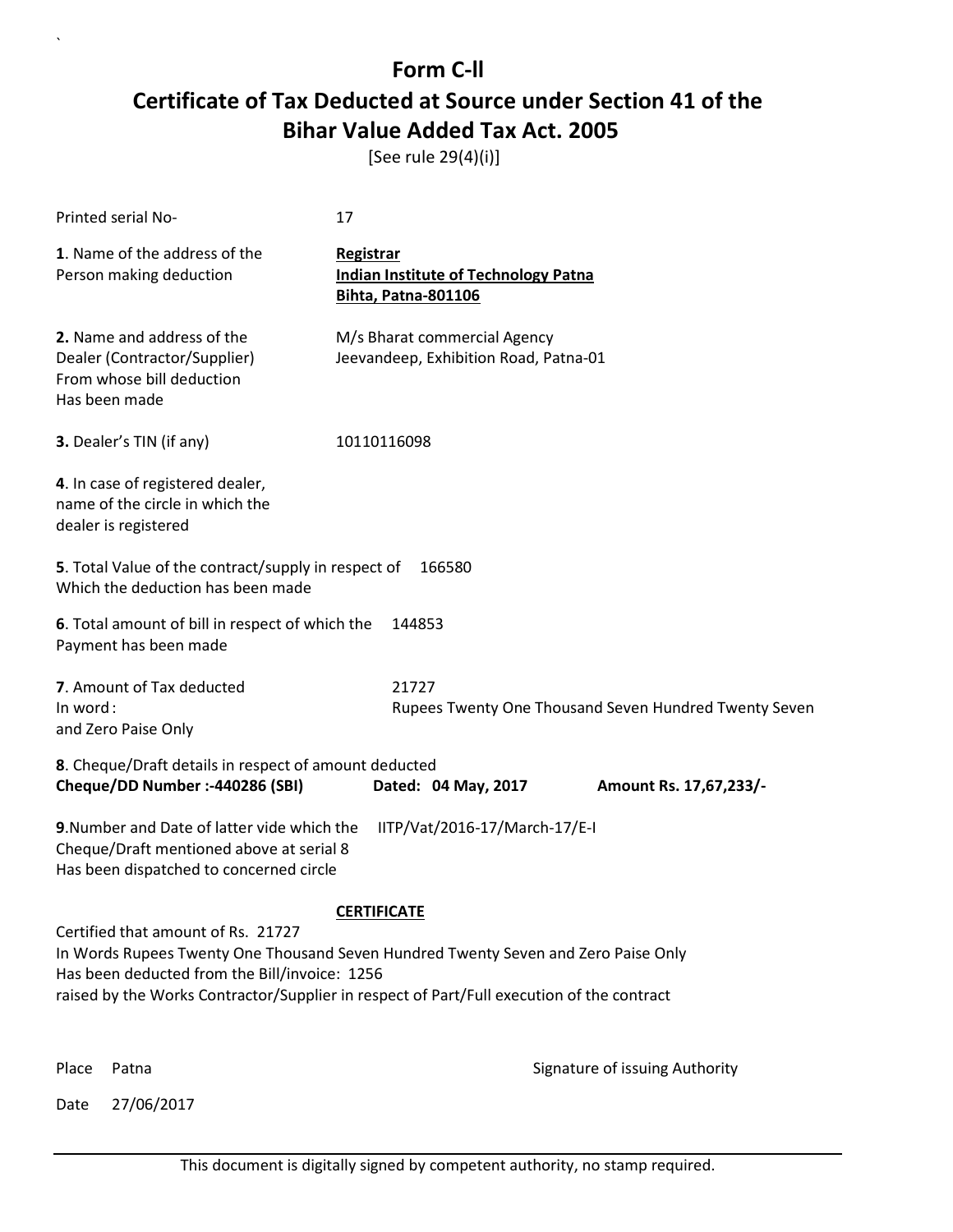[See rule 29(4)(i)]

| Printed serial No-                                                                                                                                                                                                                                                | 18                                                                                            |                                                           |
|-------------------------------------------------------------------------------------------------------------------------------------------------------------------------------------------------------------------------------------------------------------------|-----------------------------------------------------------------------------------------------|-----------------------------------------------------------|
| 1. Name of the address of the<br>Person making deduction                                                                                                                                                                                                          | <b>Registrar</b><br><b>Indian Institute of Technology Patna</b><br><b>Bihta, Patna-801106</b> |                                                           |
| 2. Name and address of the<br>Dealer (Contractor/Supplier)<br>From whose bill deduction<br>Has been made                                                                                                                                                          | M/s Bharat commercial Agency<br>Jeevandeep, Exhibition Road, Patna-01                         |                                                           |
| 3. Dealer's TIN (if any)                                                                                                                                                                                                                                          | 10110116098                                                                                   |                                                           |
| 4. In case of registered dealer,<br>name of the circle in which the<br>dealer is registered                                                                                                                                                                       |                                                                                               |                                                           |
| 5. Total Value of the contract/supply in respect of<br>Which the deduction has been made                                                                                                                                                                          | 94828                                                                                         |                                                           |
| 6. Total amount of bill in respect of which the<br>Payment has been made                                                                                                                                                                                          | 82460                                                                                         |                                                           |
| 7. Amount of Tax deducted<br>In word:<br>Paise Only                                                                                                                                                                                                               | 12368                                                                                         | Rupees Twelve Thousand Three Hundred Sixty Eight and Zero |
| 8. Cheque/Draft details in respect of amount deducted<br>Cheque/DD Number :- 440286 (SBI)                                                                                                                                                                         | Dated: 04 May, 2017                                                                           | Amount Rs. 17,67,233/-                                    |
| 9. Number and Date of latter vide which the<br>Cheque/Draft mentioned above at serial 8<br>Has been dispatched to concerned circle                                                                                                                                | IITP/Vat/2016-17/March-17/E-I                                                                 |                                                           |
|                                                                                                                                                                                                                                                                   | <b>CERTIFICATE</b>                                                                            |                                                           |
| Certified that amount of Rs. 12368<br>In Words Rupees Twelve Thousand Three Hundred Sixty Eight and Zero Paise Only<br>Has been deducted from the Bill/invoice: 1215<br>raised by the Works Contractor/Supplier in respect of Part/Full execution of the contract |                                                                                               |                                                           |
| Place<br>Patna                                                                                                                                                                                                                                                    |                                                                                               | Signature of issuing Authority                            |

Date 27/06/2017

`

This document is digitally signed by competent authority, no stamp required.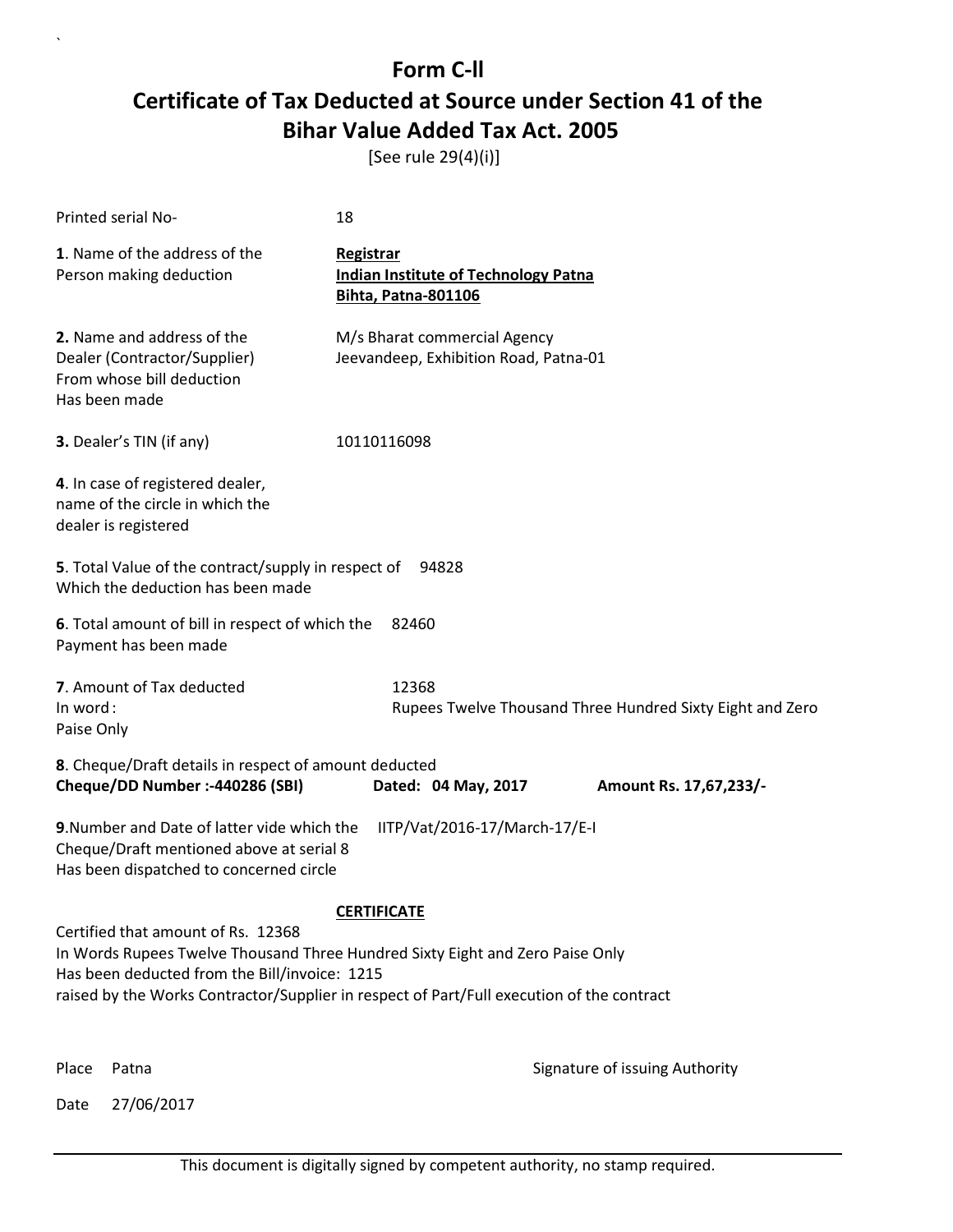[See rule 29(4)(i)]

|                                                                                                                                                                                                                                                           | Printed serial No-                                                                                       | 19                                                                                     |                                                     |  |
|-----------------------------------------------------------------------------------------------------------------------------------------------------------------------------------------------------------------------------------------------------------|----------------------------------------------------------------------------------------------------------|----------------------------------------------------------------------------------------|-----------------------------------------------------|--|
|                                                                                                                                                                                                                                                           | 1. Name of the address of the<br>Person making deduction                                                 | Registrar<br><b>Indian Institute of Technology Patna</b><br><b>Bihta, Patna-801106</b> |                                                     |  |
|                                                                                                                                                                                                                                                           | 2. Name and address of the<br>Dealer (Contractor/Supplier)<br>From whose bill deduction<br>Has been made | Compufly consultancy LLP<br>Patna                                                      |                                                     |  |
|                                                                                                                                                                                                                                                           | <b>3.</b> Dealer's TIN (if any)                                                                          | 10158515063                                                                            |                                                     |  |
|                                                                                                                                                                                                                                                           | 4. In case of registered dealer,<br>name of the circle in which the<br>dealer is registered              |                                                                                        |                                                     |  |
|                                                                                                                                                                                                                                                           | 5. Total Value of the contract/supply in respect of<br>Which the deduction has been made                 | 14700                                                                                  |                                                     |  |
|                                                                                                                                                                                                                                                           | 6. Total amount of bill in respect of which the<br>13868<br>Payment has been made                        |                                                                                        |                                                     |  |
| In word:                                                                                                                                                                                                                                                  | 7. Amount of Tax deducted                                                                                | 832                                                                                    | Rupees Eight Hundred Thirty Two and Zero Paise Only |  |
|                                                                                                                                                                                                                                                           | 8. Cheque/Draft details in respect of amount deducted<br>Cheque/DD Number :- 440286 (SBI)                | Dated: 04 May, 2017                                                                    | Amount Rs. 17,67,233/-                              |  |
| 9. Number and Date of latter vide which the<br>IITP/Vat/2016-17/March-17/E-I<br>Cheque/Draft mentioned above at serial 8<br>Has been dispatched to concerned circle<br><b>CERTIFICATE</b>                                                                 |                                                                                                          |                                                                                        |                                                     |  |
| Certified that amount of Rs. 832<br>In Words Rupees Eight Hundred Thirty Two and Zero Paise Only<br>Has been deducted from the Bill/invoice: CCLP/16-17/RT39<br>raised by the Works Contractor/Supplier in respect of Part/Full execution of the contract |                                                                                                          |                                                                                        |                                                     |  |
| Place                                                                                                                                                                                                                                                     | Patna                                                                                                    |                                                                                        | Signature of issuing Authority                      |  |
| Date                                                                                                                                                                                                                                                      | 27/06/2017                                                                                               |                                                                                        |                                                     |  |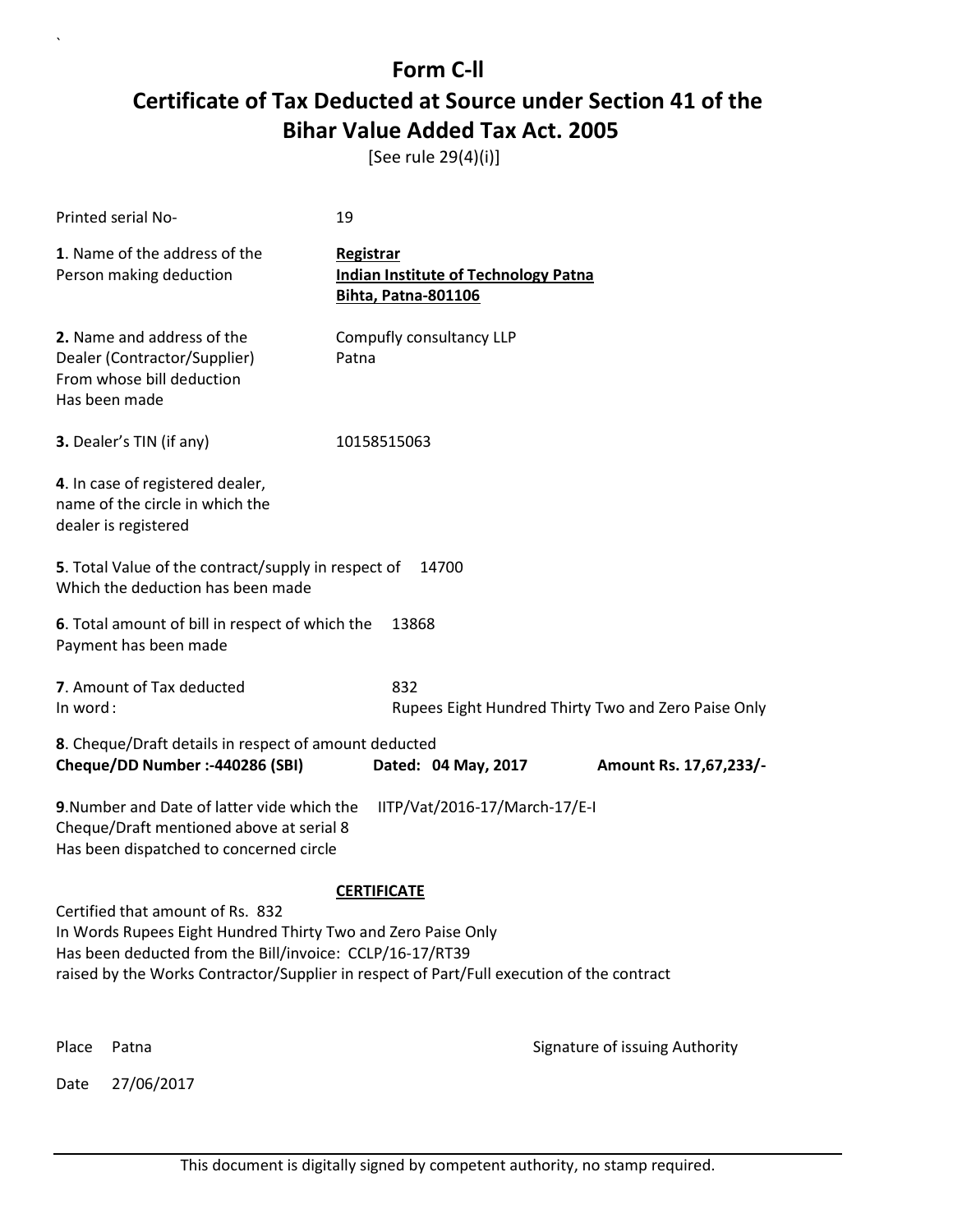[See rule 29(4)(i)]

|                                                                                                                                                                                                                                                                    | Printed serial No-                                                                                                                                                  | 20                                                                                     |                                                   |  |
|--------------------------------------------------------------------------------------------------------------------------------------------------------------------------------------------------------------------------------------------------------------------|---------------------------------------------------------------------------------------------------------------------------------------------------------------------|----------------------------------------------------------------------------------------|---------------------------------------------------|--|
|                                                                                                                                                                                                                                                                    | 1. Name of the address of the<br>Person making deduction                                                                                                            | Registrar<br><b>Indian Institute of Technology Patna</b><br><b>Bihta, Patna-801106</b> |                                                   |  |
|                                                                                                                                                                                                                                                                    | 2. Name and address of the<br>Dealer (Contractor/Supplier)<br>From whose bill deduction<br>Has been made                                                            | M/S Usha Air Products Ltd<br>Dasratha, New ByPass Road, Patna-02                       |                                                   |  |
|                                                                                                                                                                                                                                                                    | 3. Dealer's TIN (if any)                                                                                                                                            | 10120044048                                                                            |                                                   |  |
|                                                                                                                                                                                                                                                                    | 4. In case of registered dealer,<br>name of the circle in which the<br>dealer is registered                                                                         |                                                                                        |                                                   |  |
|                                                                                                                                                                                                                                                                    | 5. Total Value of the contract/supply in respect of<br>Which the deduction has been made                                                                            | 5226                                                                                   |                                                   |  |
|                                                                                                                                                                                                                                                                    | 6. Total amount of bill in respect of which the<br>Payment has been made                                                                                            | 5100                                                                                   |                                                   |  |
| In word:                                                                                                                                                                                                                                                           | 7. Amount of Tax deducted                                                                                                                                           | 126                                                                                    | Rupees One Hundred Twenty Six and Zero Paise Only |  |
|                                                                                                                                                                                                                                                                    | 8. Cheque/Draft details in respect of amount deducted<br>Cheque/DD Number :- 440286 (SBI)                                                                           | Dated: 04 May, 2017                                                                    | Amount Rs. 17,67,233/-                            |  |
|                                                                                                                                                                                                                                                                    | 9. Number and Date of latter vide which the<br>IITP/Vat/2016-17/March-17/E-I<br>Cheque/Draft mentioned above at serial 8<br>Has been dispatched to concerned circle |                                                                                        |                                                   |  |
| <b>CERTIFICATE</b><br>Certified that amount of Rs. 126<br>In Words Rupees One Hundred Twenty Six and Zero Paise Only<br>Has been deducted from the Bill/invoice: 8053<br>raised by the Works Contractor/Supplier in respect of Part/Full execution of the contract |                                                                                                                                                                     |                                                                                        |                                                   |  |
| Place                                                                                                                                                                                                                                                              | Patna                                                                                                                                                               |                                                                                        | Signature of issuing Authority                    |  |
| Date                                                                                                                                                                                                                                                               | 27/06/2017                                                                                                                                                          |                                                                                        |                                                   |  |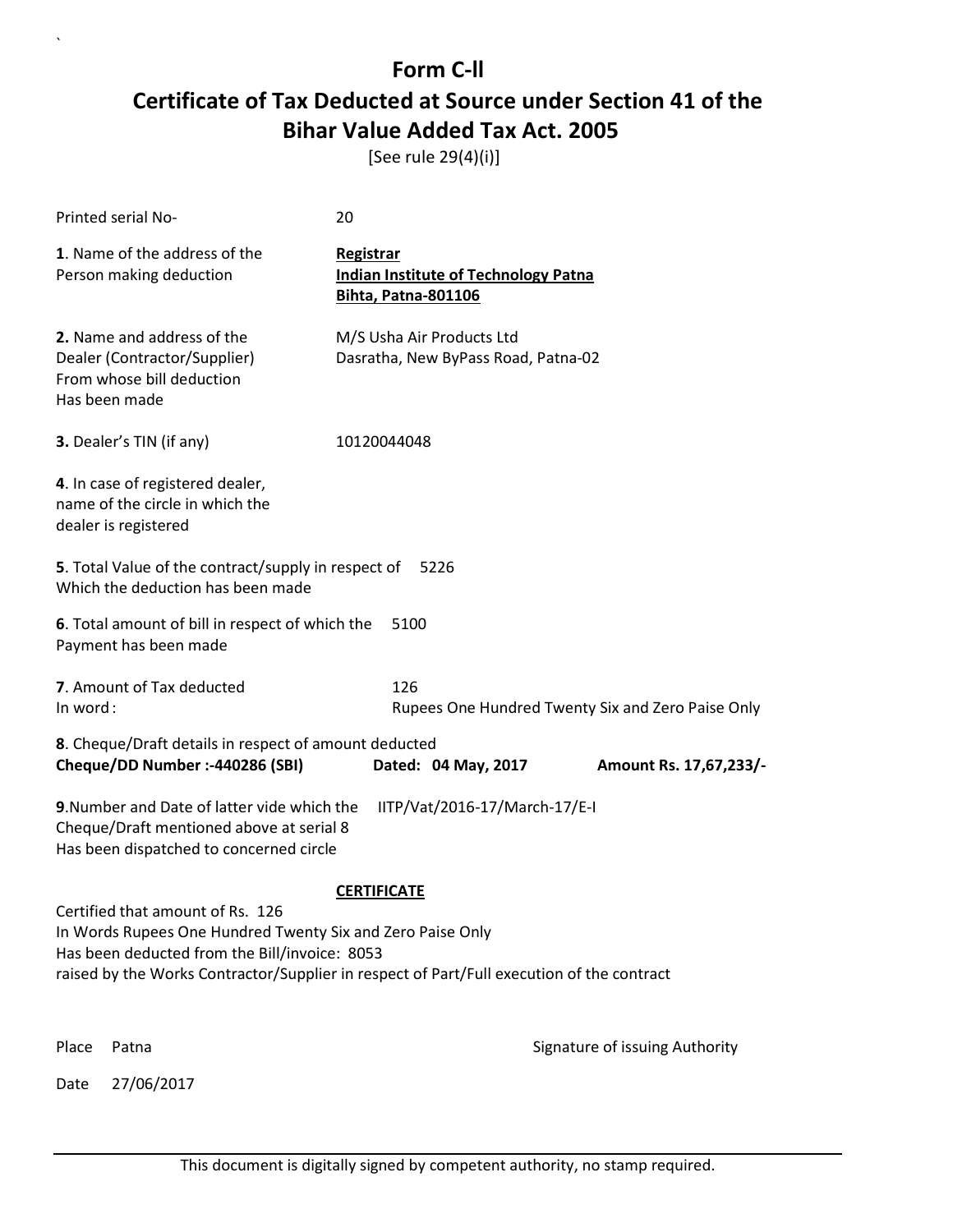[See rule 29(4)(i)]

|                                                                                                                                                                                               | Printed serial No-                                                                                                                                                  | 21                                                                                     |                                |  |
|-----------------------------------------------------------------------------------------------------------------------------------------------------------------------------------------------|---------------------------------------------------------------------------------------------------------------------------------------------------------------------|----------------------------------------------------------------------------------------|--------------------------------|--|
|                                                                                                                                                                                               | 1. Name of the address of the<br>Person making deduction                                                                                                            | Registrar<br><b>Indian Institute of Technology Patna</b><br><b>Bihta, Patna-801106</b> |                                |  |
|                                                                                                                                                                                               | 2. Name and address of the<br>Dealer (Contractor/Supplier)<br>From whose bill deduction<br>Has been made                                                            | M/S Usha Air Products Ltd<br>Dasratha, New ByPass Road, Patna-02                       |                                |  |
|                                                                                                                                                                                               | <b>3.</b> Dealer's TIN (if any)                                                                                                                                     | 10120044048                                                                            |                                |  |
|                                                                                                                                                                                               | 4. In case of registered dealer,<br>name of the circle in which the<br>dealer is registered                                                                         |                                                                                        |                                |  |
|                                                                                                                                                                                               | 5. Total Value of the contract/supply in respect of<br>Which the deduction has been made                                                                            | 4113                                                                                   |                                |  |
|                                                                                                                                                                                               | 6. Total amount of bill in respect of which the<br>Payment has been made                                                                                            | 4050                                                                                   |                                |  |
| In word:                                                                                                                                                                                      | 7. Amount of Tax deducted                                                                                                                                           | 63<br>Rupees Sixty Three and Zero Paise Only                                           |                                |  |
|                                                                                                                                                                                               | 8. Cheque/Draft details in respect of amount deducted<br>Cheque/DD Number :- 440286 (SBI)                                                                           | Dated: 04 May, 2017                                                                    | Amount Rs. 17,67,233/-         |  |
|                                                                                                                                                                                               | 9. Number and Date of latter vide which the<br>IITP/Vat/2016-17/March-17/E-I<br>Cheque/Draft mentioned above at serial 8<br>Has been dispatched to concerned circle |                                                                                        |                                |  |
|                                                                                                                                                                                               | <b>CERTIFICATE</b><br>Certified that amount of Rs. 63                                                                                                               |                                                                                        |                                |  |
| In Words Rupees Sixty Three and Zero Paise Only<br>Has been deducted from the Bill/invoice: 3578<br>raised by the Works Contractor/Supplier in respect of Part/Full execution of the contract |                                                                                                                                                                     |                                                                                        |                                |  |
| Place                                                                                                                                                                                         | Patna                                                                                                                                                               |                                                                                        | Signature of issuing Authority |  |
| Date                                                                                                                                                                                          | 27/06/2017                                                                                                                                                          |                                                                                        |                                |  |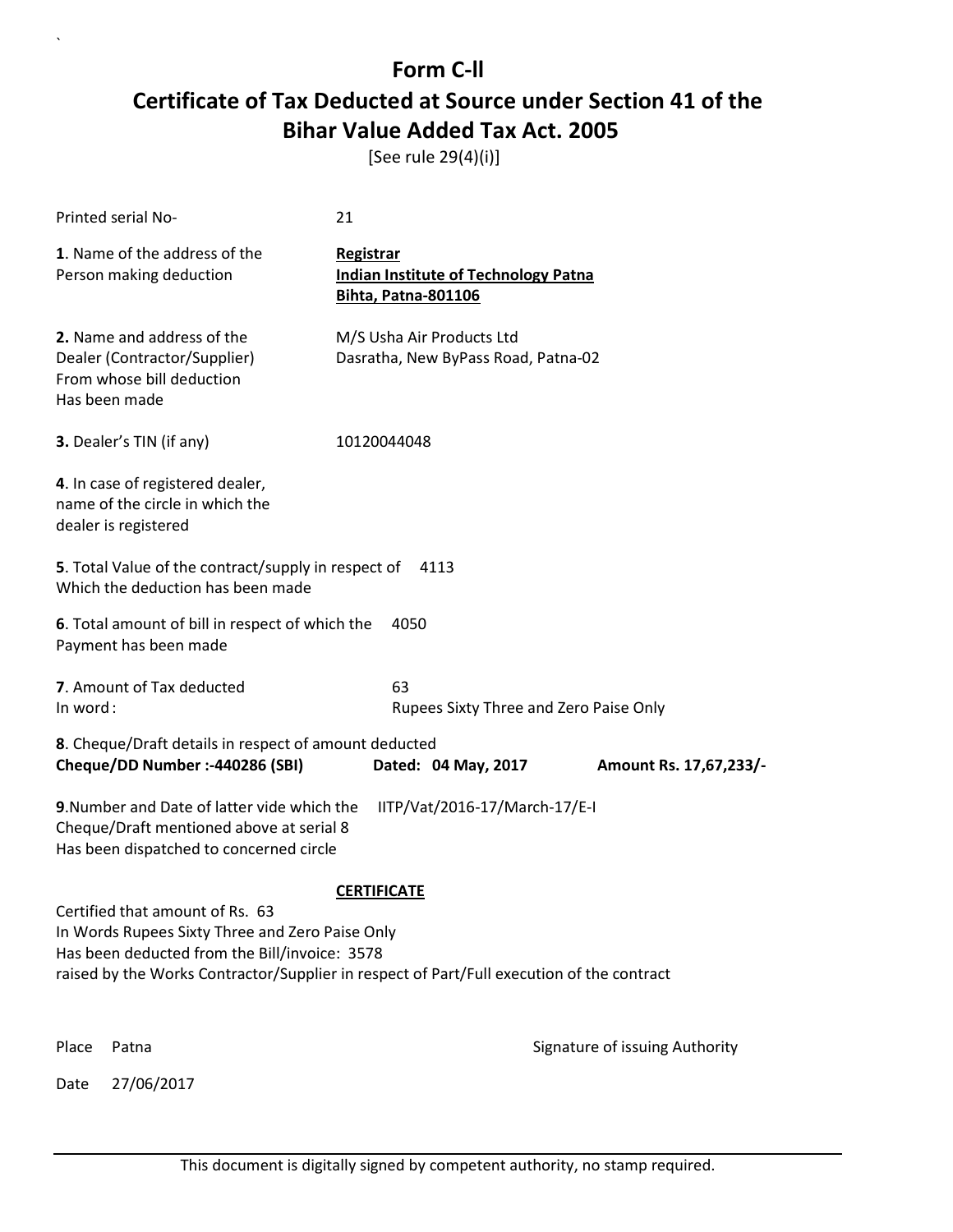[See rule 29(4)(i)]

|                                                                                                                                                                                                                                               | Printed serial No-                                                                                                                                                  | 22                                                                                     |                                                    |  |
|-----------------------------------------------------------------------------------------------------------------------------------------------------------------------------------------------------------------------------------------------|---------------------------------------------------------------------------------------------------------------------------------------------------------------------|----------------------------------------------------------------------------------------|----------------------------------------------------|--|
|                                                                                                                                                                                                                                               | 1. Name of the address of the<br>Person making deduction                                                                                                            | Registrar<br><b>Indian Institute of Technology Patna</b><br><b>Bihta, Patna-801106</b> |                                                    |  |
|                                                                                                                                                                                                                                               | 2. Name and address of the<br>Dealer (Contractor/Supplier)<br>From whose bill deduction<br>Has been made                                                            | Sky net<br>162, Patliputra Colony, Patna-13                                            |                                                    |  |
|                                                                                                                                                                                                                                               | 3. Dealer's TIN (if any)                                                                                                                                            | 10151248075                                                                            |                                                    |  |
|                                                                                                                                                                                                                                               | 4. In case of registered dealer,<br>name of the circle in which the<br>dealer is registered                                                                         |                                                                                        |                                                    |  |
|                                                                                                                                                                                                                                               | 5. Total Value of the contract/supply in respect of<br>Which the deduction has been made                                                                            | 2618                                                                                   |                                                    |  |
|                                                                                                                                                                                                                                               | 6. Total amount of bill in respect of which the<br>2470<br>Payment has been made                                                                                    |                                                                                        |                                                    |  |
| In word:                                                                                                                                                                                                                                      | 7. Amount of Tax deducted                                                                                                                                           | 148                                                                                    | Rupees One Hundred Forty Eight and Zero Paise Only |  |
|                                                                                                                                                                                                                                               | 8. Cheque/Draft details in respect of amount deducted<br>Cheque/DD Number :- 440286 (SBI)                                                                           | Dated: 04 May, 2017                                                                    | Amount Rs. 17,67,233/-                             |  |
|                                                                                                                                                                                                                                               | 9. Number and Date of latter vide which the<br>IITP/Vat/2016-17/March-17/E-I<br>Cheque/Draft mentioned above at serial 8<br>Has been dispatched to concerned circle |                                                                                        |                                                    |  |
|                                                                                                                                                                                                                                               | <b>CERTIFICATE</b>                                                                                                                                                  |                                                                                        |                                                    |  |
| Certified that amount of Rs. 148<br>In Words Rupees One Hundred Forty Eight and Zero Paise Only<br>Has been deducted from the Bill/invoice: 2125<br>raised by the Works Contractor/Supplier in respect of Part/Full execution of the contract |                                                                                                                                                                     |                                                                                        |                                                    |  |
| Place                                                                                                                                                                                                                                         | Patna                                                                                                                                                               |                                                                                        | Signature of issuing Authority                     |  |
| Date                                                                                                                                                                                                                                          | 27/06/2017                                                                                                                                                          |                                                                                        |                                                    |  |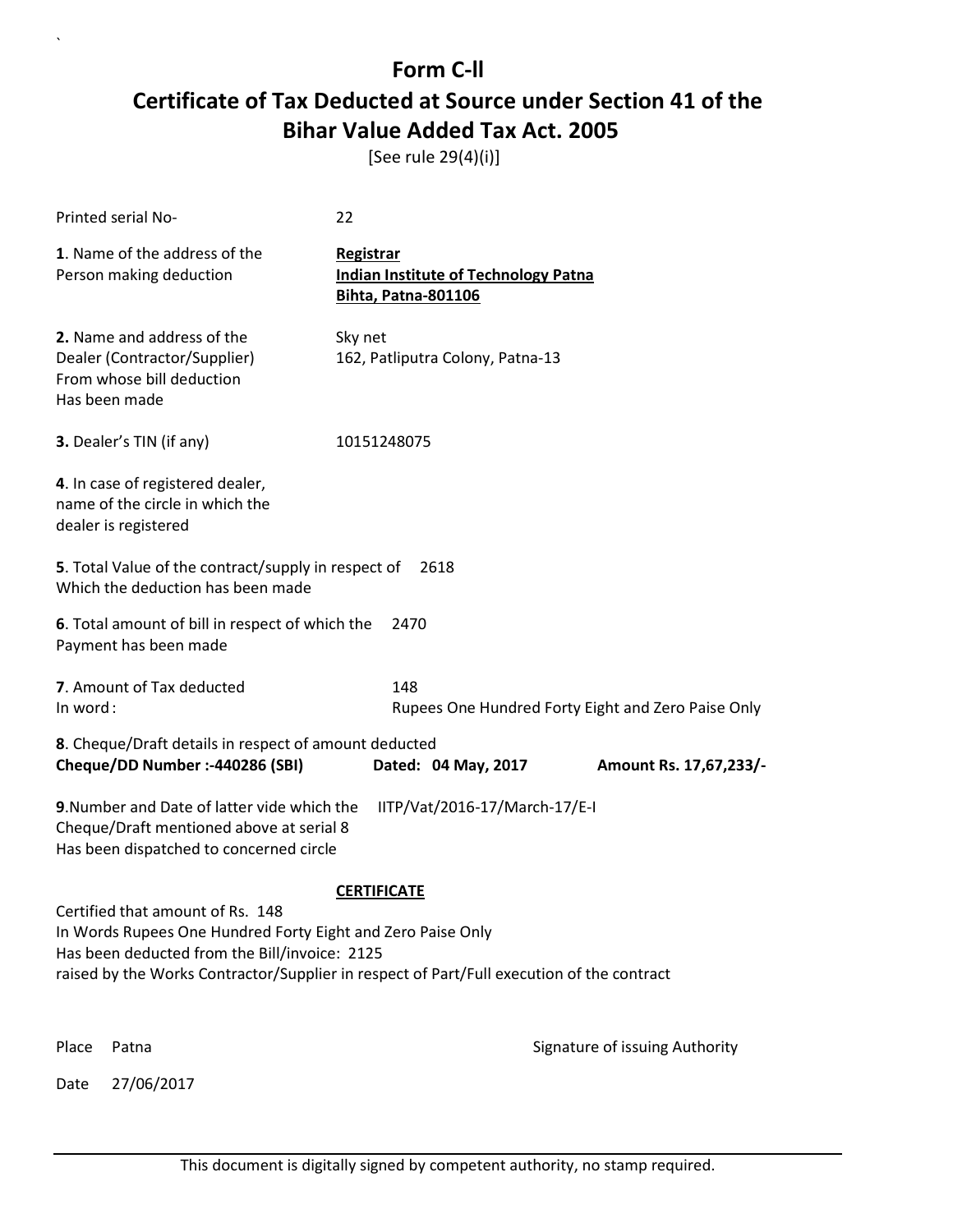[See rule 29(4)(i)]

|                                                                                                                                                                                                                                                                           | Printed serial No-                                                                                                                 | 23                                                                                            |                                                           |
|---------------------------------------------------------------------------------------------------------------------------------------------------------------------------------------------------------------------------------------------------------------------------|------------------------------------------------------------------------------------------------------------------------------------|-----------------------------------------------------------------------------------------------|-----------------------------------------------------------|
|                                                                                                                                                                                                                                                                           | 1. Name of the address of the<br>Person making deduction                                                                           | <b>Registrar</b><br><b>Indian Institute of Technology Patna</b><br><b>Bihta, Patna-801106</b> |                                                           |
|                                                                                                                                                                                                                                                                           | 2. Name and address of the<br>Dealer (Contractor/Supplier)<br>From whose bill deduction<br>Has been made                           | <b>Global IT services</b><br>Patna                                                            |                                                           |
|                                                                                                                                                                                                                                                                           | 3. Dealer's TIN (if any)                                                                                                           | 10156972079                                                                                   |                                                           |
|                                                                                                                                                                                                                                                                           | 4. In case of registered dealer,<br>name of the circle in which the<br>dealer is registered                                        |                                                                                               |                                                           |
|                                                                                                                                                                                                                                                                           | 5. Total Value of the contract/supply in respect of<br>Which the deduction has been made                                           | 12650                                                                                         |                                                           |
|                                                                                                                                                                                                                                                                           | 6. Total amount of bill in respect of which the<br>Payment has been made                                                           | 11000                                                                                         |                                                           |
| In word:                                                                                                                                                                                                                                                                  | 7. Amount of Tax deducted                                                                                                          | 1650                                                                                          | Rupees One Thousand Six Hundred Fifty and Zero Paise Only |
|                                                                                                                                                                                                                                                                           | 8. Cheque/Draft details in respect of amount deducted<br>Cheque/DD Number :- 440286 (SBI)                                          | Dated: 04 May, 2017                                                                           | Amount Rs. 17,67,233/-                                    |
|                                                                                                                                                                                                                                                                           | 9. Number and Date of latter vide which the<br>Cheque/Draft mentioned above at serial 8<br>Has been dispatched to concerned circle | IITP/Vat/2016-17/March-17/E-I                                                                 |                                                           |
| <b>CERTIFICATE</b><br>Certified that amount of Rs. 1650<br>In Words Rupees One Thousand Six Hundred Fifty and Zero Paise Only<br>Has been deducted from the Bill/invoice: 86<br>raised by the Works Contractor/Supplier in respect of Part/Full execution of the contract |                                                                                                                                    |                                                                                               |                                                           |
| Place                                                                                                                                                                                                                                                                     | Patna                                                                                                                              |                                                                                               | Signature of issuing Authority                            |
| Date                                                                                                                                                                                                                                                                      | 27/06/2017                                                                                                                         |                                                                                               |                                                           |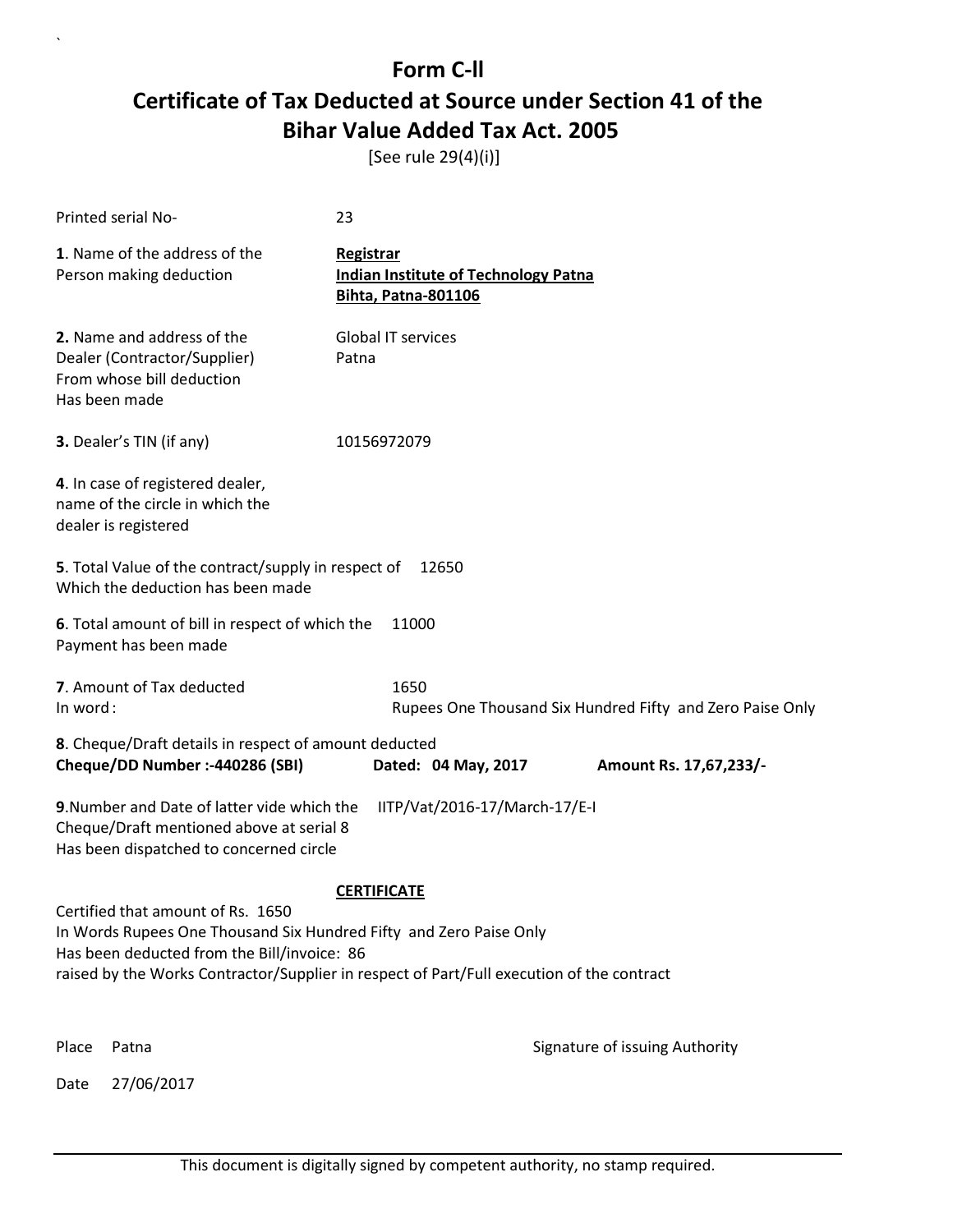[See rule 29(4)(i)]

|       | Printed serial No-                                                                                                                                                                                                               | 24                                                                                     |                                |  |
|-------|----------------------------------------------------------------------------------------------------------------------------------------------------------------------------------------------------------------------------------|----------------------------------------------------------------------------------------|--------------------------------|--|
|       | 1. Name of the address of the<br>Person making deduction                                                                                                                                                                         | Registrar<br><b>Indian Institute of Technology Patna</b><br><b>Bihta, Patna-801106</b> |                                |  |
|       | 2. Name and address of the<br>Dealer (Contractor/Supplier)<br>From whose bill deduction<br>Has been made                                                                                                                         | <b>Global IT services</b><br>Patna                                                     |                                |  |
|       | 3. Dealer's TIN (if any)                                                                                                                                                                                                         | 10156972079                                                                            |                                |  |
|       | 4. In case of registered dealer,<br>name of the circle in which the<br>dealer is registered                                                                                                                                      |                                                                                        |                                |  |
|       | 5. Total Value of the contract/supply in respect of<br>Which the deduction has been made                                                                                                                                         | 6900                                                                                   |                                |  |
|       | 6. Total amount of bill in respect of which the<br>Payment has been made                                                                                                                                                         | 6000                                                                                   |                                |  |
|       | 7. Amount of Tax deducted<br>900<br>In word:<br>Rupees Nine Hundred and Zero Paise Only                                                                                                                                          |                                                                                        |                                |  |
|       | 8. Cheque/Draft details in respect of amount deducted<br>Cheque/DD Number :- 440286 (SBI)                                                                                                                                        | Dated: 04 May, 2017                                                                    | Amount Rs. 17,67,233/-         |  |
|       | 9. Number and Date of latter vide which the<br>IITP/Vat/2016-17/March-17/E-I<br>Cheque/Draft mentioned above at serial 8<br>Has been dispatched to concerned circle                                                              |                                                                                        |                                |  |
|       | Certified that amount of Rs. 900<br>In Words Rupees Nine Hundred and Zero Paise Only<br>Has been deducted from the Bill/invoice: 85<br>raised by the Works Contractor/Supplier in respect of Part/Full execution of the contract | <b>CERTIFICATE</b>                                                                     |                                |  |
| Place | Patna                                                                                                                                                                                                                            |                                                                                        | Signature of issuing Authority |  |
| Date  | 27/06/2017                                                                                                                                                                                                                       |                                                                                        |                                |  |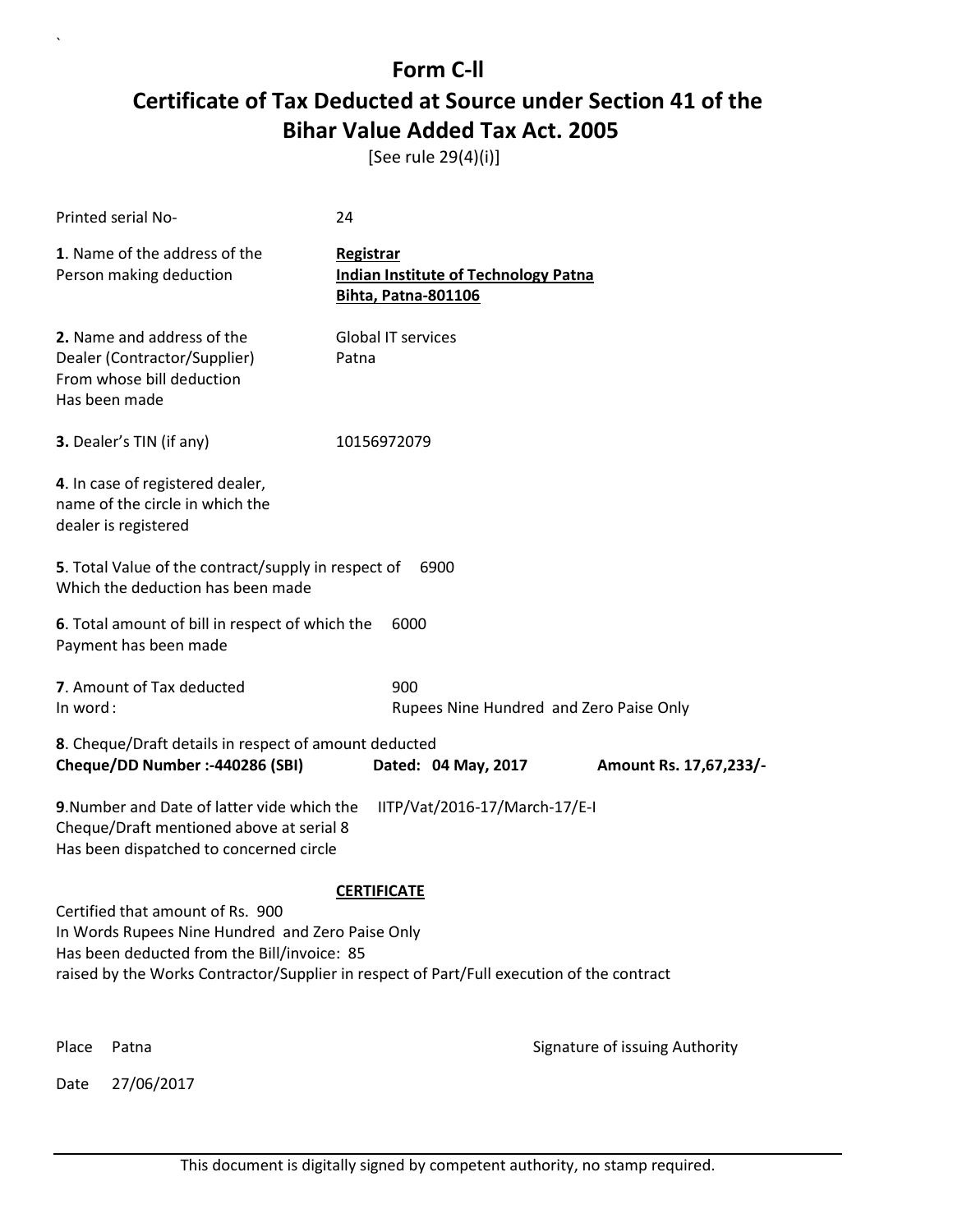[See rule 29(4)(i)]

| Printed serial No-                                                                                                                 | 25                                                                                                                                                                     |
|------------------------------------------------------------------------------------------------------------------------------------|------------------------------------------------------------------------------------------------------------------------------------------------------------------------|
| 1. Name of the address of the<br>Person making deduction                                                                           | Registrar<br><b>Indian Institute of Technology Patna</b><br>Bihta, Patna-801106                                                                                        |
| 2. Name and address of the<br>Dealer (Contractor/Supplier)<br>From whose bill deduction<br>Has been made                           | M/S Usha Air Products Ltd<br>Dasratha, New ByPass Road, Patna-02                                                                                                       |
| 3. Dealer's TIN (if any)                                                                                                           | 10120044048                                                                                                                                                            |
| 4. In case of registered dealer,<br>name of the circle in which the<br>dealer is registered                                        |                                                                                                                                                                        |
| 5. Total Value of the contract/supply in respect of<br>Which the deduction has been made                                           | 28928                                                                                                                                                                  |
| 6. Total amount of bill in respect of which the<br>Payment has been made                                                           | 27630                                                                                                                                                                  |
| 7. Amount of Tax deducted<br>In word:<br>Paise Only                                                                                | 1298<br>Rupees One Thousand Two Hundred Ninety Eight and Zero                                                                                                          |
| 8. Cheque/Draft details in respect of amount deducted<br>Cheque/DD Number :- 440286 (SBI)                                          | Dated: 04 May, 2017<br>Amount Rs. 17,67,233/-                                                                                                                          |
| 9. Number and Date of latter vide which the<br>Cheque/Draft mentioned above at serial 8<br>Has been dispatched to concerned circle | IITP/Vat/2016-17/March-17/E-I                                                                                                                                          |
|                                                                                                                                    | <b>CERTIFICATE</b>                                                                                                                                                     |
| Certified that amount of Rs. 1298<br>Has been deducted from the Bill/invoice: 4192, 4342                                           | In Words Rupees One Thousand Two Hundred Ninety Eight and Zero Paise Only<br>raised by the Works Contractor/Supplier in respect of Part/Full execution of the contract |
| Place<br>Patna                                                                                                                     | Signature of issuing Authority                                                                                                                                         |

Date 27/06/2017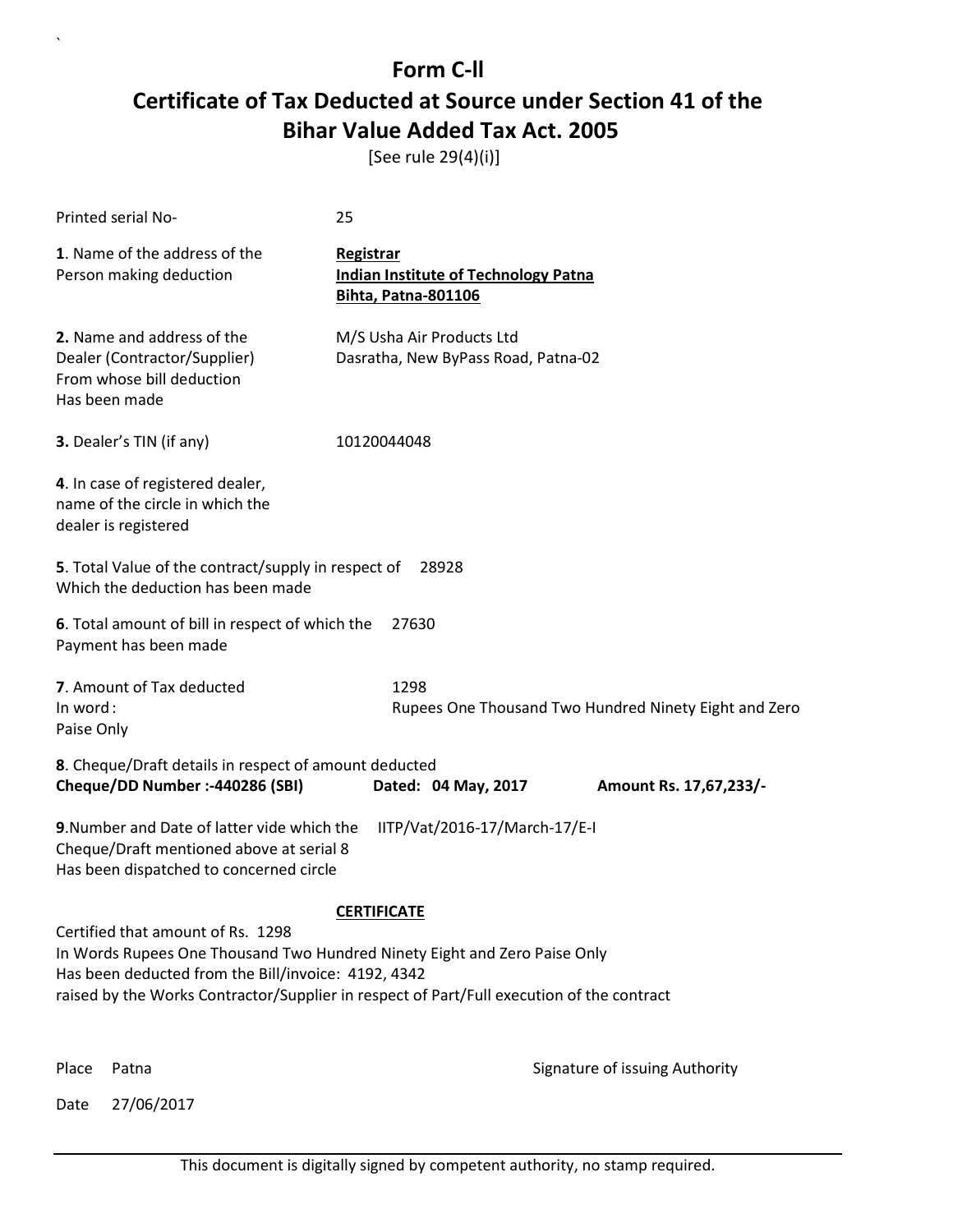[See rule 29(4)(i)]

| Printed serial No-                                                                                                                                                                                                                                       | 26                                                                                     |                                                          |
|----------------------------------------------------------------------------------------------------------------------------------------------------------------------------------------------------------------------------------------------------------|----------------------------------------------------------------------------------------|----------------------------------------------------------|
| 1. Name of the address of the<br>Person making deduction                                                                                                                                                                                                 | Registrar<br><b>Indian Institute of Technology Patna</b><br><b>Bihta, Patna-801106</b> |                                                          |
| 2. Name and address of the<br>Dealer (Contractor/Supplier)<br>From whose bill deduction<br>Has been made                                                                                                                                                 | Maa Vindhwasini Furniture<br><b>Bitha</b>                                              |                                                          |
| 3. Dealer's TIN (if any)                                                                                                                                                                                                                                 | 10046587052                                                                            |                                                          |
| 4. In case of registered dealer,<br>name of the circle in which the<br>dealer is registered                                                                                                                                                              |                                                                                        |                                                          |
| 5. Total Value of the contract/supply in respect of<br>Which the deduction has been made                                                                                                                                                                 | 14115                                                                                  |                                                          |
| 6. Total amount of bill in respect of which the<br>Payment has been made                                                                                                                                                                                 | 12300                                                                                  |                                                          |
| 7. Amount of Tax deducted<br>In word:<br>Only                                                                                                                                                                                                            | 1815                                                                                   | Rupees One Thousand Eight Hundred Fifteen and Zero Paise |
| 8. Cheque/Draft details in respect of amount deducted<br>Cheque/DD Number :- 440286 (SBI)                                                                                                                                                                | Dated: 04 May, 2017                                                                    | Amount Rs. 17,67,233/-                                   |
| 9. Number and Date of latter vide which the<br>Cheque/Draft mentioned above at serial 8<br>Has been dispatched to concerned circle                                                                                                                       | IITP/Vat/2016-17/March-17/E-I                                                          |                                                          |
| Certified that amount of Rs. 1815<br>In Words Rupees One Thousand Eight Hundred Fifteen and Zero Paise Only<br>Has been deducted from the Bill/invoice: 118<br>raised by the Works Contractor/Supplier in respect of Part/Full execution of the contract | <b>CERTIFICATE</b>                                                                     |                                                          |

`

Place Patna **Property** Place Patna Signature of issuing Authority

Date 27/06/2017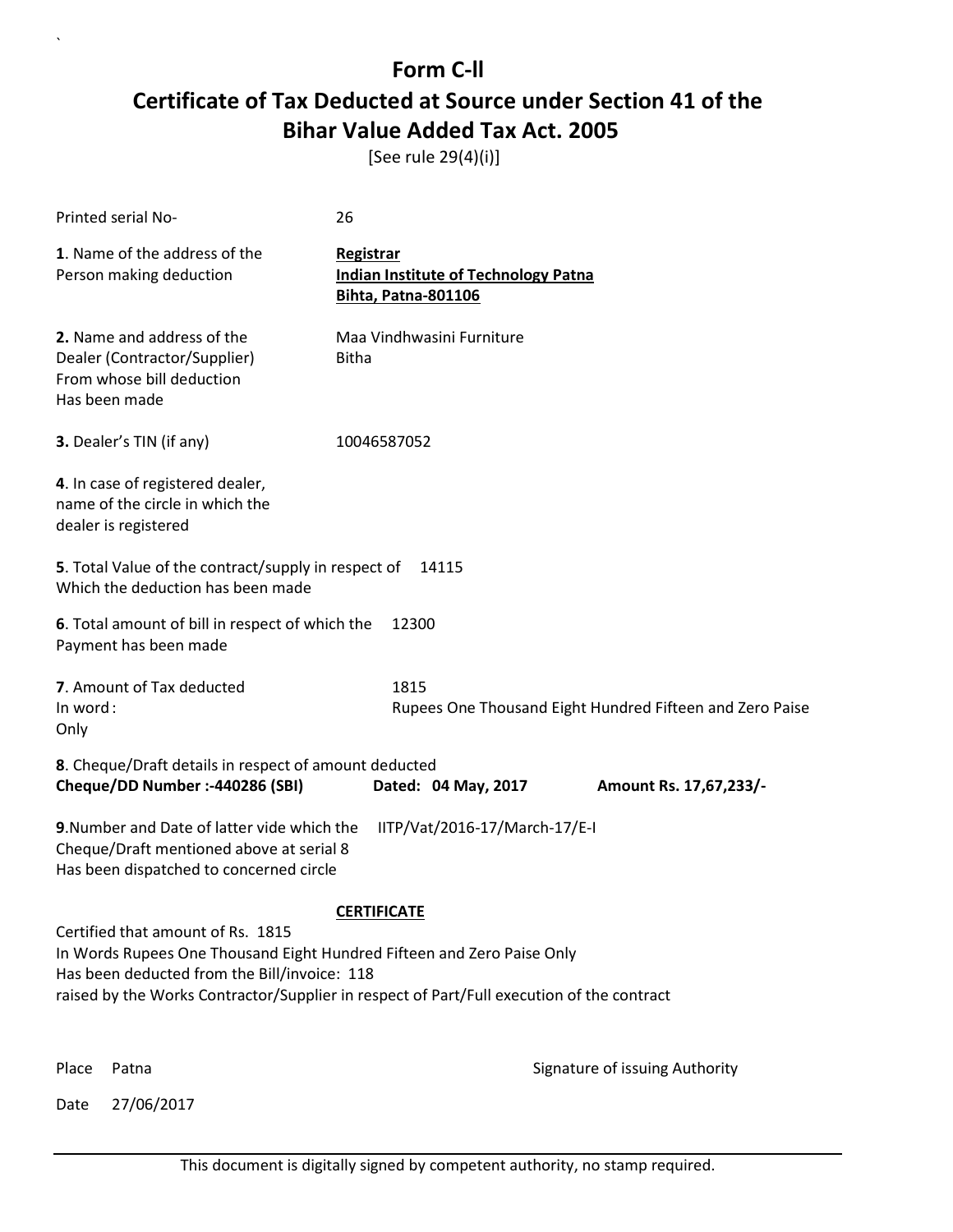[See rule 29(4)(i)]

| Printed serial No-                                                                                                                                                                                                                                                      | 27                                      |                                             |                                                         |
|-------------------------------------------------------------------------------------------------------------------------------------------------------------------------------------------------------------------------------------------------------------------------|-----------------------------------------|---------------------------------------------|---------------------------------------------------------|
| 1. Name of the address of the<br>Person making deduction                                                                                                                                                                                                                | <b>Registrar</b><br>Bihta, Patna-801106 | <b>Indian Institute of Technology Patna</b> |                                                         |
| 2. Name and address of the<br>Dealer (Contractor/Supplier)<br>From whose bill deduction<br>Has been made                                                                                                                                                                | <b>United Sports Works</b><br>Patna     |                                             |                                                         |
| 3. Dealer's TIN (if any)                                                                                                                                                                                                                                                | 10100285051                             |                                             |                                                         |
| 4. In case of registered dealer,<br>name of the circle in which the<br>dealer is registered                                                                                                                                                                             |                                         |                                             |                                                         |
| 5. Total Value of the contract/supply in respect of<br>Which the deduction has been made                                                                                                                                                                                |                                         | 209537                                      |                                                         |
| 6. Total amount of bill in respect of which the<br>Payment has been made                                                                                                                                                                                                | 197676                                  |                                             |                                                         |
| 7. Amount of Tax deducted<br>In word:<br>Paise Only                                                                                                                                                                                                                     | 11861                                   |                                             | Rupees Eleven Thousand Eight Hundred Sixty One and Zero |
| 8. Cheque/Draft details in respect of amount deducted<br>Cheque/DD Number :- 440286 (SBI)                                                                                                                                                                               |                                         | Dated: 04 May, 2017                         | Amount Rs. 17,67,233/-                                  |
| 9. Number and Date of latter vide which the<br>Cheque/Draft mentioned above at serial 8<br>Has been dispatched to concerned circle                                                                                                                                      |                                         | IITP/Vat/2016-17/March-17/E-I               |                                                         |
|                                                                                                                                                                                                                                                                         | <b>CERTIFICATE</b>                      |                                             |                                                         |
| Certified that amount of Rs. 11861<br>In Words Rupees Eleven Thousand Eight Hundred Sixty One and Zero Paise Only<br>Has been deducted from the Bill/invoice: 56250, 56251<br>raised by the Works Contractor/Supplier in respect of Part/Full execution of the contract |                                         |                                             |                                                         |
|                                                                                                                                                                                                                                                                         |                                         |                                             |                                                         |

Date 27/06/2017

`

Place Patna **Property** Place Patna Signature of issuing Authority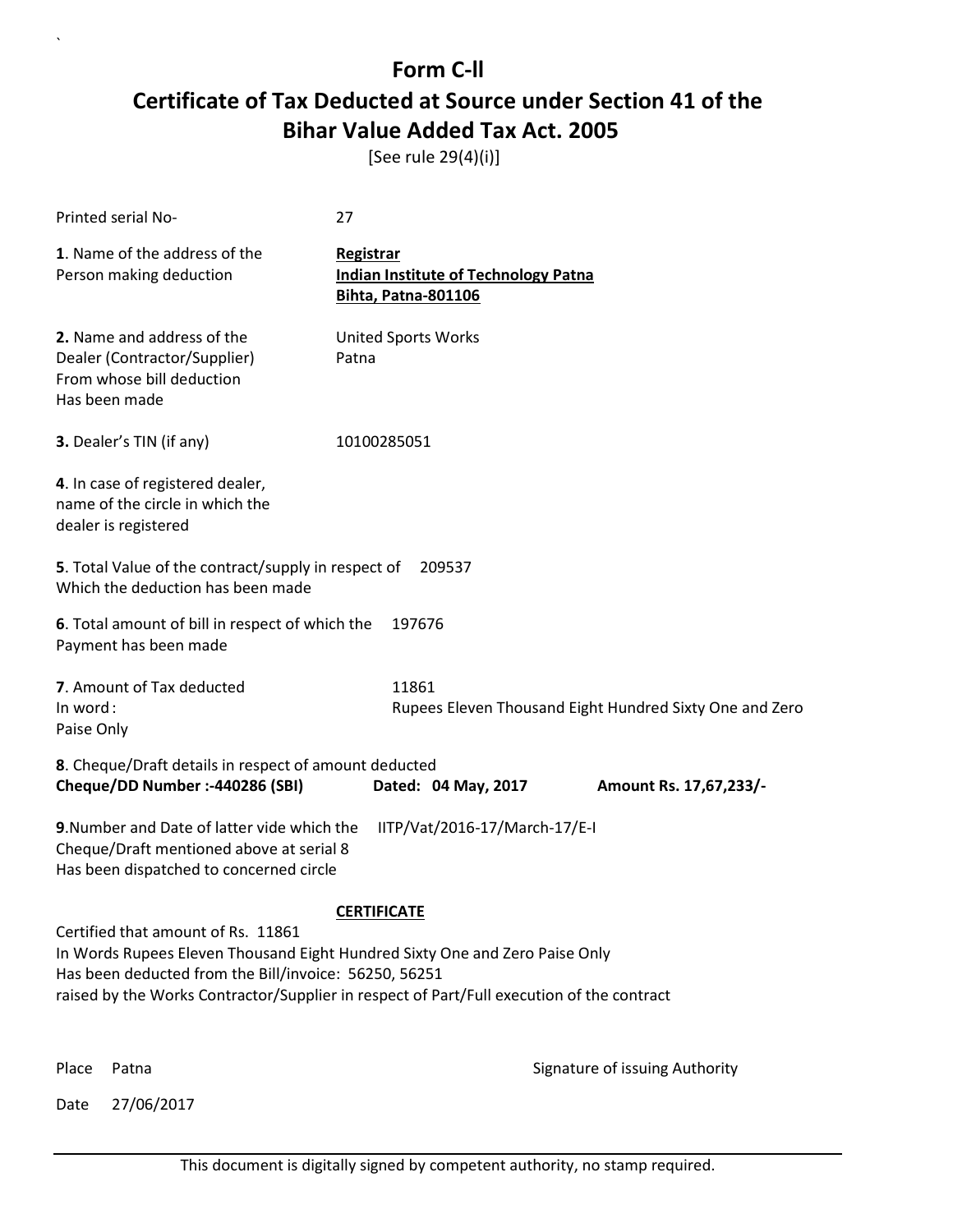[See rule 29(4)(i)]

|          | Printed serial No-                                                                                                                                                                                                                        | 28                                                                                     |                                                 |
|----------|-------------------------------------------------------------------------------------------------------------------------------------------------------------------------------------------------------------------------------------------|----------------------------------------------------------------------------------------|-------------------------------------------------|
|          | 1. Name of the address of the<br>Person making deduction                                                                                                                                                                                  | Registrar<br><b>Indian Institute of Technology Patna</b><br><b>Bihta, Patna-801106</b> |                                                 |
|          | 2. Name and address of the<br>Dealer (Contractor/Supplier)<br>From whose bill deduction<br>Has been made                                                                                                                                  | M/s Sajawat<br>Patna                                                                   |                                                 |
|          | <b>3.</b> Dealer's TIN (if any)                                                                                                                                                                                                           | 10151790014                                                                            |                                                 |
|          | 4. In case of registered dealer,<br>name of the circle in which the<br>dealer is registered                                                                                                                                               |                                                                                        |                                                 |
|          | <b>5</b> . Total Value of the contract/supply in respect of<br>Which the deduction has been made                                                                                                                                          | 5462                                                                                   |                                                 |
|          | 6. Total amount of bill in respect of which the<br>Payment has been made                                                                                                                                                                  | 4750                                                                                   |                                                 |
| In word: | 7. Amount of Tax deducted                                                                                                                                                                                                                 | 712                                                                                    | Rupees Seven Hundred Twelve and Zero Paise Only |
|          | 8. Cheque/Draft details in respect of amount deducted<br>Cheque/DD Number :- 440286 (SBI)                                                                                                                                                 | Dated: 04 May, 2017                                                                    | Amount Rs. 17,67,233/-                          |
|          | 9. Number and Date of latter vide which the<br>Cheque/Draft mentioned above at serial 8<br>Has been dispatched to concerned circle                                                                                                        | IITP/Vat/2016-17/March-17/E-I                                                          |                                                 |
|          |                                                                                                                                                                                                                                           | <b>CERTIFICATE</b>                                                                     |                                                 |
|          | Certified that amount of Rs. 712<br>In Words Rupees Seven Hundred Twelve and Zero Paise Only<br>Has been deducted from the Bill/invoice: 190<br>raised by the Works Contractor/Supplier in respect of Part/Full execution of the contract |                                                                                        |                                                 |
| Place    | Patna                                                                                                                                                                                                                                     |                                                                                        | Signature of issuing Authority                  |
| Date     | 27/06/2017                                                                                                                                                                                                                                |                                                                                        |                                                 |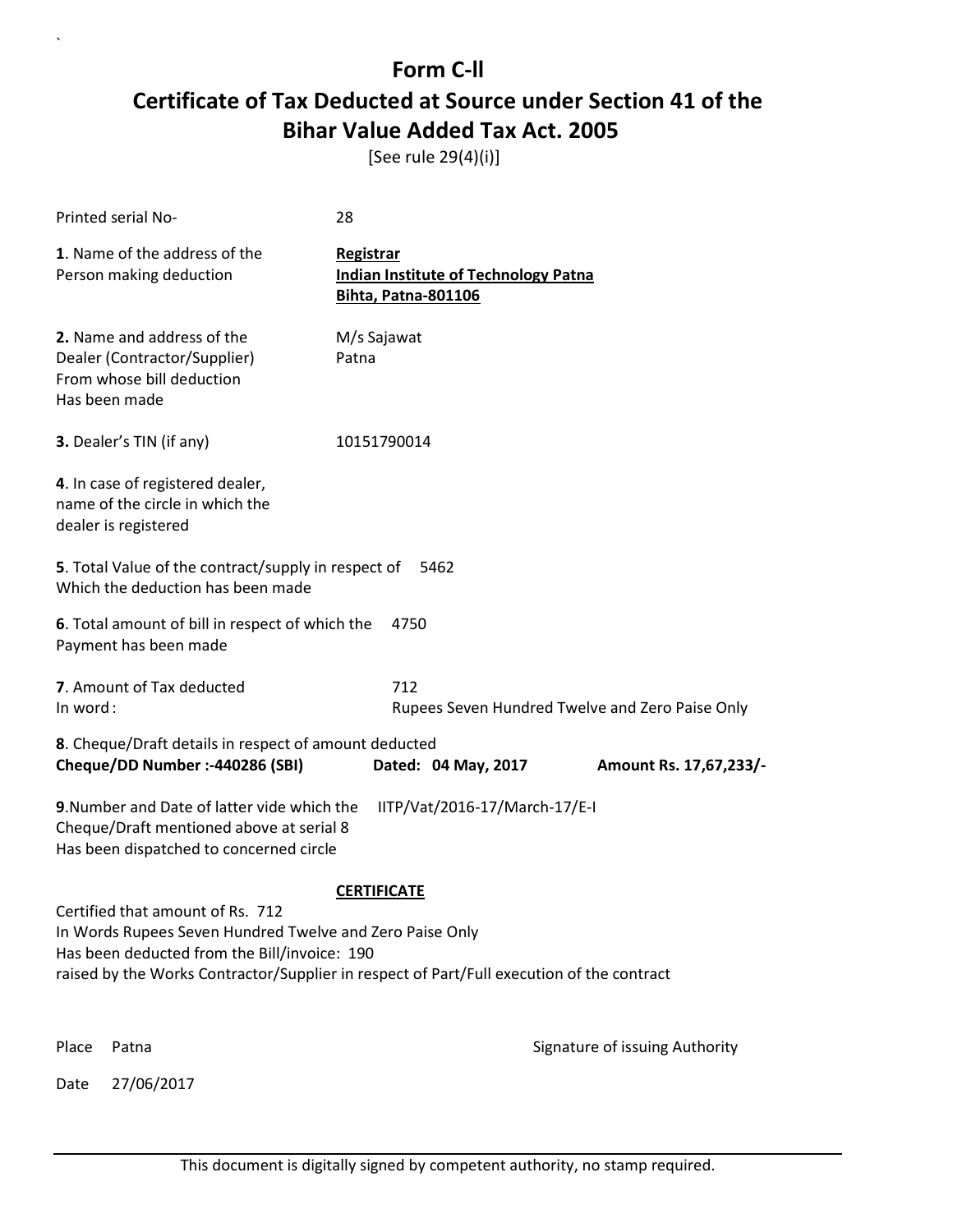[See rule 29(4)(i)]

|          | Printed serial No-                                                                                                                              | 29                                                                                        |                                                   |
|----------|-------------------------------------------------------------------------------------------------------------------------------------------------|-------------------------------------------------------------------------------------------|---------------------------------------------------|
|          | 1. Name of the address of the<br>Person making deduction                                                                                        | Registrar<br><b>Indian Institute of Technology Patna</b><br>Bihta, Patna-801106           |                                                   |
|          | 2. Name and address of the<br>Dealer (Contractor/Supplier)<br>From whose bill deduction<br>Has been made                                        | Sky net<br>162, Patliputra Colony, Patna-13                                               |                                                   |
|          | 3. Dealer's TIN (if any)                                                                                                                        | 10151248075                                                                               |                                                   |
|          | 4. In case of registered dealer,<br>name of the circle in which the<br>dealer is registered                                                     |                                                                                           |                                                   |
|          | 5. Total Value of the contract/supply in respect of<br>Which the deduction has been made                                                        | 7806                                                                                      |                                                   |
|          | 6. Total amount of bill in respect of which the<br>Payment has been made                                                                        | 7364                                                                                      |                                                   |
| In word: | 7. Amount of Tax deducted                                                                                                                       | 442                                                                                       | Rupees Four Hundred Forty Two and Zero Paise Only |
|          | 8. Cheque/Draft details in respect of amount deducted<br>Cheque/DD Number :- 440286 (SBI)                                                       | Dated: 04 May, 2017                                                                       | Amount Rs. 17,67,233/-                            |
|          | 9. Number and Date of latter vide which the<br>Cheque/Draft mentioned above at serial 8<br>Has been dispatched to concerned circle              | IITP/Vat/2016-17/March-17/E-I                                                             |                                                   |
|          |                                                                                                                                                 | <b>CERTIFICATE</b>                                                                        |                                                   |
|          | Certified that amount of Rs. 442<br>In Words Rupees Four Hundred Forty Two and Zero Paise Only<br>Has been deducted from the Bill/invoice: 2221 | raised by the Works Contractor/Supplier in respect of Part/Full execution of the contract |                                                   |
| Place    | Patna                                                                                                                                           |                                                                                           | Signature of issuing Authority                    |
| Date     | 27/06/2017                                                                                                                                      |                                                                                           |                                                   |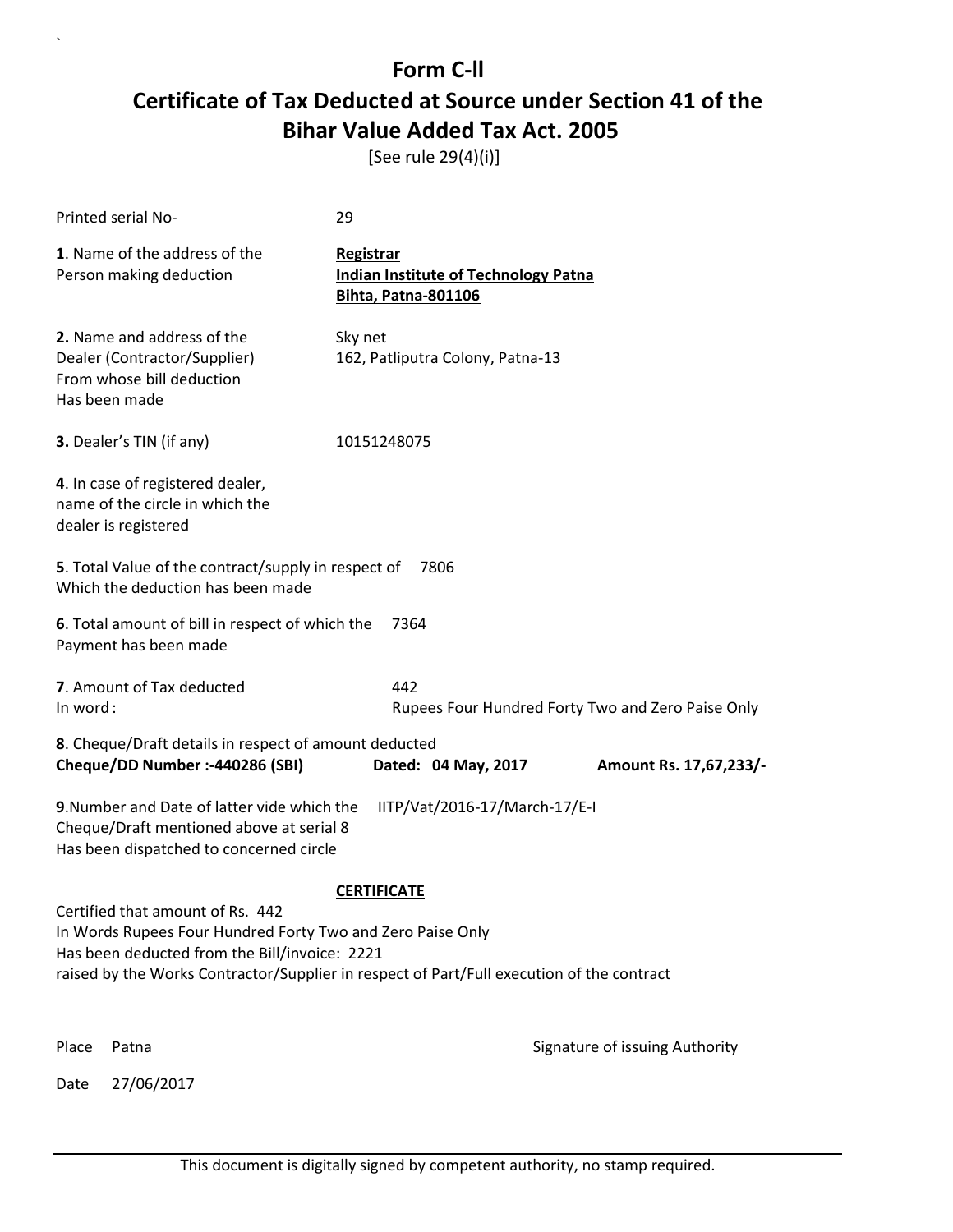[See rule 29(4)(i)]

|               | Printed serial No-                                                                                                                              | 30                                                                                        |                                                    |
|---------------|-------------------------------------------------------------------------------------------------------------------------------------------------|-------------------------------------------------------------------------------------------|----------------------------------------------------|
|               | 1. Name of the address of the<br>Person making deduction                                                                                        | Registrar<br><b>Indian Institute of Technology Patna</b><br><b>Bihta, Patna-801106</b>    |                                                    |
| Has been made | 2. Name and address of the<br>Dealer (Contractor/Supplier)<br>From whose bill deduction                                                         | Gyan Mandir<br>Patna                                                                      |                                                    |
|               | <b>3.</b> Dealer's TIN (if any)                                                                                                                 | 10156278020                                                                               |                                                    |
|               | 4. In case of registered dealer,<br>name of the circle in which the<br>dealer is registered                                                     |                                                                                           |                                                    |
|               | 5. Total Value of the contract/supply in respect of<br>Which the deduction has been made                                                        | 3806                                                                                      |                                                    |
|               | 6. Total amount of bill in respect of which the<br>Payment has been made                                                                        | 3310                                                                                      |                                                    |
| In word:      | 7. Amount of Tax deducted                                                                                                                       | 496                                                                                       | Rupees Four Hundred Ninety Six and Zero Paise Only |
|               | 8. Cheque/Draft details in respect of amount deducted<br>Cheque/DD Number :- 440286 (SBI)                                                       | Dated: 04 May, 2017                                                                       | Amount Rs. 17,67,233/-                             |
|               | 9. Number and Date of latter vide which the<br>Cheque/Draft mentioned above at serial 8<br>Has been dispatched to concerned circle              | IITP/Vat/2016-17/March-17/E-I                                                             |                                                    |
|               |                                                                                                                                                 | <b>CERTIFICATE</b>                                                                        |                                                    |
|               | Certified that amount of Rs. 496<br>In Words Rupees Four Hundred Ninety Six and Zero Paise Only<br>Has been deducted from the Bill/invoice: 711 | raised by the Works Contractor/Supplier in respect of Part/Full execution of the contract |                                                    |
| Place         | Patna                                                                                                                                           |                                                                                           | Signature of issuing Authority                     |
| Date          | 27/06/2017                                                                                                                                      |                                                                                           |                                                    |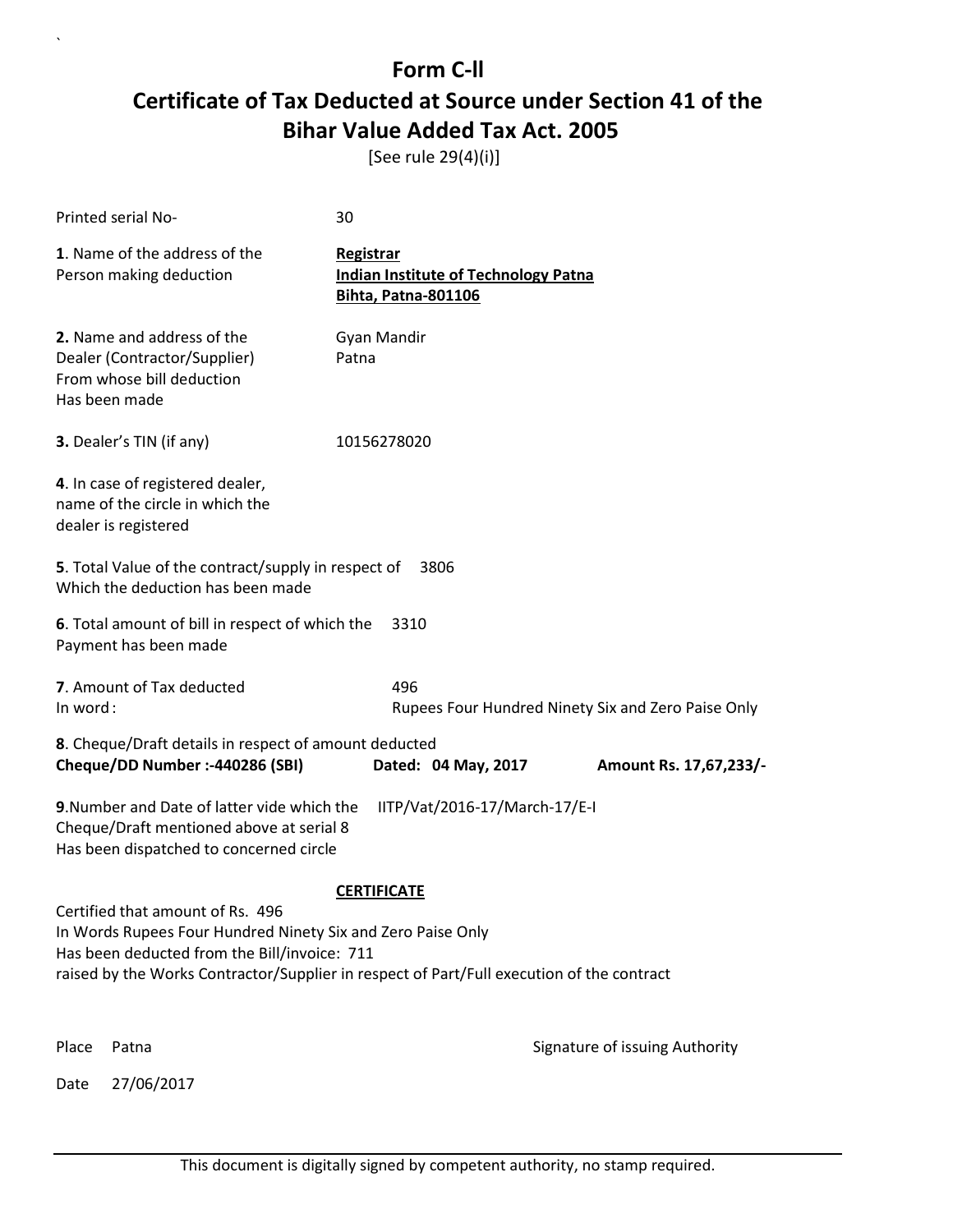[See rule 29(4)(i)]

|          | Printed serial No-                                                                                                                                                                                                                           | 31                                                                                     |                                                                   |
|----------|----------------------------------------------------------------------------------------------------------------------------------------------------------------------------------------------------------------------------------------------|----------------------------------------------------------------------------------------|-------------------------------------------------------------------|
|          | 1. Name of the address of the<br>Person making deduction                                                                                                                                                                                     | Registrar<br><b>Indian Institute of Technology Patna</b><br><b>Bihta, Patna-801106</b> |                                                                   |
|          | 2. Name and address of the<br>Dealer (Contractor/Supplier)<br>From whose bill deduction<br>Has been made                                                                                                                                     | M/S Laxmi Sales Agency                                                                 | Sri Laxmi Place, Behind Abhishek Plaza, Exhibition Road, Patna-01 |
|          | 3. Dealer's TIN (if any)                                                                                                                                                                                                                     | 10140807092                                                                            |                                                                   |
|          | 4. In case of registered dealer,<br>name of the circle in which the<br>dealer is registered                                                                                                                                                  |                                                                                        |                                                                   |
|          | 5. Total Value of the contract/supply in respect of<br>Which the deduction has been made                                                                                                                                                     | 4108                                                                                   |                                                                   |
|          | 6. Total amount of bill in respect of which the<br>Payment has been made                                                                                                                                                                     | 3572                                                                                   |                                                                   |
| In word: | 7. Amount of Tax deducted                                                                                                                                                                                                                    | 536                                                                                    | Rupees Five Hundred Thirty Six and Zero Paise Only                |
|          | 8. Cheque/Draft details in respect of amount deducted                                                                                                                                                                                        |                                                                                        |                                                                   |
|          | Cheque/DD Number :- 440286 (SBI)                                                                                                                                                                                                             | Dated: 04 May, 2017                                                                    | Amount Rs. 17,67,233/-                                            |
|          | 9. Number and Date of latter vide which the<br>Cheque/Draft mentioned above at serial 8<br>Has been dispatched to concerned circle                                                                                                           | IITP/Vat/2016-17/March-17/E-I                                                          |                                                                   |
|          |                                                                                                                                                                                                                                              | <b>CERTIFICATE</b>                                                                     |                                                                   |
|          | Certified that amount of Rs. 536<br>In Words Rupees Five Hundred Thirty Six and Zero Paise Only<br>Has been deducted from the Bill/invoice: 119<br>raised by the Works Contractor/Supplier in respect of Part/Full execution of the contract |                                                                                        |                                                                   |
| Place    | Patna                                                                                                                                                                                                                                        |                                                                                        | Signature of issuing Authority                                    |
| Date     | 27/06/2017                                                                                                                                                                                                                                   |                                                                                        |                                                                   |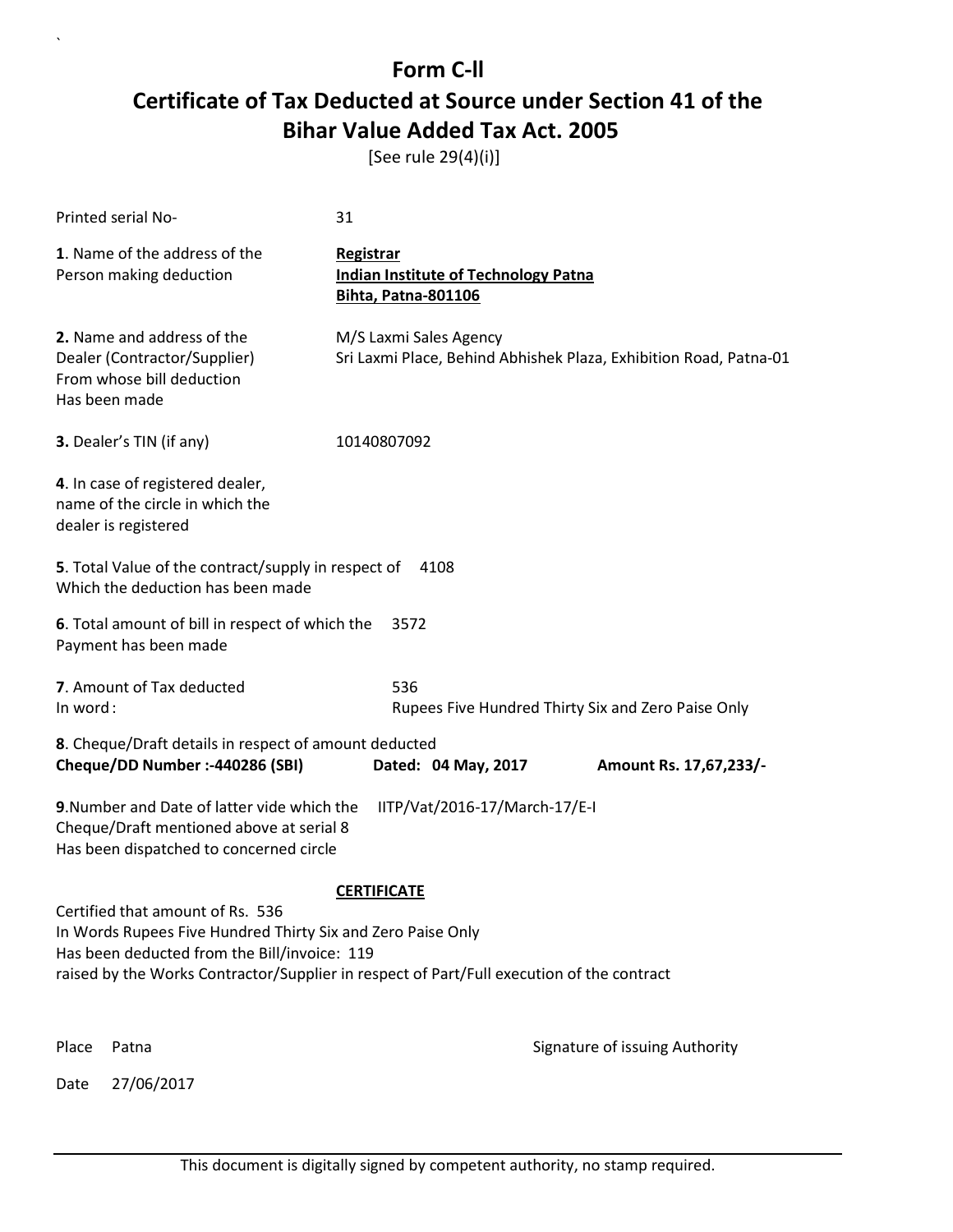[See rule 29(4)(i)]

|          | Printed serial No-                                                                                                                 | 32                                                                                                              |                                |
|----------|------------------------------------------------------------------------------------------------------------------------------------|-----------------------------------------------------------------------------------------------------------------|--------------------------------|
|          | 1. Name of the address of the<br>Person making deduction                                                                           | <b>Registrar</b><br><b>Indian Institute of Technology Patna</b><br><b>Bihta, Patna-801106</b>                   |                                |
|          | 2. Name and address of the<br>Dealer (Contractor/Supplier)<br>From whose bill deduction<br>Has been made                           | M/S Laxmi Sales Agency<br>Sri Laxmi Place, Behind Abhishek Plaza, Exhibition Road, Patna-01                     |                                |
|          | 3. Dealer's TIN (if any)                                                                                                           | 10140807092                                                                                                     |                                |
|          | 4. In case of registered dealer,<br>name of the circle in which the<br>dealer is registered                                        |                                                                                                                 |                                |
|          | 5. Total Value of the contract/supply in respect of<br>Which the deduction has been made                                           | 1272                                                                                                            |                                |
|          | 6. Total amount of bill in respect of which the<br>Payment has been made                                                           | 1200                                                                                                            |                                |
| In word: | 7. Amount of Tax deducted                                                                                                          | 72<br>Rupees Seventy Two and Zero Paise Only                                                                    |                                |
|          | 8. Cheque/Draft details in respect of amount deducted<br>Cheque/DD Number :- 440286 (SBI)                                          | Dated: 04 May, 2017                                                                                             | Amount Rs. 17,67,233/-         |
|          | 9. Number and Date of latter vide which the<br>Cheque/Draft mentioned above at serial 8<br>Has been dispatched to concerned circle | IITP/Vat/2016-17/March-17/E-I                                                                                   |                                |
|          | Certified that amount of Rs. 72<br>In Words Rupees Seventy Two and Zero Paise Only<br>Has been deducted from the Bill/invoice: 114 | <b>CERTIFICATE</b><br>raised by the Works Contractor/Supplier in respect of Part/Full execution of the contract |                                |
| Place    | Patna                                                                                                                              |                                                                                                                 | Signature of issuing Authority |
| Date     | 27/06/2017                                                                                                                         |                                                                                                                 |                                |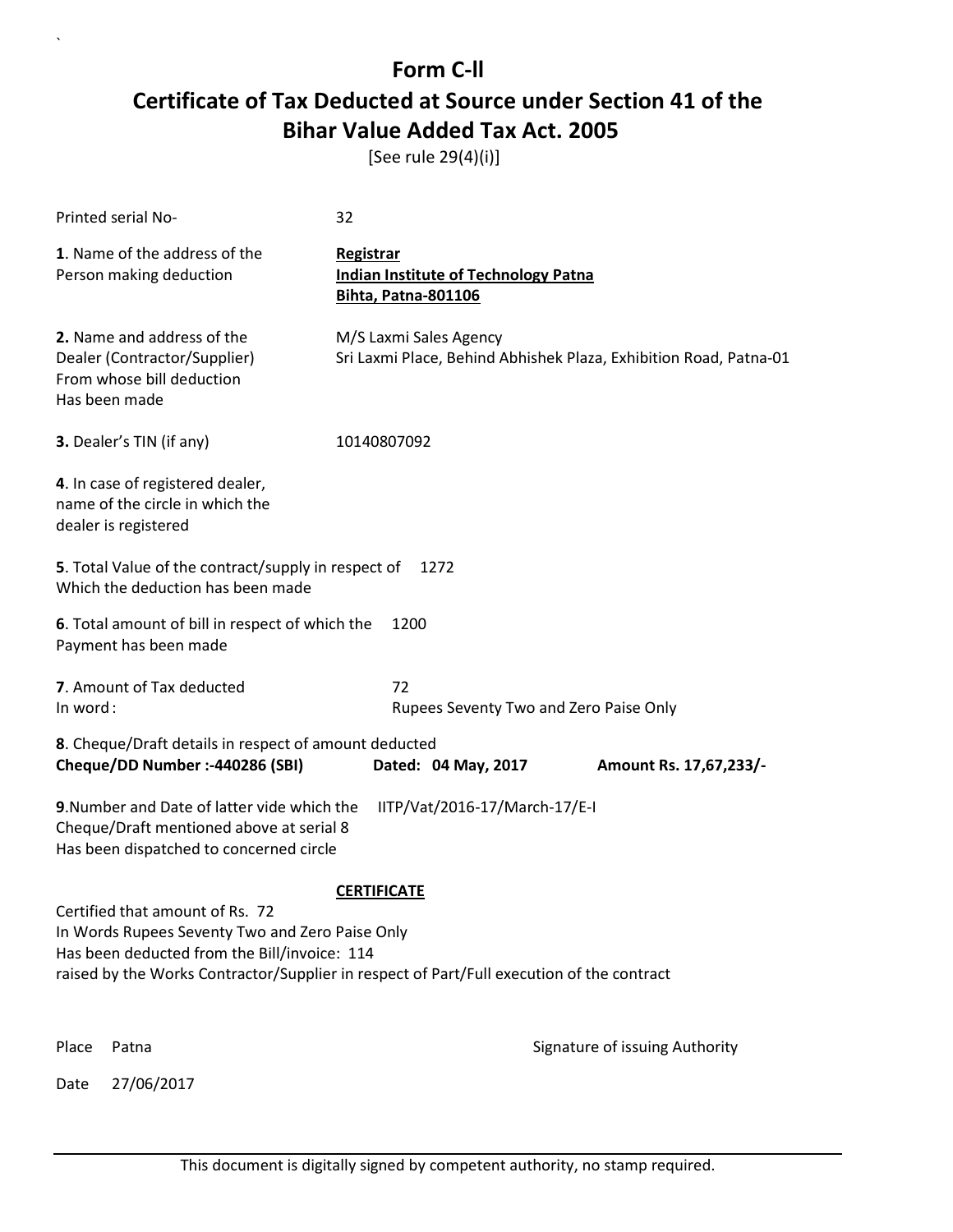[See rule 29(4)(i)]

| Printed serial No-                                                                                                                 | 33                                                                                                                                                                      |                                |
|------------------------------------------------------------------------------------------------------------------------------------|-------------------------------------------------------------------------------------------------------------------------------------------------------------------------|--------------------------------|
| 1. Name of the address of the<br>Person making deduction                                                                           | Registrar<br><b>Indian Institute of Technology Patna</b><br>Bihta, Patna-801106                                                                                         |                                |
| 2. Name and address of the<br>Dealer (Contractor/Supplier)<br>From whose bill deduction<br>Has been made                           | M/s Bharat commercial Agency<br>Jeevandeep, Exhibition Road, Patna-01                                                                                                   |                                |
| 3. Dealer's TIN (if any)                                                                                                           | 10110116098                                                                                                                                                             |                                |
| 4. In case of registered dealer,<br>name of the circle in which the<br>dealer is registered                                        |                                                                                                                                                                         |                                |
| 5. Total Value of the contract/supply in respect of<br>Which the deduction has been made                                           | 10328                                                                                                                                                                   |                                |
| 6. Total amount of bill in respect of which the<br>Payment has been made                                                           | 8981                                                                                                                                                                    |                                |
| 7. Amount of Tax deducted<br>In word:<br>Paise Only                                                                                | 1347<br>Rupees One Thousand Three Hundred Forty Seven and Zero                                                                                                          |                                |
| 8. Cheque/Draft details in respect of amount deducted<br>Cheque/DD Number :- 440286 (SBI)                                          | Dated: 04 May, 2017                                                                                                                                                     | Amount Rs. 17,67,233/-         |
| 9. Number and Date of latter vide which the<br>Cheque/Draft mentioned above at serial 8<br>Has been dispatched to concerned circle | IITP/Vat/2016-17/March-17/E-I                                                                                                                                           |                                |
|                                                                                                                                    | <b>CERTIFICATE</b>                                                                                                                                                      |                                |
| Certified that amount of Rs. 1347<br>Has been deducted from the Bill/invoice: 1263                                                 | In Words Rupees One Thousand Three Hundred Forty Seven and Zero Paise Only<br>raised by the Works Contractor/Supplier in respect of Part/Full execution of the contract |                                |
| Place<br>Patna                                                                                                                     |                                                                                                                                                                         | Signature of issuing Authority |

Date 27/06/2017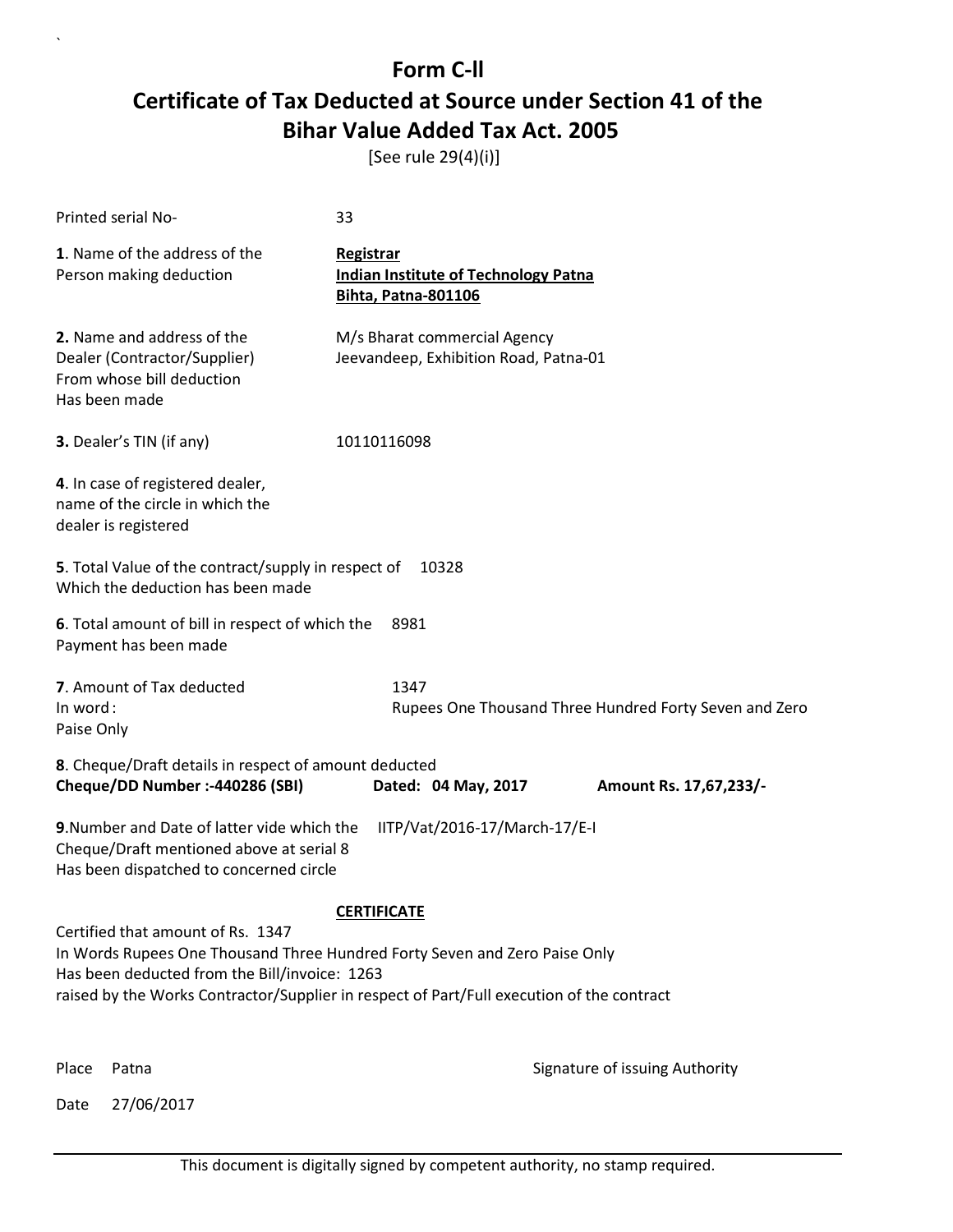[See rule 29(4)(i)]

| Printed serial No-              |                                                                                                                                                                                                                                              | 34                                                                                     |                                                     |
|---------------------------------|----------------------------------------------------------------------------------------------------------------------------------------------------------------------------------------------------------------------------------------------|----------------------------------------------------------------------------------------|-----------------------------------------------------|
|                                 | 1. Name of the address of the<br>Person making deduction                                                                                                                                                                                     | Registrar<br><b>Indian Institute of Technology Patna</b><br><b>Bihta, Patna-801106</b> |                                                     |
| Has been made                   | 2. Name and address of the<br>Dealer (Contractor/Supplier)<br>From whose bill deduction                                                                                                                                                      | Sharma Enterprises<br>Bihta, Patna                                                     |                                                     |
| <b>3.</b> Dealer's TIN (if any) |                                                                                                                                                                                                                                              | 10047786028                                                                            |                                                     |
| dealer is registered            | 4. In case of registered dealer,<br>name of the circle in which the                                                                                                                                                                          |                                                                                        |                                                     |
|                                 | 5. Total Value of the contract/supply in respect of<br>Which the deduction has been made                                                                                                                                                     | 5198                                                                                   |                                                     |
|                                 | 6. Total amount of bill in respect of which the<br>Payment has been made                                                                                                                                                                     | 4500                                                                                   |                                                     |
| In word:                        | 7. Amount of Tax deducted                                                                                                                                                                                                                    | 698                                                                                    | Rupees Six Hundred Ninety Eight and Zero Paise Only |
|                                 | 8. Cheque/Draft details in respect of amount deducted<br>Cheque/DD Number :- 440286 (SBI)                                                                                                                                                    | Dated: 04 May, 2017                                                                    | Amount Rs. 17,67,233/-                              |
|                                 | 9. Number and Date of latter vide which the<br>Cheque/Draft mentioned above at serial 8<br>Has been dispatched to concerned circle                                                                                                           | IITP/Vat/2016-17/March-17/E-I                                                          |                                                     |
|                                 |                                                                                                                                                                                                                                              | <b>CERTIFICATE</b>                                                                     |                                                     |
|                                 | Certified that amount of Rs. 698<br>In Words Rupees Six Hundred Ninety Eight and Zero Paise Only<br>Has been deducted from the Bill/invoice: 43<br>raised by the Works Contractor/Supplier in respect of Part/Full execution of the contract |                                                                                        |                                                     |
| Place<br>Patna                  |                                                                                                                                                                                                                                              |                                                                                        | Signature of issuing Authority                      |
| Date                            | 27/06/2017                                                                                                                                                                                                                                   |                                                                                        |                                                     |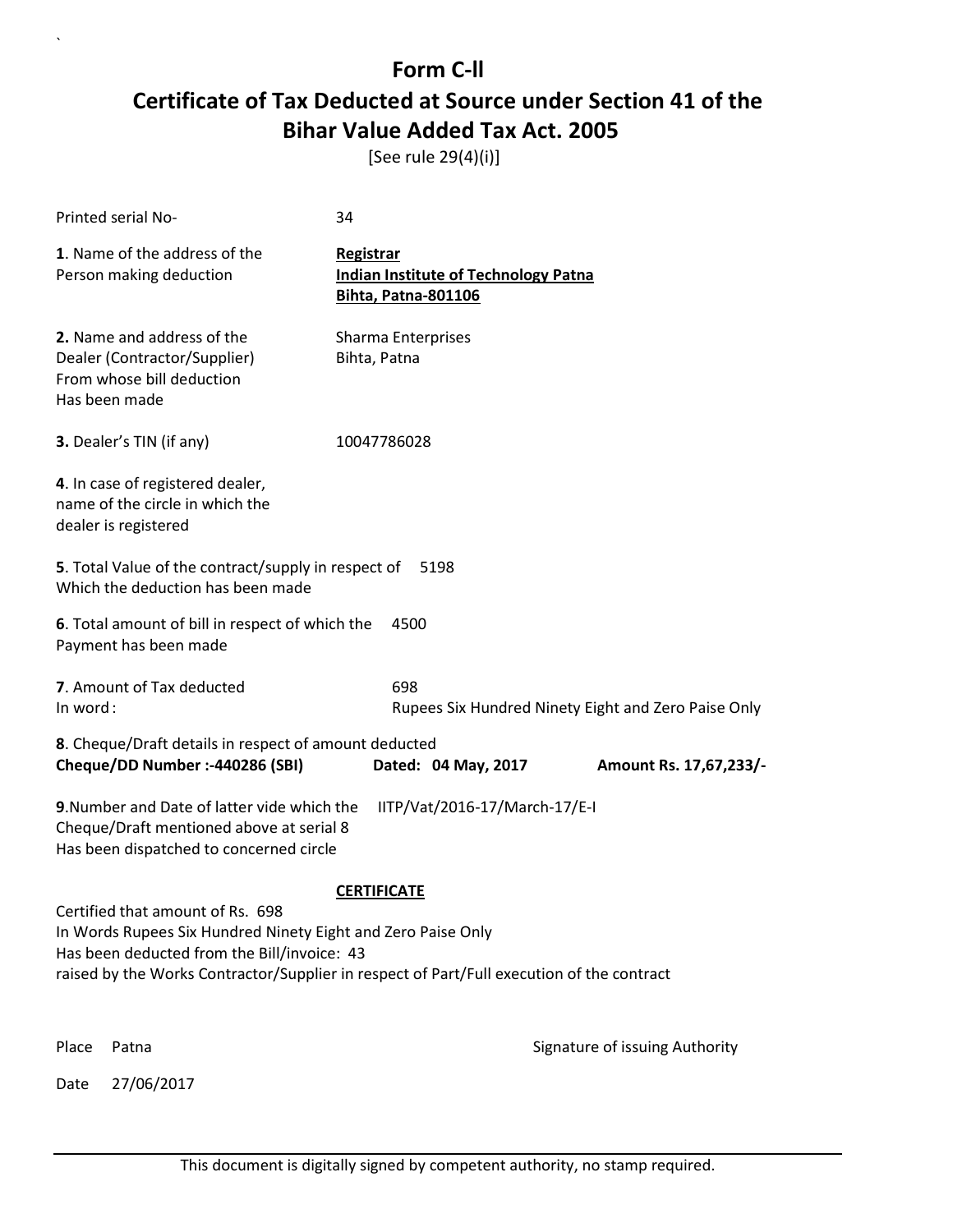[See rule 29(4)(i)]

|          | Printed serial No-                                                                                                                                                                                                                                                                          | 35                                                                                     |                                                     |
|----------|---------------------------------------------------------------------------------------------------------------------------------------------------------------------------------------------------------------------------------------------------------------------------------------------|----------------------------------------------------------------------------------------|-----------------------------------------------------|
|          | 1. Name of the address of the<br>Person making deduction                                                                                                                                                                                                                                    | Registrar<br><b>Indian Institute of Technology Patna</b><br><b>Bihta, Patna-801106</b> |                                                     |
|          | 2. Name and address of the<br>Dealer (Contractor/Supplier)<br>From whose bill deduction<br>Has been made                                                                                                                                                                                    | M/S hubnet Computers<br>Patna                                                          |                                                     |
|          | 3. Dealer's TIN (if any)                                                                                                                                                                                                                                                                    | 10156529089                                                                            |                                                     |
|          | 4. In case of registered dealer,<br>name of the circle in which the<br>dealer is registered                                                                                                                                                                                                 |                                                                                        |                                                     |
|          | 5. Total Value of the contract/supply in respect of<br>Which the deduction has been made                                                                                                                                                                                                    | 9858                                                                                   |                                                     |
|          | 6. Total amount of bill in respect of which the<br>Payment has been made                                                                                                                                                                                                                    | 9300                                                                                   |                                                     |
| In word: | 7. Amount of Tax deducted                                                                                                                                                                                                                                                                   | 558                                                                                    | Rupees Five Hundred Fifty Eight and Zero Paise Only |
|          | 8. Cheque/Draft details in respect of amount deducted<br>Cheque/DD Number :- 440286 (SBI)                                                                                                                                                                                                   | Dated: 04 May, 2017                                                                    | Amount Rs. 17,67,233/-                              |
|          | 9. Number and Date of latter vide which the<br>Cheque/Draft mentioned above at serial 8<br>Has been dispatched to concerned circle<br>Certified that amount of Rs. 558<br>In Words Rupees Five Hundred Fifty Eight and Zero Paise Only<br>Has been deducted from the Bill/invoice: 428, 445 | IITP/Vat/2016-17/March-17/E-I<br><b>CERTIFICATE</b>                                    |                                                     |
|          | raised by the Works Contractor/Supplier in respect of Part/Full execution of the contract                                                                                                                                                                                                   |                                                                                        |                                                     |
| Place    | Patna                                                                                                                                                                                                                                                                                       |                                                                                        | Signature of issuing Authority                      |
| Date     | 27/06/2017                                                                                                                                                                                                                                                                                  |                                                                                        |                                                     |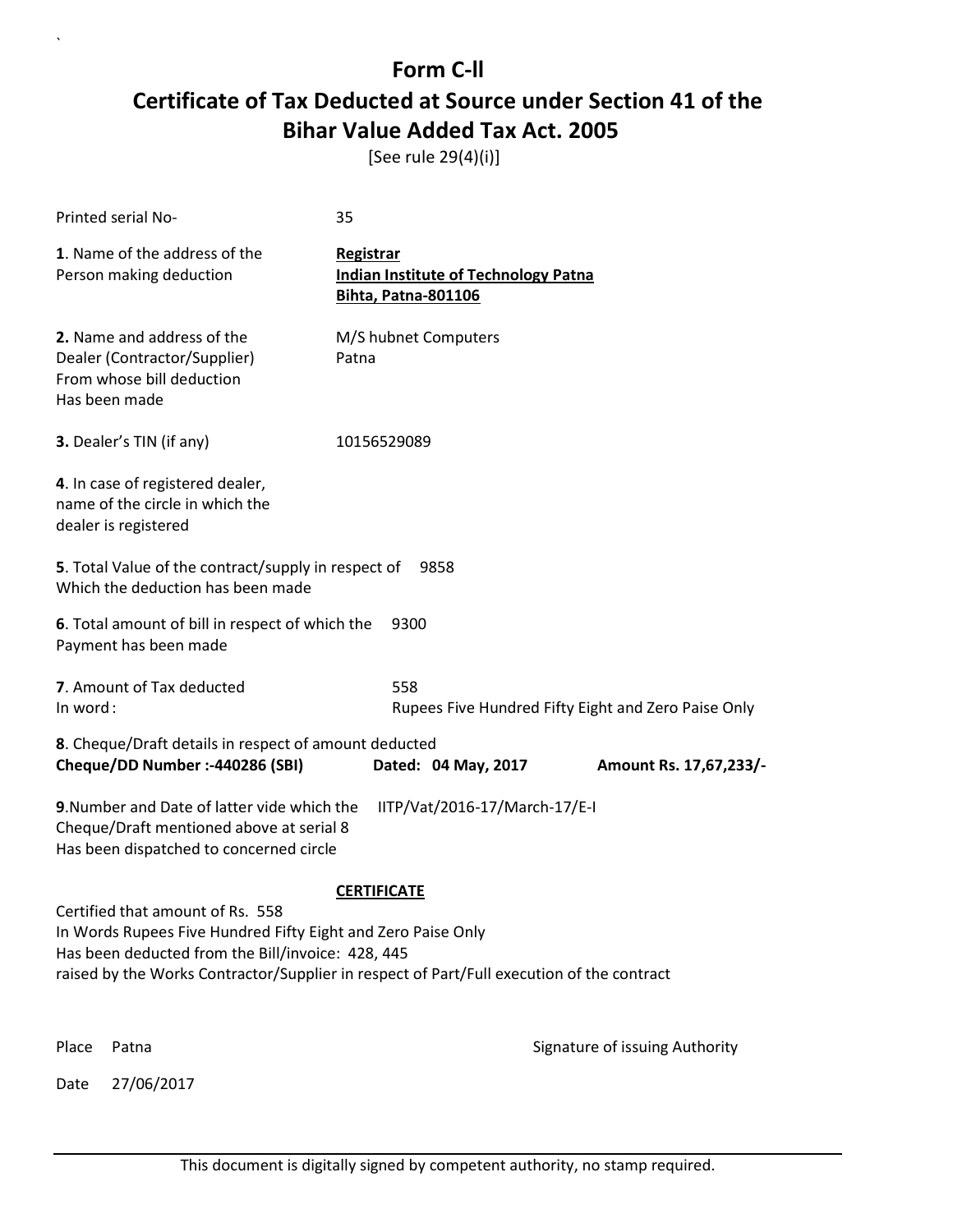[See rule 29(4)(i)]

| Printed serial No-                                                                                                                                | 36                                                                                          |
|---------------------------------------------------------------------------------------------------------------------------------------------------|---------------------------------------------------------------------------------------------|
| 1. Name of the address of the<br>Person making deduction                                                                                          | Registrar<br><b>Indian Institute of Technology Patna</b><br><b>Bihta, Patna-801106</b>      |
| 2. Name and address of the<br>Dealer (Contractor/Supplier)<br>Mithapur, Patna-01<br>From whose bill deduction<br>Has been made                    | M/S G.R. Distributors<br>133/156 A, Bihari Complex, New Bengali Tola, Bus stand, Main Road, |
| 3. Dealer's TIN (if any)                                                                                                                          | 10128528043                                                                                 |
| 4. In case of registered dealer,<br>name of the circle in which the<br>dealer is registered                                                       |                                                                                             |
| 5. Total Value of the contract/supply in respect of<br>Which the deduction has been made                                                          | 13494                                                                                       |
| 6. Total amount of bill in respect of which the<br>Payment has been made                                                                          | 12730                                                                                       |
| 7. Amount of Tax deducted<br>In word:                                                                                                             | 764<br>Rupees Seven Hundred Sixty Four and Zero Paise Only                                  |
| 8. Cheque/Draft details in respect of amount deducted<br>Cheque/DD Number :- 440286 (SBI)                                                         | Dated: 04 May, 2017<br>Amount Rs. 17,67,233/-                                               |
| 9. Number and Date of latter vide which the<br>Cheque/Draft mentioned above at serial 8<br>Has been dispatched to concerned circle                | IITP/Vat/2016-17/March-17/E-I                                                               |
|                                                                                                                                                   | <b>CERTIFICATE</b>                                                                          |
| Certified that amount of Rs. 764<br>In Words Rupees Seven Hundred Sixty Four and Zero Paise Only<br>Has been deducted from the Bill/invoice: 1297 | raised by the Works Contractor/Supplier in respect of Part/Full execution of the contract   |
| Place<br>Patna                                                                                                                                    | Signature of issuing Authority                                                              |

Date 27/06/2017

`

This document is digitally signed by competent authority, no stamp required.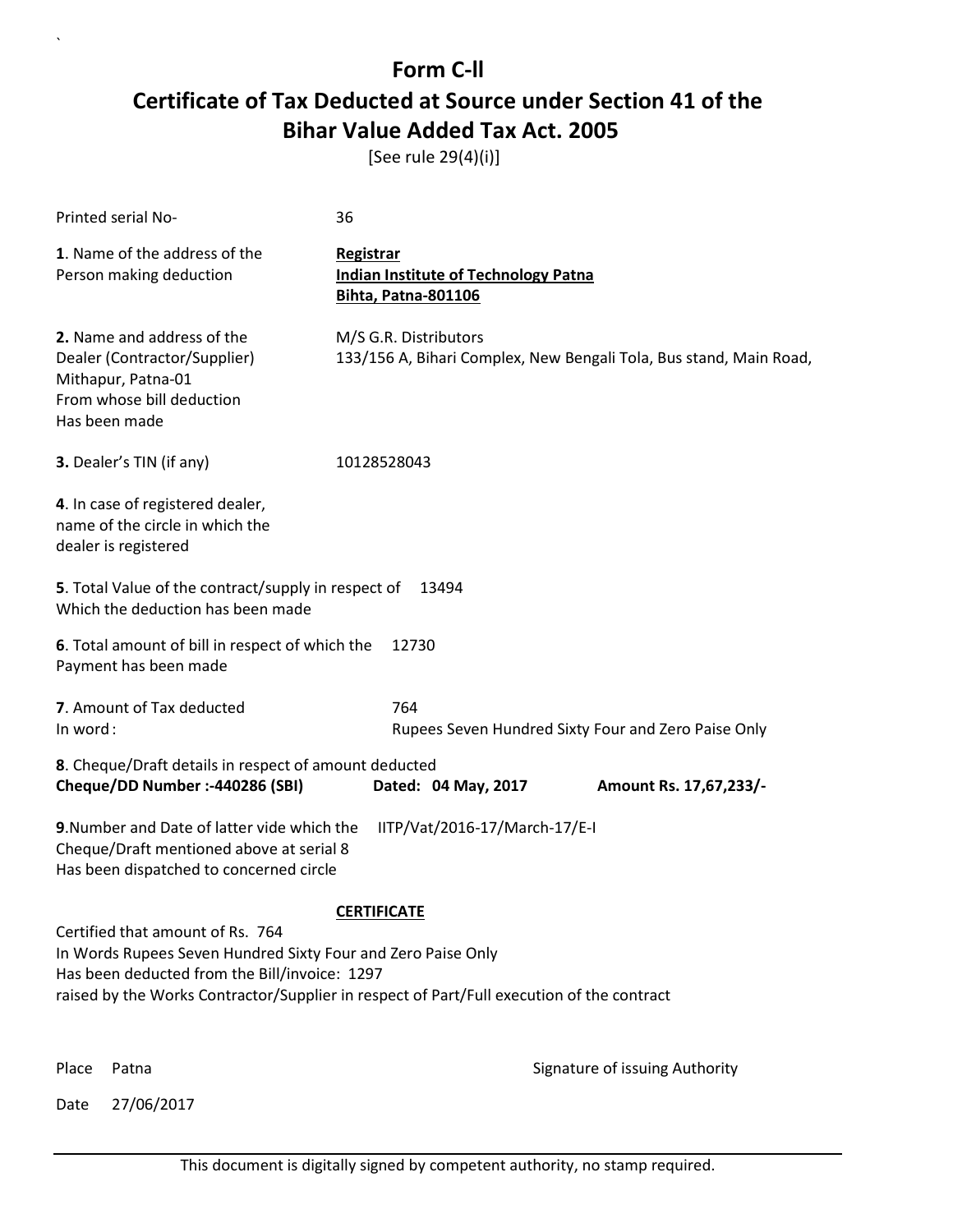[See rule 29(4)(i)]

| Printed serial No-                                                                                                                                      | 37                                                                                          |
|---------------------------------------------------------------------------------------------------------------------------------------------------------|---------------------------------------------------------------------------------------------|
| 1. Name of the address of the<br>Person making deduction                                                                                                | Registrar<br><b>Indian Institute of Technology Patna</b><br><b>Bihta, Patna-801106</b>      |
| 2. Name and address of the<br>Dealer (Contractor/Supplier)<br>Mithapur, Patna-01<br>From whose bill deduction<br>Has been made                          | M/S G.R. Distributors<br>133/156 A, Bihari Complex, New Bengali Tola, Bus stand, Main Road, |
| 3. Dealer's TIN (if any)                                                                                                                                | 10128528043                                                                                 |
| 4. In case of registered dealer,<br>name of the circle in which the<br>dealer is registered                                                             |                                                                                             |
| 5. Total Value of the contract/supply in respect of 8139<br>Which the deduction has been made                                                           |                                                                                             |
| 6. Total amount of bill in respect of which the<br>Payment has been made                                                                                | 7567                                                                                        |
| 7. Amount of Tax deducted<br>In word:                                                                                                                   | 572<br>Rupees Five Hundred Seventy Two and Zero Paise Only                                  |
| 8. Cheque/Draft details in respect of amount deducted<br>Cheque/DD Number :- 440286 (SBI)                                                               | Dated: 04 May, 2017<br>Amount Rs. 17,67,233/-                                               |
| 9. Number and Date of latter vide which the<br>Cheque/Draft mentioned above at serial 8<br>Has been dispatched to concerned circle                      | IITP/Vat/2016-17/March-17/E-I                                                               |
|                                                                                                                                                         | <b>CERTIFICATE</b>                                                                          |
| Certified that amount of Rs. 572<br>In Words Rupees Five Hundred Seventy Two and Zero Paise Only<br>Has been deducted from the Bill/invoice: 1332, 1343 | raised by the Works Contractor/Supplier in respect of Part/Full execution of the contract   |
| Place<br>Patna                                                                                                                                          | Signature of issuing Authority                                                              |

Date 27/06/2017

`

This document is digitally signed by competent authority, no stamp required.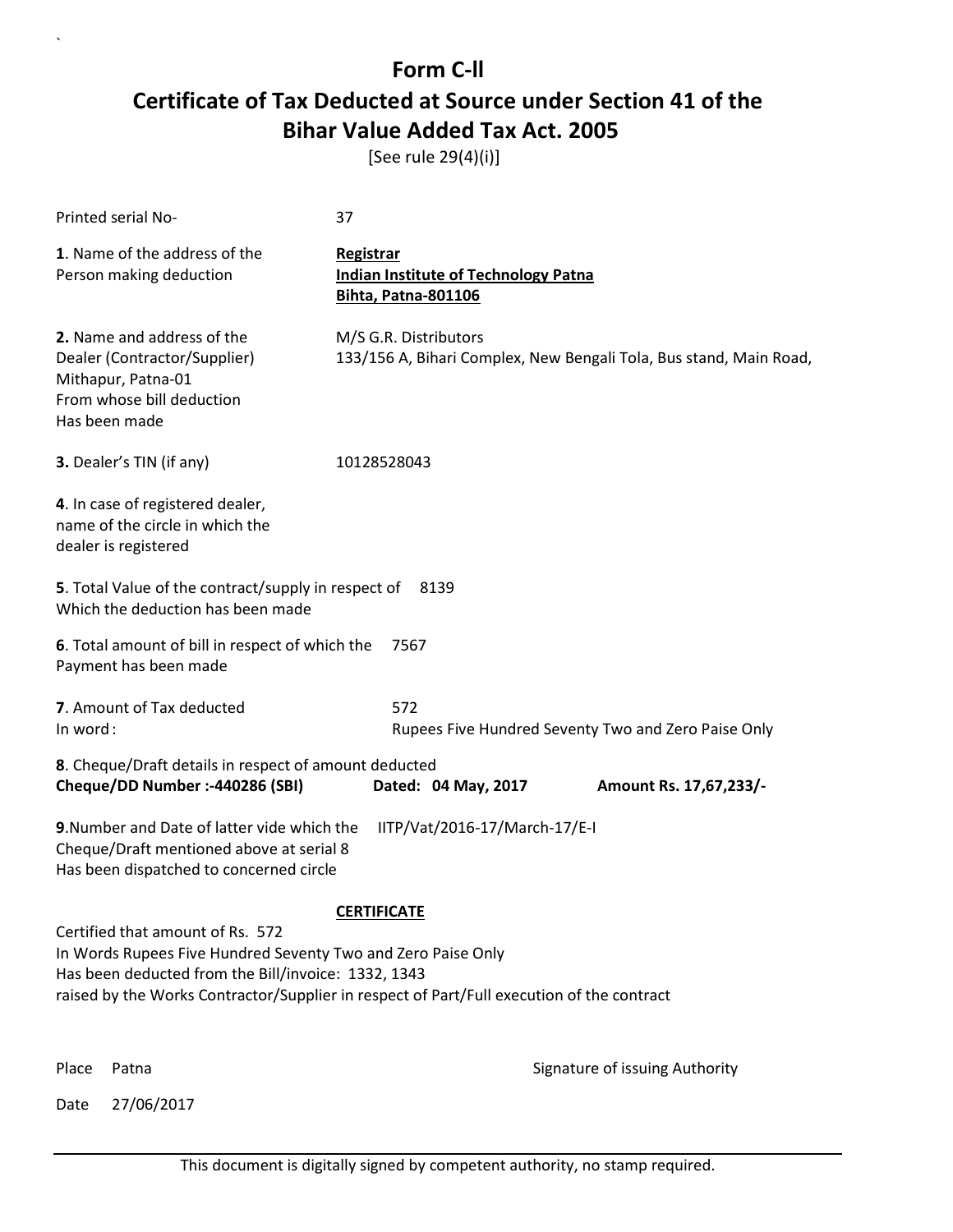[See rule 29(4)(i)]

|                                                                                                                                                                                                                                                 | Printed serial No-                                                                                   | 38                                                                                     |                                |  |
|-------------------------------------------------------------------------------------------------------------------------------------------------------------------------------------------------------------------------------------------------|------------------------------------------------------------------------------------------------------|----------------------------------------------------------------------------------------|--------------------------------|--|
|                                                                                                                                                                                                                                                 | 1. Name of the address of the<br>Person making deduction                                             | Registrar<br><b>Indian Institute of Technology Patna</b><br><b>Bihta, Patna-801106</b> |                                |  |
| Has been made                                                                                                                                                                                                                                   | 2. Name and address of the<br>Dealer (Contractor/Supplier)<br>From whose bill deduction              | M/S Ranjan Scientific Traders<br>A/7, Kamla Place, G.M.Road, Patna-01                  |                                |  |
|                                                                                                                                                                                                                                                 | 3. Dealer's TIN (if any)                                                                             | 10105224097                                                                            |                                |  |
|                                                                                                                                                                                                                                                 | 4. In case of registered dealer,<br>name of the circle in which the<br>dealer is registered          |                                                                                        |                                |  |
|                                                                                                                                                                                                                                                 | 5. Total Value of the contract/supply in respect of<br>Which the deduction has been made             | 8798                                                                                   |                                |  |
|                                                                                                                                                                                                                                                 | 6. Total amount of bill in respect of which the<br>8300<br>Payment has been made                     |                                                                                        |                                |  |
|                                                                                                                                                                                                                                                 | 7. Amount of Tax deducted<br>498<br>In word:<br>Rupees Four Hundred Ninety Eight and Zero Paise Only |                                                                                        |                                |  |
|                                                                                                                                                                                                                                                 | 8. Cheque/Draft details in respect of amount deducted                                                |                                                                                        |                                |  |
|                                                                                                                                                                                                                                                 | Cheque/DD Number :- 440286 (SBI)                                                                     | Dated: 04 May, 2017                                                                    | Amount Rs. 17,67,233/-         |  |
| 9. Number and Date of latter vide which the<br>IITP/Vat/2016-17/March-17/E-I<br>Cheque/Draft mentioned above at serial 8<br>Has been dispatched to concerned circle                                                                             |                                                                                                      |                                                                                        |                                |  |
| <b>CERTIFICATE</b>                                                                                                                                                                                                                              |                                                                                                      |                                                                                        |                                |  |
| Certified that amount of Rs. 498<br>In Words Rupees Four Hundred Ninety Eight and Zero Paise Only<br>Has been deducted from the Bill/invoice: 1171<br>raised by the Works Contractor/Supplier in respect of Part/Full execution of the contract |                                                                                                      |                                                                                        |                                |  |
| Place                                                                                                                                                                                                                                           | Patna                                                                                                |                                                                                        | Signature of issuing Authority |  |
| Date                                                                                                                                                                                                                                            | 27/06/2017                                                                                           |                                                                                        |                                |  |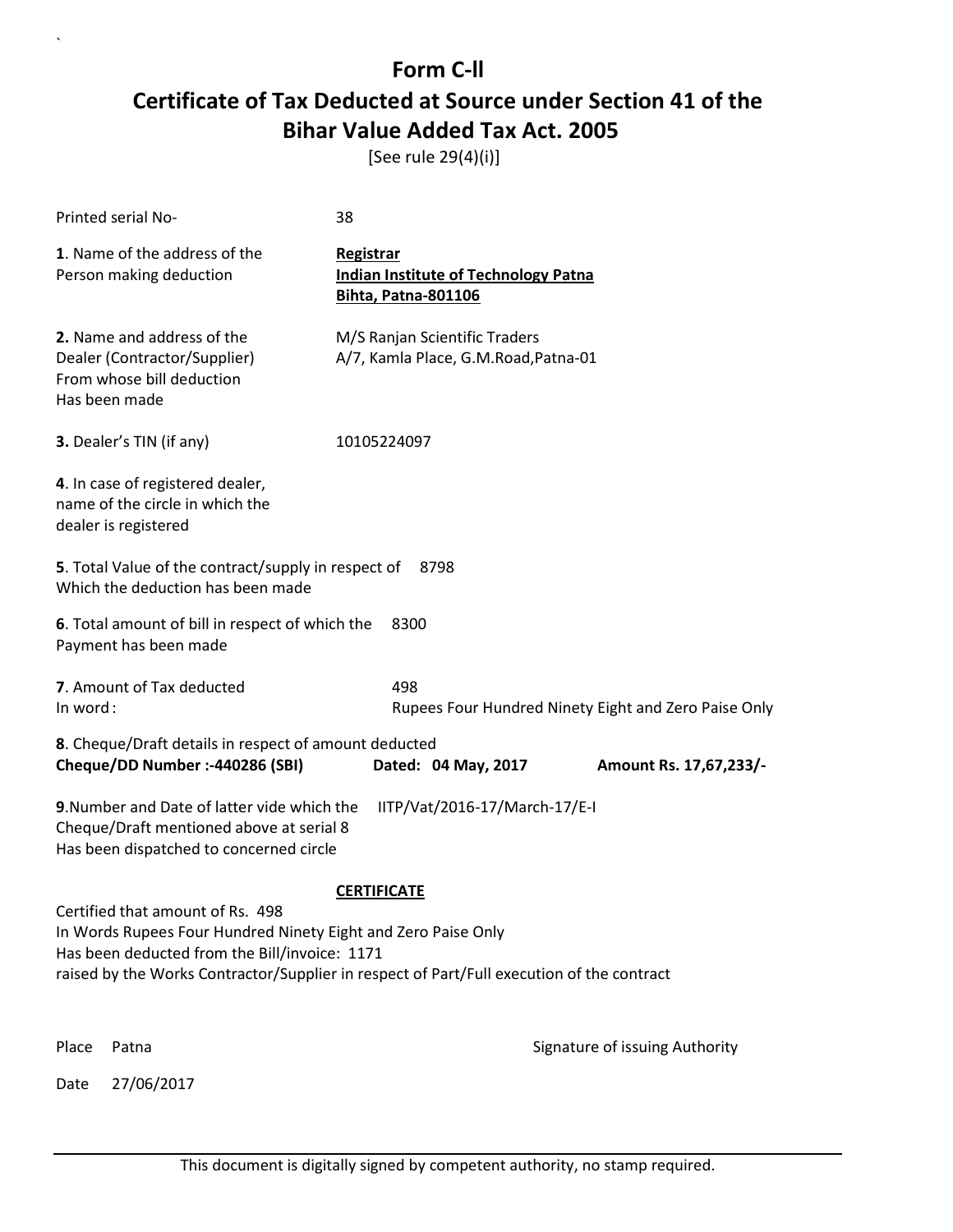[See rule 29(4)(i)]

|                                                                                                                                                                                                                                                                                               | Printed serial No-                                                                                                                        | 39                                                                                     |                                                       |  |
|-----------------------------------------------------------------------------------------------------------------------------------------------------------------------------------------------------------------------------------------------------------------------------------------------|-------------------------------------------------------------------------------------------------------------------------------------------|----------------------------------------------------------------------------------------|-------------------------------------------------------|--|
|                                                                                                                                                                                                                                                                                               | 1. Name of the address of the<br>Person making deduction                                                                                  | Registrar<br><b>Indian Institute of Technology Patna</b><br><b>Bihta, Patna-801106</b> |                                                       |  |
|                                                                                                                                                                                                                                                                                               | 2. Name and address of the<br>Dealer (Contractor/Supplier)<br>From whose bill deduction<br>Has been made                                  | <b>Scientific Traders</b>                                                              | Pustak Bhandar Compound, Govinda Mitra Road, Patna-04 |  |
|                                                                                                                                                                                                                                                                                               | 3. Dealer's TIN (if any)                                                                                                                  | 10100336073                                                                            |                                                       |  |
|                                                                                                                                                                                                                                                                                               | 4. In case of registered dealer,<br>name of the circle in which the<br>dealer is registered                                               |                                                                                        |                                                       |  |
|                                                                                                                                                                                                                                                                                               | 5. Total Value of the contract/supply in respect of<br>Which the deduction has been made                                                  | 14518                                                                                  |                                                       |  |
|                                                                                                                                                                                                                                                                                               | 6. Total amount of bill in respect of which the<br>Payment has been made                                                                  | 13696                                                                                  |                                                       |  |
|                                                                                                                                                                                                                                                                                               | 7. Amount of Tax deducted<br>822<br>In word:<br>Rupees Eight Hundred Twenty Two and Zero Paise Only                                       |                                                                                        |                                                       |  |
|                                                                                                                                                                                                                                                                                               | 8. Cheque/Draft details in respect of amount deducted<br>Cheque/DD Number :- 440286 (SBI)                                                 | Dated: 04 May, 2017                                                                    | Amount Rs. 17,67,233/-                                |  |
| IITP/Vat/2016-17/March-17/E-I<br>9. Number and Date of latter vide which the<br>Cheque/Draft mentioned above at serial 8<br>Has been dispatched to concerned circle<br><b>CERTIFICATE</b><br>Certified that amount of Rs. 822<br>In Words Rupees Eight Hundred Twenty Two and Zero Paise Only |                                                                                                                                           |                                                                                        |                                                       |  |
|                                                                                                                                                                                                                                                                                               | Has been deducted from the Bill/invoice: 396<br>raised by the Works Contractor/Supplier in respect of Part/Full execution of the contract |                                                                                        |                                                       |  |
| Place                                                                                                                                                                                                                                                                                         | Patna                                                                                                                                     |                                                                                        | Signature of issuing Authority                        |  |
| Date                                                                                                                                                                                                                                                                                          | 27/06/2017                                                                                                                                |                                                                                        |                                                       |  |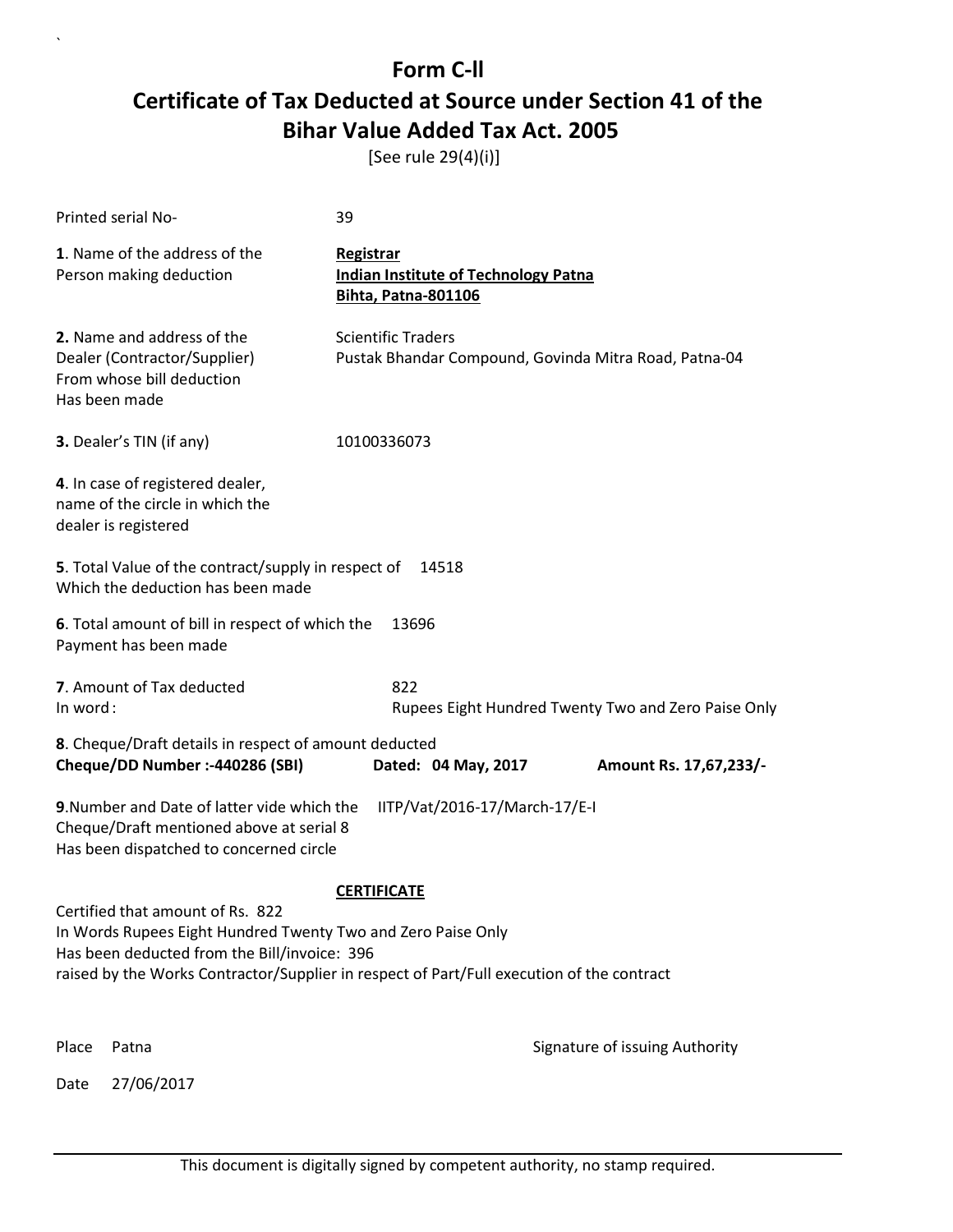[See rule 29(4)(i)]

| Printed serial No-                                                                                                                            | 40                                                                                          |
|-----------------------------------------------------------------------------------------------------------------------------------------------|---------------------------------------------------------------------------------------------|
| 1. Name of the address of the<br>Person making deduction                                                                                      | Registrar<br><b>Indian Institute of Technology Patna</b><br><b>Bihta, Patna-801106</b>      |
| 2. Name and address of the<br>Dealer (Contractor/Supplier)<br>Mithapur, Patna-01<br>From whose bill deduction<br>Has been made                | M/S G.R. Distributors<br>133/156 A, Bihari Complex, New Bengali Tola, Bus stand, Main Road, |
| 3. Dealer's TIN (if any)                                                                                                                      | 10128528043                                                                                 |
| 4. In case of registered dealer,<br>name of the circle in which the<br>dealer is registered                                                   |                                                                                             |
| 5. Total Value of the contract/supply in respect of<br>Which the deduction has been made                                                      | 5828                                                                                        |
| 6. Total amount of bill in respect of which the<br>Payment has been made                                                                      | 5498                                                                                        |
| 7. Amount of Tax deducted<br>In word:                                                                                                         | 330<br>Rupees Three Hundred Thirty and Zero Paise Only                                      |
| 8. Cheque/Draft details in respect of amount deducted<br>Cheque/DD Number :- 440286 (SBI)                                                     | Dated: 04 May, 2017<br>Amount Rs. 17,67,233/-                                               |
| 9. Number and Date of latter vide which the<br>Cheque/Draft mentioned above at serial 8<br>Has been dispatched to concerned circle            | IITP/Vat/2016-17/March-17/E-I                                                               |
|                                                                                                                                               | <b>CERTIFICATE</b>                                                                          |
| Certified that amount of Rs. 330<br>In Words Rupees Three Hundred Thirty and Zero Paise Only<br>Has been deducted from the Bill/invoice: 1331 | raised by the Works Contractor/Supplier in respect of Part/Full execution of the contract   |
| Place<br>Patna                                                                                                                                | Signature of issuing Authority                                                              |

Date 27/06/2017

`

This document is digitally signed by competent authority, no stamp required.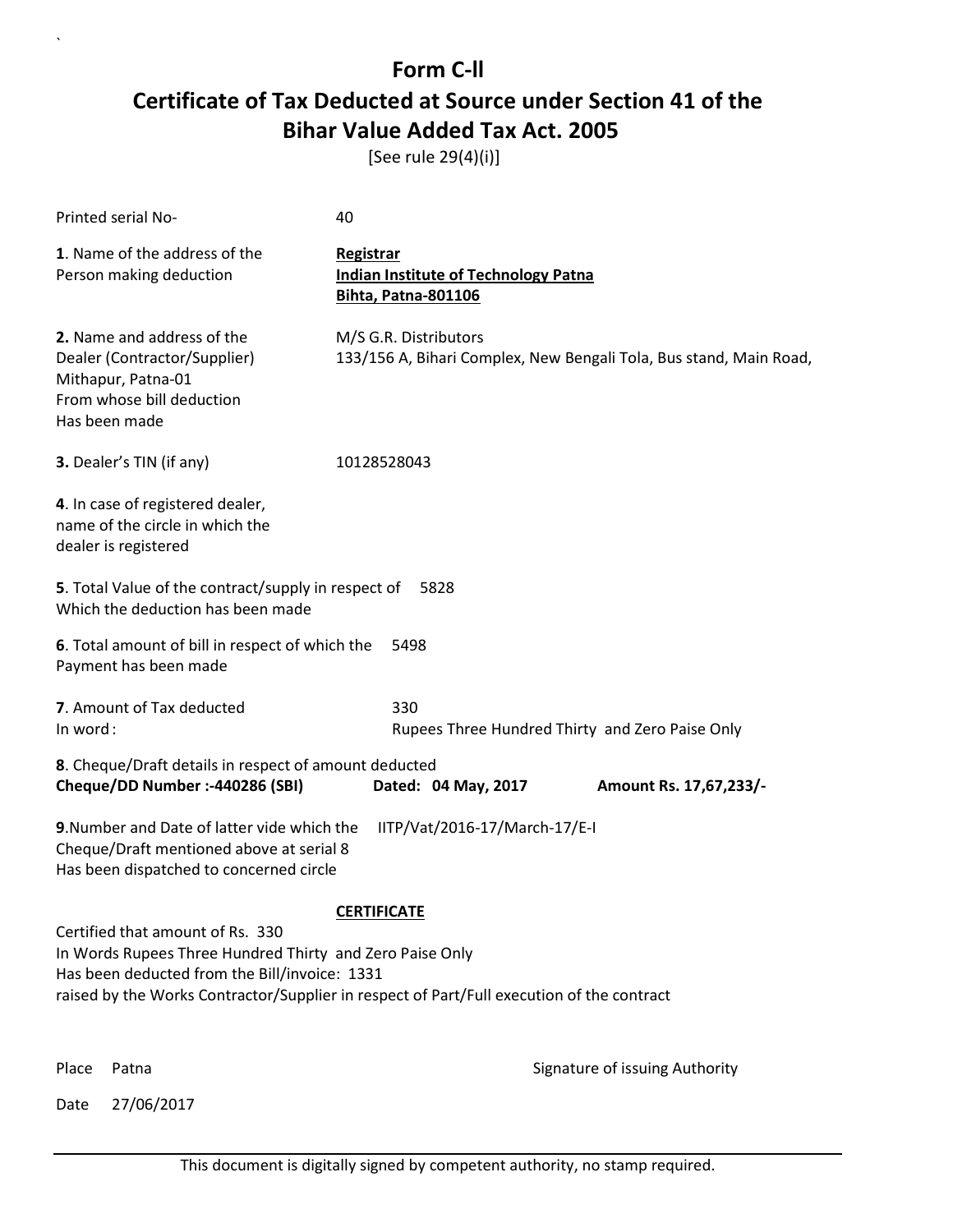[See rule 29(4)(i)]

| Printed serial No-                                                                                                                                 | 41                                                                                          |
|----------------------------------------------------------------------------------------------------------------------------------------------------|---------------------------------------------------------------------------------------------|
| 1. Name of the address of the<br>Person making deduction                                                                                           | Registrar<br><b>Indian Institute of Technology Patna</b><br><b>Bihta, Patna-801106</b>      |
| 2. Name and address of the<br>Dealer (Contractor/Supplier)<br>Mithapur, Patna-01<br>From whose bill deduction<br>Has been made                     | M/S G.R. Distributors<br>133/156 A, Bihari Complex, New Bengali Tola, Bus stand, Main Road, |
| 3. Dealer's TIN (if any)                                                                                                                           | 10128528043                                                                                 |
| 4. In case of registered dealer,<br>name of the circle in which the<br>dealer is registered                                                        |                                                                                             |
| 5. Total Value of the contract/supply in respect of<br>Which the deduction has been made                                                           | 13393                                                                                       |
| 6. Total amount of bill in respect of which the<br>Payment has been made                                                                           | 12635                                                                                       |
| 7. Amount of Tax deducted<br>In word:                                                                                                              | 758<br>Rupees Seven Hundred Fifty Eight and Zero Paise Only                                 |
| 8. Cheque/Draft details in respect of amount deducted<br>Cheque/DD Number :- 440286 (SBI)                                                          | Dated: 04 May, 2017<br>Amount Rs. 17,67,233/-                                               |
| 9. Number and Date of latter vide which the<br>Cheque/Draft mentioned above at serial 8<br>Has been dispatched to concerned circle                 | IITP/Vat/2016-17/March-17/E-I                                                               |
|                                                                                                                                                    | <b>CERTIFICATE</b>                                                                          |
| Certified that amount of Rs. 758<br>In Words Rupees Seven Hundred Fifty Eight and Zero Paise Only<br>Has been deducted from the Bill/invoice: 1296 | raised by the Works Contractor/Supplier in respect of Part/Full execution of the contract   |
| Place<br>Patna                                                                                                                                     | Signature of issuing Authority                                                              |

Date 27/06/2017

`

This document is digitally signed by competent authority, no stamp required.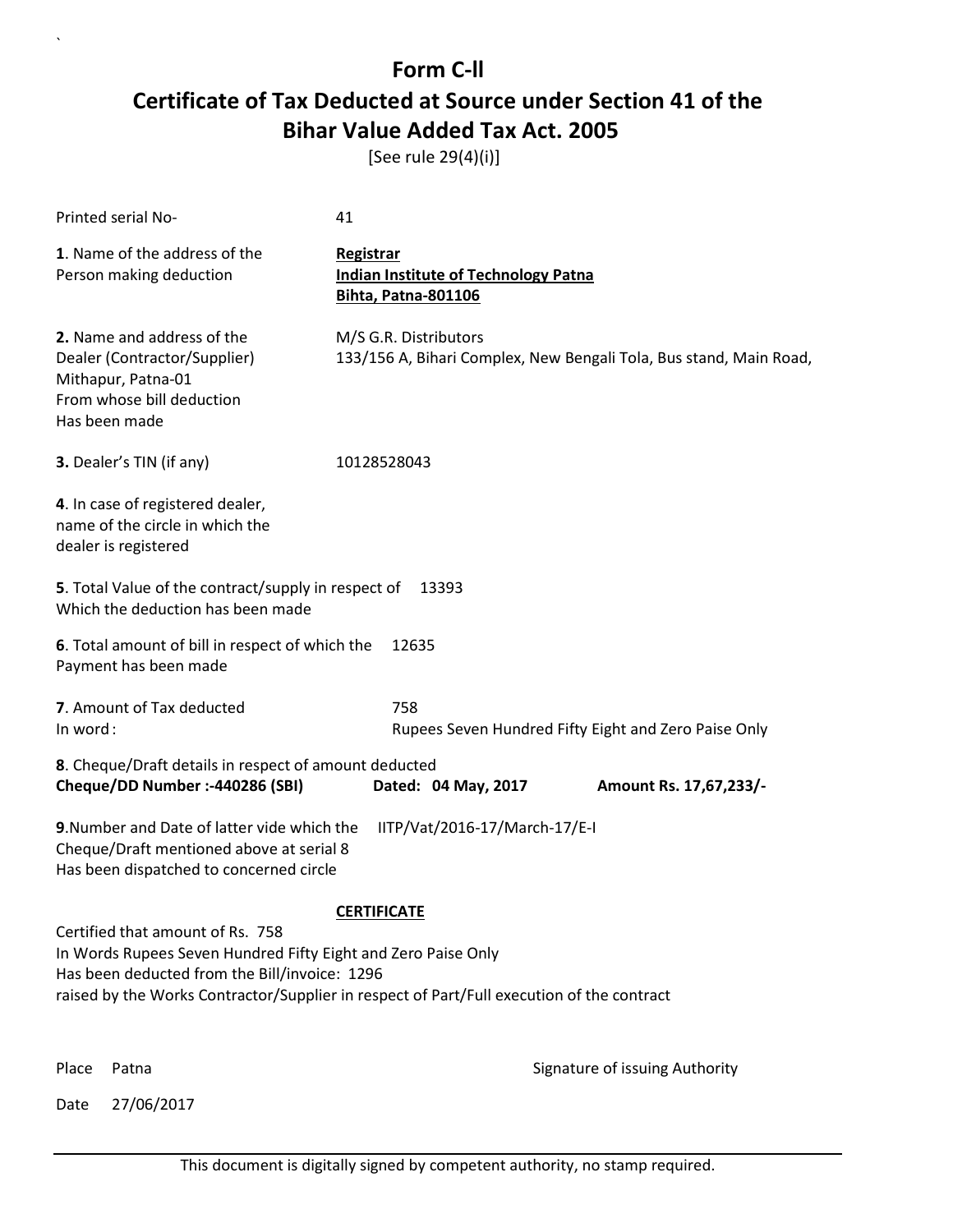[See rule 29(4)(i)]

|                                                                                                                                                                                                                                                | Printed serial No-                                                                                                                 | 42                                                                                     |                                                      |
|------------------------------------------------------------------------------------------------------------------------------------------------------------------------------------------------------------------------------------------------|------------------------------------------------------------------------------------------------------------------------------------|----------------------------------------------------------------------------------------|------------------------------------------------------|
|                                                                                                                                                                                                                                                | 1. Name of the address of the<br>Person making deduction                                                                           | Registrar<br><b>Indian Institute of Technology Patna</b><br><b>Bihta, Patna-801106</b> |                                                      |
|                                                                                                                                                                                                                                                | 2. Name and address of the<br>Dealer (Contractor/Supplier)<br>From whose bill deduction<br>Has been made                           | <b>Scientific Traders</b><br>Pustak Bhandar Compound, Govinda Mitra Road, Patna-04     |                                                      |
|                                                                                                                                                                                                                                                | 3. Dealer's TIN (if any)                                                                                                           | 10100336073                                                                            |                                                      |
|                                                                                                                                                                                                                                                | 4. In case of registered dealer,<br>name of the circle in which the<br>dealer is registered                                        |                                                                                        |                                                      |
|                                                                                                                                                                                                                                                | 5. Total Value of the contract/supply in respect of<br>Which the deduction has been made                                           | 13397                                                                                  |                                                      |
|                                                                                                                                                                                                                                                | 6. Total amount of bill in respect of which the<br>Payment has been made                                                           | 12639                                                                                  |                                                      |
| In word:                                                                                                                                                                                                                                       | 7. Amount of Tax deducted                                                                                                          | 758                                                                                    | Rupees Seven Hundred Fifty Eight and Zero Paise Only |
|                                                                                                                                                                                                                                                | 8. Cheque/Draft details in respect of amount deducted<br>Cheque/DD Number :- 440286 (SBI)                                          | Dated: 04 May, 2017                                                                    | Amount Rs. 17,67,233/-                               |
|                                                                                                                                                                                                                                                | 9. Number and Date of latter vide which the<br>Cheque/Draft mentioned above at serial 8<br>Has been dispatched to concerned circle | IITP/Vat/2016-17/March-17/E-I                                                          |                                                      |
| <b>CERTIFICATE</b>                                                                                                                                                                                                                             |                                                                                                                                    |                                                                                        |                                                      |
| Certified that amount of Rs. 758<br>In Words Rupees Seven Hundred Fifty Eight and Zero Paise Only<br>Has been deducted from the Bill/invoice: 398<br>raised by the Works Contractor/Supplier in respect of Part/Full execution of the contract |                                                                                                                                    |                                                                                        |                                                      |
| Place                                                                                                                                                                                                                                          | Patna                                                                                                                              |                                                                                        | Signature of issuing Authority                       |
| Date                                                                                                                                                                                                                                           | 27/06/2017                                                                                                                         |                                                                                        |                                                      |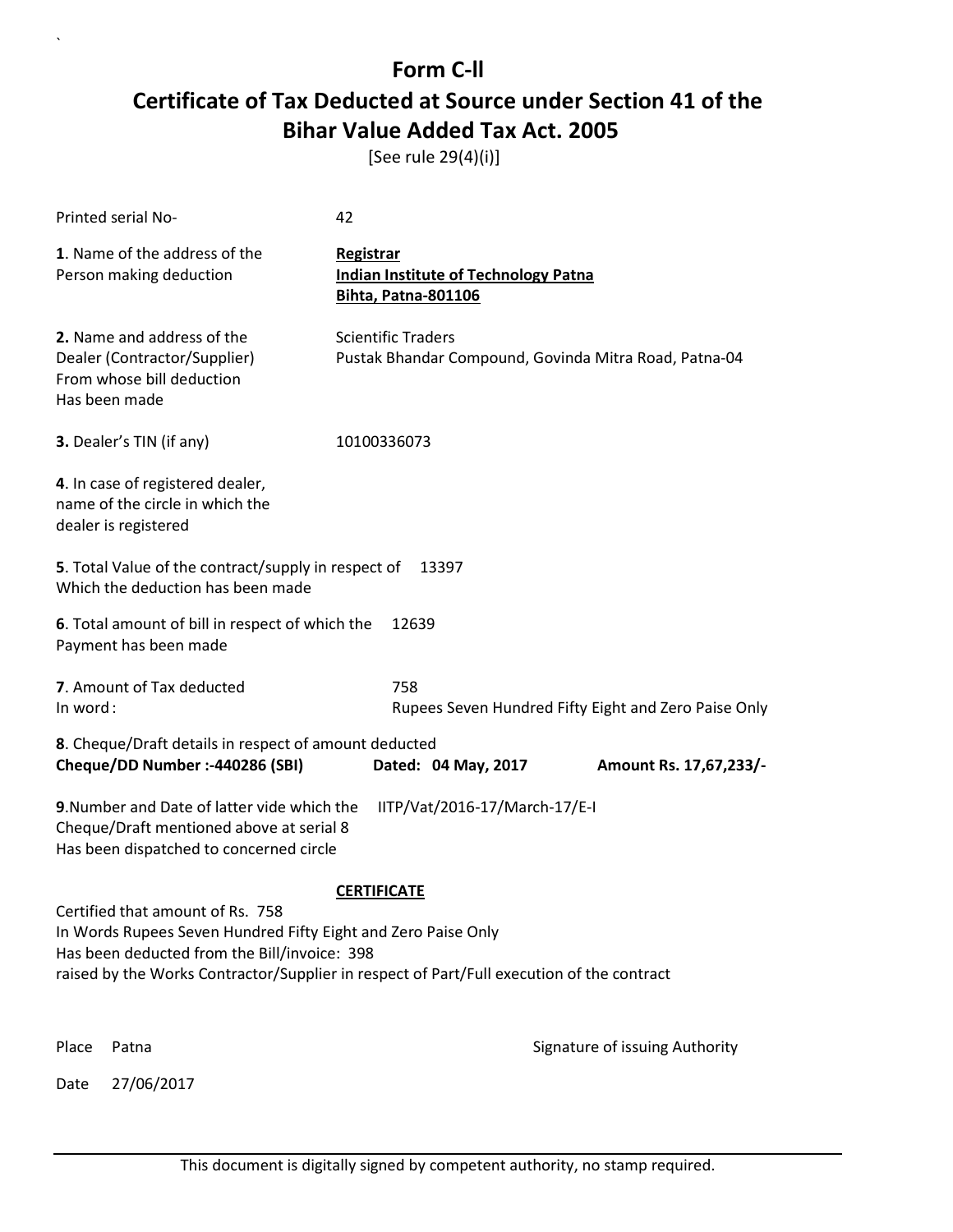[See rule 29(4)(i)]

| Printed serial No-                                                                                                                                                                                                                                       | 43                                                                                     |                                                         |  |
|----------------------------------------------------------------------------------------------------------------------------------------------------------------------------------------------------------------------------------------------------------|----------------------------------------------------------------------------------------|---------------------------------------------------------|--|
| 1. Name of the address of the<br>Person making deduction                                                                                                                                                                                                 | <b>Registrar</b><br><b>Indian Institute of Technology Patna</b><br>Bihta, Patna-801106 |                                                         |  |
| 2. Name and address of the<br>Dealer (Contractor/Supplier)<br>From whose bill deduction<br>Has been made                                                                                                                                                 | M/S Ranjan Scientific Traders<br>A/7, Kamla Place, G.M.Road, Patna-01                  |                                                         |  |
| 3. Dealer's TIN (if any)                                                                                                                                                                                                                                 | 10105224097                                                                            |                                                         |  |
| 4. In case of registered dealer,<br>name of the circle in which the<br>dealer is registered                                                                                                                                                              |                                                                                        |                                                         |  |
| 5. Total Value of the contract/supply in respect of<br>Which the deduction has been made                                                                                                                                                                 | 14678                                                                                  |                                                         |  |
| 6. Total amount of bill in respect of which the<br>Payment has been made                                                                                                                                                                                 | 12763                                                                                  |                                                         |  |
| 7. Amount of Tax deducted<br>In word:<br>Only                                                                                                                                                                                                            | 1915                                                                                   | Rupees One Thousand Nine Hundred Fifteen and Zero Paise |  |
| 8. Cheque/Draft details in respect of amount deducted<br>Cheque/DD Number :- 440286 (SBI)                                                                                                                                                                | Dated: 04 May, 2017                                                                    | Amount Rs. 17,67,233/-                                  |  |
| 9. Number and Date of latter vide which the<br>Cheque/Draft mentioned above at serial 8<br>Has been dispatched to concerned circle                                                                                                                       | IITP/Vat/2016-17/March-17/E-I                                                          |                                                         |  |
| <b>CERTIFICATE</b>                                                                                                                                                                                                                                       |                                                                                        |                                                         |  |
| Certified that amount of Rs. 1915<br>In Words Rupees One Thousand Nine Hundred Fifteen and Zero Paise Only<br>Has been deducted from the Bill/invoice: 1115<br>raised by the Works Contractor/Supplier in respect of Part/Full execution of the contract |                                                                                        |                                                         |  |
| Place<br>Patna                                                                                                                                                                                                                                           |                                                                                        | Signature of issuing Authority                          |  |

Date 27/06/2017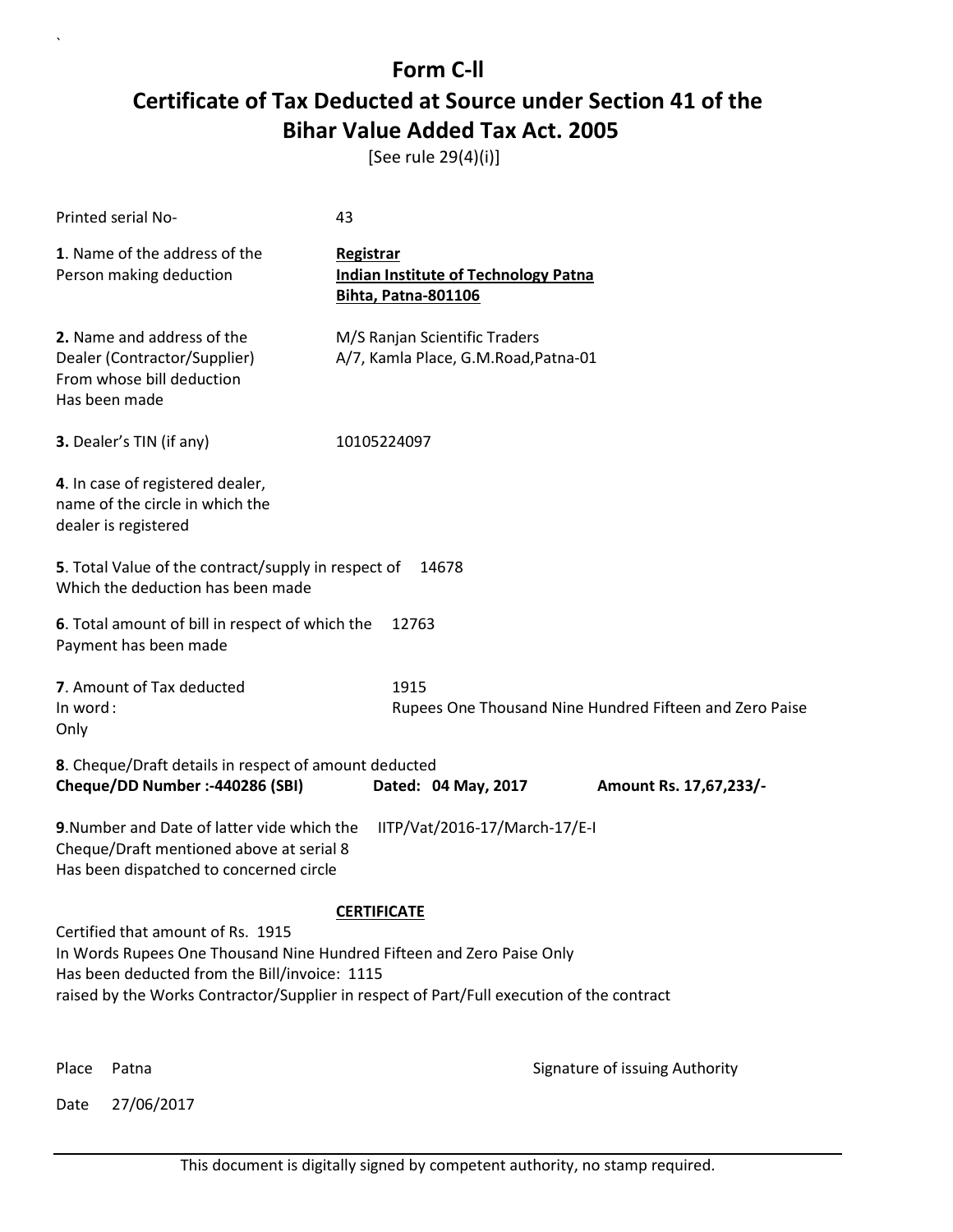[See rule 29(4)(i)]

|                    | Printed serial No-                                                                                                                                | 44                                                                                        |                                                    |
|--------------------|---------------------------------------------------------------------------------------------------------------------------------------------------|-------------------------------------------------------------------------------------------|----------------------------------------------------|
|                    | 1. Name of the address of the<br>Person making deduction                                                                                          | Registrar<br><b>Indian Institute of Technology Patna</b><br><b>Bihta, Patna-801106</b>    |                                                    |
|                    | 2. Name and address of the<br>Dealer (Contractor/Supplier)<br>From whose bill deduction<br>Has been made                                          | AIB Life Science Pvt. Ltd.<br><b>Bihar</b>                                                |                                                    |
|                    | 3. Dealer's TIN (if any)                                                                                                                          | 10532102065                                                                               |                                                    |
|                    | 4. In case of registered dealer,<br>name of the circle in which the<br>dealer is registered                                                       |                                                                                           |                                                    |
|                    | 5. Total Value of the contract/supply in respect of<br>Which the deduction has been made                                                          | 14950                                                                                     |                                                    |
|                    | 6. Total amount of bill in respect of which the<br>Payment has been made                                                                          | 14104                                                                                     |                                                    |
| In word:           | 7. Amount of Tax deducted                                                                                                                         | 846                                                                                       | Rupees Eight Hundred Forty Six and Zero Paise Only |
|                    | 8. Cheque/Draft details in respect of amount deducted<br>Cheque/DD Number :- 440286 (SBI)                                                         | Dated: 04 May, 2017                                                                       | Amount Rs. 17,67,233/-                             |
|                    | 9. Number and Date of latter vide which the<br>Cheque/Draft mentioned above at serial 8<br>Has been dispatched to concerned circle                | IITP/Vat/2016-17/March-17/E-I                                                             |                                                    |
| <b>CERTIFICATE</b> |                                                                                                                                                   |                                                                                           |                                                    |
|                    | Certified that amount of Rs. 846<br>In Words Rupees Eight Hundred Forty Six and Zero Paise Only<br>Has been deducted from the Bill/invoice: 18520 | raised by the Works Contractor/Supplier in respect of Part/Full execution of the contract |                                                    |
| Place              | Patna                                                                                                                                             |                                                                                           | Signature of issuing Authority                     |
| Date               | 27/06/2017                                                                                                                                        |                                                                                           |                                                    |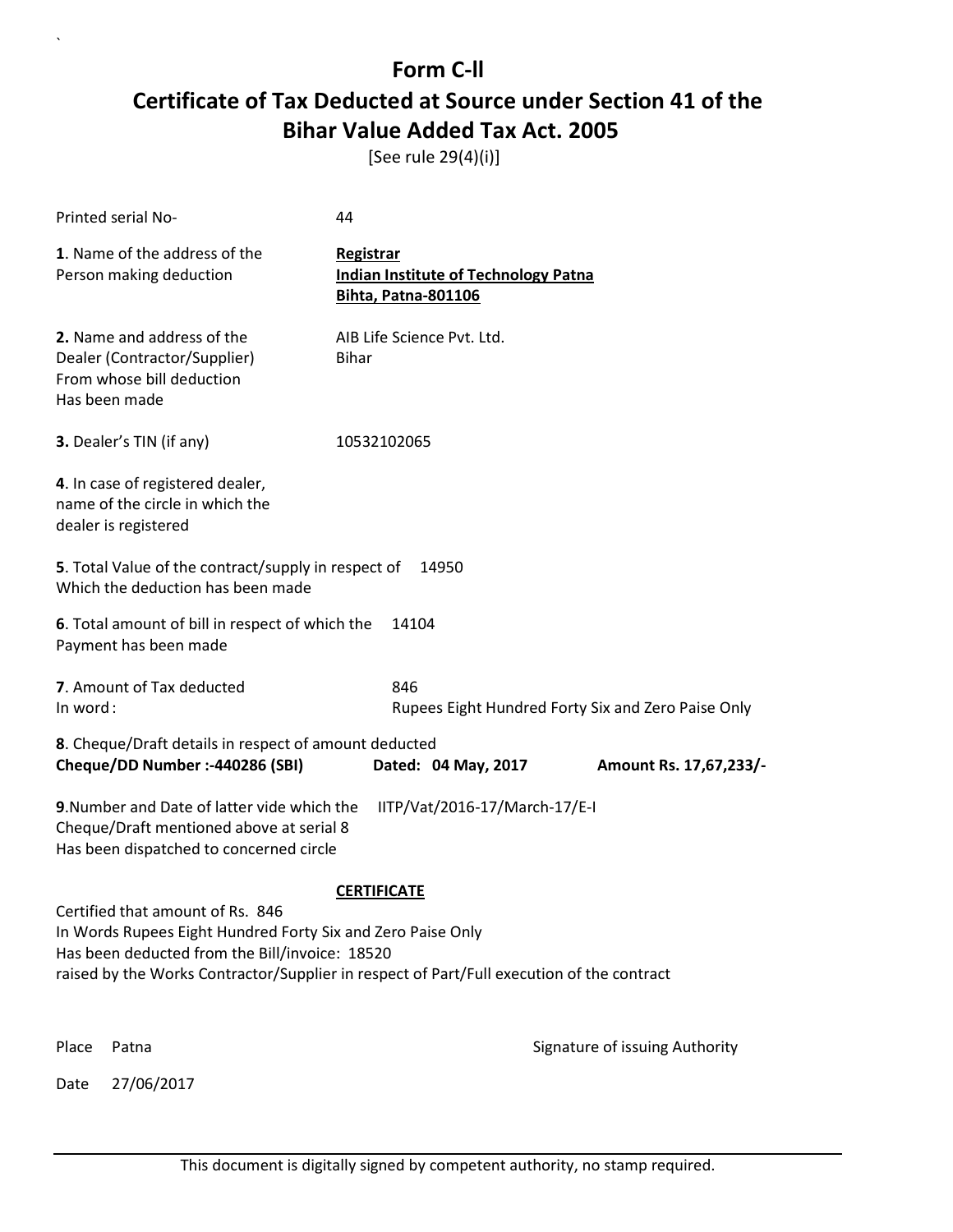[See rule 29(4)(i)]

| Printed serial No-                                                                                                                 | 45                                                                                        |  |  |
|------------------------------------------------------------------------------------------------------------------------------------|-------------------------------------------------------------------------------------------|--|--|
| 1. Name of the address of the<br>Person making deduction                                                                           | Registrar<br><b>Indian Institute of Technology Patna</b><br>Bihta, Patna-801106           |  |  |
| 2. Name and address of the<br>Dealer (Contractor/Supplier)<br>From whose bill deduction<br>Has been made                           | The nucleone bio science<br>Patna                                                         |  |  |
| <b>3.</b> Dealer's TIN (if any)                                                                                                    | 10156684052                                                                               |  |  |
| 4. In case of registered dealer,<br>name of the circle in which the<br>dealer is registered                                        |                                                                                           |  |  |
| 5. Total Value of the contract/supply in respect of<br>Which the deduction has been made                                           | 10334                                                                                     |  |  |
| 6. Total amount of bill in respect of which the<br>Payment has been made                                                           | 9749                                                                                      |  |  |
| 7. Amount of Tax deducted<br>585<br>In word:<br>Rupees Five Hundred Eighty Five and Zero Paise Only                                |                                                                                           |  |  |
| 8. Cheque/Draft details in respect of amount deducted                                                                              |                                                                                           |  |  |
| Cheque/DD Number :- 440286 (SBI)                                                                                                   | Dated: 04 May, 2017<br>Amount Rs. 17,67,233/-                                             |  |  |
| 9. Number and Date of latter vide which the<br>Cheque/Draft mentioned above at serial 8<br>Has been dispatched to concerned circle | IITP/Vat/2016-17/March-17/E-I                                                             |  |  |
| <b>CERTIFICATE</b>                                                                                                                 |                                                                                           |  |  |
| Certified that amount of Rs. 585<br>In Words Rupees Five Hundred Eighty Five and Zero Paise Only                                   |                                                                                           |  |  |
| Has been deducted from the Bill/invoice: 159                                                                                       |                                                                                           |  |  |
|                                                                                                                                    | raised by the Works Contractor/Supplier in respect of Part/Full execution of the contract |  |  |
| Place<br>Patna                                                                                                                     | Signature of issuing Authority                                                            |  |  |
| 27/06/2017<br>Date                                                                                                                 |                                                                                           |  |  |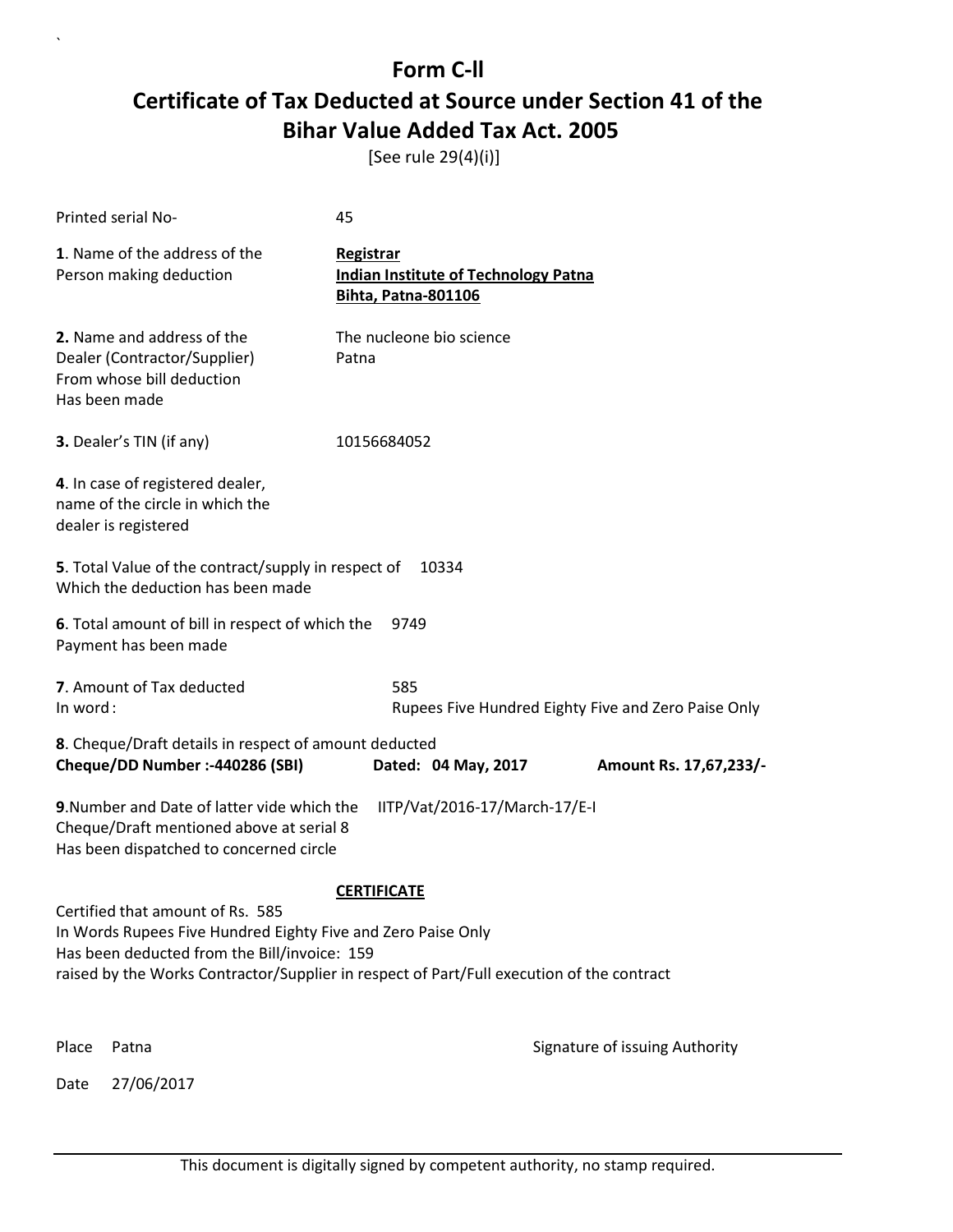[See rule 29(4)(i)]

| Printed serial No-                                                                                                                                             | 46                                                                                        |
|----------------------------------------------------------------------------------------------------------------------------------------------------------------|-------------------------------------------------------------------------------------------|
| 1. Name of the address of the<br>Person making deduction                                                                                                       | Registrar<br><b>Indian Institute of Technology Patna</b><br><b>Bihta, Patna-801106</b>    |
| 2. Name and address of the<br>Dealer (Contractor/Supplier)<br>From whose bill deduction<br>Has been made                                                       | M/S Ranjan Scientific Traders<br>A/7, Kamla Place, G.M.Road, Patna-01                     |
| 3. Dealer's TIN (if any)                                                                                                                                       | 10105224097                                                                               |
| 4. In case of registered dealer,<br>name of the circle in which the<br>dealer is registered                                                                    |                                                                                           |
| 5. Total Value of the contract/supply in respect of<br>Which the deduction has been made                                                                       | 14940                                                                                     |
| 6. Total amount of bill in respect of which the<br>Payment has been made                                                                                       | 12991                                                                                     |
| 7. Amount of Tax deducted<br>In word:<br>Only                                                                                                                  | 1949<br>Rupees One Thousand Nine Hundred Forty Nine and Zero Paise                        |
| 8. Cheque/Draft details in respect of amount deducted<br>Cheque/DD Number :- 440286 (SBI)                                                                      | Dated: 04 May, 2017<br>Amount Rs. 17,67,233/-                                             |
| 9. Number and Date of latter vide which the<br>Cheque/Draft mentioned above at serial 8<br>Has been dispatched to concerned circle                             | IITP/Vat/2016-17/March-17/E-I                                                             |
|                                                                                                                                                                | <b>CERTIFICATE</b>                                                                        |
| Certified that amount of Rs. 1949<br>In Words Rupees One Thousand Nine Hundred Forty Nine and Zero Paise Only<br>Has been deducted from the Bill/invoice: 1116 | raised by the Works Contractor/Supplier in respect of Part/Full execution of the contract |
| Place<br>Patna                                                                                                                                                 | Signature of issuing Authority                                                            |

Date 27/06/2017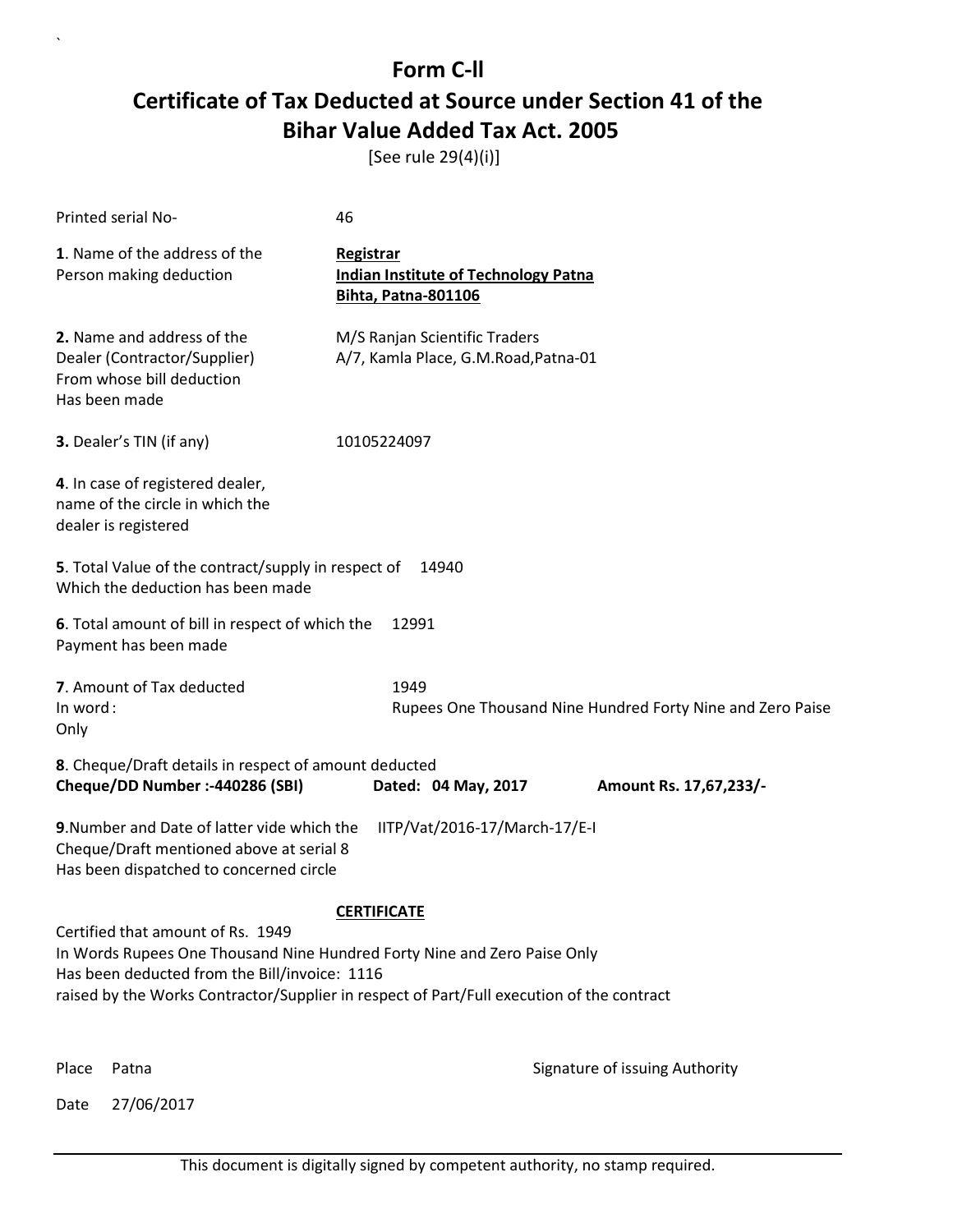[See rule 29(4)(i)]

|                                                                                                                                                                                                                                          | Printed serial No-                                                                                                                 | 47                                                                                     |                                                  |
|------------------------------------------------------------------------------------------------------------------------------------------------------------------------------------------------------------------------------------------|------------------------------------------------------------------------------------------------------------------------------------|----------------------------------------------------------------------------------------|--------------------------------------------------|
|                                                                                                                                                                                                                                          | 1. Name of the address of the<br>Person making deduction                                                                           | Registrar<br><b>Indian Institute of Technology Patna</b><br><b>Bihta, Patna-801106</b> |                                                  |
|                                                                                                                                                                                                                                          | 2. Name and address of the<br>Dealer (Contractor/Supplier)<br>From whose bill deduction<br>Has been made                           | M/s Pathfinder Store<br>Patna                                                          |                                                  |
|                                                                                                                                                                                                                                          | 3. Dealer's TIN (if any)                                                                                                           | 10049280065                                                                            |                                                  |
|                                                                                                                                                                                                                                          | 4. In case of registered dealer,<br>name of the circle in which the<br>dealer is registered                                        |                                                                                        |                                                  |
|                                                                                                                                                                                                                                          | 5. Total Value of the contract/supply in respect of<br>Which the deduction has been made                                           | 2845                                                                                   |                                                  |
|                                                                                                                                                                                                                                          | 6. Total amount of bill in respect of which the<br>Payment has been made                                                           | 2684                                                                                   |                                                  |
| In word:                                                                                                                                                                                                                                 | 7. Amount of Tax deducted                                                                                                          | 161                                                                                    | Rupees One Hundred Sixty One and Zero Paise Only |
|                                                                                                                                                                                                                                          | 8. Cheque/Draft details in respect of amount deducted<br>Cheque/DD Number :- 440286 (SBI)                                          | Dated: 04 May, 2017                                                                    | Amount Rs. 17,67,233/-                           |
|                                                                                                                                                                                                                                          | 9. Number and Date of latter vide which the<br>Cheque/Draft mentioned above at serial 8<br>Has been dispatched to concerned circle | IITP/Vat/2016-17/March-17/E-I                                                          |                                                  |
| <b>CERTIFICATE</b>                                                                                                                                                                                                                       |                                                                                                                                    |                                                                                        |                                                  |
| Certified that amount of Rs. 161<br>In Words Rupees One Hundred Sixty One and Zero Paise Only<br>Has been deducted from the Bill/invoice: 9<br>raised by the Works Contractor/Supplier in respect of Part/Full execution of the contract |                                                                                                                                    |                                                                                        |                                                  |
|                                                                                                                                                                                                                                          |                                                                                                                                    |                                                                                        |                                                  |
| Place                                                                                                                                                                                                                                    | Patna                                                                                                                              |                                                                                        | Signature of issuing Authority                   |
| Date                                                                                                                                                                                                                                     | 27/06/2017                                                                                                                         |                                                                                        |                                                  |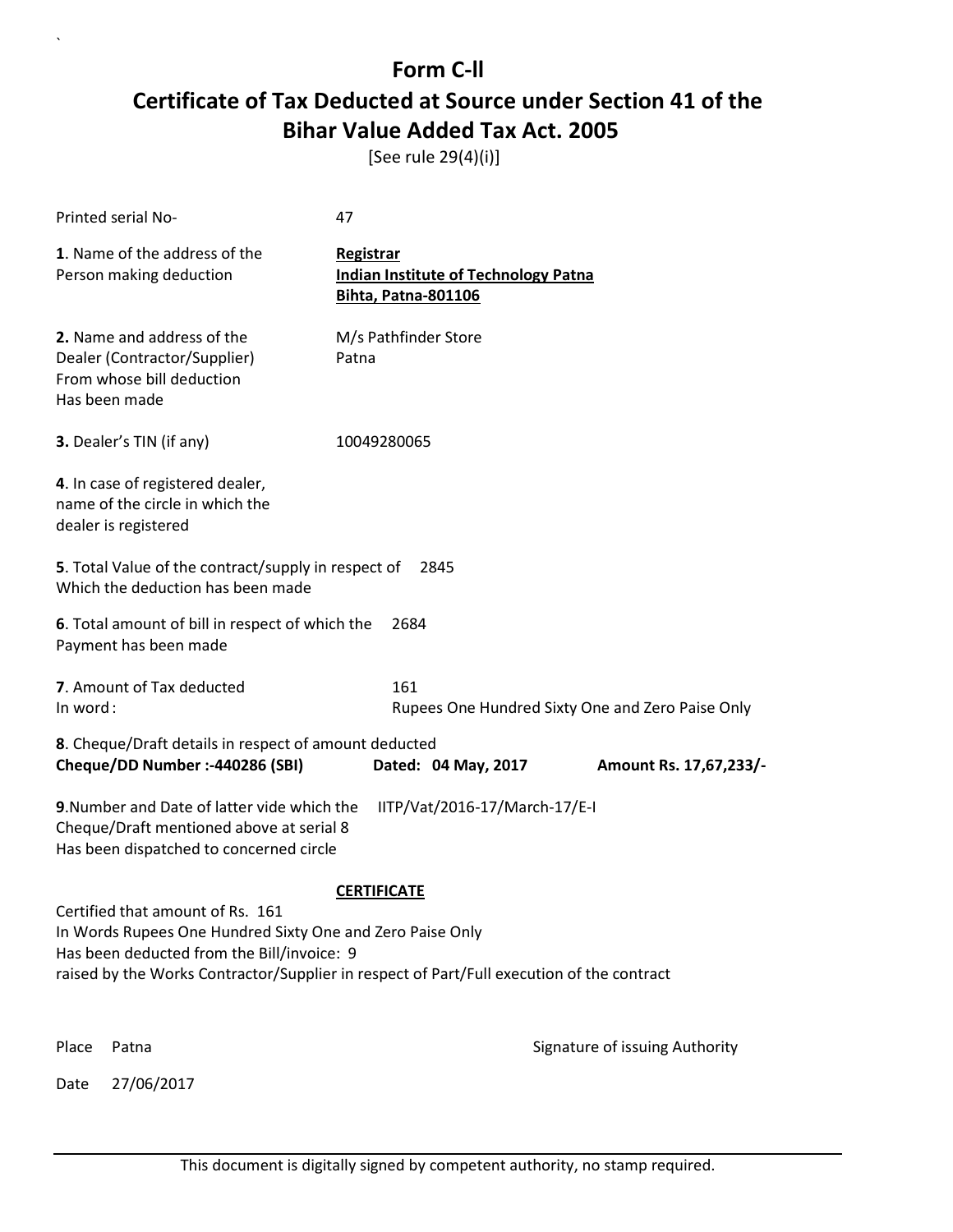[See rule 29(4)(i)]

| Printed serial No-                                                                                                                 | 48                                      |                                             |                                                     |
|------------------------------------------------------------------------------------------------------------------------------------|-----------------------------------------|---------------------------------------------|-----------------------------------------------------|
| 1. Name of the address of the<br>Person making deduction                                                                           | Registrar<br><b>Bihta, Patna-801106</b> | <b>Indian Institute of Technology Patna</b> |                                                     |
| 2. Name and address of the<br>Dealer (Contractor/Supplier)<br>From whose bill deduction<br>Has been made                           | Science tech corporation<br>Patna       |                                             |                                                     |
| 3. Dealer's TIN (if any)                                                                                                           | 10133333044                             |                                             |                                                     |
| 4. In case of registered dealer,<br>name of the circle in which the<br>dealer is registered                                        |                                         |                                             |                                                     |
| 5. Total Value of the contract/supply in respect of<br>Which the deduction has been made                                           |                                         | 13424                                       |                                                     |
| 6. Total amount of bill in respect of which the<br>Payment has been made                                                           | 12665                                   |                                             |                                                     |
| 7. Amount of Tax deducted<br>In word:                                                                                              | 759                                     |                                             | Rupees Seven Hundred Fifty Nine and Zero Paise Only |
| 8. Cheque/Draft details in respect of amount deducted                                                                              |                                         |                                             |                                                     |
| Cheque/DD Number :- 440286 (SBI)                                                                                                   |                                         | Dated: 04 May, 2017                         | Amount Rs. 17,67,233/-                              |
| 9. Number and Date of latter vide which the<br>Cheque/Draft mentioned above at serial 8<br>Has been dispatched to concerned circle |                                         | IITP/Vat/2016-17/March-17/E-I               |                                                     |
| <b>CERTIFICATE</b>                                                                                                                 |                                         |                                             |                                                     |
| Certified that amount of Rs. 759<br>In Words Rupees Seven Hundred Fifty Nine and Zero Paise Only                                   |                                         |                                             |                                                     |
| Has been deducted from the Bill/invoice: 98                                                                                        |                                         |                                             |                                                     |
| raised by the Works Contractor/Supplier in respect of Part/Full execution of the contract                                          |                                         |                                             |                                                     |
| Place<br>Patna                                                                                                                     |                                         |                                             | Signature of issuing Authority                      |
| 27/06/2017<br>Date                                                                                                                 |                                         |                                             |                                                     |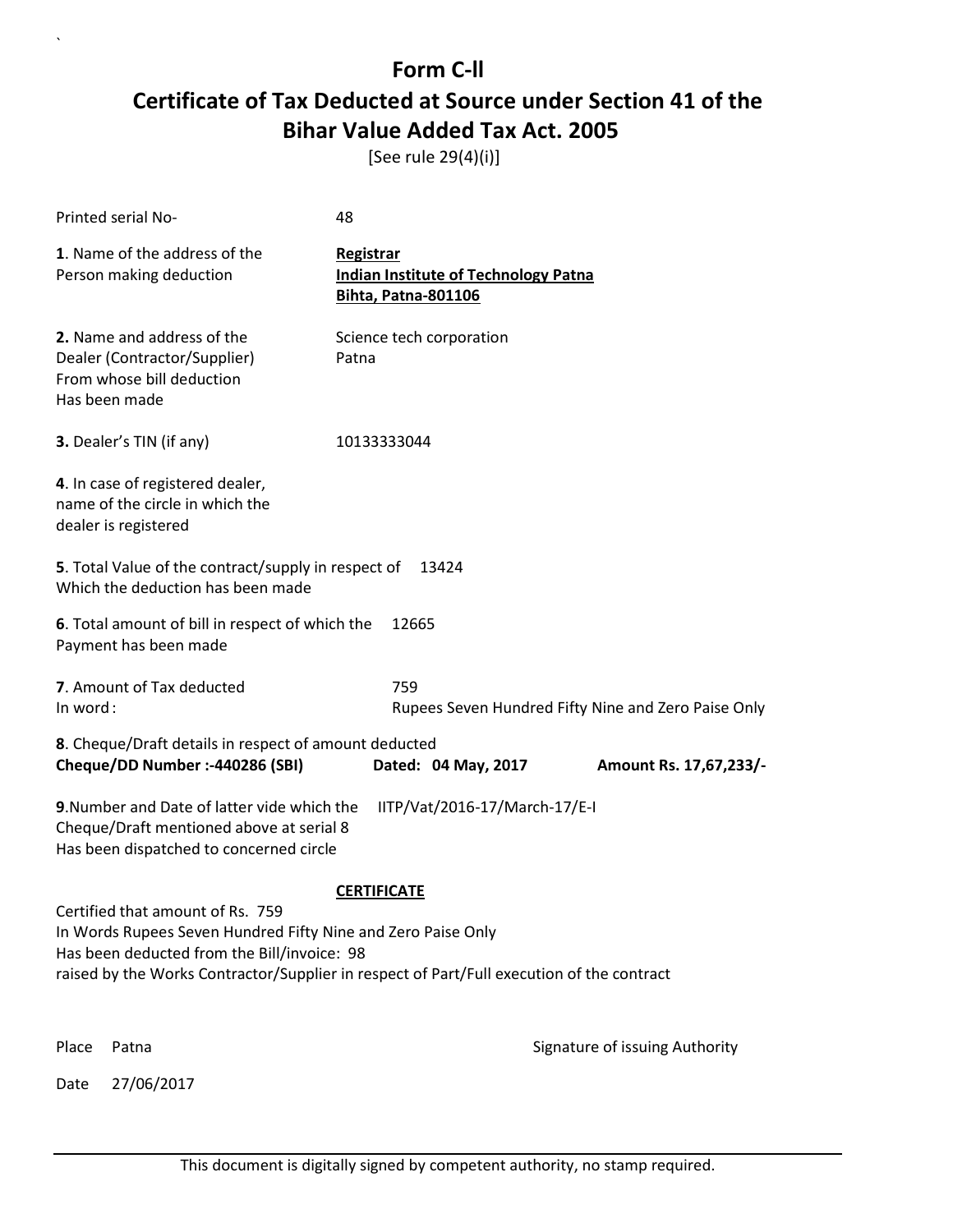[See rule 29(4)(i)]

|       | Printed serial No-                                                                                                                                                                                                                          | 49                                                                              |                                |
|-------|---------------------------------------------------------------------------------------------------------------------------------------------------------------------------------------------------------------------------------------------|---------------------------------------------------------------------------------|--------------------------------|
|       | 1. Name of the address of the<br>Person making deduction                                                                                                                                                                                    | Registrar<br><b>Indian Institute of Technology Patna</b><br>Bihta, Patna-801106 |                                |
|       | 2. Name and address of the<br>Dealer (Contractor/Supplier)<br>From whose bill deduction<br>Has been made                                                                                                                                    | Chaudhary Electronic and Automation<br>Patna                                    |                                |
|       | 3. Dealer's TIN (if any)                                                                                                                                                                                                                    | 10132802070                                                                     |                                |
|       | 4. In case of registered dealer,<br>name of the circle in which the<br>dealer is registered                                                                                                                                                 |                                                                                 |                                |
|       | <b>5</b> . Total Value of the contract/supply in respect of<br>Which the deduction has been made                                                                                                                                            | 4251                                                                            |                                |
|       | 6. Total amount of bill in respect of which the<br>Payment has been made                                                                                                                                                                    | 4017                                                                            |                                |
|       | 7. Amount of Tax deducted<br>234<br>In word:<br>Rupees Two Hundred Thirty Four and Zero Paise Only                                                                                                                                          |                                                                                 |                                |
|       | 8. Cheque/Draft details in respect of amount deducted<br>Cheque/DD Number :- 440286 (SBI)                                                                                                                                                   | Dated: 04 May, 2017                                                             | Amount Rs. 17,67,233/-         |
|       | 9. Number and Date of latter vide which the<br>Cheque/Draft mentioned above at serial 8<br>Has been dispatched to concerned circle                                                                                                          | IITP/Vat/2016-17/March-17/E-I                                                   |                                |
|       |                                                                                                                                                                                                                                             | <b>CERTIFICATE</b>                                                              |                                |
|       | Certified that amount of Rs. 234<br>In Words Rupees Two Hundred Thirty Four and Zero Paise Only<br>Has been deducted from the Bill/invoice: 45<br>raised by the Works Contractor/Supplier in respect of Part/Full execution of the contract |                                                                                 |                                |
| Place | Patna                                                                                                                                                                                                                                       |                                                                                 | Signature of issuing Authority |
| Date  | 27/06/2017                                                                                                                                                                                                                                  |                                                                                 |                                |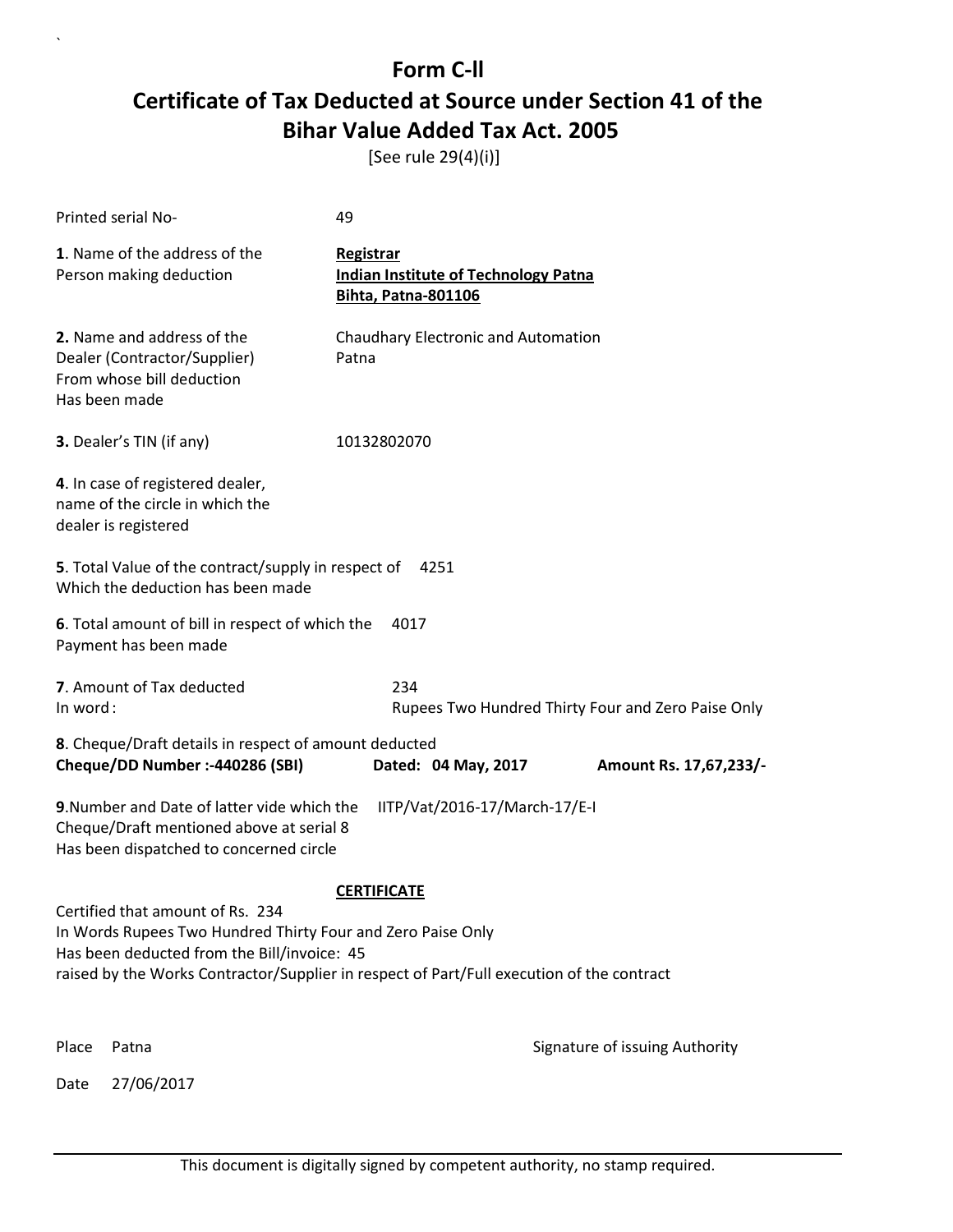[See rule 29(4)(i)]

|                                                                                                              | Printed serial No-                                                                                                                 | 50                                                                                     |                                |
|--------------------------------------------------------------------------------------------------------------|------------------------------------------------------------------------------------------------------------------------------------|----------------------------------------------------------------------------------------|--------------------------------|
|                                                                                                              | 1. Name of the address of the<br>Person making deduction                                                                           | Registrar<br><b>Indian Institute of Technology Patna</b><br><b>Bihta, Patna-801106</b> |                                |
|                                                                                                              | 2. Name and address of the<br>Dealer (Contractor/Supplier)<br>From whose bill deduction<br>Has been made                           | The nucleone bio science<br>Patna                                                      |                                |
|                                                                                                              | 3. Dealer's TIN (if any)                                                                                                           | 10156684052                                                                            |                                |
|                                                                                                              | 4. In case of registered dealer,<br>name of the circle in which the<br>dealer is registered                                        |                                                                                        |                                |
|                                                                                                              | 5. Total Value of the contract/supply in respect of<br>Which the deduction has been made                                           | 14501                                                                                  |                                |
|                                                                                                              | 6. Total amount of bill in respect of which the<br>Payment has been made                                                           | 13680                                                                                  |                                |
|                                                                                                              | 7. Amount of Tax deducted<br>821<br>In word:<br>Rupees Eight Hundred Twenty One and Zero Paise Only                                |                                                                                        |                                |
|                                                                                                              | 8. Cheque/Draft details in respect of amount deducted<br>Cheque/DD Number :- 440286 (SBI)                                          | Dated: 04 May, 2017                                                                    |                                |
|                                                                                                              |                                                                                                                                    |                                                                                        | Amount Rs. 17,67,233/-         |
|                                                                                                              | 9. Number and Date of latter vide which the<br>Cheque/Draft mentioned above at serial 8<br>Has been dispatched to concerned circle | IITP/Vat/2016-17/March-17/E-I                                                          |                                |
|                                                                                                              |                                                                                                                                    | <b>CERTIFICATE</b>                                                                     |                                |
|                                                                                                              | Certified that amount of Rs. 821                                                                                                   |                                                                                        |                                |
| In Words Rupees Eight Hundred Twenty One and Zero Paise Only<br>Has been deducted from the Bill/invoice: 160 |                                                                                                                                    |                                                                                        |                                |
|                                                                                                              | raised by the Works Contractor/Supplier in respect of Part/Full execution of the contract                                          |                                                                                        |                                |
|                                                                                                              |                                                                                                                                    |                                                                                        |                                |
| Place                                                                                                        | Patna                                                                                                                              |                                                                                        | Signature of issuing Authority |
| Date                                                                                                         | 27/06/2017                                                                                                                         |                                                                                        |                                |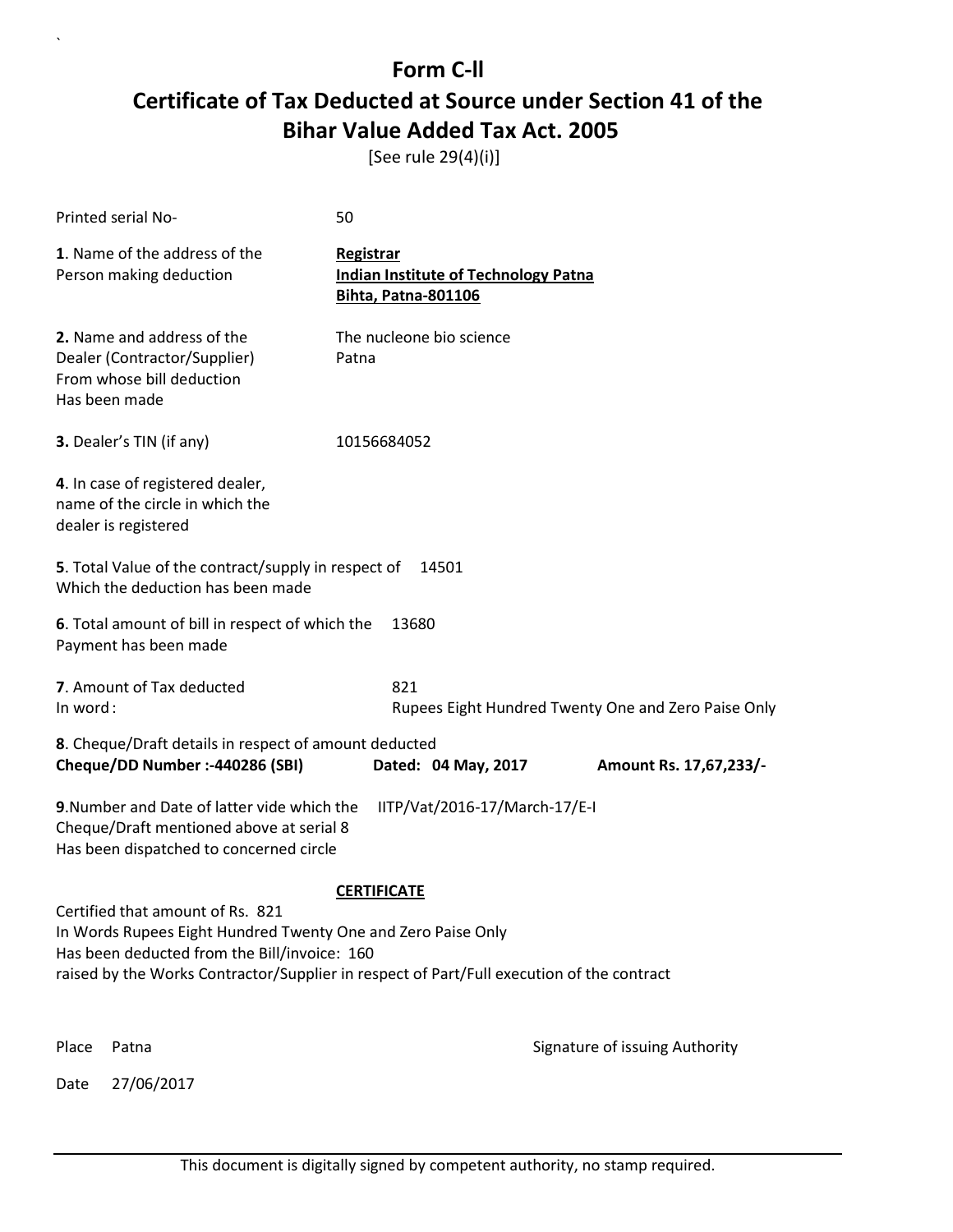[See rule 29(4)(i)]

|                                                                                                                                            | Printed serial No-                                                                                                                                                                                                                                  | 51                                                                                     |                                |
|--------------------------------------------------------------------------------------------------------------------------------------------|-----------------------------------------------------------------------------------------------------------------------------------------------------------------------------------------------------------------------------------------------------|----------------------------------------------------------------------------------------|--------------------------------|
|                                                                                                                                            | 1. Name of the address of the<br>Person making deduction                                                                                                                                                                                            | Registrar<br><b>Indian Institute of Technology Patna</b><br><b>Bihta, Patna-801106</b> |                                |
|                                                                                                                                            | 2. Name and address of the<br>Dealer (Contractor/Supplier)<br>From whose bill deduction<br>Has been made                                                                                                                                            | Sky net<br>162, Patliputra Colony, Patna-13                                            |                                |
|                                                                                                                                            | 3. Dealer's TIN (if any)                                                                                                                                                                                                                            | 10151248075                                                                            |                                |
|                                                                                                                                            | 4. In case of registered dealer,<br>name of the circle in which the<br>dealer is registered                                                                                                                                                         |                                                                                        |                                |
|                                                                                                                                            | 5. Total Value of the contract/supply in respect of<br>Which the deduction has been made                                                                                                                                                            | 2910                                                                                   |                                |
|                                                                                                                                            | 6. Total amount of bill in respect of which the<br>Payment has been made                                                                                                                                                                            | 2757                                                                                   |                                |
|                                                                                                                                            | 7. Amount of Tax deducted<br>153<br>In word:<br>Rupees One Hundred Fifty Three and Zero Paise Only                                                                                                                                                  |                                                                                        |                                |
| 8. Cheque/Draft details in respect of amount deducted<br>Cheque/DD Number :- 440286 (SBI)<br>Dated: 04 May, 2017<br>Amount Rs. 17,67,233/- |                                                                                                                                                                                                                                                     |                                                                                        |                                |
|                                                                                                                                            | 9. Number and Date of latter vide which the<br>Cheque/Draft mentioned above at serial 8<br>Has been dispatched to concerned circle                                                                                                                  | IITP/Vat/2016-17/March-17/E-I                                                          |                                |
|                                                                                                                                            | Certified that amount of Rs. 153<br>In Words Rupees One Hundred Fifty Three and Zero Paise Only<br>Has been deducted from the Bill/invoice: 1953, 2072<br>raised by the Works Contractor/Supplier in respect of Part/Full execution of the contract | <b>CERTIFICATE</b>                                                                     |                                |
| Place                                                                                                                                      | Patna                                                                                                                                                                                                                                               |                                                                                        | Signature of issuing Authority |
| Date                                                                                                                                       | 27/06/2017                                                                                                                                                                                                                                          |                                                                                        |                                |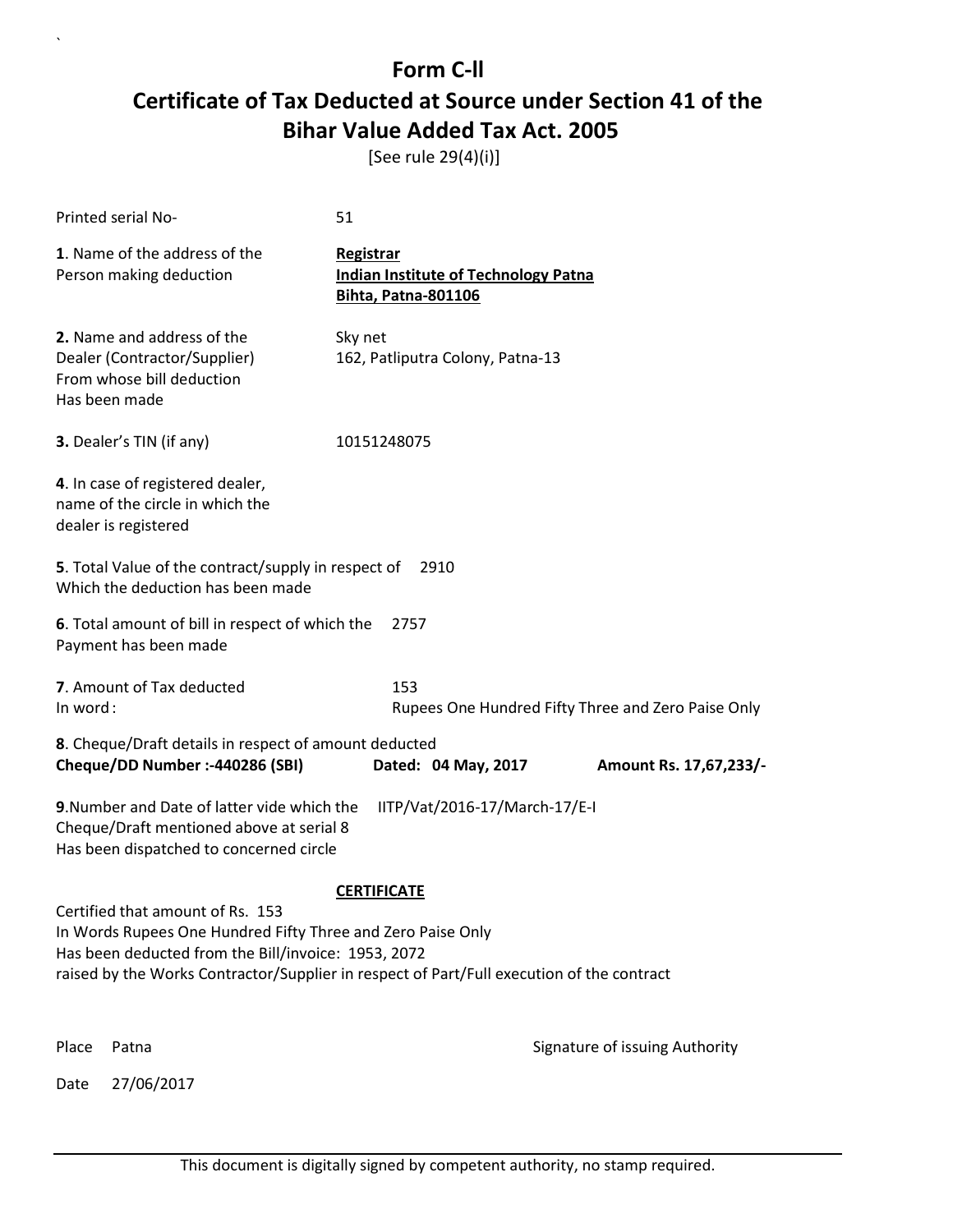[See rule 29(4)(i)]

| Printed serial No-                                                                                                                                                 | 52                                                                                                              |
|--------------------------------------------------------------------------------------------------------------------------------------------------------------------|-----------------------------------------------------------------------------------------------------------------|
| 1. Name of the address of the<br>Person making deduction                                                                                                           | Registrar<br><b>Indian Institute of Technology Patna</b><br><b>Bihta, Patna-801106</b>                          |
| 2. Name and address of the<br>Dealer (Contractor/Supplier)<br>From whose bill deduction<br>Has been made                                                           | Sky net<br>162, Patliputra Colony, Patna-13                                                                     |
| 3. Dealer's TIN (if any)                                                                                                                                           | 10151248075                                                                                                     |
| 4. In case of registered dealer,<br>name of the circle in which the<br>dealer is registered                                                                        |                                                                                                                 |
| 5. Total Value of the contract/supply in respect of<br>Which the deduction has been made                                                                           | 20368                                                                                                           |
| 6. Total amount of bill in respect of which the<br>Payment has been made                                                                                           | 19215                                                                                                           |
| 7. Amount of Tax deducted<br>In word:<br>Only                                                                                                                      | 1153<br>Rupees One Thousand One Hundred Fifty Three and Zero Paise                                              |
| 8. Cheque/Draft details in respect of amount deducted<br>Cheque/DD Number :- 440286 (SBI)                                                                          | Dated: 04 May, 2017<br>Amount Rs. 17,67,233/-                                                                   |
| 9. Number and Date of latter vide which the<br>Cheque/Draft mentioned above at serial 8<br>Has been dispatched to concerned circle                                 | IITP/Vat/2016-17/March-17/E-I                                                                                   |
| Certified that amount of Rs. 1153<br>In Words Rupees One Thousand One Hundred Fifty Three and Zero Paise Only<br>Has been deducted from the Bill/invoice: 2211, 01 | <b>CERTIFICATE</b><br>raised by the Works Contractor/Supplier in respect of Part/Full execution of the contract |

`

Place Patna **Property** Place Patna Signature of issuing Authority

Date 27/06/2017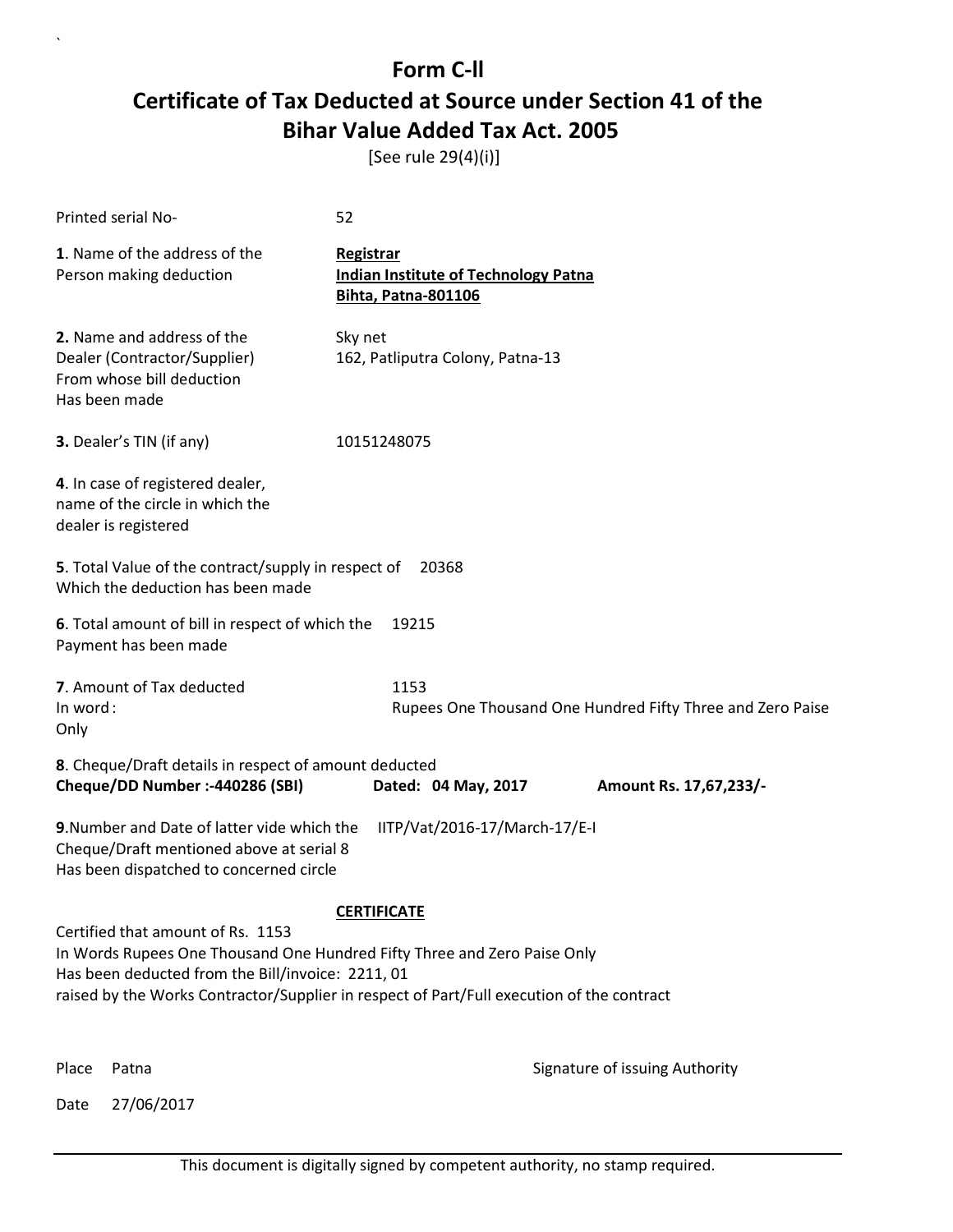[See rule 29(4)(i)]

|                                                                                                         | Printed serial No-                                                                                                                 | 53                                                                                     |                                |
|---------------------------------------------------------------------------------------------------------|------------------------------------------------------------------------------------------------------------------------------------|----------------------------------------------------------------------------------------|--------------------------------|
|                                                                                                         | 1. Name of the address of the<br>Person making deduction                                                                           | Registrar<br><b>Indian Institute of Technology Patna</b><br><b>Bihta, Patna-801106</b> |                                |
|                                                                                                         | 2. Name and address of the<br>Dealer (Contractor/Supplier)<br>From whose bill deduction<br>Has been made                           | Sky net<br>162, Patliputra Colony, Patna-13                                            |                                |
|                                                                                                         | 3. Dealer's TIN (if any)                                                                                                           | 10151248075                                                                            |                                |
|                                                                                                         | 4. In case of registered dealer,<br>name of the circle in which the<br>dealer is registered                                        |                                                                                        |                                |
|                                                                                                         | 5. Total Value of the contract/supply in respect of<br>Which the deduction has been made                                           | 1539                                                                                   |                                |
|                                                                                                         | 6. Total amount of bill in respect of which the<br>Payment has been made                                                           | 1452                                                                                   |                                |
| In word:                                                                                                | 7. Amount of Tax deducted                                                                                                          | 87<br>Rupees Eighty Seven and Zero Paise Only                                          |                                |
|                                                                                                         | 8. Cheque/Draft details in respect of amount deducted<br>Cheque/DD Number :- 440286 (SBI)                                          | Dated: 04 May, 2017                                                                    | Amount Rs. 17,67,233/-         |
|                                                                                                         |                                                                                                                                    |                                                                                        |                                |
|                                                                                                         | 9. Number and Date of latter vide which the<br>Cheque/Draft mentioned above at serial 8<br>Has been dispatched to concerned circle | IITP/Vat/2016-17/March-17/E-I                                                          |                                |
|                                                                                                         |                                                                                                                                    | <b>CERTIFICATE</b>                                                                     |                                |
|                                                                                                         | Certified that amount of Rs. 87                                                                                                    |                                                                                        |                                |
| In Words Rupees Eighty Seven and Zero Paise Only<br>Has been deducted from the Bill/invoice: 2212, 2230 |                                                                                                                                    |                                                                                        |                                |
|                                                                                                         | raised by the Works Contractor/Supplier in respect of Part/Full execution of the contract                                          |                                                                                        |                                |
|                                                                                                         |                                                                                                                                    |                                                                                        |                                |
| Place                                                                                                   | Patna                                                                                                                              |                                                                                        | Signature of issuing Authority |
| Date                                                                                                    | 27/06/2017                                                                                                                         |                                                                                        |                                |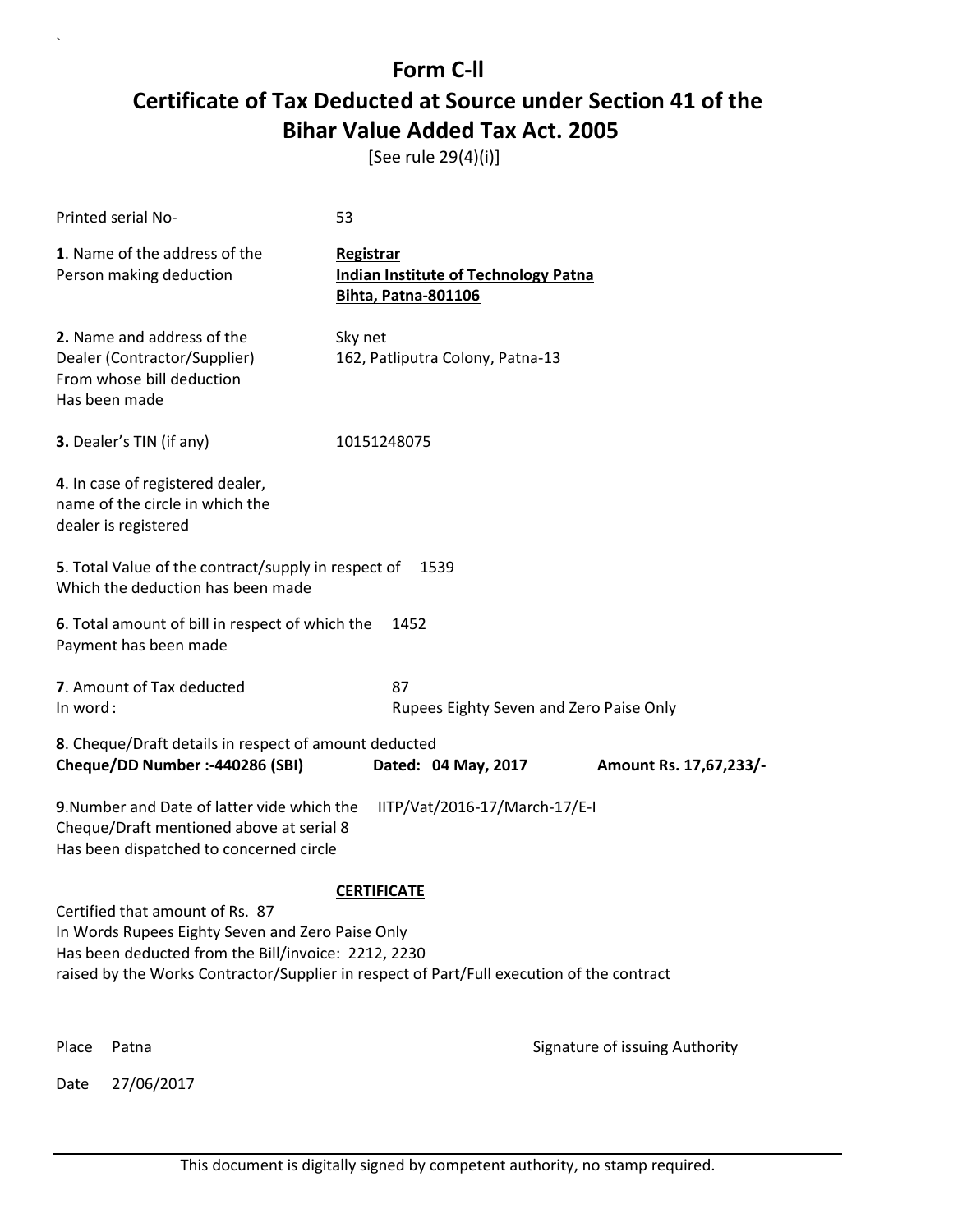[See rule 29(4)(i)]

|       | Printed serial No-                                                                                                                                                                                                                           | 54                                                                                     |                                |
|-------|----------------------------------------------------------------------------------------------------------------------------------------------------------------------------------------------------------------------------------------------|----------------------------------------------------------------------------------------|--------------------------------|
|       | 1. Name of the address of the<br>Person making deduction                                                                                                                                                                                     | Registrar<br><b>Indian Institute of Technology Patna</b><br><b>Bihta, Patna-801106</b> |                                |
|       | 2. Name and address of the<br>Dealer (Contractor/Supplier)<br>From whose bill deduction<br>Has been made                                                                                                                                     | Sky net<br>162, Patliputra Colony, Patna-13                                            |                                |
|       | 3. Dealer's TIN (if any)                                                                                                                                                                                                                     | 10151248075                                                                            |                                |
|       | 4. In case of registered dealer,<br>name of the circle in which the<br>dealer is registered                                                                                                                                                  |                                                                                        |                                |
|       | 5. Total Value of the contract/supply in respect of<br>Which the deduction has been made                                                                                                                                                     | 2332                                                                                   |                                |
|       | 6. Total amount of bill in respect of which the<br>Payment has been made                                                                                                                                                                     | 2200                                                                                   |                                |
|       | 7. Amount of Tax deducted<br>132<br>In word:<br>Rupees One Hundred Thirty Two and Zero Paise Only                                                                                                                                            |                                                                                        |                                |
|       | 8. Cheque/Draft details in respect of amount deducted<br>Cheque/DD Number :- 440286 (SBI)                                                                                                                                                    | Dated: 04 May, 2017                                                                    | Amount Rs. 17,67,233/-         |
|       | 9. Number and Date of latter vide which the<br>Cheque/Draft mentioned above at serial 8<br>Has been dispatched to concerned circle                                                                                                           | IITP/Vat/2016-17/March-17/E-I                                                          |                                |
|       |                                                                                                                                                                                                                                              | <b>CERTIFICATE</b>                                                                     |                                |
|       | Certified that amount of Rs. 132<br>In Words Rupees One Hundred Thirty Two and Zero Paise Only<br>Has been deducted from the Bill/invoice: 2049<br>raised by the Works Contractor/Supplier in respect of Part/Full execution of the contract |                                                                                        |                                |
| Place | Patna                                                                                                                                                                                                                                        |                                                                                        | Signature of issuing Authority |
| Date  | 27/06/2017                                                                                                                                                                                                                                   |                                                                                        |                                |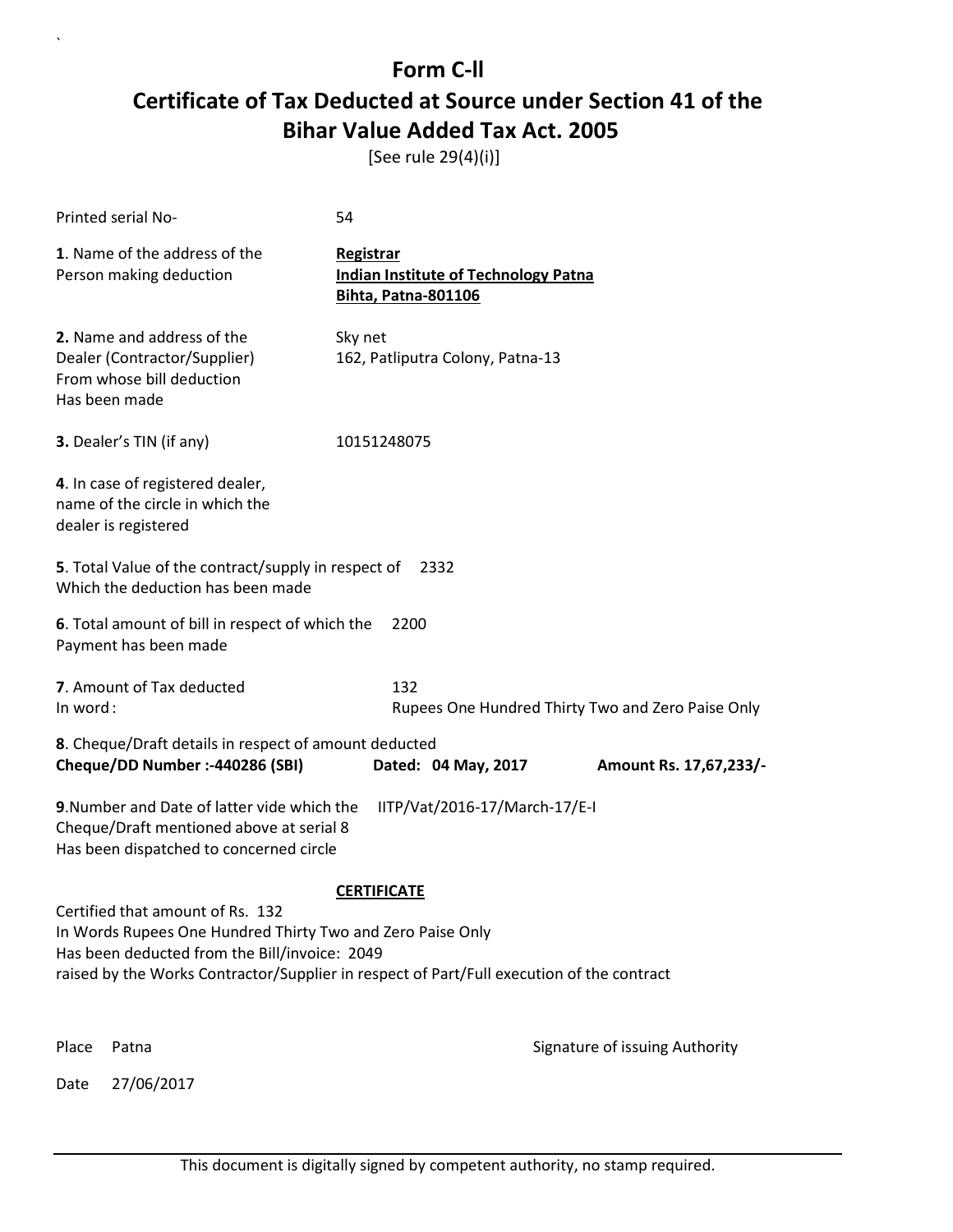[See rule 29(4)(i)]

|                                                                                                                  | Printed serial No-                                                                                                                          | 55                                                                                        |                                                |
|------------------------------------------------------------------------------------------------------------------|---------------------------------------------------------------------------------------------------------------------------------------------|-------------------------------------------------------------------------------------------|------------------------------------------------|
|                                                                                                                  | 1. Name of the address of the<br>Person making deduction                                                                                    | Registrar<br><b>Indian Institute of Technology Patna</b><br><b>Bihta, Patna-801106</b>    |                                                |
|                                                                                                                  | 2. Name and address of the<br>Dealer (Contractor/Supplier)<br>From whose bill deduction<br>Has been made                                    | Gyan Mandir<br>Patna                                                                      |                                                |
|                                                                                                                  | 3. Dealer's TIN (if any)                                                                                                                    | 10156278020                                                                               |                                                |
|                                                                                                                  | 4. In case of registered dealer,<br>name of the circle in which the<br>dealer is registered                                                 |                                                                                           |                                                |
|                                                                                                                  | 5. Total Value of the contract/supply in respect of<br>Which the deduction has been made                                                    | 7560                                                                                      |                                                |
|                                                                                                                  | 6. Total amount of bill in respect of which the<br>Payment has been made                                                                    | 7200                                                                                      |                                                |
| In word:                                                                                                         | 7. Amount of Tax deducted                                                                                                                   | 360                                                                                       | Rupees Three Hundred Sixty and Zero Paise Only |
| 8. Cheque/Draft details in respect of amount deducted<br>Cheque/DD Number :- 440286 (SBI)<br>Dated: 04 May, 2017 |                                                                                                                                             |                                                                                           | Amount Rs. 17,67,233/-                         |
|                                                                                                                  | 9. Number and Date of latter vide which the<br>Cheque/Draft mentioned above at serial 8<br>Has been dispatched to concerned circle          | IITP/Vat/2016-17/March-17/E-I                                                             |                                                |
|                                                                                                                  |                                                                                                                                             | <b>CERTIFICATE</b>                                                                        |                                                |
|                                                                                                                  | Certified that amount of Rs. 360<br>In Words Rupees Three Hundred Sixty and Zero Paise Only<br>Has been deducted from the Bill/invoice: 307 | raised by the Works Contractor/Supplier in respect of Part/Full execution of the contract |                                                |
| Place                                                                                                            | Patna                                                                                                                                       |                                                                                           | Signature of issuing Authority                 |
| Date                                                                                                             | 27/06/2017                                                                                                                                  |                                                                                           |                                                |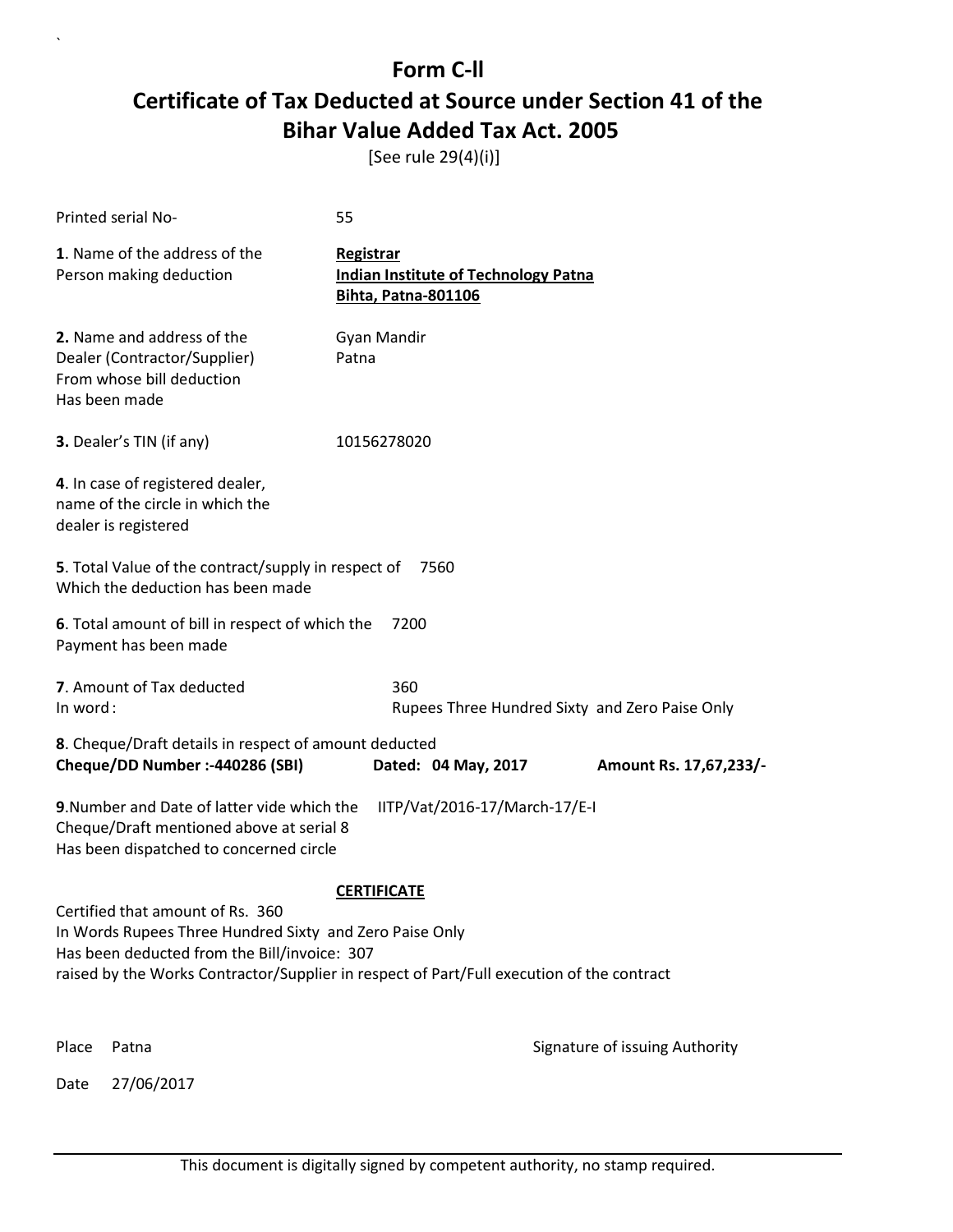[See rule 29(4)(i)]

|                                                                                                                                                                                                                                                       | Printed serial No-                                                                                                                                                  | 56                                                                              |                                |  |
|-------------------------------------------------------------------------------------------------------------------------------------------------------------------------------------------------------------------------------------------------------|---------------------------------------------------------------------------------------------------------------------------------------------------------------------|---------------------------------------------------------------------------------|--------------------------------|--|
|                                                                                                                                                                                                                                                       | 1. Name of the address of the<br>Person making deduction                                                                                                            | Registrar<br><b>Indian Institute of Technology Patna</b><br>Bihta, Patna-801106 |                                |  |
|                                                                                                                                                                                                                                                       | 2. Name and address of the<br>Dealer (Contractor/Supplier)<br>From whose bill deduction<br>Has been made                                                            | Compufly consultancy LLP<br>Patna                                               |                                |  |
|                                                                                                                                                                                                                                                       | 3. Dealer's TIN (if any)                                                                                                                                            | 10158515063                                                                     |                                |  |
|                                                                                                                                                                                                                                                       | 4. In case of registered dealer,<br>name of the circle in which the<br>dealer is registered                                                                         |                                                                                 |                                |  |
|                                                                                                                                                                                                                                                       | 5. Total Value of the contract/supply in respect of<br>Which the deduction has been made                                                                            | 21306                                                                           |                                |  |
|                                                                                                                                                                                                                                                       | 6. Total amount of bill in respect of which the<br>20100<br>Payment has been made                                                                                   |                                                                                 |                                |  |
|                                                                                                                                                                                                                                                       | 7. Amount of Tax deducted<br>1206<br>In word:<br>Rupees One Thousand Two Hundred Six and Zero Paise Only                                                            |                                                                                 |                                |  |
|                                                                                                                                                                                                                                                       | 8. Cheque/Draft details in respect of amount deducted                                                                                                               |                                                                                 |                                |  |
|                                                                                                                                                                                                                                                       | Cheque/DD Number :- 440286 (SBI)                                                                                                                                    | Dated: 04 May, 2017                                                             | Amount Rs. 17,67,233/-         |  |
|                                                                                                                                                                                                                                                       | 9. Number and Date of latter vide which the<br>IITP/Vat/2016-17/March-17/E-I<br>Cheque/Draft mentioned above at serial 8<br>Has been dispatched to concerned circle |                                                                                 |                                |  |
|                                                                                                                                                                                                                                                       | <b>CERTIFICATE</b>                                                                                                                                                  |                                                                                 |                                |  |
| Certified that amount of Rs. 1206<br>In Words Rupees One Thousand Two Hundred Six and Zero Paise Only<br>Has been deducted from the Bill/invoice: 42, 43<br>raised by the Works Contractor/Supplier in respect of Part/Full execution of the contract |                                                                                                                                                                     |                                                                                 |                                |  |
|                                                                                                                                                                                                                                                       |                                                                                                                                                                     |                                                                                 |                                |  |
| Place                                                                                                                                                                                                                                                 | Patna                                                                                                                                                               |                                                                                 | Signature of issuing Authority |  |
| Date                                                                                                                                                                                                                                                  | 27/06/2017                                                                                                                                                          |                                                                                 |                                |  |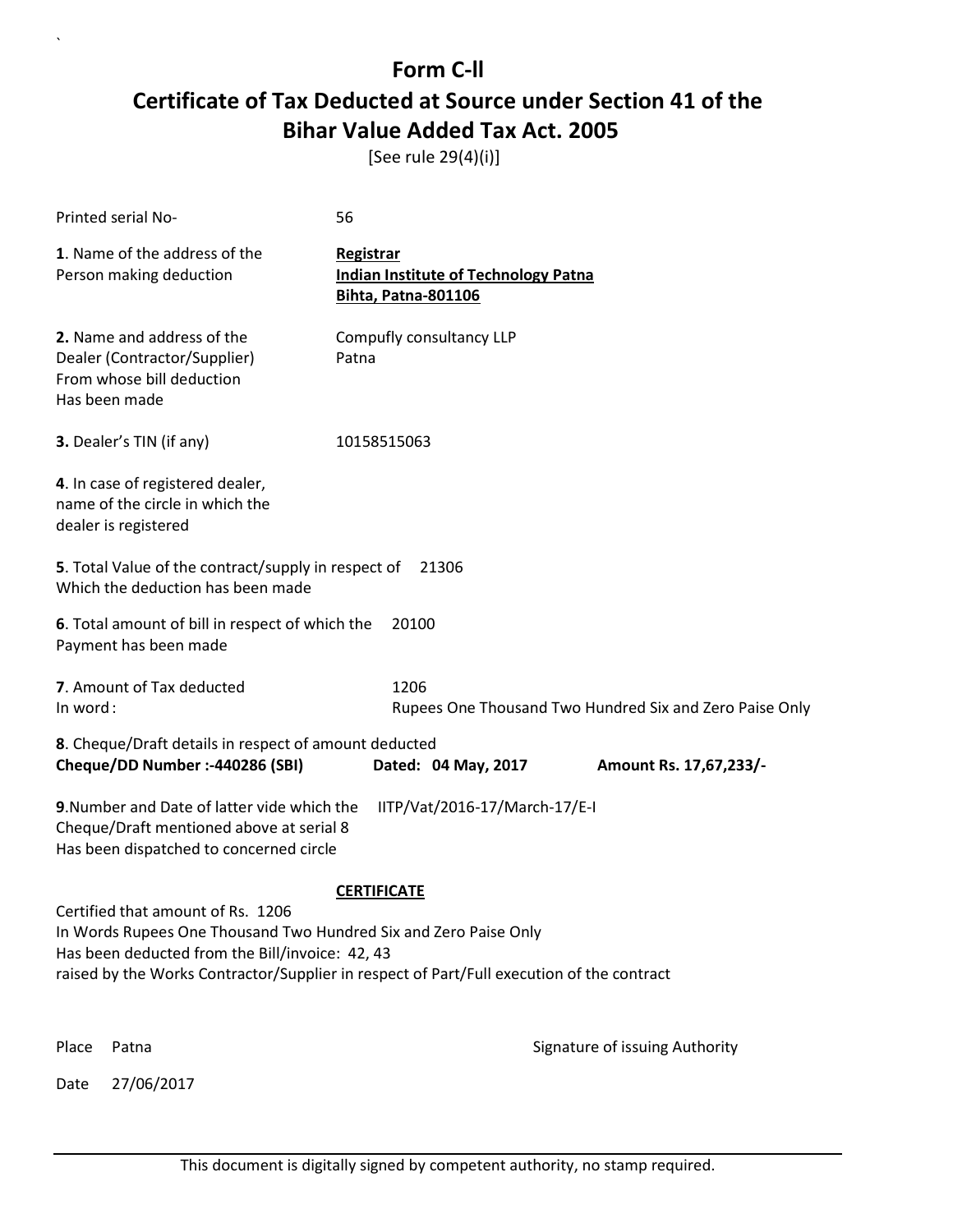[See rule 29(4)(i)]

|                                                                                       | Printed serial No-                                                                                                                 | 57                                                                                                              |                        |
|---------------------------------------------------------------------------------------|------------------------------------------------------------------------------------------------------------------------------------|-----------------------------------------------------------------------------------------------------------------|------------------------|
|                                                                                       | 1. Name of the address of the<br>Person making deduction                                                                           | Registrar<br><b>Indian Institute of Technology Patna</b><br><b>Bihta, Patna-801106</b>                          |                        |
|                                                                                       | 2. Name and address of the<br>Dealer (Contractor/Supplier)<br>From whose bill deduction<br>Has been made                           | M/S Laxmi Sales Agency<br>Sri Laxmi Place, Behind Abhishek Plaza, Exhibition Road, Patna-01                     |                        |
|                                                                                       | <b>3.</b> Dealer's TIN (if any)                                                                                                    | 10140807092                                                                                                     |                        |
|                                                                                       | 4. In case of registered dealer,<br>name of the circle in which the<br>dealer is registered                                        |                                                                                                                 |                        |
|                                                                                       | 5. Total Value of the contract/supply in respect of<br>Which the deduction has been made                                           | 1333                                                                                                            |                        |
|                                                                                       | 6. Total amount of bill in respect of which the<br>Payment has been made                                                           | 1270                                                                                                            |                        |
| 7. Amount of Tax deducted<br>63<br>In word:<br>Rupees Sixty Three and Zero Paise Only |                                                                                                                                    |                                                                                                                 |                        |
|                                                                                       | 8. Cheque/Draft details in respect of amount deducted<br>Cheque/DD Number :- 440286 (SBI)                                          | Dated: 04 May, 2017                                                                                             | Amount Rs. 17,67,233/- |
|                                                                                       | 9. Number and Date of latter vide which the<br>Cheque/Draft mentioned above at serial 8<br>Has been dispatched to concerned circle | IITP/Vat/2016-17/March-17/E-I                                                                                   |                        |
|                                                                                       | Certified that amount of Rs. 63<br>In Words Rupees Sixty Three and Zero Paise Only<br>Has been deducted from the Bill/invoice: 46  | <b>CERTIFICATE</b><br>raised by the Works Contractor/Supplier in respect of Part/Full execution of the contract |                        |
| Place                                                                                 | Patna                                                                                                                              | Signature of issuing Authority                                                                                  |                        |
| Date                                                                                  | 27/06/2017                                                                                                                         |                                                                                                                 |                        |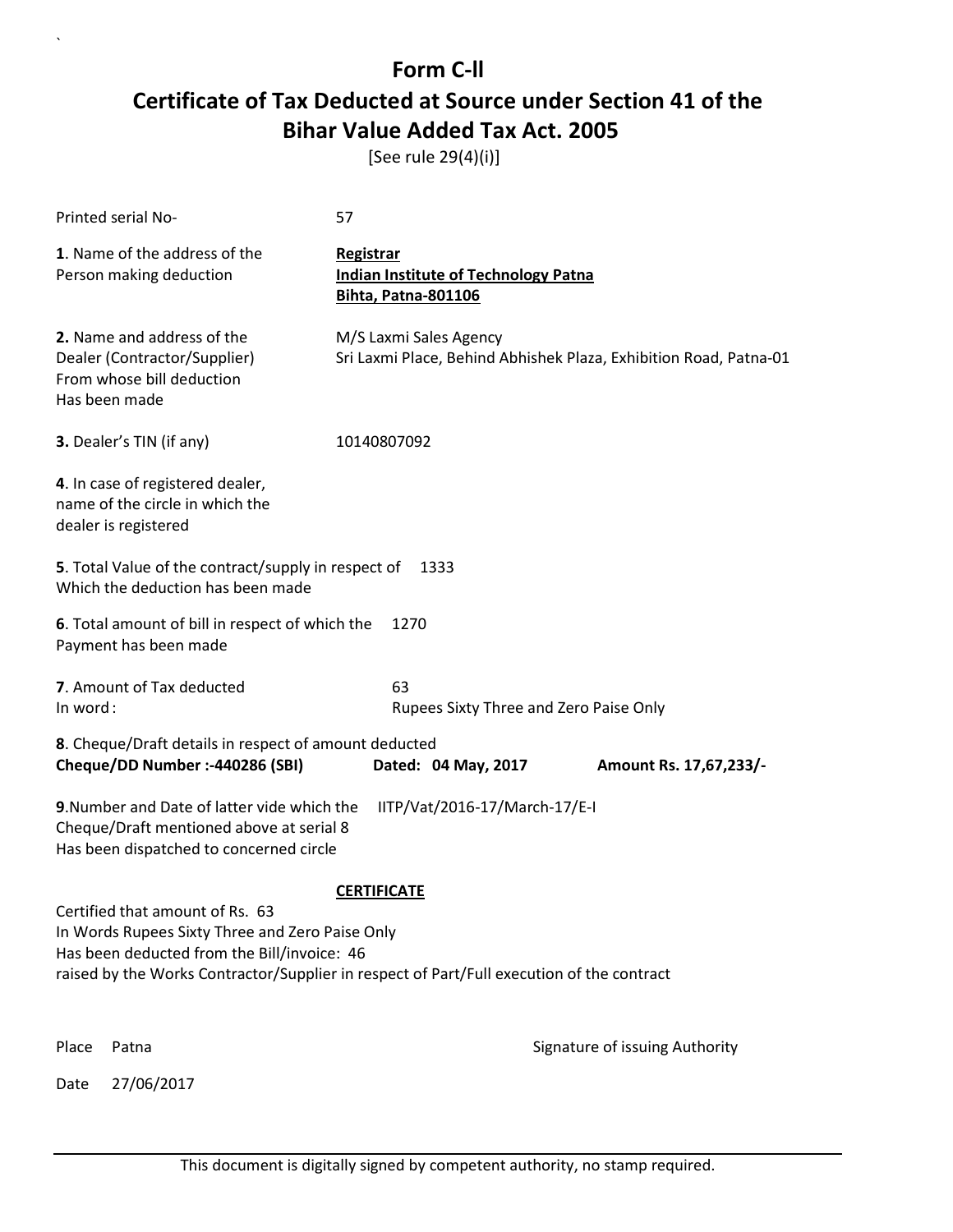[See rule 29(4)(i)]

| Printed serial No-                                                                                                                                                    | 58                                                                                        |  |  |  |
|-----------------------------------------------------------------------------------------------------------------------------------------------------------------------|-------------------------------------------------------------------------------------------|--|--|--|
| 1. Name of the address of the<br>Person making deduction                                                                                                              | Registrar<br><b>Indian Institute of Technology Patna</b><br><b>Bihta, Patna-801106</b>    |  |  |  |
| 2. Name and address of the<br>Dealer (Contractor/Supplier)<br>From whose bill deduction<br>Has been made                                                              | M/S Ranjan Scientific Traders<br>A/7, Kamla Place, G.M.Road, Patna-01                     |  |  |  |
| 3. Dealer's TIN (if any)                                                                                                                                              | 10105224097                                                                               |  |  |  |
| 4. In case of registered dealer,<br>name of the circle in which the<br>dealer is registered                                                                           |                                                                                           |  |  |  |
| Which the deduction has been made                                                                                                                                     | 5. Total Value of the contract/supply in respect of<br>22674                              |  |  |  |
| 6. Total amount of bill in respect of which the<br>Payment has been made                                                                                              | 19717                                                                                     |  |  |  |
| 7. Amount of Tax deducted<br>In word:<br>Only                                                                                                                         | 2957<br>Rupees Two Thousand Nine Hundred Fifty Seven and Zero Paise                       |  |  |  |
| 8. Cheque/Draft details in respect of amount deducted<br>Cheque/DD Number :- 440286 (SBI)                                                                             | Dated: 04 May, 2017<br>Amount Rs. 17,67,233/-                                             |  |  |  |
| 9. Number and Date of latter vide which the<br>Cheque/Draft mentioned above at serial 8<br>Has been dispatched to concerned circle                                    | IITP/Vat/2016-17/March-17/E-I                                                             |  |  |  |
|                                                                                                                                                                       | <b>CERTIFICATE</b>                                                                        |  |  |  |
| Certified that amount of Rs. 2957<br>In Words Rupees Two Thousand Nine Hundred Fifty Seven and Zero Paise Only<br>Has been deducted from the Bill/invoice: 1195, 1196 | raised by the Works Contractor/Supplier in respect of Part/Full execution of the contract |  |  |  |
| Place<br>Patna                                                                                                                                                        | Signature of issuing Authority                                                            |  |  |  |

Date 27/06/2017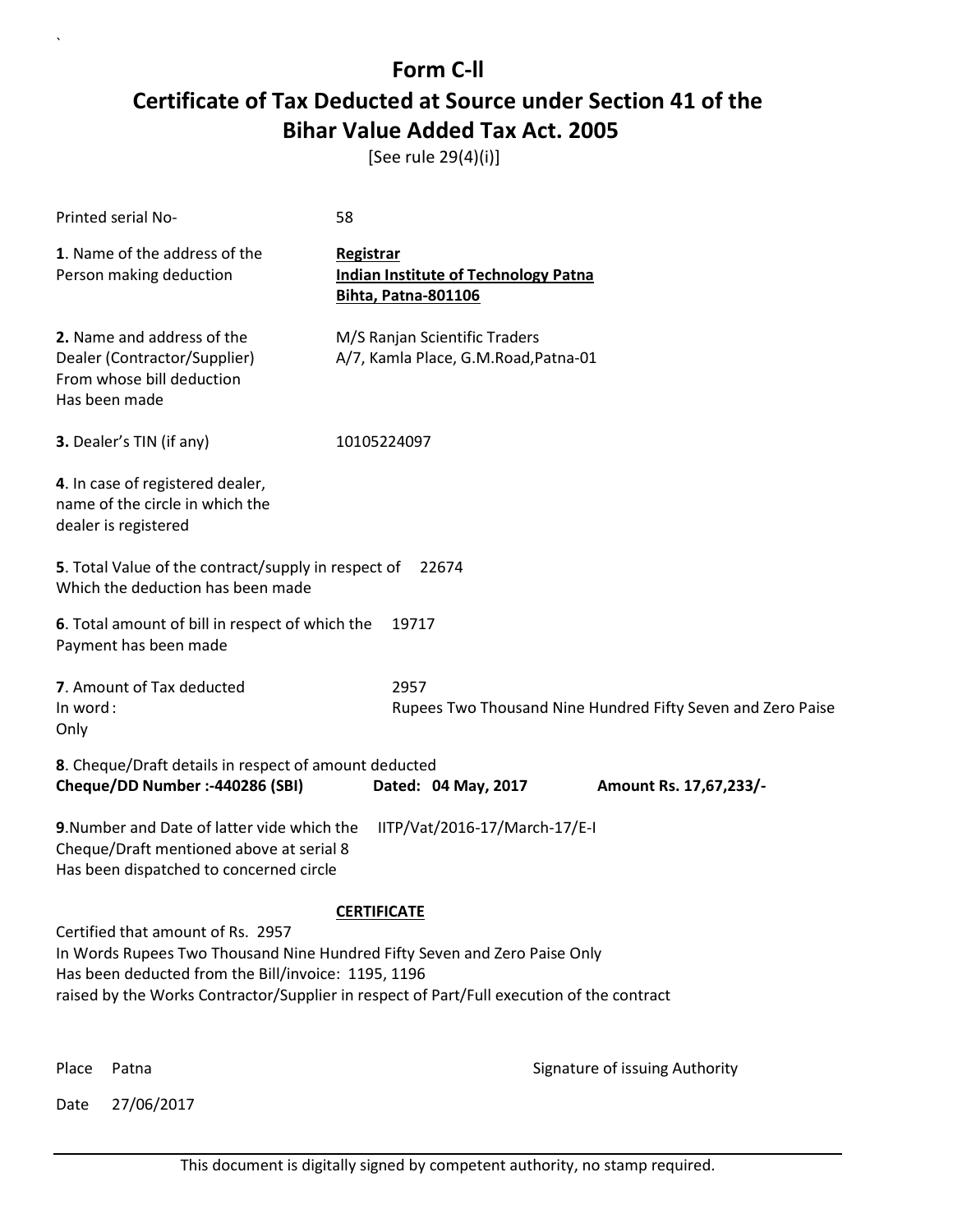[See rule 29(4)(i)]

|                                                                                                                                           | Printed serial No-                                                                                                                 | 59                                                                                     |                                |  |
|-------------------------------------------------------------------------------------------------------------------------------------------|------------------------------------------------------------------------------------------------------------------------------------|----------------------------------------------------------------------------------------|--------------------------------|--|
|                                                                                                                                           | 1. Name of the address of the<br>Person making deduction                                                                           | Registrar<br><b>Indian Institute of Technology Patna</b><br><b>Bihta, Patna-801106</b> |                                |  |
|                                                                                                                                           | 2. Name and address of the<br>Dealer (Contractor/Supplier)<br>From whose bill deduction<br>Has been made                           | M/S hubnet Computers<br>Patna                                                          |                                |  |
|                                                                                                                                           | <b>3.</b> Dealer's TIN (if any)                                                                                                    | 10156529089                                                                            |                                |  |
|                                                                                                                                           | 4. In case of registered dealer,<br>name of the circle in which the<br>dealer is registered                                        |                                                                                        |                                |  |
|                                                                                                                                           | 5. Total Value of the contract/supply in respect of<br>5088<br>Which the deduction has been made                                   |                                                                                        |                                |  |
|                                                                                                                                           | 6. Total amount of bill in respect of which the<br>Payment has been made                                                           | 4800                                                                                   |                                |  |
|                                                                                                                                           | 7. Amount of Tax deducted<br>288<br>In word:<br>Rupees Two Hundred Eighty Eight and Zero Paise Only                                |                                                                                        |                                |  |
|                                                                                                                                           | 8. Cheque/Draft details in respect of amount deducted                                                                              |                                                                                        |                                |  |
|                                                                                                                                           | Cheque/DD Number :- 440286 (SBI)                                                                                                   | Dated: 04 May, 2017                                                                    | Amount Rs. 17,67,233/-         |  |
|                                                                                                                                           | 9. Number and Date of latter vide which the<br>Cheque/Draft mentioned above at serial 8<br>Has been dispatched to concerned circle | IITP/Vat/2016-17/March-17/E-I                                                          |                                |  |
|                                                                                                                                           |                                                                                                                                    | <b>CERTIFICATE</b>                                                                     |                                |  |
|                                                                                                                                           | Certified that amount of Rs. 288<br>In Words Rupees Two Hundred Eighty Eight and Zero Paise Only                                   |                                                                                        |                                |  |
| Has been deducted from the Bill/invoice: 452<br>raised by the Works Contractor/Supplier in respect of Part/Full execution of the contract |                                                                                                                                    |                                                                                        |                                |  |
|                                                                                                                                           |                                                                                                                                    |                                                                                        |                                |  |
| Place                                                                                                                                     | Patna                                                                                                                              |                                                                                        | Signature of issuing Authority |  |
| Date                                                                                                                                      | 27/06/2017                                                                                                                         |                                                                                        |                                |  |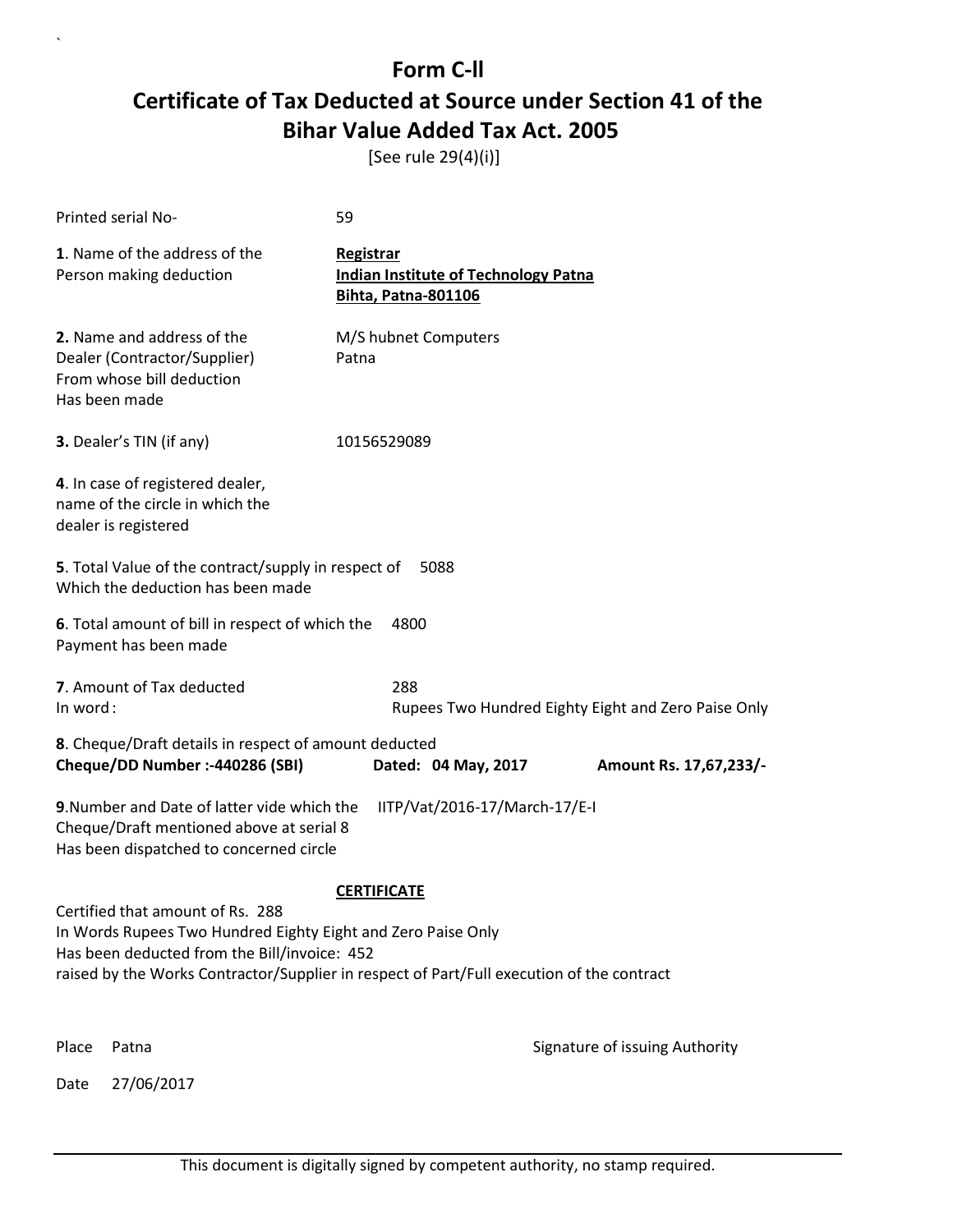[See rule 29(4)(i)]

| Printed serial No-                                                                                                                 | 60                                                                                        |  |
|------------------------------------------------------------------------------------------------------------------------------------|-------------------------------------------------------------------------------------------|--|
| 1. Name of the address of the<br>Person making deduction                                                                           | Registrar<br><b>Indian Institute of Technology Patna</b><br><b>Bihta, Patna-801106</b>    |  |
| 2. Name and address of the<br>Dealer (Contractor/Supplier)<br>From whose bill deduction<br>Has been made                           | M/s Pathfinder Store<br>Patna                                                             |  |
| 3. Dealer's TIN (if any)                                                                                                           | 10049280065                                                                               |  |
| 4. In case of registered dealer,<br>name of the circle in which the<br>dealer is registered                                        |                                                                                           |  |
| 5. Total Value of the contract/supply in respect of<br>Which the deduction has been made                                           | 18518                                                                                     |  |
| 6. Total amount of bill in respect of which the<br>Payment has been made                                                           | 17469                                                                                     |  |
| 7. Amount of Tax deducted<br>In word:                                                                                              | 1049<br>Rupees One Thousand Forty Nine and Zero Paise Only                                |  |
| 8. Cheque/Draft details in respect of amount deducted                                                                              |                                                                                           |  |
| Cheque/DD Number :- 440286 (SBI)                                                                                                   | Dated: 04 May, 2017<br>Amount Rs. 17,67,233/-                                             |  |
| 9. Number and Date of latter vide which the<br>Cheque/Draft mentioned above at serial 8<br>Has been dispatched to concerned circle | IITP/Vat/2016-17/March-17/E-I                                                             |  |
|                                                                                                                                    | <b>CERTIFICATE</b>                                                                        |  |
| Certified that amount of Rs. 1049<br>In Words Rupees One Thousand Forty Nine and Zero Paise Only                                   |                                                                                           |  |
| Has been deducted from the Bill/invoice: 01, 02, 03                                                                                |                                                                                           |  |
|                                                                                                                                    | raised by the Works Contractor/Supplier in respect of Part/Full execution of the contract |  |
| Place<br>Patna                                                                                                                     | Signature of issuing Authority                                                            |  |
| 27/06/2017<br>Date                                                                                                                 |                                                                                           |  |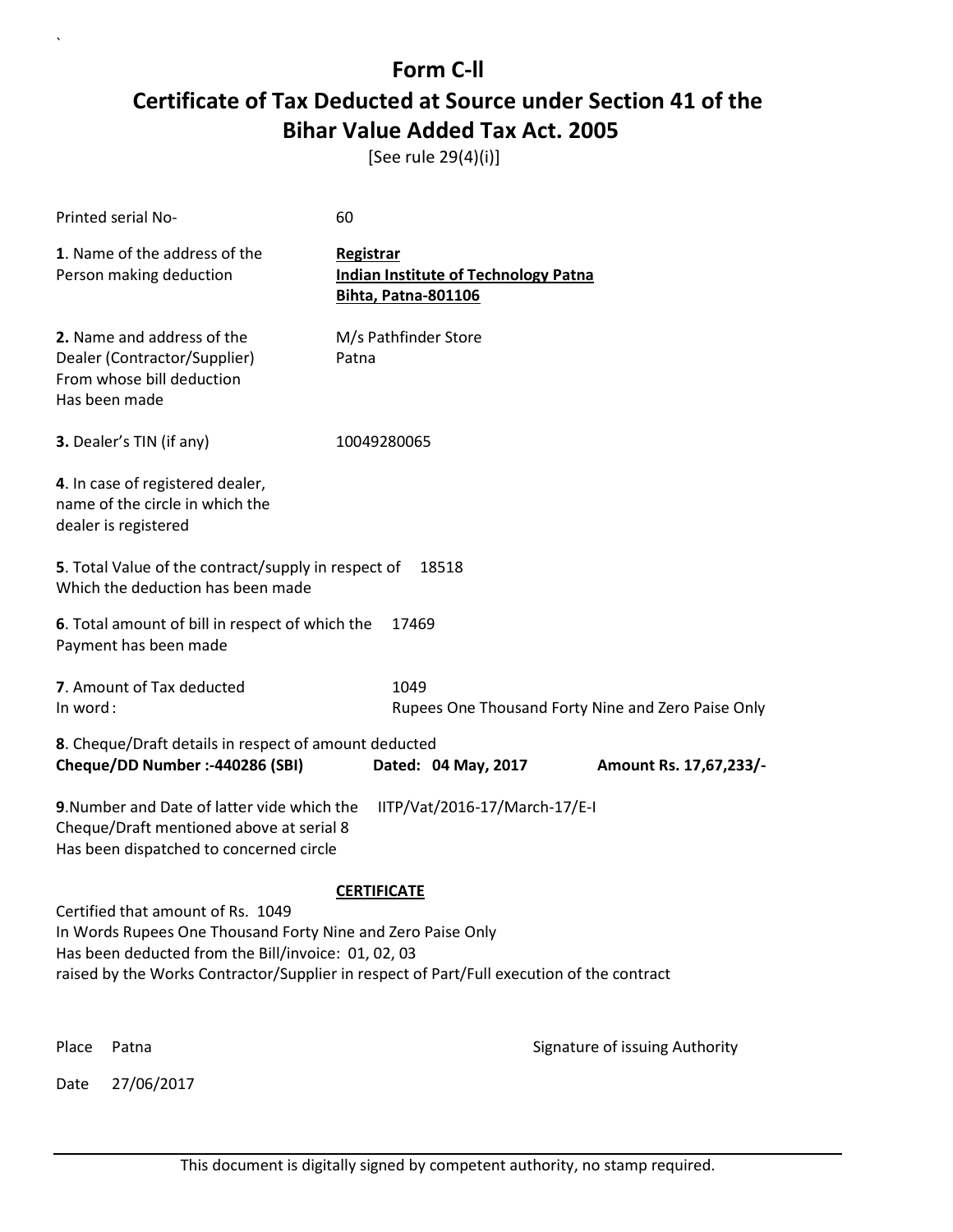[See rule 29(4)(i)]

| Printed serial No-                                                                                                                                                                                                                                              | 61                                                                                     |                                                             |
|-----------------------------------------------------------------------------------------------------------------------------------------------------------------------------------------------------------------------------------------------------------------|----------------------------------------------------------------------------------------|-------------------------------------------------------------|
| 1. Name of the address of the<br>Person making deduction                                                                                                                                                                                                        | Registrar<br><b>Indian Institute of Technology Patna</b><br><b>Bihta, Patna-801106</b> |                                                             |
| 2. Name and address of the<br>Dealer (Contractor/Supplier)<br>From whose bill deduction<br>Has been made                                                                                                                                                        | Prithvi Raj Creations                                                                  |                                                             |
| 3. Dealer's TIN (if any)                                                                                                                                                                                                                                        | 10158794074                                                                            |                                                             |
| 4. In case of registered dealer,<br>name of the circle in which the<br>dealer is registered                                                                                                                                                                     |                                                                                        |                                                             |
| 5. Total Value of the contract/supply in respect of<br>Which the deduction has been made                                                                                                                                                                        | 12937                                                                                  |                                                             |
| 6. Total amount of bill in respect of which the<br>Payment has been made                                                                                                                                                                                        | 11250                                                                                  |                                                             |
| 7. Amount of Tax deducted<br>In word:<br>Only                                                                                                                                                                                                                   | 1687                                                                                   | Rupees One Thousand Six Hundred Eighty Seven and Zero Paise |
| 8. Cheque/Draft details in respect of amount deducted<br>Cheque/DD Number :- 440286 (SBI)                                                                                                                                                                       | Dated: 04 May, 2017                                                                    | Amount Rs. 17,67,233/-                                      |
| 9. Number and Date of latter vide which the<br>Cheque/Draft mentioned above at serial 8<br>Has been dispatched to concerned circle                                                                                                                              | IITP/Vat/2016-17/March-17/E-I                                                          |                                                             |
|                                                                                                                                                                                                                                                                 | <b>CERTIFICATE</b>                                                                     |                                                             |
| Certified that amount of Rs. 1687<br>In Words Rupees One Thousand Six Hundred Eighty Seven and Zero Paise Only<br>Has been deducted from the Bill/invoice: 2202171<br>raised by the Works Contractor/Supplier in respect of Part/Full execution of the contract |                                                                                        |                                                             |
|                                                                                                                                                                                                                                                                 |                                                                                        |                                                             |

Date 27/06/2017

`

Place Patna **Property** Place Patna Signature of issuing Authority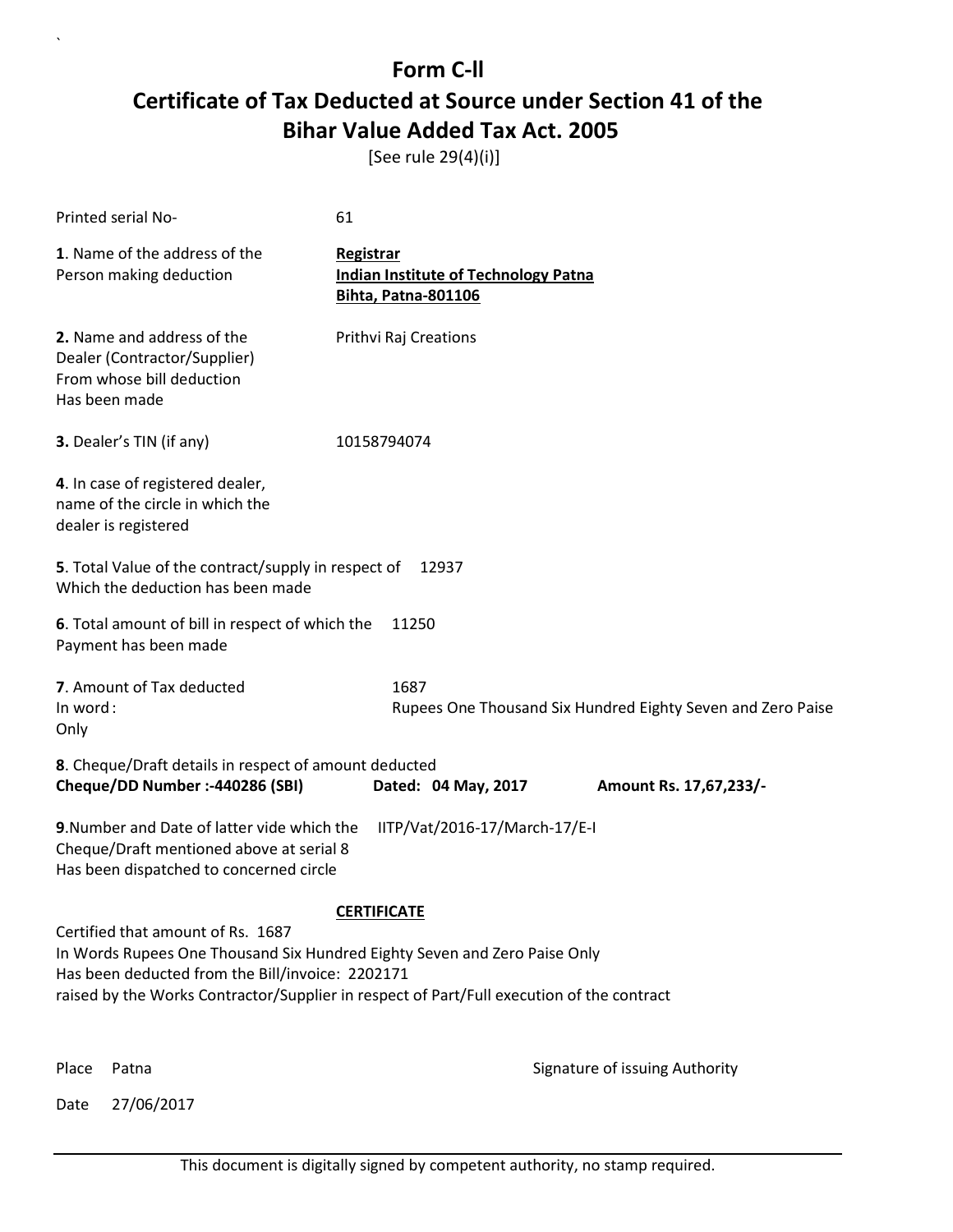[See rule 29(4)(i)]

|          | Printed serial No-                                                                                                                                                                                                                               | 62                                                                                     |                                                 |
|----------|--------------------------------------------------------------------------------------------------------------------------------------------------------------------------------------------------------------------------------------------------|----------------------------------------------------------------------------------------|-------------------------------------------------|
|          | 1. Name of the address of the<br>Person making deduction                                                                                                                                                                                         | Registrar<br><b>Indian Institute of Technology Patna</b><br><b>Bihta, Patna-801106</b> |                                                 |
|          | 2. Name and address of the<br>Dealer (Contractor/Supplier)<br>From whose bill deduction<br>Has been made                                                                                                                                         | Sky net<br>162, Patliputra Colony, Patna-13                                            |                                                 |
|          | 3. Dealer's TIN (if any)                                                                                                                                                                                                                         | 10151248075                                                                            |                                                 |
|          | 4. In case of registered dealer,<br>name of the circle in which the<br>dealer is registered                                                                                                                                                      |                                                                                        |                                                 |
|          | 5. Total Value of the contract/supply in respect of<br>Which the deduction has been made                                                                                                                                                         | 2089                                                                                   |                                                 |
|          | 6. Total amount of bill in respect of which the<br>Payment has been made                                                                                                                                                                         | 1971                                                                                   |                                                 |
| In word: | 7. Amount of Tax deducted                                                                                                                                                                                                                        | 118                                                                                    | Rupees One Hundred Eighteen and Zero Paise Only |
|          | 8. Cheque/Draft details in respect of amount deducted<br>Cheque/DD Number :- 440286 (SBI)                                                                                                                                                        | Dated: 04 May, 2017                                                                    | Amount Rs. 17,67,233/-                          |
|          | 9. Number and Date of latter vide which the<br>Cheque/Draft mentioned above at serial 8<br>Has been dispatched to concerned circle                                                                                                               | IITP/Vat/2016-17/March-17/E-I                                                          |                                                 |
|          |                                                                                                                                                                                                                                                  | <b>CERTIFICATE</b>                                                                     |                                                 |
|          | Certified that amount of Rs. 118<br>In Words Rupees One Hundred Eighteen and Zero Paise Only<br>Has been deducted from the Bill/invoice: 2193, 2209<br>raised by the Works Contractor/Supplier in respect of Part/Full execution of the contract |                                                                                        |                                                 |
| Place    | Patna                                                                                                                                                                                                                                            |                                                                                        | Signature of issuing Authority                  |
| Date     | 27/06/2017                                                                                                                                                                                                                                       |                                                                                        |                                                 |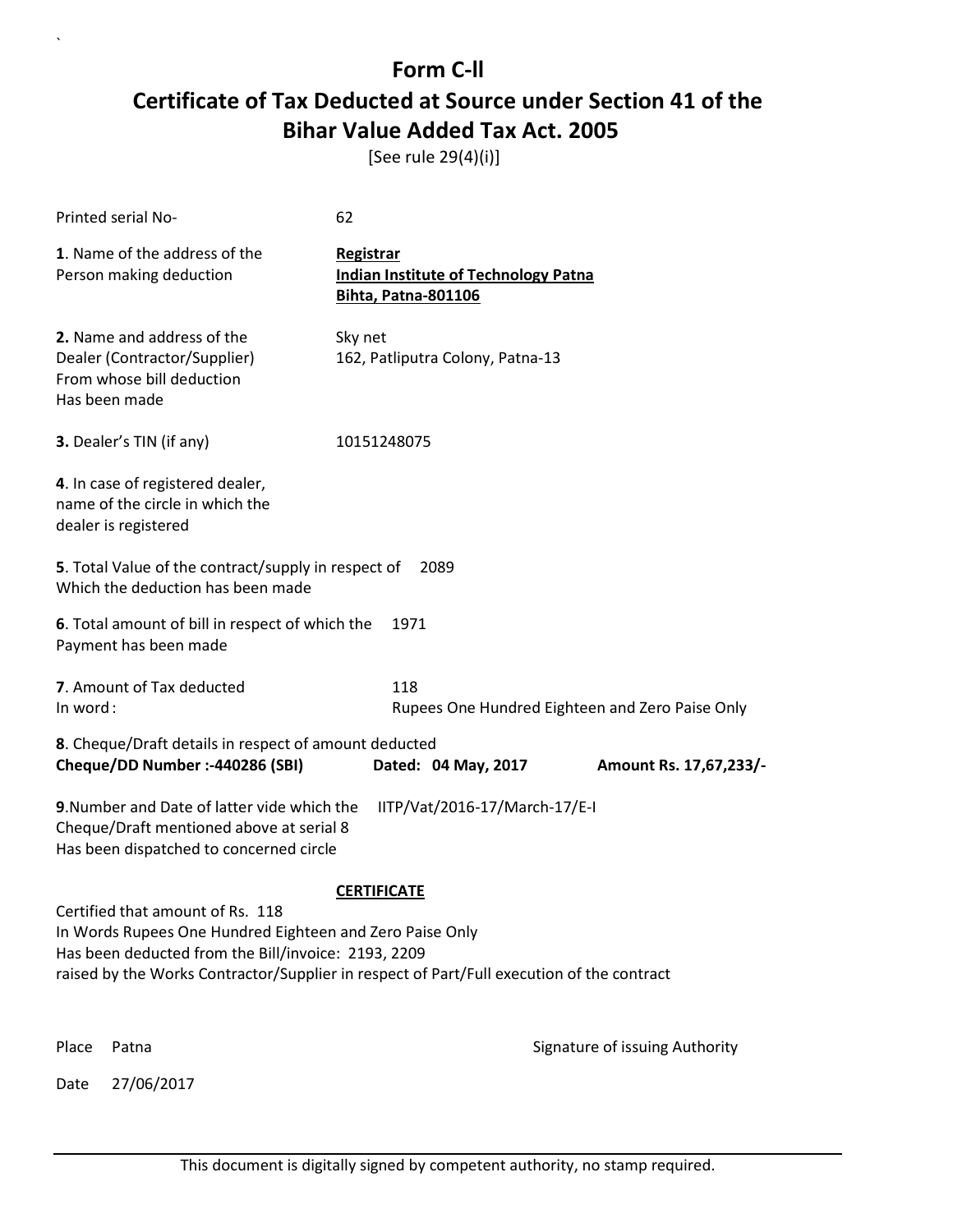| Printed serial No-                                                                                                                                                                                                                                                             | [See rule 29(4)(i)]<br>63                                                       |                                                                    |
|--------------------------------------------------------------------------------------------------------------------------------------------------------------------------------------------------------------------------------------------------------------------------------|---------------------------------------------------------------------------------|--------------------------------------------------------------------|
|                                                                                                                                                                                                                                                                                |                                                                                 |                                                                    |
| 1. Name of the address of the<br>Person making deduction                                                                                                                                                                                                                       | Registrar<br>Indian Institute of Technology Patna<br><b>Bihta, Patna-801106</b> |                                                                    |
| 2. Name and address of the<br>Dealer (Contractor/Supplier)<br>Mithapur, Patna-01<br>From whose bill deduction<br>Has been made                                                                                                                                                 | M/S G.R. Distributors                                                           | 133/156 A, Bihari Complex, New Bengali Tola, Bus stand, Main Road, |
| 3. Dealer's TIN (if any)                                                                                                                                                                                                                                                       | 10128528043                                                                     |                                                                    |
| 4. In case of registered dealer,<br>name of the circle in which the<br>dealer is registered                                                                                                                                                                                    |                                                                                 |                                                                    |
| 5. Total Value of the contract/supply in respect of 44731<br>Which the deduction has been made                                                                                                                                                                                 |                                                                                 |                                                                    |
| 6. Total amount of bill in respect of which the<br>Payment has been made                                                                                                                                                                                                       | 41596                                                                           |                                                                    |
| 7. Amount of Tax deducted<br>In word:<br>Only                                                                                                                                                                                                                                  | 3135                                                                            | Rupees Three Thousand One Hundred Thirty Five and Zero Paise       |
| 8. Cheque/Draft details in respect of amount deducted<br>Cheque/DD Number :- 440286 (SBI)                                                                                                                                                                                      | Dated: 04 May, 2017                                                             | Amount Rs. 17,67,233/-                                             |
| 9. Number and Date of latter vide which the<br>Cheque/Draft mentioned above at serial 8<br>Has been dispatched to concerned circle                                                                                                                                             | IITP/Vat/2016-17/March-17/E-I                                                   |                                                                    |
|                                                                                                                                                                                                                                                                                | <b>CERTIFICATE</b>                                                              |                                                                    |
| Certified that amount of Rs. 3135<br>In Words Rupees Three Thousand One Hundred Thirty Five and Zero Paise Only<br>Has been deducted from the Bill/invoice: 1327, 1335, 1325 1329<br>raised by the Works Contractor/Supplier in respect of Part/Full execution of the contract |                                                                                 |                                                                    |
| Place<br>Patna                                                                                                                                                                                                                                                                 |                                                                                 | Signature of issuing Authority                                     |
| 27/06/2017<br>Date                                                                                                                                                                                                                                                             |                                                                                 |                                                                    |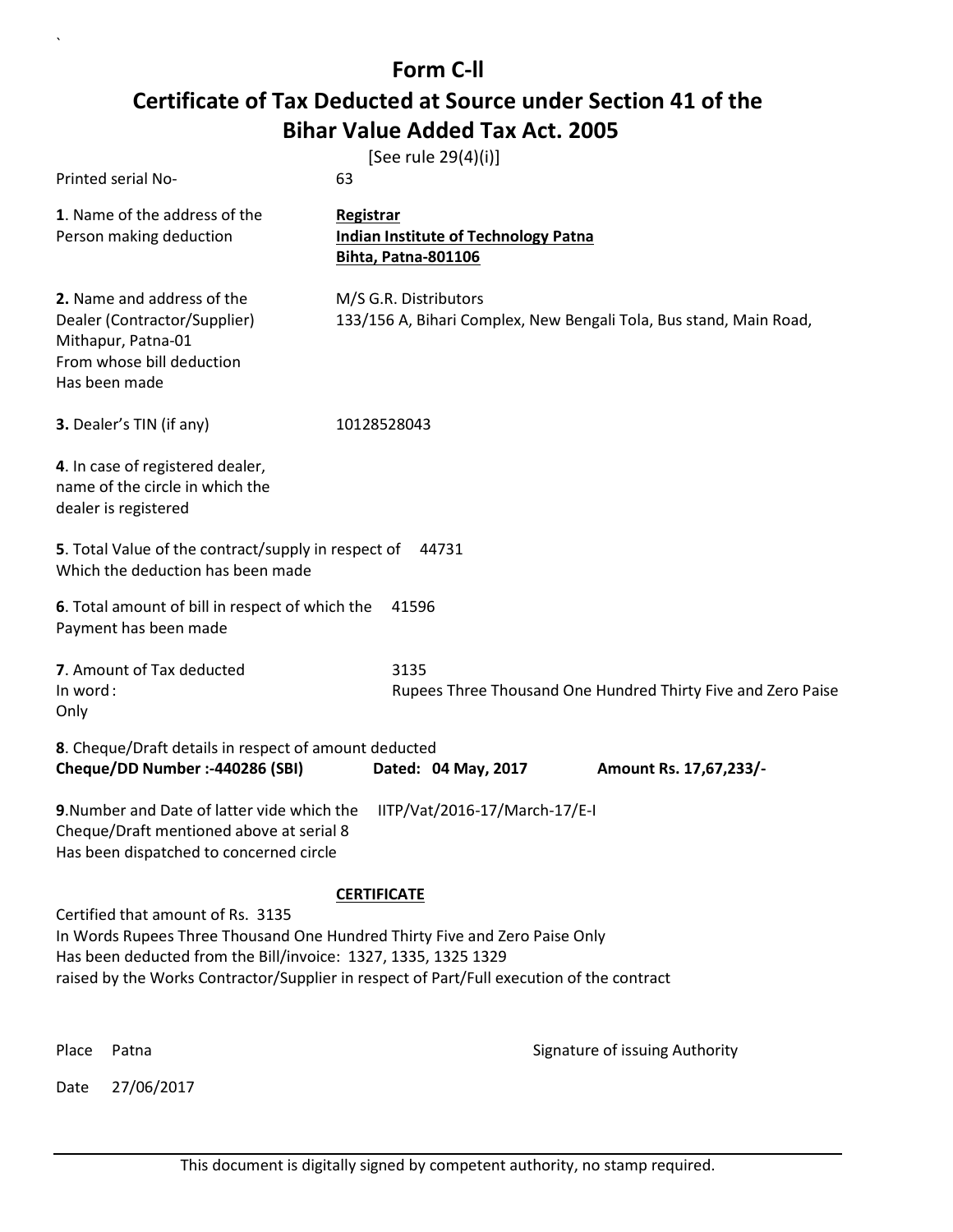[See rule 29(4)(i)]

| Printed serial No-                                                                                                                                                                                                                                                                             | 64                                                                                     |                                                             |
|------------------------------------------------------------------------------------------------------------------------------------------------------------------------------------------------------------------------------------------------------------------------------------------------|----------------------------------------------------------------------------------------|-------------------------------------------------------------|
| 1. Name of the address of the<br>Person making deduction                                                                                                                                                                                                                                       | Registrar<br><b>Indian Institute of Technology Patna</b><br><b>Bihta, Patna-801106</b> |                                                             |
| 2. Name and address of the<br>Dealer (Contractor/Supplier)<br>From whose bill deduction<br>Has been made                                                                                                                                                                                       | M/S Ranjan Scientific Traders<br>A/7, Kamla Place, G.M.Road, Patna-01                  |                                                             |
| 3. Dealer's TIN (if any)                                                                                                                                                                                                                                                                       | 10105224097                                                                            |                                                             |
| 4. In case of registered dealer,<br>name of the circle in which the<br>dealer is registered                                                                                                                                                                                                    |                                                                                        |                                                             |
| 5. Total Value of the contract/supply in respect of<br>Which the deduction has been made                                                                                                                                                                                                       | 29695                                                                                  |                                                             |
| 6. Total amount of bill in respect of which the<br>Payment has been made                                                                                                                                                                                                                       | 27096                                                                                  |                                                             |
| 7. Amount of Tax deducted<br>In word:<br>Only                                                                                                                                                                                                                                                  | 2599                                                                                   | Rupees Two Thousand Five Hundred Ninety Nine and Zero Paise |
| 8. Cheque/Draft details in respect of amount deducted<br>Cheque/DD Number :- 440286 (SBI)                                                                                                                                                                                                      | Dated: 04 May, 2017                                                                    | Amount Rs. 17,67,233/-                                      |
| 9. Number and Date of latter vide which the<br>Cheque/Draft mentioned above at serial 8<br>Has been dispatched to concerned circle                                                                                                                                                             | IITP/Vat/2016-17/March-17/E-I                                                          |                                                             |
|                                                                                                                                                                                                                                                                                                | <b>CERTIFICATE</b>                                                                     |                                                             |
| Certified that amount of Rs. 2599<br>In Words Rupees Two Thousand Five Hundred Ninety Nine and Zero Paise Only<br>Has been deducted from the Bill/invoice: 1037, 1118, 309, 372, 1119, 1086, 1087<br>raised by the Works Contractor/Supplier in respect of Part/Full execution of the contract |                                                                                        |                                                             |
| Place<br>Patna                                                                                                                                                                                                                                                                                 |                                                                                        | Signature of issuing Authority                              |

Date 27/06/2017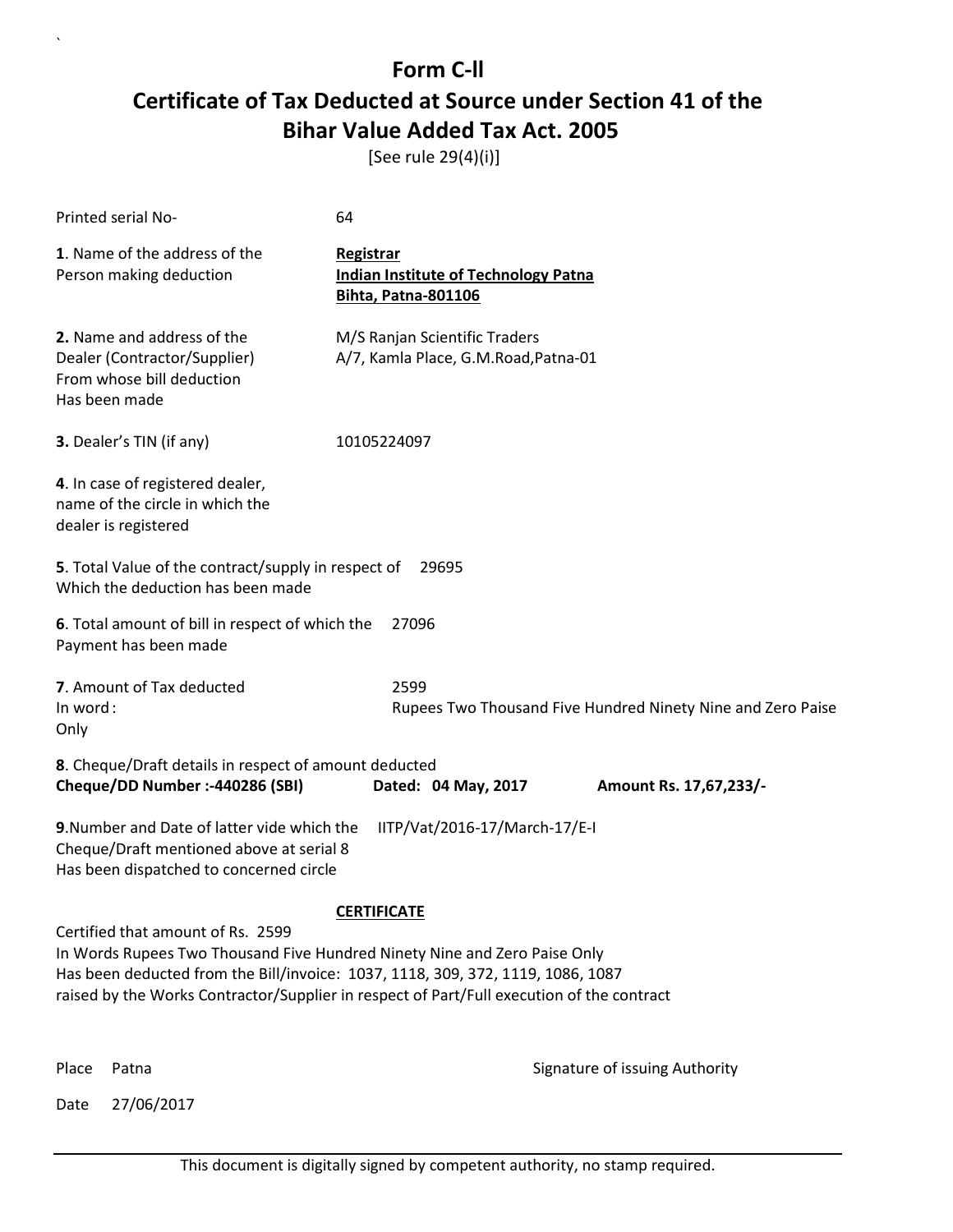[See rule 29(4)(i)]

| Printed serial No-                                                                                                                                                                                                                                                    | 65                                                                              |                                                             |  |
|-----------------------------------------------------------------------------------------------------------------------------------------------------------------------------------------------------------------------------------------------------------------------|---------------------------------------------------------------------------------|-------------------------------------------------------------|--|
| 1. Name of the address of the<br>Person making deduction                                                                                                                                                                                                              | Registrar<br><b>Indian Institute of Technology Patna</b><br>Bihta, Patna-801106 |                                                             |  |
| 2. Name and address of the<br>Dealer (Contractor/Supplier)<br>From whose bill deduction<br>Has been made                                                                                                                                                              | Maa Vindhwasini Furniture<br><b>Bitha</b>                                       |                                                             |  |
| 3. Dealer's TIN (if any)                                                                                                                                                                                                                                              | 10046587052                                                                     |                                                             |  |
| 4. In case of registered dealer,<br>name of the circle in which the<br>dealer is registered                                                                                                                                                                           |                                                                                 |                                                             |  |
| 5. Total Value of the contract/supply in respect of<br>42134<br>Which the deduction has been made                                                                                                                                                                     |                                                                                 |                                                             |  |
| 6. Total amount of bill in respect of which the<br>Payment has been made                                                                                                                                                                                              | 36665                                                                           |                                                             |  |
| 7. Amount of Tax deducted<br>In word:<br>Only                                                                                                                                                                                                                         | 5469                                                                            | Rupees Five Thousand Four Hundred Sixty Nine and Zero Paise |  |
| 8. Cheque/Draft details in respect of amount deducted<br>Cheque/DD Number :- 440286 (SBI)                                                                                                                                                                             | Dated: 04 May, 2017                                                             | Amount Rs. 17,67,233/-                                      |  |
| 9. Number and Date of latter vide which the<br>Cheque/Draft mentioned above at serial 8<br>Has been dispatched to concerned circle                                                                                                                                    | IITP/Vat/2016-17/March-17/E-I                                                   |                                                             |  |
|                                                                                                                                                                                                                                                                       | <b>CERTIFICATE</b>                                                              |                                                             |  |
| Certified that amount of Rs. 5469<br>In Words Rupees Five Thousand Four Hundred Sixty Nine and Zero Paise Only<br>Has been deducted from the Bill/invoice: 122, 120, 123<br>raised by the Works Contractor/Supplier in respect of Part/Full execution of the contract |                                                                                 |                                                             |  |
| Place<br>Patna                                                                                                                                                                                                                                                        |                                                                                 | Signature of issuing Authority                              |  |

Date 27/06/2017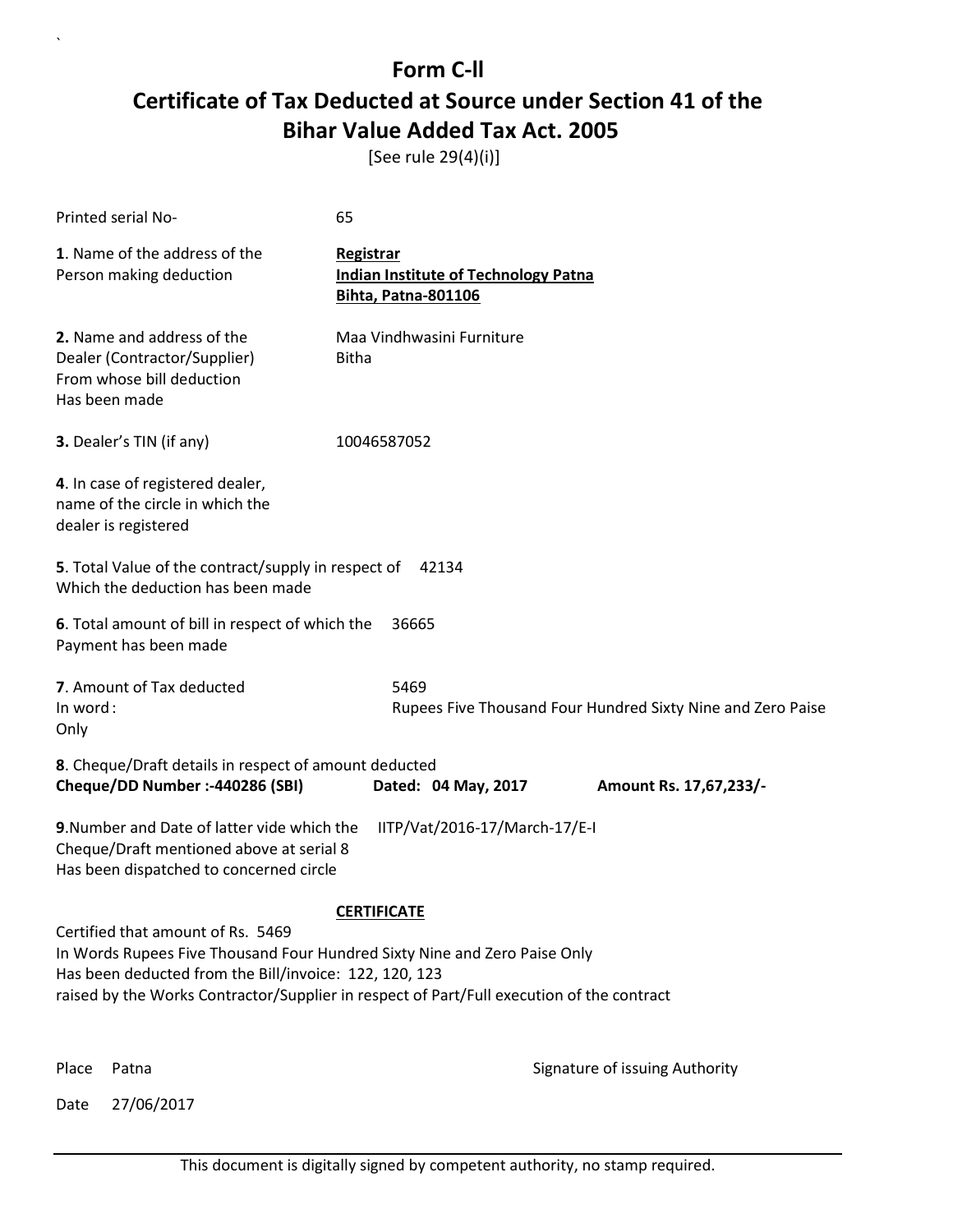[See rule 29(4)(i)]

| Printed serial No-                                                                                                                 | 66                                                                                     |                                                          |
|------------------------------------------------------------------------------------------------------------------------------------|----------------------------------------------------------------------------------------|----------------------------------------------------------|
| 1. Name of the address of the<br>Person making deduction                                                                           | Registrar<br><b>Indian Institute of Technology Patna</b><br><b>Bihta, Patna-801106</b> |                                                          |
| 2. Name and address of the<br>Dealer (Contractor/Supplier)<br>From whose bill deduction<br>Has been made                           | Brajesh Kumar Singh<br>Patna                                                           |                                                          |
| 3. Dealer's TIN (if any)                                                                                                           | 10045100049                                                                            |                                                          |
| 4. In case of registered dealer,<br>name of the circle in which the<br>dealer is registered                                        |                                                                                        |                                                          |
| 5. Total Value of the contract/supply in respect of<br>Which the deduction has been made                                           | 38472                                                                                  |                                                          |
| 6. Total amount of bill in respect of which the<br>Payment has been made                                                           | 37367                                                                                  |                                                          |
| 7. Amount of Tax deducted<br>In word:                                                                                              | 1105                                                                                   | Rupees One Thousand One Hundred Five and Zero Paise Only |
| 8. Cheque/Draft details in respect of amount deducted                                                                              |                                                                                        |                                                          |
| Cheque/DD Number :- 440286 (SBI)                                                                                                   | Dated: 04 May, 2017                                                                    | Amount Rs. 17,67,233/-                                   |
| 9. Number and Date of latter vide which the<br>Cheque/Draft mentioned above at serial 8<br>Has been dispatched to concerned circle | IITP/Vat/2016-17/March-17/E-I                                                          |                                                          |
|                                                                                                                                    | <b>CERTIFICATE</b>                                                                     |                                                          |
| Certified that amount of Rs. 1105                                                                                                  |                                                                                        |                                                          |
| In Words Rupees One Thousand One Hundred Five and Zero Paise Only<br>Has been deducted from the Bill/invoice: 15, 17, 03           |                                                                                        |                                                          |
| raised by the Works Contractor/Supplier in respect of Part/Full execution of the contract                                          |                                                                                        |                                                          |
| Place<br>Patna                                                                                                                     |                                                                                        | Signature of issuing Authority                           |
| 27/06/2017<br>Date                                                                                                                 |                                                                                        |                                                          |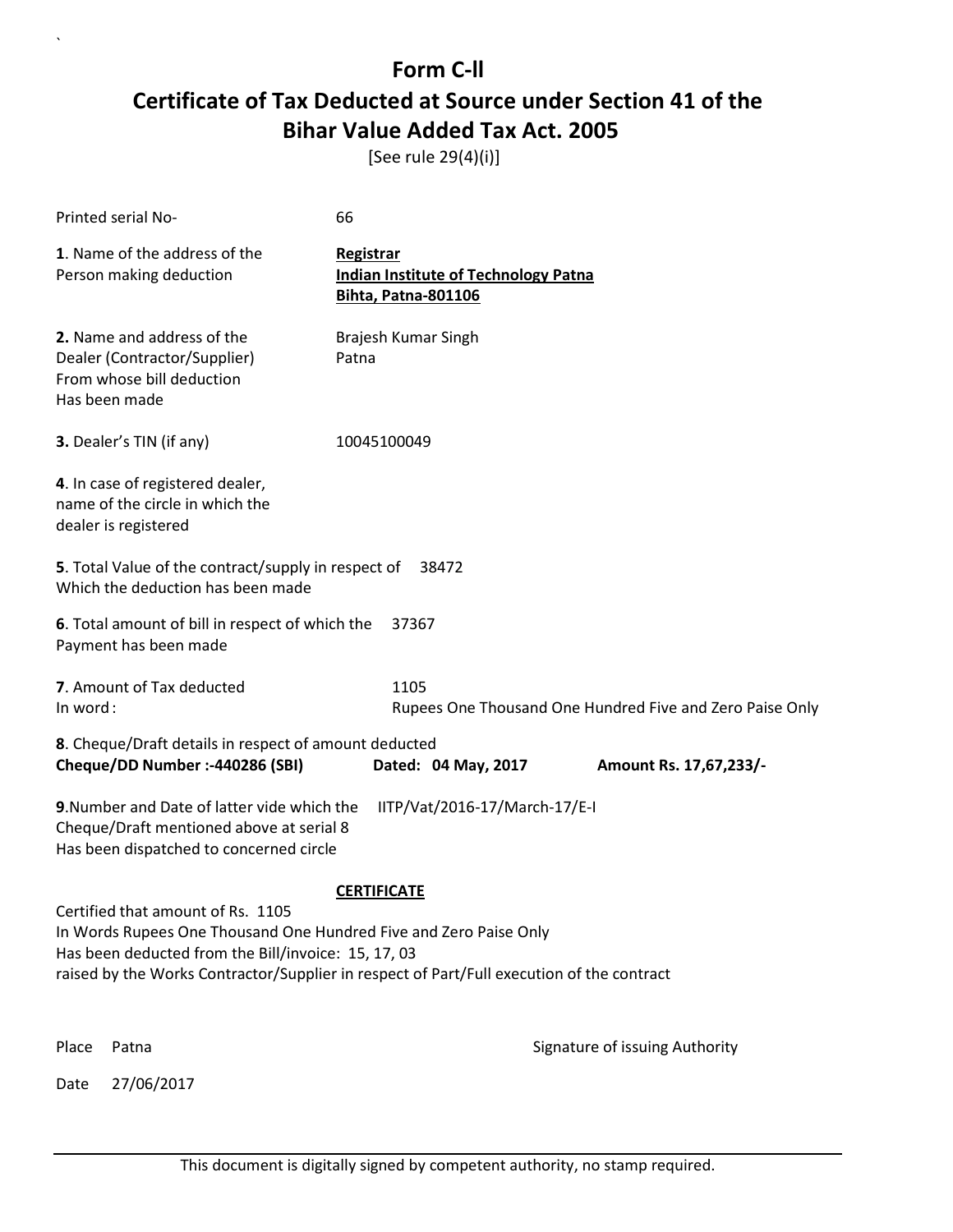[See rule 29(4)(i)]

| Printed serial No-                                                                                                                 | 67                                                                                                                                                                      |                                |
|------------------------------------------------------------------------------------------------------------------------------------|-------------------------------------------------------------------------------------------------------------------------------------------------------------------------|--------------------------------|
| 1. Name of the address of the<br>Person making deduction                                                                           | Registrar<br><b>Indian Institute of Technology Patna</b><br><b>Bihta, Patna-801106</b>                                                                                  |                                |
| 2. Name and address of the<br>Dealer (Contractor/Supplier)<br>From whose bill deduction<br>Has been made                           | M/s Bharat commercial Agency<br>Jeevandeep, Exhibition Road, Patna-01                                                                                                   |                                |
| 3. Dealer's TIN (if any)                                                                                                           | 10110116098                                                                                                                                                             |                                |
| 4. In case of registered dealer,<br>name of the circle in which the<br>dealer is registered                                        |                                                                                                                                                                         |                                |
| 5. Total Value of the contract/supply in respect of<br>Which the deduction has been made                                           | 13987                                                                                                                                                                   |                                |
| 6. Total amount of bill in respect of which the<br>Payment has been made                                                           | 12163                                                                                                                                                                   |                                |
| 7. Amount of Tax deducted<br>In word:<br>Paise Only                                                                                | 1824<br>Rupees One Thousand Eight Hundred Twenty Four and Zero                                                                                                          |                                |
| 8. Cheque/Draft details in respect of amount deducted<br>Cheque/DD Number :- 440286 (SBI)                                          | Dated: 04 May, 2017                                                                                                                                                     | Amount Rs. 17,67,233/-         |
| 9. Number and Date of latter vide which the<br>Cheque/Draft mentioned above at serial 8<br>Has been dispatched to concerned circle | IITP/Vat/2016-17/March-17/E-I                                                                                                                                           |                                |
|                                                                                                                                    | <b>CERTIFICATE</b>                                                                                                                                                      |                                |
| Certified that amount of Rs. 1824<br>Has been deducted from the Bill/invoice: 1016                                                 | In Words Rupees One Thousand Eight Hundred Twenty Four and Zero Paise Only<br>raised by the Works Contractor/Supplier in respect of Part/Full execution of the contract |                                |
| Place<br>Patna                                                                                                                     |                                                                                                                                                                         | Signature of issuing Authority |

Date 27/06/2017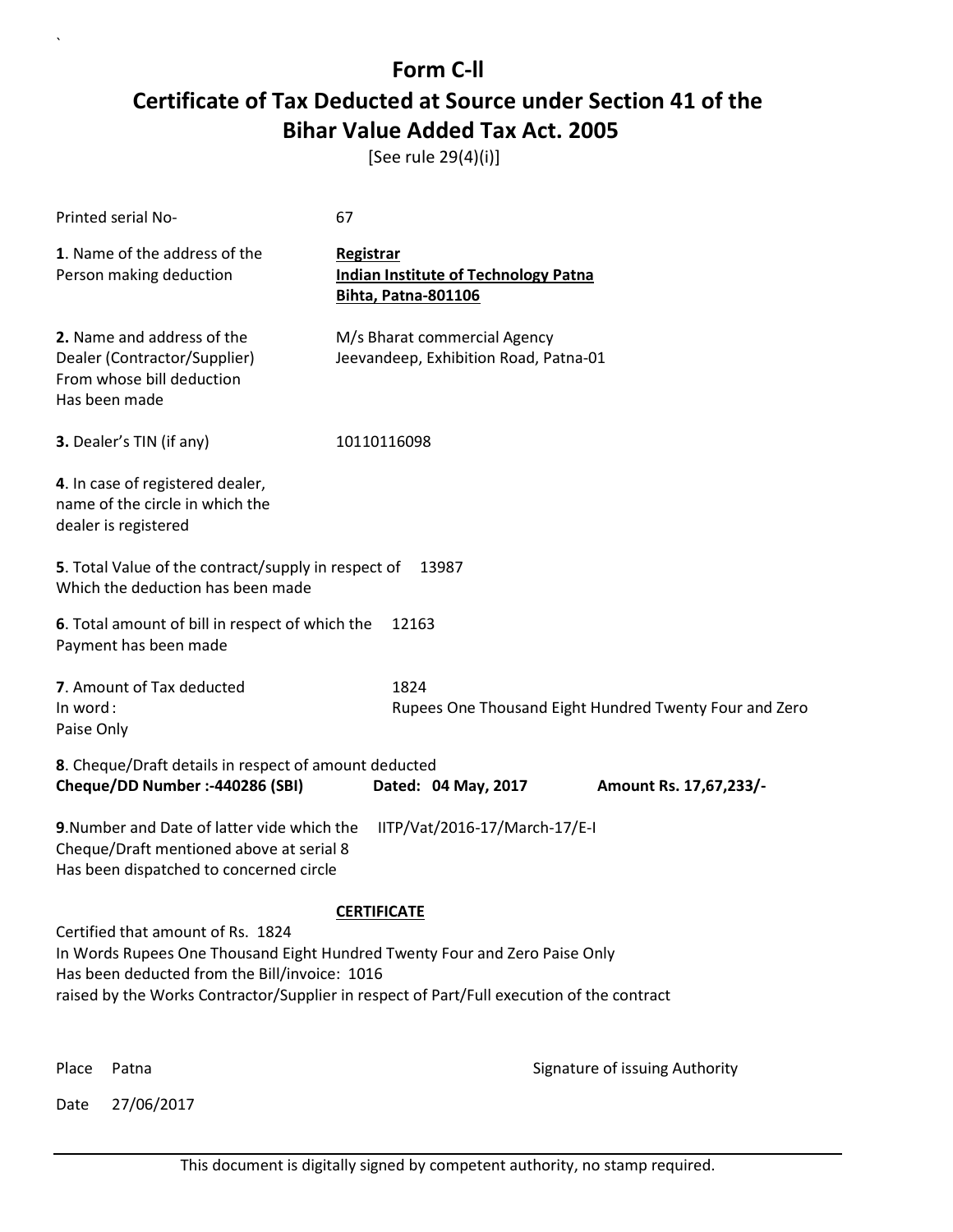[See rule 29(4)(i)]

| Printed serial No-                                                                                                                                                                                                                                            | 68                                                                                     |                                                    |
|---------------------------------------------------------------------------------------------------------------------------------------------------------------------------------------------------------------------------------------------------------------|----------------------------------------------------------------------------------------|----------------------------------------------------|
| 1. Name of the address of the<br>Person making deduction                                                                                                                                                                                                      | Registrar<br><b>Indian Institute of Technology Patna</b><br><b>Bihta, Patna-801106</b> |                                                    |
| 2. Name and address of the<br>Dealer (Contractor/Supplier)<br>From whose bill deduction<br>Has been made                                                                                                                                                      | Gyan Mandir<br>Patna                                                                   |                                                    |
| 3. Dealer's TIN (if any)                                                                                                                                                                                                                                      | 10156278020                                                                            |                                                    |
| 4. In case of registered dealer,<br>name of the circle in which the<br>dealer is registered                                                                                                                                                                   |                                                                                        |                                                    |
| 5. Total Value of the contract/supply in respect of<br>Which the deduction has been made                                                                                                                                                                      | 6745                                                                                   |                                                    |
| 6. Total amount of bill in respect of which the<br>Payment has been made                                                                                                                                                                                      | 6324                                                                                   |                                                    |
| 7. Amount of Tax deducted<br>In word:                                                                                                                                                                                                                         | 421                                                                                    | Rupees Four Hundred Twenty One and Zero Paise Only |
| 8. Cheque/Draft details in respect of amount deducted<br>Cheque/DD Number :- 440286 (SBI)                                                                                                                                                                     |                                                                                        |                                                    |
|                                                                                                                                                                                                                                                               | Dated: 04 May, 2017                                                                    | Amount Rs. 17,67,233/-                             |
| 9. Number and Date of latter vide which the<br>IITP/Vat/2016-17/March-17/E-I<br>Cheque/Draft mentioned above at serial 8<br>Has been dispatched to concerned circle                                                                                           |                                                                                        |                                                    |
|                                                                                                                                                                                                                                                               | <b>CERTIFICATE</b>                                                                     |                                                    |
| Certified that amount of Rs. 421<br>In Words Rupees Four Hundred Twenty One and Zero Paise Only<br>Has been deducted from the Bill/invoice: 710, 732, 17752, 737<br>raised by the Works Contractor/Supplier in respect of Part/Full execution of the contract |                                                                                        |                                                    |
| Place<br>Patna                                                                                                                                                                                                                                                |                                                                                        | Signature of issuing Authority                     |
| 27/06/2017<br>Date                                                                                                                                                                                                                                            |                                                                                        |                                                    |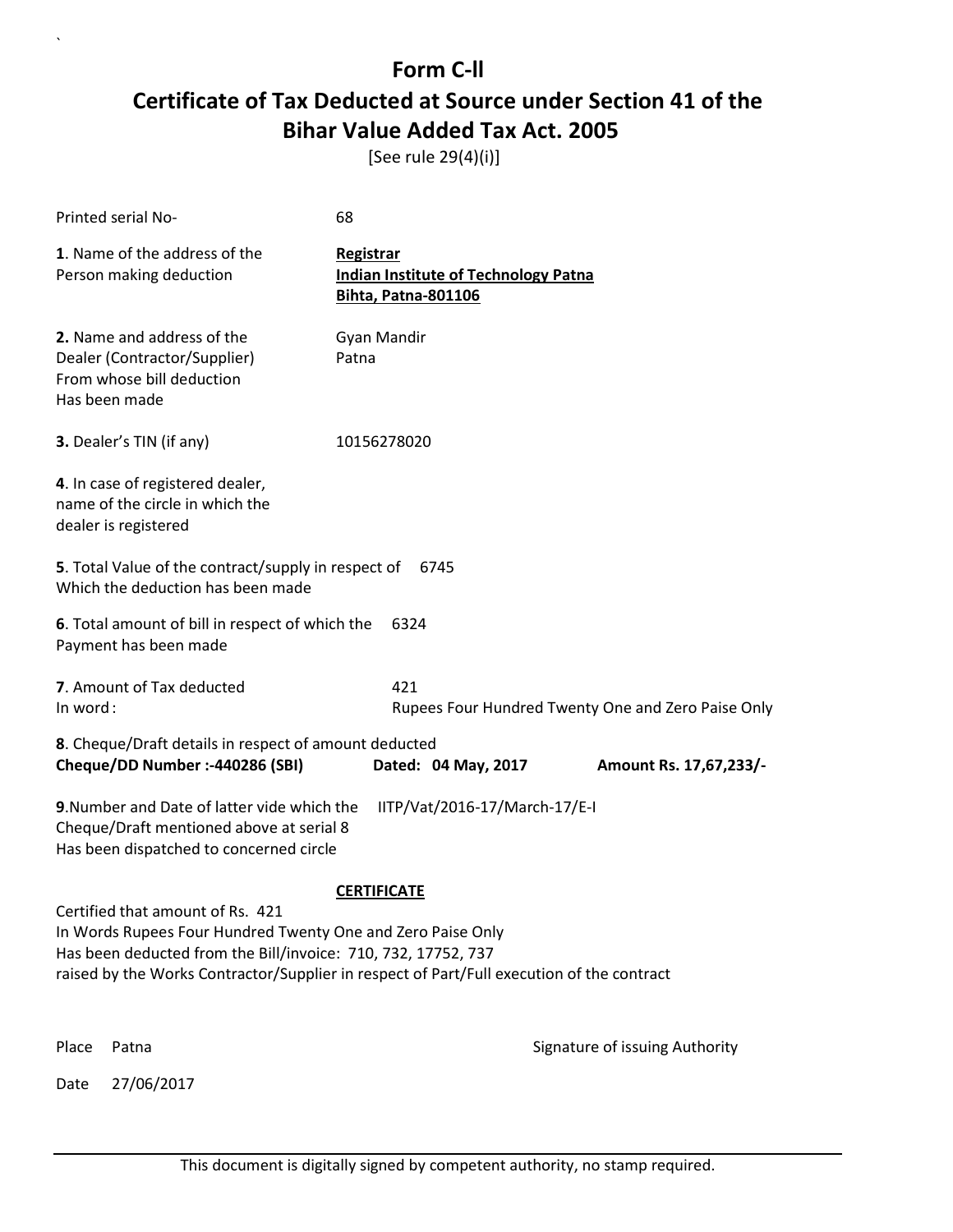[See rule 29(4)(i)]

| Printed serial No-                                                                                                                 | 69                                                                                                                                                                       |  |  |
|------------------------------------------------------------------------------------------------------------------------------------|--------------------------------------------------------------------------------------------------------------------------------------------------------------------------|--|--|
| 1. Name of the address of the<br>Person making deduction                                                                           | Registrar<br><b>Indian Institute of Technology Patna</b><br><b>Bihta, Patna-801106</b>                                                                                   |  |  |
| 2. Name and address of the<br>Dealer (Contractor/Supplier)<br>From whose bill deduction<br>Has been made                           | M/S Laxmi Sales Agency<br>Sri Laxmi Place, Behind Abhishek Plaza, Exhibition Road, Patna-01                                                                              |  |  |
| 3. Dealer's TIN (if any)                                                                                                           | 10140807092                                                                                                                                                              |  |  |
| 4. In case of registered dealer,<br>name of the circle in which the<br>dealer is registered                                        |                                                                                                                                                                          |  |  |
| 5. Total Value of the contract/supply in respect of<br>16077<br>Which the deduction has been made                                  |                                                                                                                                                                          |  |  |
| 6. Total amount of bill in respect of which the<br>Payment has been made                                                           | 13679                                                                                                                                                                    |  |  |
| 7. Amount of Tax deducted<br>In word:<br>Paise Only                                                                                | 2398<br>Rupees Two Thousand Three Hundred Ninety Eight and Zero                                                                                                          |  |  |
| 8. Cheque/Draft details in respect of amount deducted<br>Cheque/DD Number :- 440286 (SBI)                                          | Dated: 04 May, 2017<br>Amount Rs. 17,67,233/-                                                                                                                            |  |  |
| 9. Number and Date of latter vide which the<br>Cheque/Draft mentioned above at serial 8<br>Has been dispatched to concerned circle | IITP/Vat/2016-17/March-17/E-I                                                                                                                                            |  |  |
|                                                                                                                                    | <b>CERTIFICATE</b>                                                                                                                                                       |  |  |
| Certified that amount of Rs. 2398<br>Has been deducted from the Bill/invoice: 060, 111                                             | In Words Rupees Two Thousand Three Hundred Ninety Eight and Zero Paise Only<br>raised by the Works Contractor/Supplier in respect of Part/Full execution of the contract |  |  |
| Place<br>Patna                                                                                                                     | Signature of issuing Authority                                                                                                                                           |  |  |

Date 27/06/2017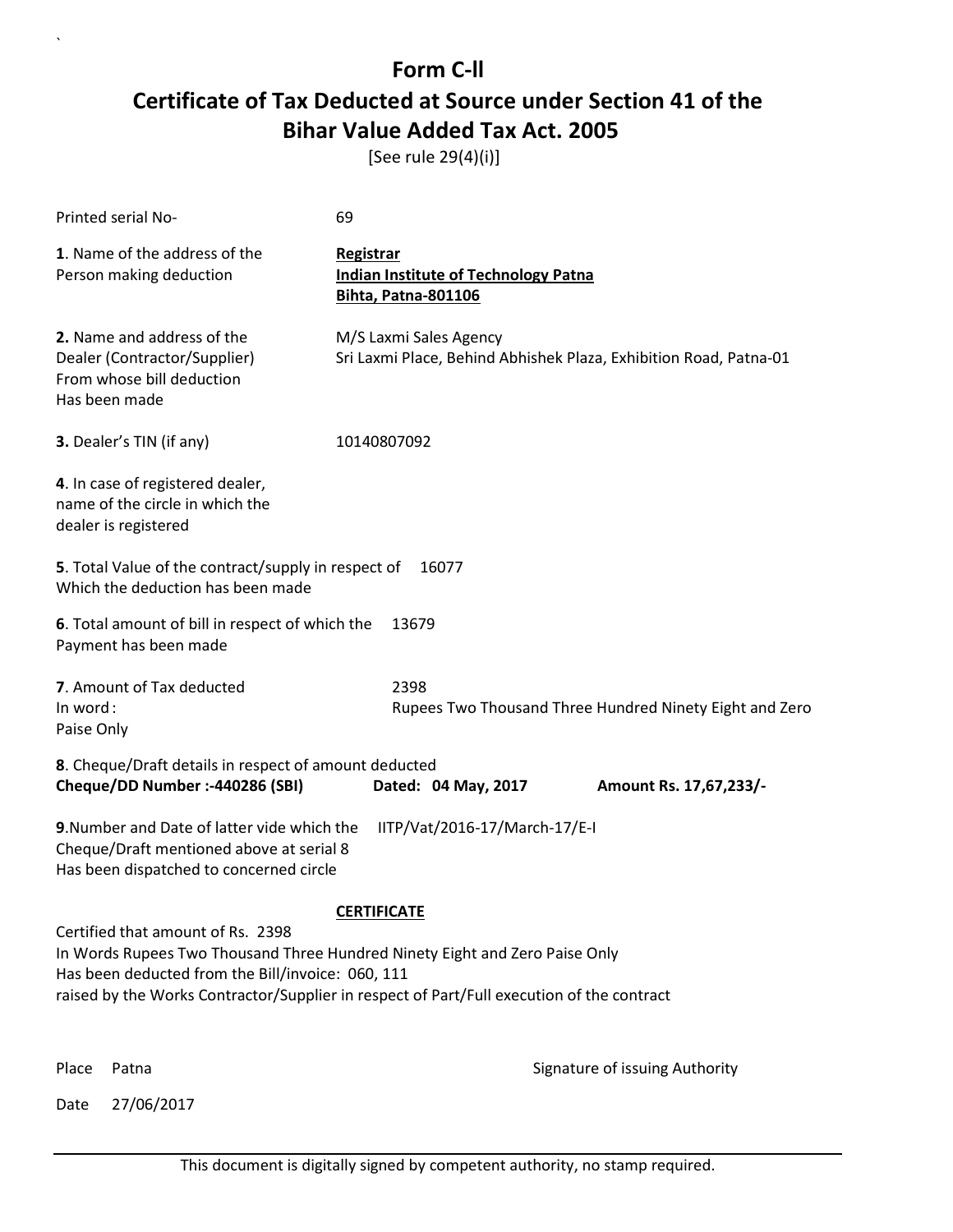[See rule 29(4)(i)]

| Printed serial No-                                                                                                                                                                                                                                                  | 70                                                                              |                                                           |
|---------------------------------------------------------------------------------------------------------------------------------------------------------------------------------------------------------------------------------------------------------------------|---------------------------------------------------------------------------------|-----------------------------------------------------------|
| 1. Name of the address of the<br>Person making deduction                                                                                                                                                                                                            | Registrar<br><b>Indian Institute of Technology Patna</b><br>Bihta, Patna-801106 |                                                           |
| 2. Name and address of the<br>Dealer (Contractor/Supplier)<br>From whose bill deduction<br>Has been made                                                                                                                                                            | M/s Sajawat<br>Patna                                                            |                                                           |
| 3. Dealer's TIN (if any)                                                                                                                                                                                                                                            | 10151790014                                                                     |                                                           |
| 4. In case of registered dealer,<br>name of the circle in which the<br>dealer is registered                                                                                                                                                                         |                                                                                 |                                                           |
| 5. Total Value of the contract/supply in respect of<br>Which the deduction has been made                                                                                                                                                                            | 14312                                                                           |                                                           |
| 6. Total amount of bill in respect of which the<br>Payment has been made                                                                                                                                                                                            | 12850                                                                           |                                                           |
| 7. Amount of Tax deducted<br>In word:<br>Only                                                                                                                                                                                                                       | 1462                                                                            | Rupees One Thousand Four Hundred Sixty Two and Zero Paise |
| 8. Cheque/Draft details in respect of amount deducted<br>Cheque/DD Number :- 440286 (SBI)                                                                                                                                                                           | Dated: 04 May, 2017                                                             | Amount Rs. 17,67,233/-                                    |
| 9. Number and Date of latter vide which the<br>Cheque/Draft mentioned above at serial 8<br>Has been dispatched to concerned circle                                                                                                                                  | IITP/Vat/2016-17/March-17/E-I                                                   |                                                           |
|                                                                                                                                                                                                                                                                     | <b>CERTIFICATE</b>                                                              |                                                           |
| Certified that amount of Rs. 1462<br>In Words Rupees One Thousand Four Hundred Sixty Two and Zero Paise Only<br>Has been deducted from the Bill/invoice: 188, 198, 199<br>raised by the Works Contractor/Supplier in respect of Part/Full execution of the contract |                                                                                 |                                                           |
| Place<br>Patna                                                                                                                                                                                                                                                      |                                                                                 | Signature of issuing Authority                            |

Date 27/06/2017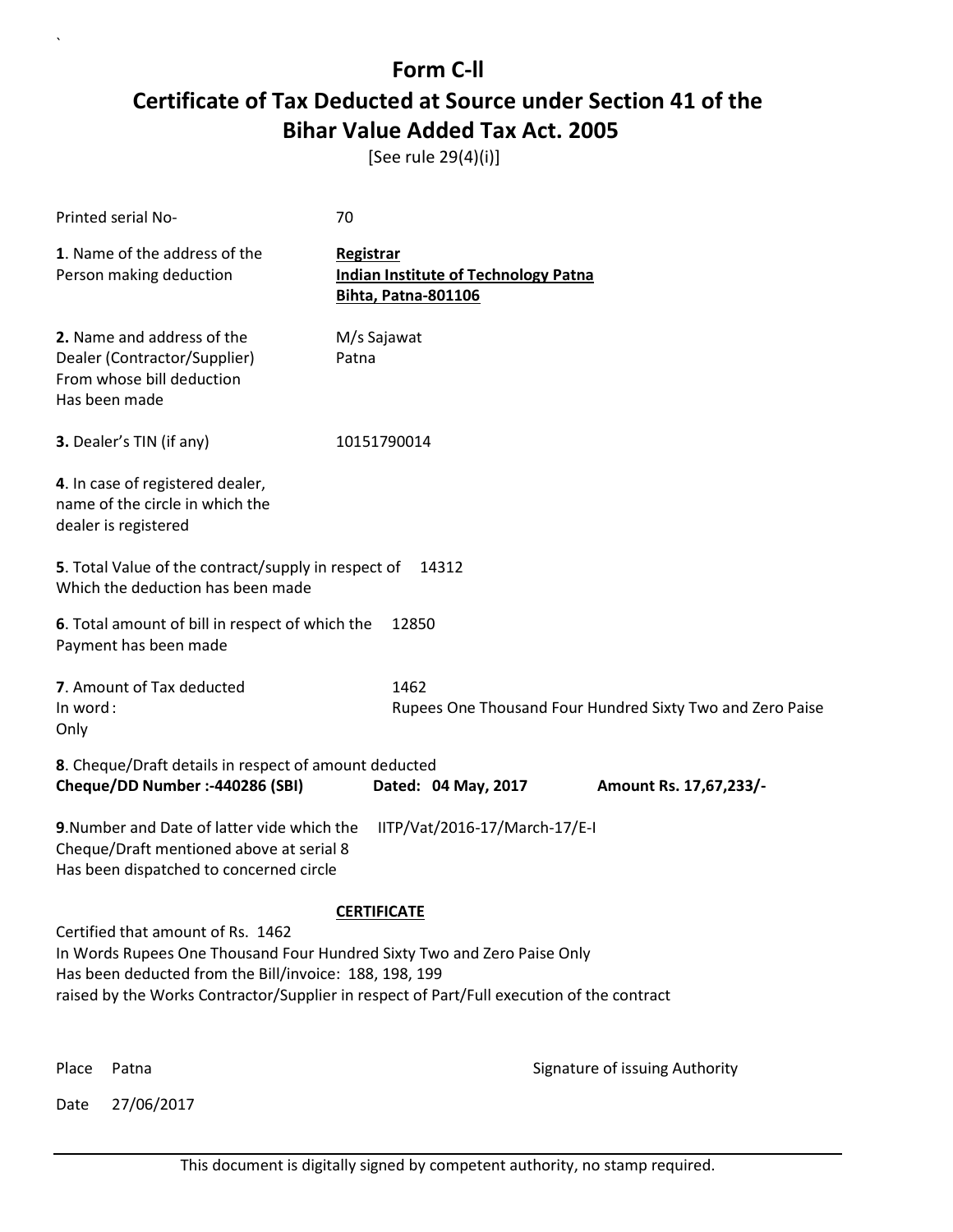[See rule 29(4)(i)]

|          | Printed serial No-                                                                                                                                                                                                                               | 71                                                                                     |                                                     |
|----------|--------------------------------------------------------------------------------------------------------------------------------------------------------------------------------------------------------------------------------------------------|----------------------------------------------------------------------------------------|-----------------------------------------------------|
|          | 1. Name of the address of the<br>Person making deduction                                                                                                                                                                                         | Registrar<br><b>Indian Institute of Technology Patna</b><br><b>Bihta, Patna-801106</b> |                                                     |
|          | 2. Name and address of the<br>Dealer (Contractor/Supplier)<br>From whose bill deduction<br>Has been made                                                                                                                                         | M/s Pathfinder Store<br>Patna                                                          |                                                     |
|          | 3. Dealer's TIN (if any)                                                                                                                                                                                                                         | 10049280065                                                                            |                                                     |
|          | 4. In case of registered dealer,<br>name of the circle in which the<br>dealer is registered                                                                                                                                                      |                                                                                        |                                                     |
|          | 5. Total Value of the contract/supply in respect of<br>Which the deduction has been made                                                                                                                                                         | 8327                                                                                   |                                                     |
|          | 6. Total amount of bill in respect of which the<br>Payment has been made                                                                                                                                                                         | 7856                                                                                   |                                                     |
| In word: | 7. Amount of Tax deducted                                                                                                                                                                                                                        | 471                                                                                    | Rupees Four Hundred Seventy One and Zero Paise Only |
|          | 8. Cheque/Draft details in respect of amount deducted                                                                                                                                                                                            |                                                                                        |                                                     |
|          | Cheque/DD Number :- 440286 (SBI)                                                                                                                                                                                                                 | Dated: 04 May, 2017                                                                    | Amount Rs. 17,67,233/-                              |
|          | 9. Number and Date of latter vide which the<br>Cheque/Draft mentioned above at serial 8<br>Has been dispatched to concerned circle                                                                                                               | IITP/Vat/2016-17/March-17/E-I                                                          |                                                     |
|          |                                                                                                                                                                                                                                                  | <b>CERTIFICATE</b>                                                                     |                                                     |
|          | Certified that amount of Rs. 471<br>In Words Rupees Four Hundred Seventy One and Zero Paise Only<br>Has been deducted from the Bill/invoice: 04, 16<br>raised by the Works Contractor/Supplier in respect of Part/Full execution of the contract |                                                                                        |                                                     |
|          |                                                                                                                                                                                                                                                  |                                                                                        |                                                     |
| Place    | Patna                                                                                                                                                                                                                                            |                                                                                        | Signature of issuing Authority                      |
| Date     | 27/06/2017                                                                                                                                                                                                                                       |                                                                                        |                                                     |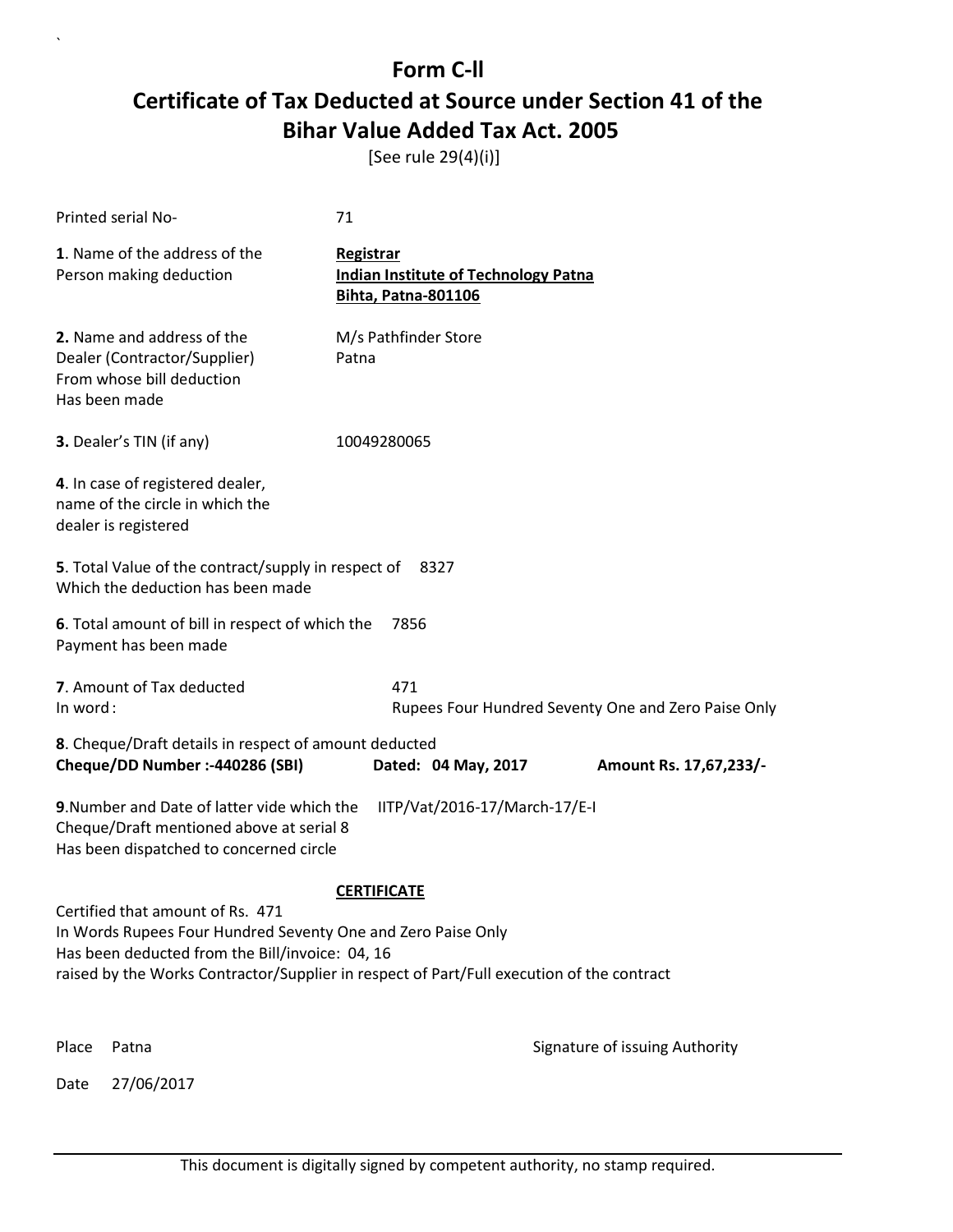[See rule 29(4)(i)]

| Printed serial No-                                                                                                                                              | 72                                                                                        |
|-----------------------------------------------------------------------------------------------------------------------------------------------------------------|-------------------------------------------------------------------------------------------|
| 1. Name of the address of the<br>Person making deduction                                                                                                        | Registrar<br><b>Indian Institute of Technology Patna</b><br><b>Bihta, Patna-801106</b>    |
| 2. Name and address of the<br>Dealer (Contractor/Supplier)<br>From whose bill deduction<br>Has been made                                                        | M/s Sajawat<br>Patna                                                                      |
| 3. Dealer's TIN (if any)                                                                                                                                        | 10151790014                                                                               |
| 4. In case of registered dealer,<br>name of the circle in which the<br>dealer is registered                                                                     |                                                                                           |
| 5. Total Value of the contract/supply in respect of 81931<br>Which the deduction has been made                                                                  |                                                                                           |
| 6. Total amount of bill in respect of which the<br>Payment has been made                                                                                        | 80097                                                                                     |
| 7. Amount of Tax deducted<br>In word:<br>Only                                                                                                                   | 1834<br>Rupees One Thousand Eight Hundred Thirty Four and Zero Paise                      |
| 8. Cheque/Draft details in respect of amount deducted<br>Cheque/DD Number :- 440286 (SBI)                                                                       | Dated: 04 May, 2017<br>Amount Rs. 17,67,233/-                                             |
| 9. Number and Date of latter vide which the<br>Cheque/Draft mentioned above at serial 8<br>Has been dispatched to concerned circle                              | IITP/Vat/2016-17/March-17/E-I                                                             |
|                                                                                                                                                                 | <b>CERTIFICATE</b>                                                                        |
| Certified that amount of Rs. 1834<br>In Words Rupees One Thousand Eight Hundred Thirty Four and Zero Paise Only<br>Has been deducted from the Bill/invoice: 169 |                                                                                           |
|                                                                                                                                                                 | raised by the Works Contractor/Supplier in respect of Part/Full execution of the contract |
|                                                                                                                                                                 |                                                                                           |

Date 27/06/2017

`

Place Patna **Property** Place Patna Signature of issuing Authority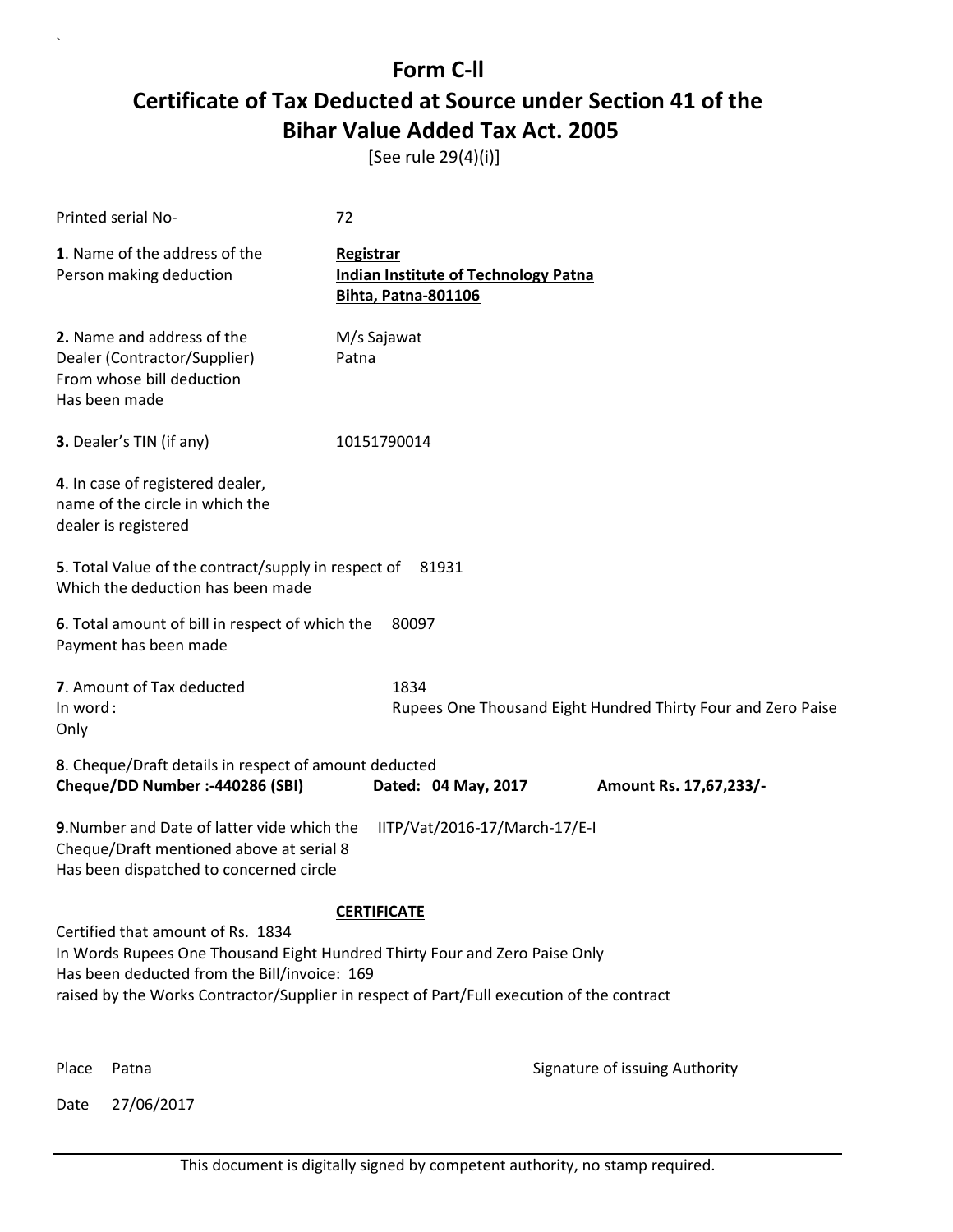[See rule 29(4)(i)]

| Printed serial No-                                                                                                                                                                                                                                                                        | 73                                                                                     |  |  |  |
|-------------------------------------------------------------------------------------------------------------------------------------------------------------------------------------------------------------------------------------------------------------------------------------------|----------------------------------------------------------------------------------------|--|--|--|
| 1. Name of the address of the<br>Person making deduction                                                                                                                                                                                                                                  | Registrar<br><b>Indian Institute of Technology Patna</b><br><b>Bihta, Patna-801106</b> |  |  |  |
| 2. Name and address of the<br>Dealer (Contractor/Supplier)<br>From whose bill deduction<br>Has been made                                                                                                                                                                                  | Sky net<br>162, Patliputra Colony, Patna-13                                            |  |  |  |
| 3. Dealer's TIN (if any)                                                                                                                                                                                                                                                                  | 10151248075                                                                            |  |  |  |
| 4. In case of registered dealer,<br>name of the circle in which the<br>dealer is registered                                                                                                                                                                                               |                                                                                        |  |  |  |
| 5. Total Value of the contract/supply in respect of<br>Which the deduction has been made                                                                                                                                                                                                  | 49490                                                                                  |  |  |  |
| 6. Total amount of bill in respect of which the<br>Payment has been made                                                                                                                                                                                                                  | 46689                                                                                  |  |  |  |
| 7. Amount of Tax deducted<br>In word:                                                                                                                                                                                                                                                     | 2801<br>Rupees Two Thousand Eight Hundred One and Zero Paise Only                      |  |  |  |
| 8. Cheque/Draft details in respect of amount deducted                                                                                                                                                                                                                                     |                                                                                        |  |  |  |
| Cheque/DD Number :- 440286 (SBI)                                                                                                                                                                                                                                                          | Dated: 04 May, 2017<br>Amount Rs. 17,67,233/-                                          |  |  |  |
| 9. Number and Date of latter vide which the<br>IITP/Vat/2016-17/March-17/E-I<br>Cheque/Draft mentioned above at serial 8<br>Has been dispatched to concerned circle                                                                                                                       |                                                                                        |  |  |  |
| <b>CERTIFICATE</b>                                                                                                                                                                                                                                                                        |                                                                                        |  |  |  |
| Certified that amount of Rs. 2801<br>In Words Rupees Two Thousand Eight Hundred One and Zero Paise Only<br>Has been deducted from the Bill/invoice: 2238, 2118, 2177, 2203, 2239, 2231, 1972<br>raised by the Works Contractor/Supplier in respect of Part/Full execution of the contract |                                                                                        |  |  |  |
| Place<br>Patna                                                                                                                                                                                                                                                                            | Signature of issuing Authority                                                         |  |  |  |
| 27/06/2017<br>Date                                                                                                                                                                                                                                                                        |                                                                                        |  |  |  |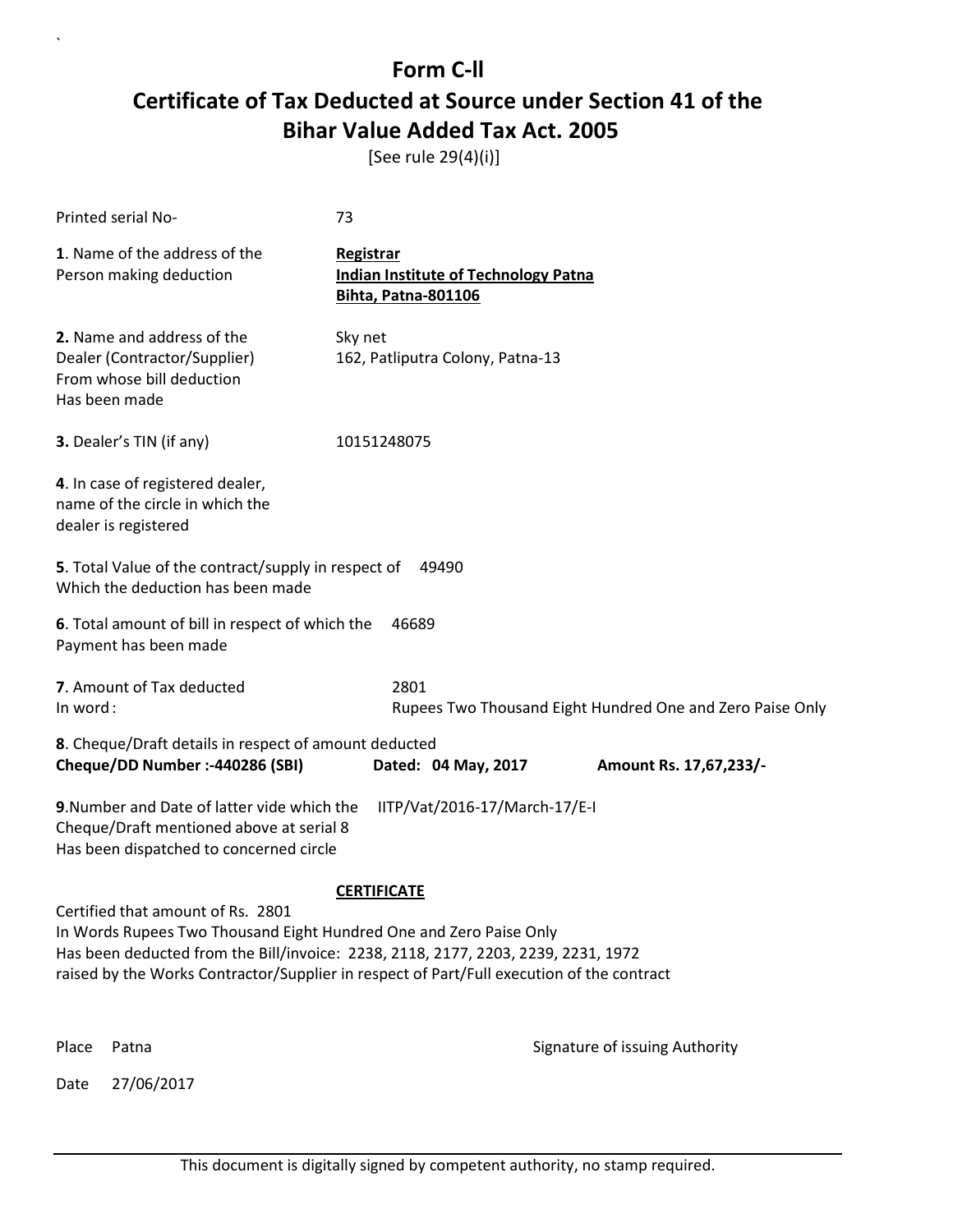[See rule 29(4)(i)]

| Printed serial No-                                                                                                                                                                                                                                                 | 74                                                                                     |                                                          |
|--------------------------------------------------------------------------------------------------------------------------------------------------------------------------------------------------------------------------------------------------------------------|----------------------------------------------------------------------------------------|----------------------------------------------------------|
| 1. Name of the address of the<br>Person making deduction                                                                                                                                                                                                           | Registrar<br><b>Indian Institute of Technology Patna</b><br><b>Bihta, Patna-801106</b> |                                                          |
| 2. Name and address of the<br>Dealer (Contractor/Supplier)<br>From whose bill deduction<br>Has been made                                                                                                                                                           | M/s Kailash Aqua Technology                                                            |                                                          |
| 3. Dealer's TIN (if any)                                                                                                                                                                                                                                           | 10591724072                                                                            |                                                          |
| 4. In case of registered dealer,<br>name of the circle in which the<br>dealer is registered                                                                                                                                                                        |                                                                                        |                                                          |
| 5. Total Value of the contract/supply in respect of<br>Which the deduction has been made                                                                                                                                                                           | 16502                                                                                  |                                                          |
| 6. Total amount of bill in respect of which the<br>Payment has been made                                                                                                                                                                                           | 14350                                                                                  |                                                          |
| 7. Amount of Tax deducted<br>In word:<br>Only                                                                                                                                                                                                                      | 2152                                                                                   | Rupees Two Thousand One Hundred Fifty Two and Zero Paise |
| 8. Cheque/Draft details in respect of amount deducted                                                                                                                                                                                                              |                                                                                        |                                                          |
| Cheque/DD Number :- 440286 (SBI)                                                                                                                                                                                                                                   | Dated: 04 May, 2017                                                                    | Amount Rs. 17,67,233/-                                   |
| 9. Number and Date of latter vide which the<br>Cheque/Draft mentioned above at serial 8<br>Has been dispatched to concerned circle                                                                                                                                 | IITP/Vat/2016-17/March-17/E-I                                                          |                                                          |
|                                                                                                                                                                                                                                                                    | <b>CERTIFICATE</b>                                                                     |                                                          |
| Certified that amount of Rs. 2152<br>In Words Rupees Two Thousand One Hundred Fifty Two and Zero Paise Only<br>Has been deducted from the Bill/invoice: 158, 156, 157<br>raised by the Works Contractor/Supplier in respect of Part/Full execution of the contract |                                                                                        |                                                          |
| Patna<br>Place                                                                                                                                                                                                                                                     |                                                                                        | Signature of issuing Authority                           |

Date 27/06/2017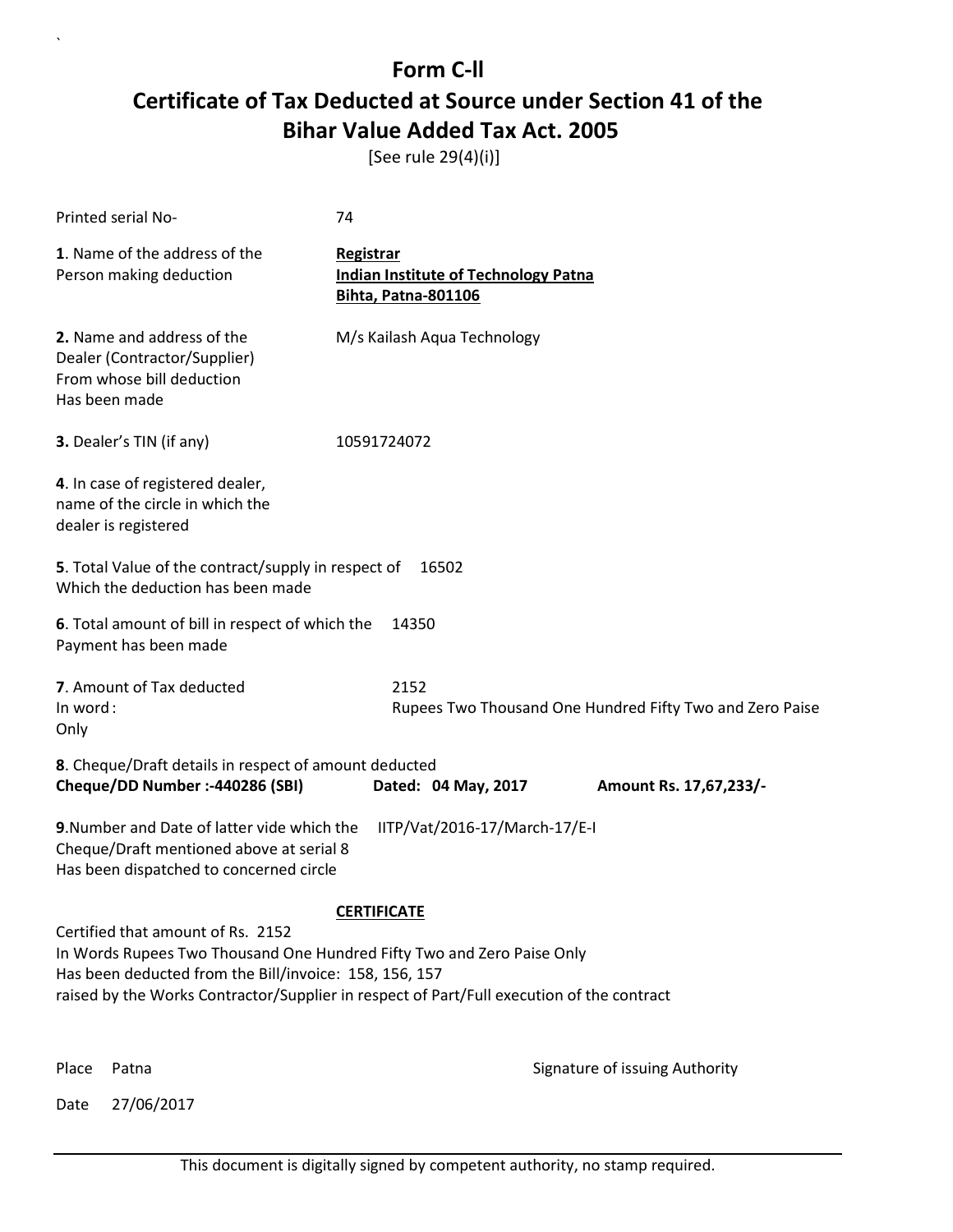[See rule 29(4)(i)]

|                                                                                                   | Printed serial No-                                                                                                                                                  | 75                                                                              |                                                     |  |  |
|---------------------------------------------------------------------------------------------------|---------------------------------------------------------------------------------------------------------------------------------------------------------------------|---------------------------------------------------------------------------------|-----------------------------------------------------|--|--|
|                                                                                                   | 1. Name of the address of the<br>Person making deduction                                                                                                            | Registrar<br><b>Indian Institute of Technology Patna</b><br>Bihta, Patna-801106 |                                                     |  |  |
|                                                                                                   | 2. Name and address of the<br>Dealer (Contractor/Supplier)<br>From whose bill deduction<br>Has been made                                                            | M/S hubnet Computers<br>Patna                                                   |                                                     |  |  |
|                                                                                                   | 3. Dealer's TIN (if any)                                                                                                                                            | 10156529089                                                                     |                                                     |  |  |
|                                                                                                   | 4. In case of registered dealer,<br>name of the circle in which the<br>dealer is registered                                                                         |                                                                                 |                                                     |  |  |
|                                                                                                   | 5. Total Value of the contract/supply in respect of<br>Which the deduction has been made                                                                            | 25327                                                                           |                                                     |  |  |
|                                                                                                   | 6. Total amount of bill in respect of which the<br>Payment has been made                                                                                            | 23256                                                                           |                                                     |  |  |
|                                                                                                   | 7. Amount of Tax deducted                                                                                                                                           | 2071                                                                            |                                                     |  |  |
| In word:                                                                                          |                                                                                                                                                                     |                                                                                 | Rupees Two Thousand Seventy One and Zero Paise Only |  |  |
|                                                                                                   | 8. Cheque/Draft details in respect of amount deducted<br>Cheque/DD Number :- 440286 (SBI)                                                                           | Dated: 04 May, 2017                                                             | Amount Rs. 17,67,233/-                              |  |  |
|                                                                                                   |                                                                                                                                                                     |                                                                                 |                                                     |  |  |
|                                                                                                   | 9. Number and Date of latter vide which the<br>IITP/Vat/2016-17/March-17/E-I<br>Cheque/Draft mentioned above at serial 8<br>Has been dispatched to concerned circle |                                                                                 |                                                     |  |  |
| <b>CERTIFICATE</b>                                                                                |                                                                                                                                                                     |                                                                                 |                                                     |  |  |
| Certified that amount of Rs. 2071<br>In Words Rupees Two Thousand Seventy One and Zero Paise Only |                                                                                                                                                                     |                                                                                 |                                                     |  |  |
| Has been deducted from the Bill/invoice: 446, 464, 469, 459, 457                                  |                                                                                                                                                                     |                                                                                 |                                                     |  |  |
|                                                                                                   | raised by the Works Contractor/Supplier in respect of Part/Full execution of the contract                                                                           |                                                                                 |                                                     |  |  |
|                                                                                                   |                                                                                                                                                                     |                                                                                 |                                                     |  |  |
| Place                                                                                             | Patna                                                                                                                                                               |                                                                                 | Signature of issuing Authority                      |  |  |
| Date                                                                                              | 27/06/2017                                                                                                                                                          |                                                                                 |                                                     |  |  |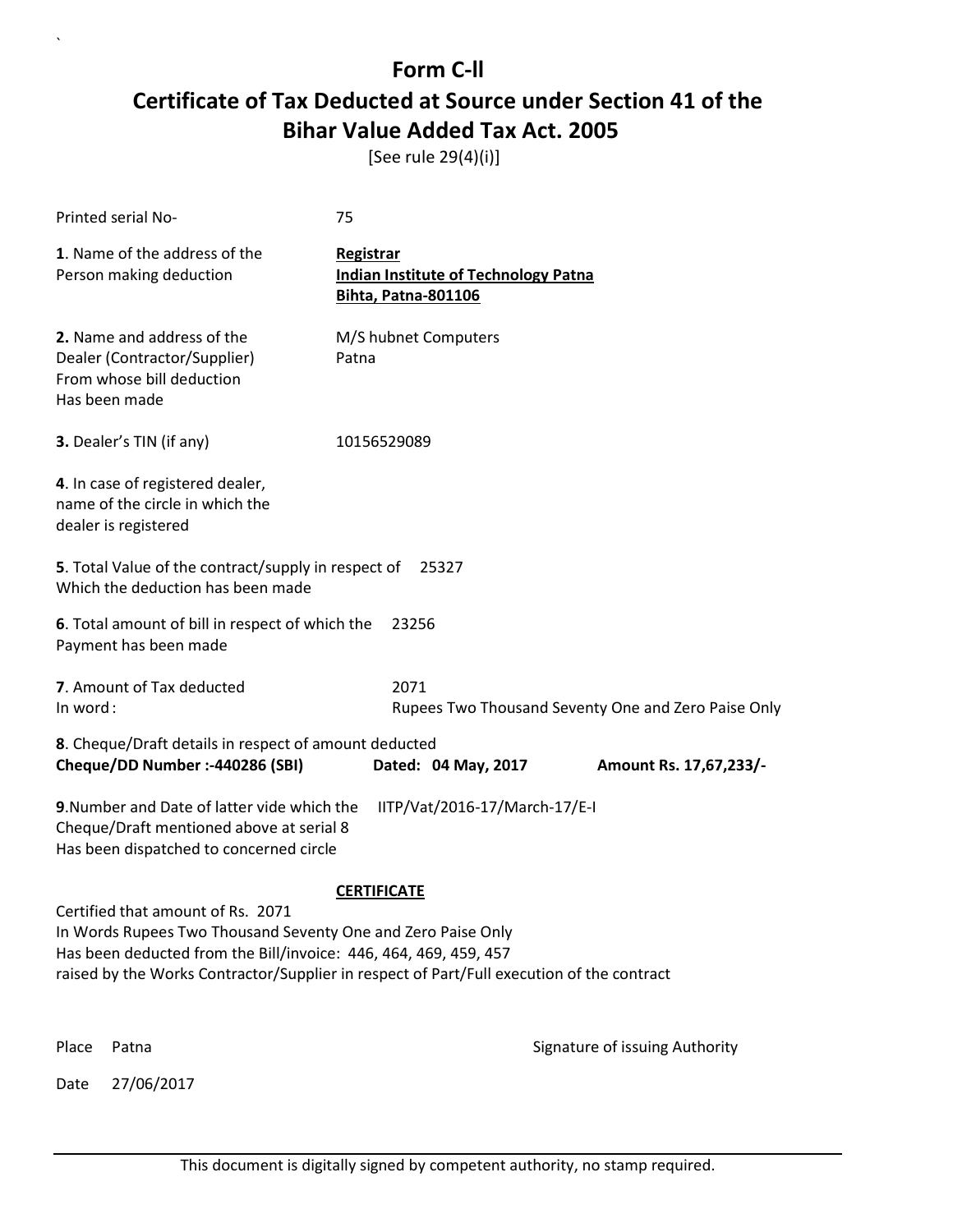[See rule 29(4)(i)]

|                                                                                                                                                                     | Printed serial No-                                                                                       | 76                                                                                     |                                                     |  |
|---------------------------------------------------------------------------------------------------------------------------------------------------------------------|----------------------------------------------------------------------------------------------------------|----------------------------------------------------------------------------------------|-----------------------------------------------------|--|
|                                                                                                                                                                     | 1. Name of the address of the<br>Person making deduction                                                 | Registrar<br><b>Indian Institute of Technology Patna</b><br><b>Bihta, Patna-801106</b> |                                                     |  |
|                                                                                                                                                                     | 2. Name and address of the<br>Dealer (Contractor/Supplier)<br>From whose bill deduction<br>Has been made | M/s Vaishnavi Enterprises<br>Patna                                                     |                                                     |  |
|                                                                                                                                                                     | 3. Dealer's TIN (if any)                                                                                 | 10043948038                                                                            |                                                     |  |
|                                                                                                                                                                     | 4. In case of registered dealer,<br>name of the circle in which the<br>dealer is registered              |                                                                                        |                                                     |  |
|                                                                                                                                                                     | 5. Total Value of the contract/supply in respect of<br>Which the deduction has been made                 | 5931                                                                                   |                                                     |  |
|                                                                                                                                                                     | 6. Total amount of bill in respect of which the<br>Payment has been made                                 | 5738                                                                                   |                                                     |  |
| In word:                                                                                                                                                            | 7. Amount of Tax deducted                                                                                | 193                                                                                    | Rupees One Hundred Ninety Three and Zero Paise Only |  |
|                                                                                                                                                                     | 8. Cheque/Draft details in respect of amount deducted                                                    |                                                                                        |                                                     |  |
|                                                                                                                                                                     | Cheque/DD Number :- 440286 (SBI)                                                                         | Dated: 04 May, 2017                                                                    | Amount Rs. 17,67,233/-                              |  |
| 9. Number and Date of latter vide which the<br>IITP/Vat/2016-17/March-17/E-I<br>Cheque/Draft mentioned above at serial 8<br>Has been dispatched to concerned circle |                                                                                                          |                                                                                        |                                                     |  |
| <b>CERTIFICATE</b>                                                                                                                                                  |                                                                                                          |                                                                                        |                                                     |  |
| Certified that amount of Rs. 193<br>In Words Rupees One Hundred Ninety Three and Zero Paise Only                                                                    |                                                                                                          |                                                                                        |                                                     |  |
| Has been deducted from the Bill/invoice: 38, 181, 37<br>raised by the Works Contractor/Supplier in respect of Part/Full execution of the contract                   |                                                                                                          |                                                                                        |                                                     |  |
|                                                                                                                                                                     |                                                                                                          |                                                                                        |                                                     |  |
| Place                                                                                                                                                               | Patna                                                                                                    |                                                                                        | Signature of issuing Authority                      |  |
| Date                                                                                                                                                                | 27/06/2017                                                                                               |                                                                                        |                                                     |  |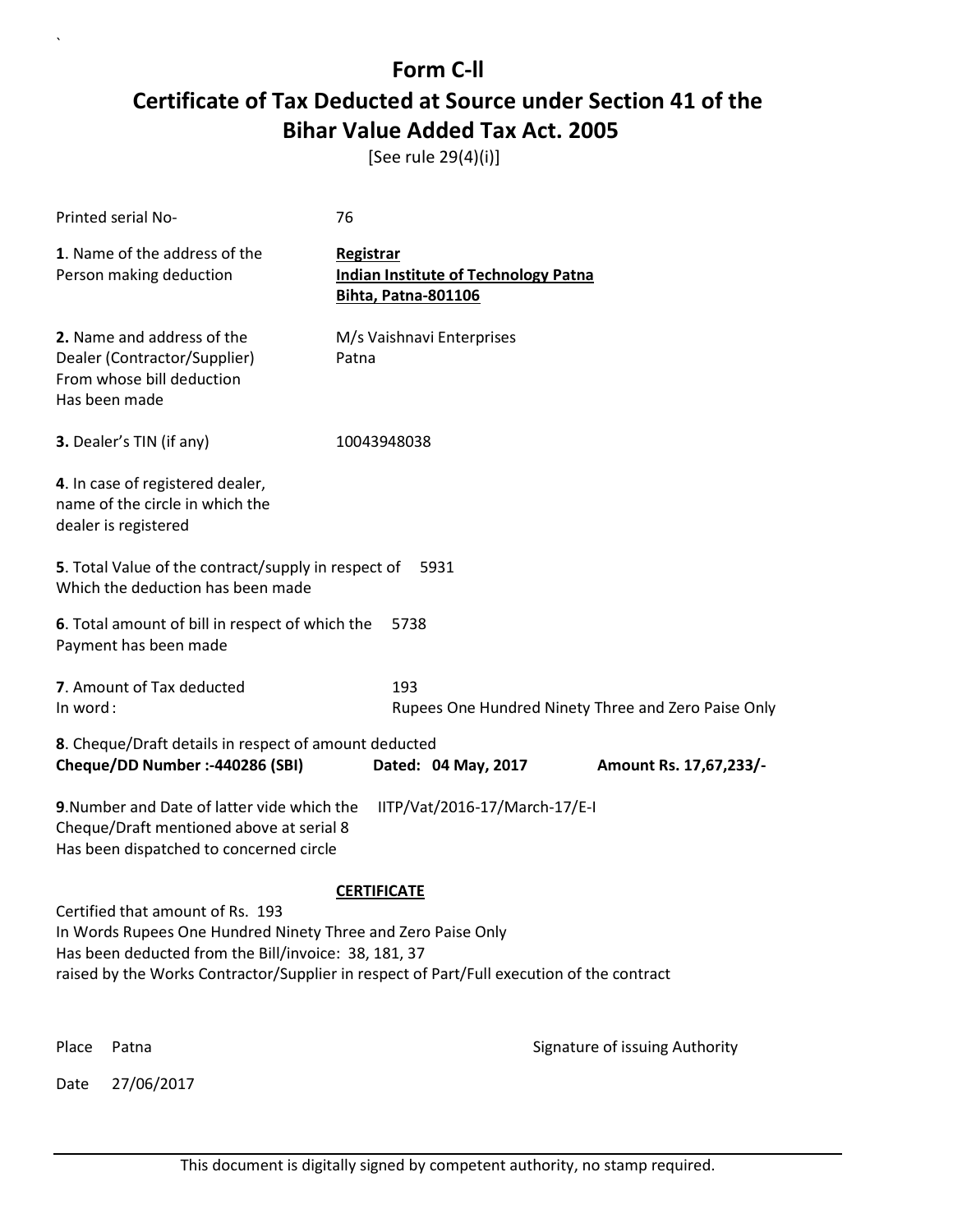[See rule 29(4)(i)]

| Printed serial No-                                                                                                                                               | 77                                                                                        |
|------------------------------------------------------------------------------------------------------------------------------------------------------------------|-------------------------------------------------------------------------------------------|
| 1. Name of the address of the<br>Person making deduction                                                                                                         | Registrar<br><b>Indian Institute of Technology Patna</b><br><b>Bihta, Patna-801106</b>    |
| 2. Name and address of the<br>Dealer (Contractor/Supplier)<br>From whose bill deduction<br>Has been made                                                         | Sharma Enterprises<br>Bihta, Patna                                                        |
| 3. Dealer's TIN (if any)                                                                                                                                         | 10047786028                                                                               |
| 4. In case of registered dealer,<br>name of the circle in which the<br>dealer is registered                                                                      |                                                                                           |
| 5. Total Value of the contract/supply in respect of<br>Which the deduction has been made                                                                         | 17595                                                                                     |
| 6. Total amount of bill in respect of which the<br>Payment has been made                                                                                         | 15300                                                                                     |
| 7. Amount of Tax deducted<br>In word:<br>Only                                                                                                                    | 2295<br>Rupees Two Thousand Two Hundred Ninety Five and Zero Paise                        |
| 8. Cheque/Draft details in respect of amount deducted<br>Cheque/DD Number :- 440286 (SBI)                                                                        | Dated: 04 May, 2017<br>Amount Rs. 17,67,233/-                                             |
| 9. Number and Date of latter vide which the<br>Cheque/Draft mentioned above at serial 8<br>Has been dispatched to concerned circle                               | IITP/Vat/2016-17/March-17/E-I                                                             |
|                                                                                                                                                                  | <b>CERTIFICATE</b>                                                                        |
| Certified that amount of Rs. 2295<br>In Words Rupees Two Thousand Two Hundred Ninety Five and Zero Paise Only<br>Has been deducted from the Bill/invoice: 50, 51 | raised by the Works Contractor/Supplier in respect of Part/Full execution of the contract |
| Place<br>Patna                                                                                                                                                   | Signature of issuing Authority                                                            |

Date 27/06/2017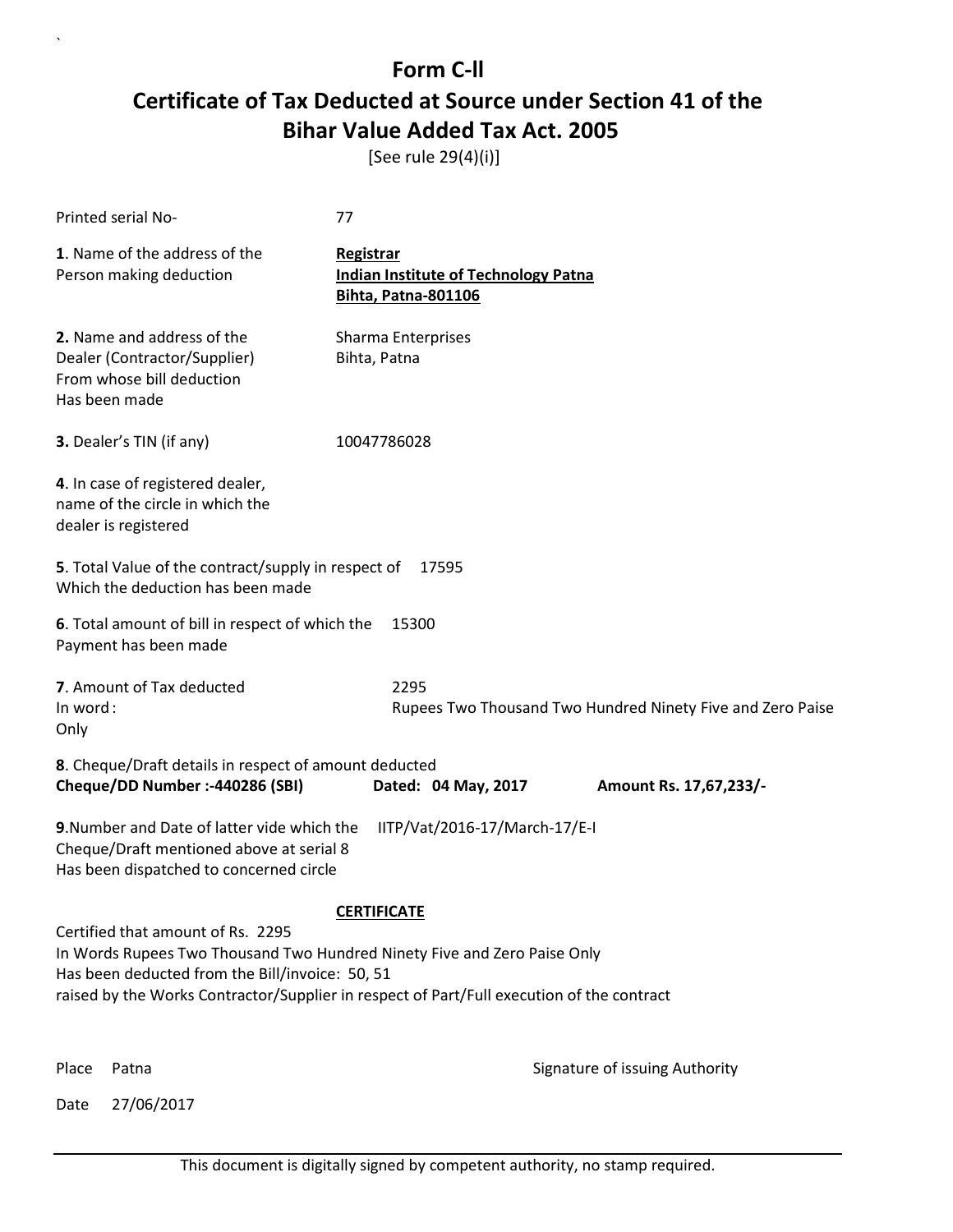[See rule 29(4)(i)]

|                                                                                           | <b>Printed serial No-</b>                                                                                                          | 78                                                                                     |                                |  |
|-------------------------------------------------------------------------------------------|------------------------------------------------------------------------------------------------------------------------------------|----------------------------------------------------------------------------------------|--------------------------------|--|
|                                                                                           | 1. Name of the address of the<br>Person making deduction                                                                           | Registrar<br><b>Indian Institute of Technology Patna</b><br><b>Bihta, Patna-801106</b> |                                |  |
|                                                                                           | 2. Name and address of the<br>Dealer (Contractor/Supplier)<br>From whose bill deduction<br>Has been made                           | <b>Scientific Traders</b><br>Pustak Bhandar Compound, Govinda Mitra Road, Patna-04     |                                |  |
|                                                                                           | 3. Dealer's TIN (if any)                                                                                                           | 10100336073                                                                            |                                |  |
|                                                                                           | 4. In case of registered dealer,<br>name of the circle in which the<br>dealer is registered                                        |                                                                                        |                                |  |
|                                                                                           | 5. Total Value of the contract/supply in respect of<br>Which the deduction has been made                                           | 1269                                                                                   |                                |  |
|                                                                                           | 6. Total amount of bill in respect of which the<br>Payment has been made                                                           | 1197                                                                                   |                                |  |
|                                                                                           | 7. Amount of Tax deducted                                                                                                          | 72                                                                                     |                                |  |
| In word:                                                                                  |                                                                                                                                    | Rupees Seventy Two and Zero Paise Only                                                 |                                |  |
|                                                                                           | 8. Cheque/Draft details in respect of amount deducted                                                                              |                                                                                        |                                |  |
|                                                                                           | Cheque/DD Number :- 440286 (SBI)                                                                                                   | Dated: 04 May, 2017                                                                    | Amount Rs. 17,67,233/-         |  |
|                                                                                           | 9. Number and Date of latter vide which the<br>Cheque/Draft mentioned above at serial 8<br>Has been dispatched to concerned circle | IITP/Vat/2016-17/March-17/E-I                                                          |                                |  |
|                                                                                           |                                                                                                                                    | <b>CERTIFICATE</b>                                                                     |                                |  |
|                                                                                           | Certified that amount of Rs. 72<br>In Words Rupees Seventy Two and Zero Paise Only                                                 |                                                                                        |                                |  |
|                                                                                           | Has been deducted from the Bill/invoice: 421                                                                                       |                                                                                        |                                |  |
| raised by the Works Contractor/Supplier in respect of Part/Full execution of the contract |                                                                                                                                    |                                                                                        |                                |  |
|                                                                                           |                                                                                                                                    |                                                                                        |                                |  |
| Place                                                                                     | Patna                                                                                                                              |                                                                                        | Signature of issuing Authority |  |
| Date                                                                                      | 27/06/2017                                                                                                                         |                                                                                        |                                |  |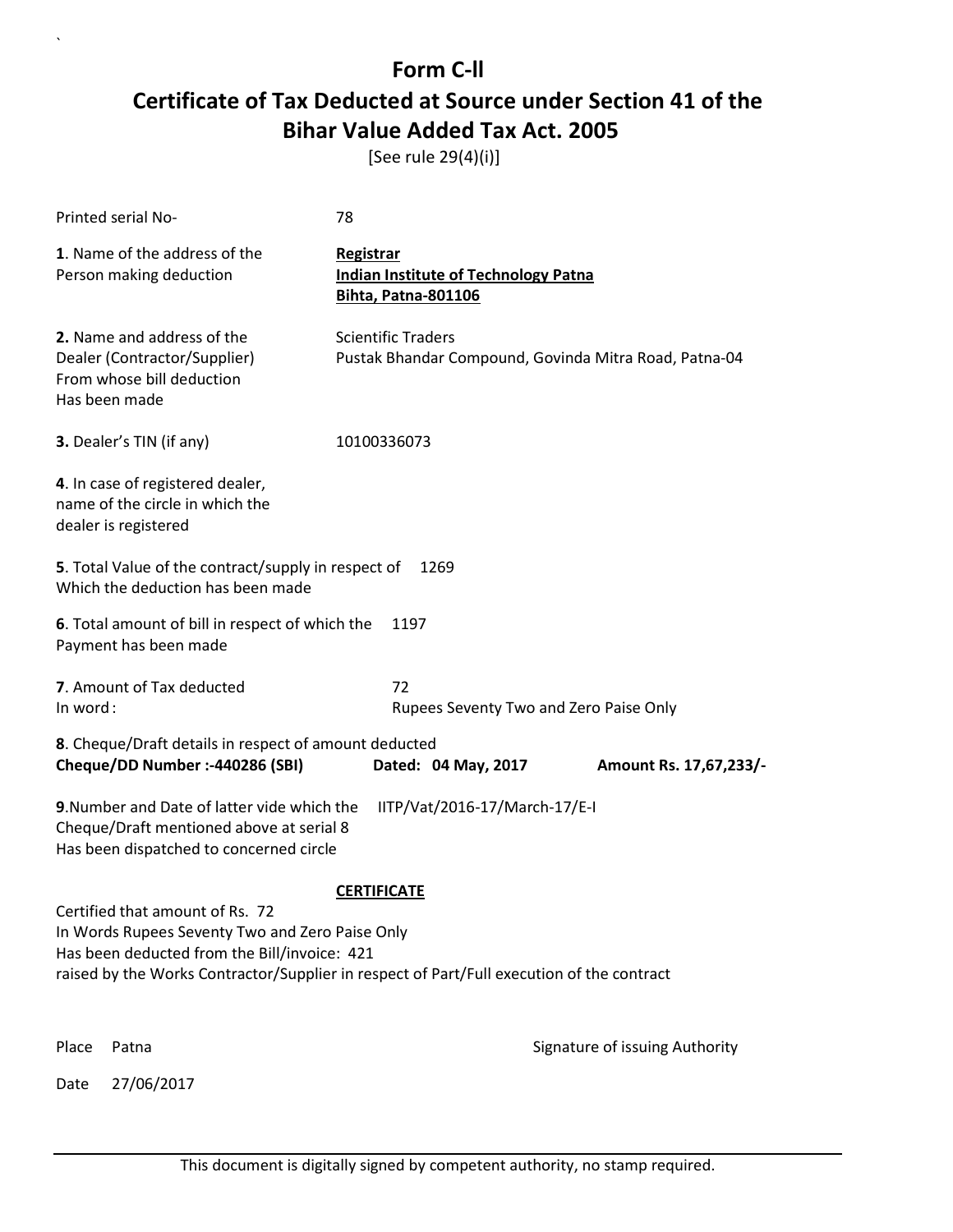[See rule 29(4)(i)]

|       | Printed serial No-                                                                                                                               | 79                                                                                        |                                |  |
|-------|--------------------------------------------------------------------------------------------------------------------------------------------------|-------------------------------------------------------------------------------------------|--------------------------------|--|
|       | 1. Name of the address of the<br>Person making deduction                                                                                         | Registrar<br><b>Indian Institute of Technology Patna</b><br>Bihta, Patna-801106           |                                |  |
|       | 2. Name and address of the<br>Dealer (Contractor/Supplier)<br>From whose bill deduction<br>Has been made                                         | <b>Scientific Traders</b><br>Pustak Bhandar Compound, Govinda Mitra Road, Patna-04        |                                |  |
|       | <b>3.</b> Dealer's TIN (if any)                                                                                                                  | 10100336073                                                                               |                                |  |
|       | 4. In case of registered dealer,<br>name of the circle in which the<br>dealer is registered                                                      |                                                                                           |                                |  |
|       | 5. Total Value of the contract/supply in respect of<br>Which the deduction has been made                                                         | 4416                                                                                      |                                |  |
|       | 6. Total amount of bill in respect of which the<br>Payment has been made                                                                         | 3840                                                                                      |                                |  |
|       | 7. Amount of Tax deducted<br>576<br>In word:<br>Rupees Five Hundred Seventy Six and Zero Paise Only                                              |                                                                                           |                                |  |
|       | 8. Cheque/Draft details in respect of amount deducted<br>Cheque/DD Number :- 440286 (SBI)                                                        | Dated: 04 May, 2017                                                                       | Amount Rs. 17,67,233/-         |  |
|       | 9. Number and Date of latter vide which the<br>Cheque/Draft mentioned above at serial 8<br>Has been dispatched to concerned circle               | IITP/Vat/2016-17/March-17/E-I                                                             |                                |  |
|       |                                                                                                                                                  | <b>CERTIFICATE</b>                                                                        |                                |  |
|       | Certified that amount of Rs. 576<br>In Words Rupees Five Hundred Seventy Six and Zero Paise Only<br>Has been deducted from the Bill/invoice: 422 | raised by the Works Contractor/Supplier in respect of Part/Full execution of the contract |                                |  |
| Place | Patna                                                                                                                                            |                                                                                           | Signature of issuing Authority |  |
| Date  | 27/06/2017                                                                                                                                       |                                                                                           |                                |  |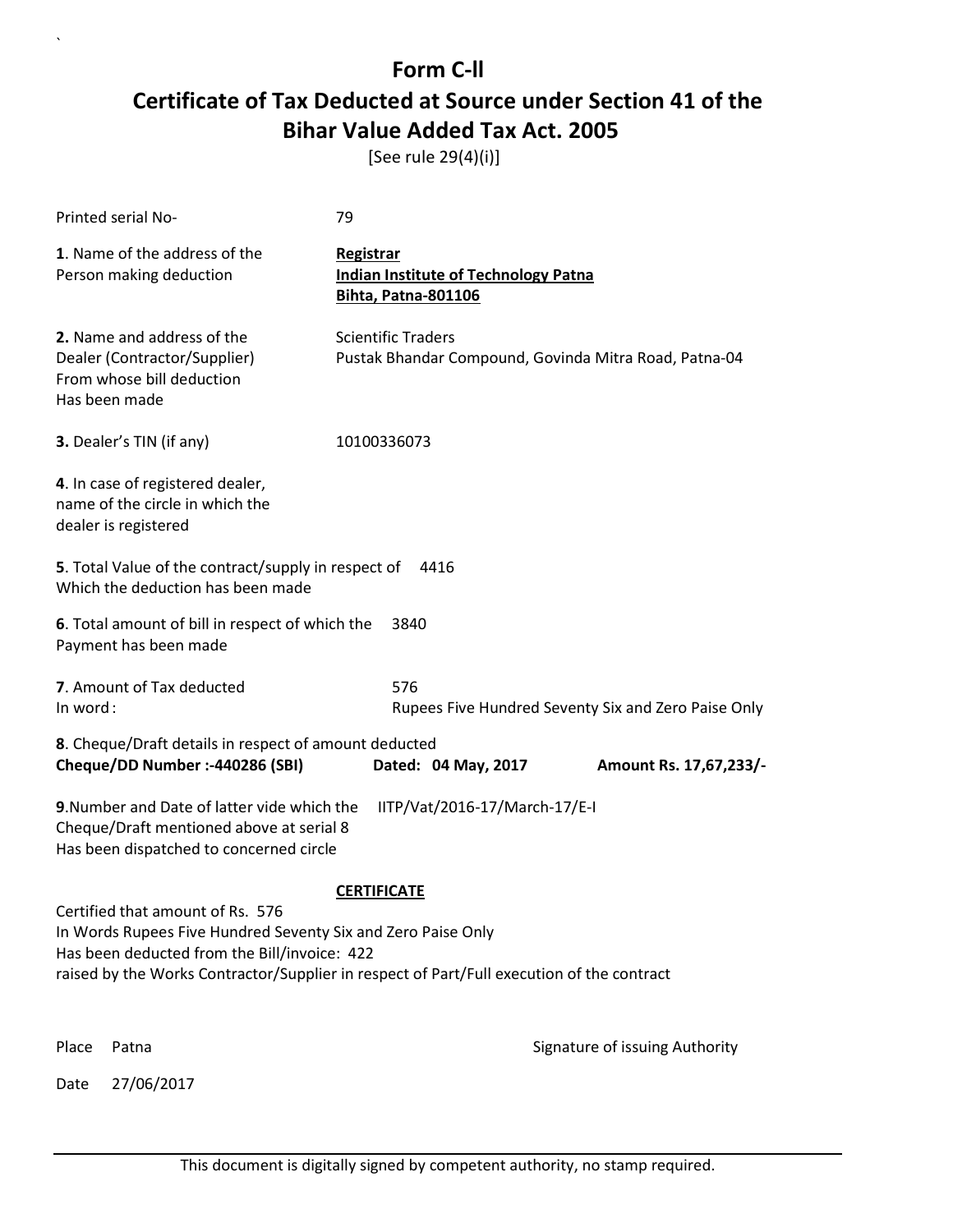[See rule 29(4)(i)]

|          | Printed serial No-                                                                                                                                                                                          | 80                                                                              |                                                   |
|----------|-------------------------------------------------------------------------------------------------------------------------------------------------------------------------------------------------------------|---------------------------------------------------------------------------------|---------------------------------------------------|
|          | 1. Name of the address of the<br>Person making deduction                                                                                                                                                    | Registrar<br><b>Indian Institute of Technology Patna</b><br>Bihta, Patna-801106 |                                                   |
|          | 2. Name and address of the<br>Dealer (Contractor/Supplier)<br>From whose bill deduction<br>Has been made                                                                                                    | Science tech corporation<br>Patna                                               |                                                   |
|          | 3. Dealer's TIN (if any)                                                                                                                                                                                    | 10133333044                                                                     |                                                   |
|          | 4. In case of registered dealer,<br>name of the circle in which the<br>dealer is registered                                                                                                                 |                                                                                 |                                                   |
|          | 5. Total Value of the contract/supply in respect of<br>Which the deduction has been made                                                                                                                    | 12600                                                                           |                                                   |
|          | 6. Total amount of bill in respect of which the<br>Payment has been made                                                                                                                                    | 11887                                                                           |                                                   |
| In word: | 7. Amount of Tax deducted                                                                                                                                                                                   | 713                                                                             | Rupees Seven Hundred Thirteen and Zero Paise Only |
|          | 8. Cheque/Draft details in respect of amount deducted<br>Cheque/DD Number :- 440286 (SBI)                                                                                                                   | Dated: 04 May, 2017                                                             | Amount Rs. 17,67,233/-                            |
|          | 9. Number and Date of latter vide which the<br>Cheque/Draft mentioned above at serial 8<br>Has been dispatched to concerned circle<br>Certified that amount of Rs. 713                                      | IITP/Vat/2016-17/March-17/E-I<br><b>CERTIFICATE</b>                             |                                                   |
|          | In Words Rupees Seven Hundred Thirteen and Zero Paise Only<br>Has been deducted from the Bill/invoice: 64, 104<br>raised by the Works Contractor/Supplier in respect of Part/Full execution of the contract |                                                                                 |                                                   |
| Place    | Patna                                                                                                                                                                                                       |                                                                                 | Signature of issuing Authority                    |
| Date     | 27/06/2017                                                                                                                                                                                                  |                                                                                 |                                                   |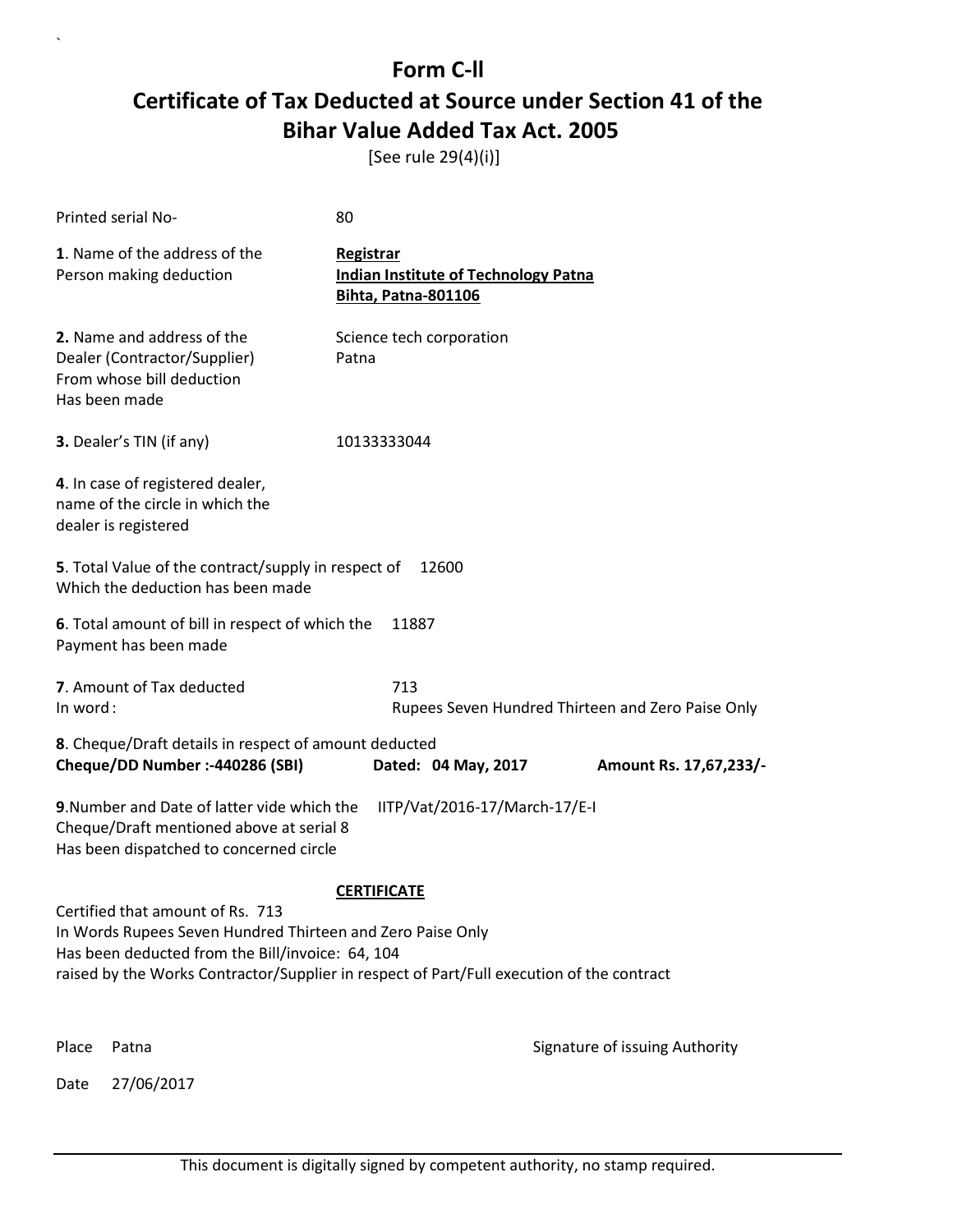[See rule 29(4)(i)]

|          | Printed serial No-                                                                                                                                                                                                                        | 81                                                                                     |                                                |  |
|----------|-------------------------------------------------------------------------------------------------------------------------------------------------------------------------------------------------------------------------------------------|----------------------------------------------------------------------------------------|------------------------------------------------|--|
|          | 1. Name of the address of the<br>Person making deduction                                                                                                                                                                                  | Registrar<br><b>Indian Institute of Technology Patna</b><br><b>Bihta, Patna-801106</b> |                                                |  |
|          | 2. Name and address of the<br>Dealer (Contractor/Supplier)<br>From whose bill deduction<br>Has been made                                                                                                                                  | M/S Network Care<br>326, Hariniwas Dakbunglow road, Patna-01                           |                                                |  |
|          | 3. Dealer's TIN (if any)                                                                                                                                                                                                                  | 10152417022                                                                            |                                                |  |
|          | 4. In case of registered dealer,<br>name of the circle in which the<br>dealer is registered                                                                                                                                               |                                                                                        |                                                |  |
|          | 5. Total Value of the contract/supply in respect of<br>Which the deduction has been made                                                                                                                                                  | 7590                                                                                   |                                                |  |
|          | 6. Total amount of bill in respect of which the<br>Payment has been made                                                                                                                                                                  | 7160                                                                                   |                                                |  |
| In word: | 7. Amount of Tax deducted                                                                                                                                                                                                                 | 430                                                                                    | Rupees Four Hundred Thirty and Zero Paise Only |  |
|          | 8. Cheque/Draft details in respect of amount deducted<br>Cheque/DD Number :- 440286 (SBI)                                                                                                                                                 | Dated: 04 May, 2017                                                                    | Amount Rs. 17,67,233/-                         |  |
|          | 9. Number and Date of latter vide which the<br>Cheque/Draft mentioned above at serial 8<br>Has been dispatched to concerned circle                                                                                                        | IITP/Vat/2016-17/March-17/E-I                                                          |                                                |  |
|          |                                                                                                                                                                                                                                           | <b>CERTIFICATE</b>                                                                     |                                                |  |
|          | Certified that amount of Rs. 430<br>In Words Rupees Four Hundred Thirty and Zero Paise Only<br>Has been deducted from the Bill/invoice: 1149<br>raised by the Works Contractor/Supplier in respect of Part/Full execution of the contract |                                                                                        |                                                |  |
| Place    | Patna                                                                                                                                                                                                                                     |                                                                                        | Signature of issuing Authority                 |  |
| Date     | 27/06/2017                                                                                                                                                                                                                                |                                                                                        |                                                |  |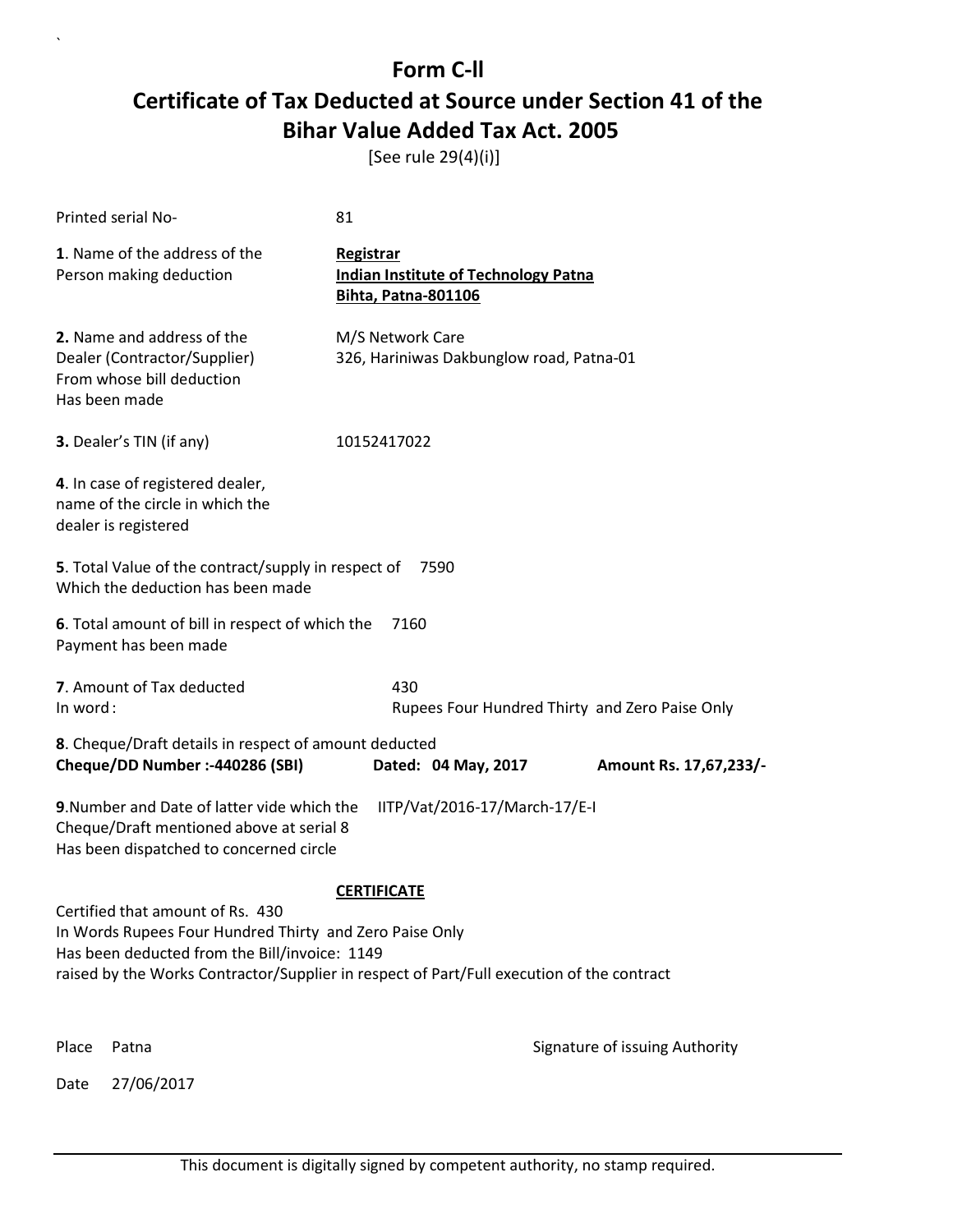[See rule 29(4)(i)]

| Printed serial No-                                                                                                                                                  | 82                                                                                     |                                                      |  |  |
|---------------------------------------------------------------------------------------------------------------------------------------------------------------------|----------------------------------------------------------------------------------------|------------------------------------------------------|--|--|
| 1. Name of the address of the<br>Person making deduction                                                                                                            | Registrar<br><b>Indian Institute of Technology Patna</b><br><b>Bihta, Patna-801106</b> |                                                      |  |  |
| 2. Name and address of the<br>Dealer (Contractor/Supplier)<br>From whose bill deduction<br>Has been made                                                            | M/S hubnet Computers<br>Patna                                                          |                                                      |  |  |
| 3. Dealer's TIN (if any)                                                                                                                                            | 10156529089                                                                            |                                                      |  |  |
| 4. In case of registered dealer,<br>name of the circle in which the<br>dealer is registered                                                                         |                                                                                        |                                                      |  |  |
| 5. Total Value of the contract/supply in respect of<br>Which the deduction has been made                                                                            | 8128                                                                                   |                                                      |  |  |
| 6. Total amount of bill in respect of which the<br>Payment has been made                                                                                            | 7450                                                                                   |                                                      |  |  |
| 7. Amount of Tax deducted<br>In word:                                                                                                                               | 678                                                                                    | Rupees Six Hundred Seventy Eight and Zero Paise Only |  |  |
| 8. Cheque/Draft details in respect of amount deducted                                                                                                               |                                                                                        |                                                      |  |  |
| Cheque/DD Number :- 440286 (SBI)                                                                                                                                    | Dated: 04 May, 2017                                                                    | Amount Rs. 17,67,233/-                               |  |  |
| 9. Number and Date of latter vide which the<br>IITP/Vat/2016-17/March-17/E-I<br>Cheque/Draft mentioned above at serial 8<br>Has been dispatched to concerned circle |                                                                                        |                                                      |  |  |
| <b>CERTIFICATE</b>                                                                                                                                                  |                                                                                        |                                                      |  |  |
| Certified that amount of Rs. 678<br>In Words Rupees Six Hundred Seventy Eight and Zero Paise Only                                                                   |                                                                                        |                                                      |  |  |
| Has been deducted from the Bill/invoice: 447, 443, 222,<br>raised by the Works Contractor/Supplier in respect of Part/Full execution of the contract                |                                                                                        |                                                      |  |  |
|                                                                                                                                                                     |                                                                                        |                                                      |  |  |
| Place<br>Patna                                                                                                                                                      |                                                                                        | Signature of issuing Authority                       |  |  |
| 27/06/2017<br>Date                                                                                                                                                  |                                                                                        |                                                      |  |  |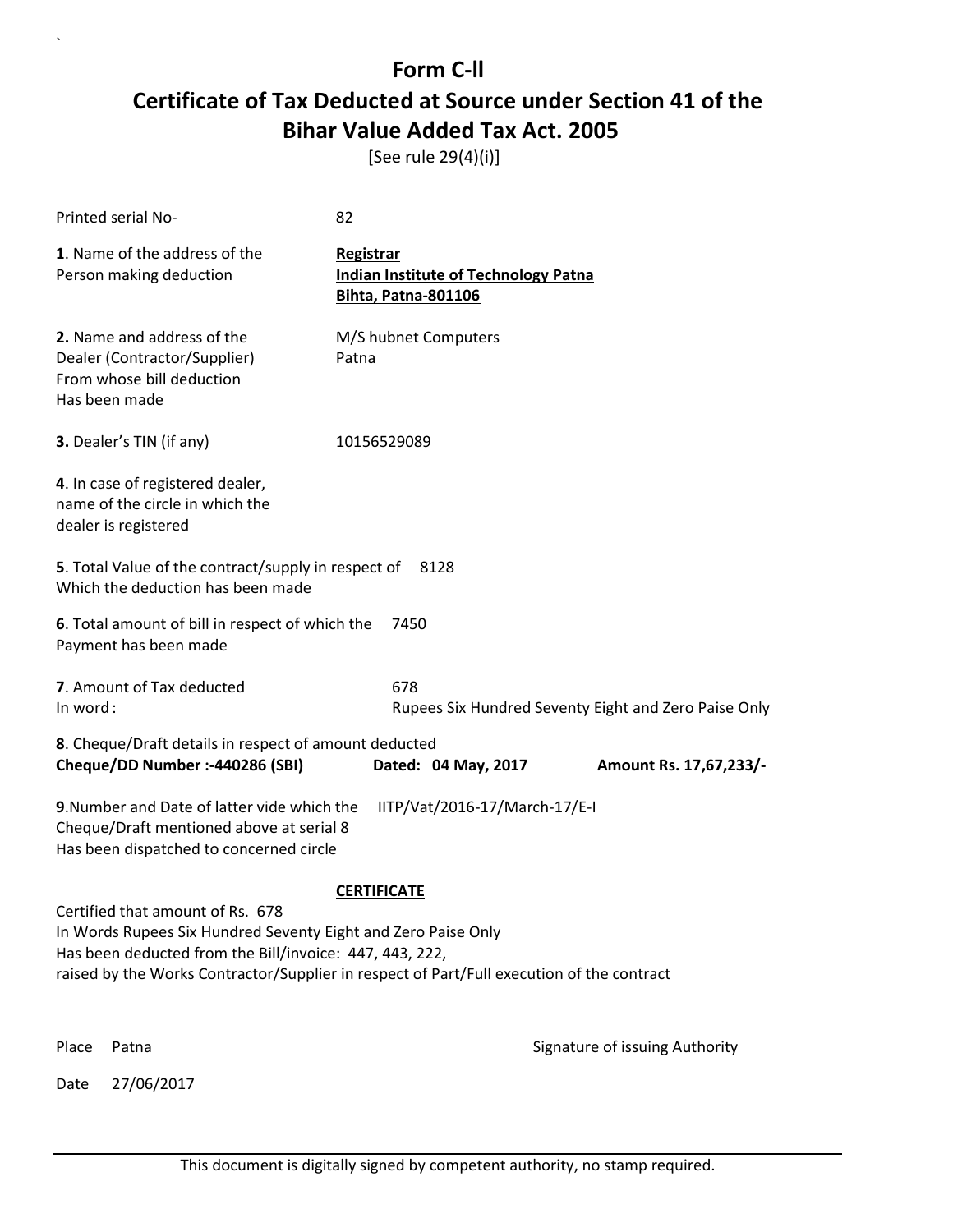[See rule 29(4)(i)]

| Printed serial No-                                                                                                                                        | 83                                                                                                              |
|-----------------------------------------------------------------------------------------------------------------------------------------------------------|-----------------------------------------------------------------------------------------------------------------|
| 1. Name of the address of the<br>Person making deduction                                                                                                  | Registrar<br><b>Indian Institute of Technology Patna</b><br><b>Bihta, Patna-801106</b>                          |
| 2. Name and address of the<br>Dealer (Contractor/Supplier)<br>From whose bill deduction<br>Has been made                                                  | Magadh Foods                                                                                                    |
| 3. Dealer's TIN (if any)                                                                                                                                  | 10156655022                                                                                                     |
| 4. In case of registered dealer,<br>name of the circle in which the<br>dealer is registered                                                               |                                                                                                                 |
| 5. Total Value of the contract/supply in respect of<br>Which the deduction has been made                                                                  | 10120                                                                                                           |
| 6. Total amount of bill in respect of which the<br>Payment has been made                                                                                  | 8800                                                                                                            |
| 7. Amount of Tax deducted<br>In word:<br>Only                                                                                                             | 1320<br>Rupees One Thousand Three Hundred Twenty and Zero Paise                                                 |
| 8. Cheque/Draft details in respect of amount deducted<br>Cheque/DD Number :- 440286 (SBI)                                                                 | Dated: 04 May, 2017<br>Amount Rs. 17,67,233/-                                                                   |
| 9. Number and Date of latter vide which the<br>Cheque/Draft mentioned above at serial 8<br>Has been dispatched to concerned circle                        | IITP/Vat/2016-17/March-17/E-I                                                                                   |
| Certified that amount of Rs. 1320<br>In Words Rupees One Thousand Three Hundred Twenty and Zero Paise Only<br>Has been deducted from the Bill/invoice: 54 | <b>CERTIFICATE</b><br>raised by the Works Contractor/Supplier in respect of Part/Full execution of the contract |

Place Patna **Property** Place Patna Signature of issuing Authority

Date 27/06/2017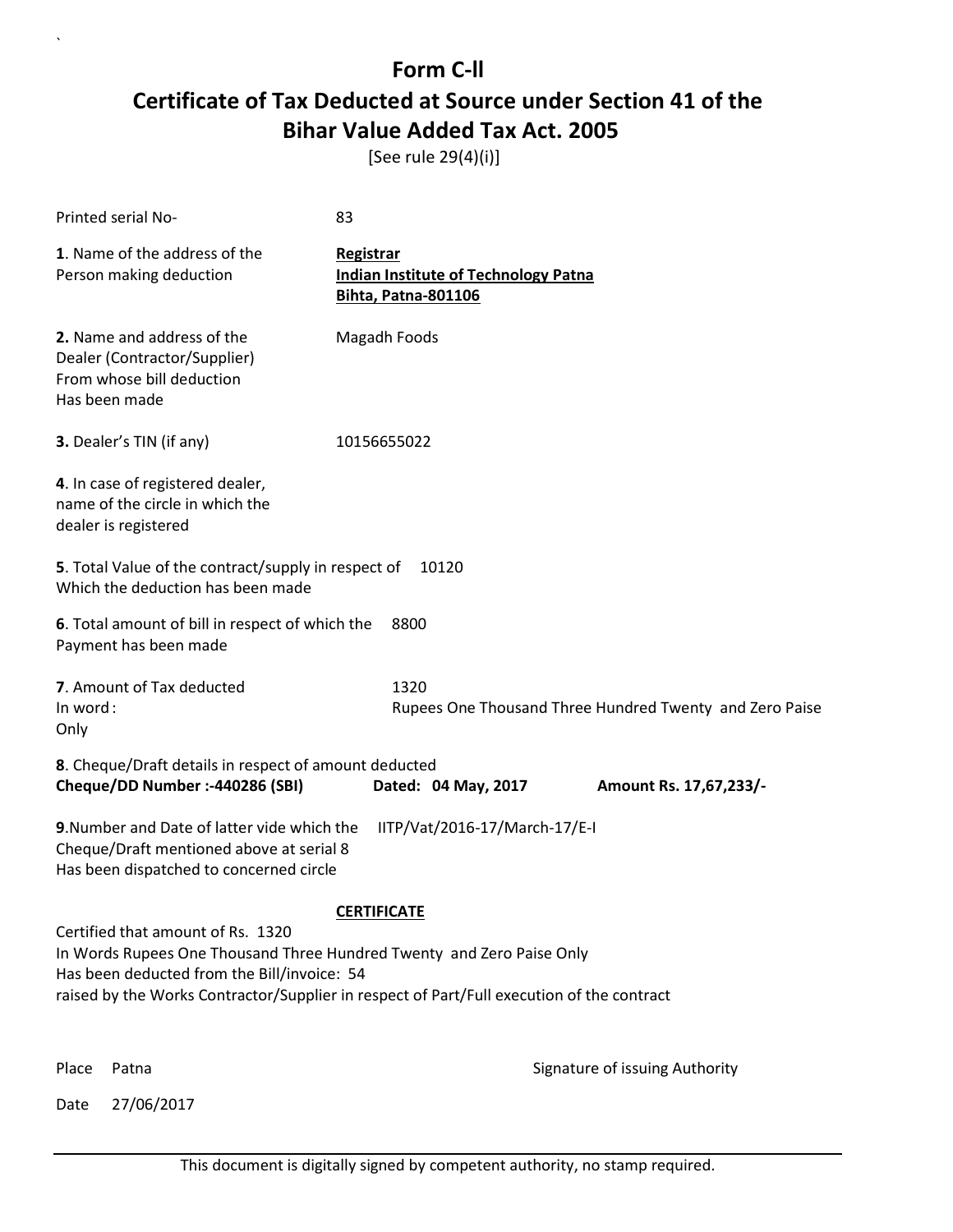[See rule 29(4)(i)]

|                                                                                                                                                                                                                                                | Printed serial No-                                                                                       | 84                                      |                                             |                                                      |
|------------------------------------------------------------------------------------------------------------------------------------------------------------------------------------------------------------------------------------------------|----------------------------------------------------------------------------------------------------------|-----------------------------------------|---------------------------------------------|------------------------------------------------------|
|                                                                                                                                                                                                                                                | 1. Name of the address of the<br>Person making deduction                                                 | Registrar<br><b>Bihta, Patna-801106</b> | <b>Indian Institute of Technology Patna</b> |                                                      |
|                                                                                                                                                                                                                                                | 2. Name and address of the<br>Dealer (Contractor/Supplier)<br>From whose bill deduction<br>Has been made | Magadh Foods                            |                                             |                                                      |
|                                                                                                                                                                                                                                                | <b>3.</b> Dealer's TIN (if any)                                                                          | 10156655022                             |                                             |                                                      |
|                                                                                                                                                                                                                                                | 4. In case of registered dealer,<br>name of the circle in which the<br>dealer is registered              |                                         |                                             |                                                      |
|                                                                                                                                                                                                                                                | 5. Total Value of the contract/supply in respect of<br>Which the deduction has been made                 |                                         | 11500                                       |                                                      |
|                                                                                                                                                                                                                                                | 6. Total amount of bill in respect of which the<br>Payment has been made                                 | 10000                                   |                                             |                                                      |
| In word:                                                                                                                                                                                                                                       | 7. Amount of Tax deducted                                                                                | 1500                                    |                                             | Rupees One Thousand Five Hundred and Zero Paise Only |
|                                                                                                                                                                                                                                                | 8. Cheque/Draft details in respect of amount deducted<br>Cheque/DD Number :- 440286 (SBI)                |                                         | Dated: 04 May, 2017                         | Amount Rs. 17,67,233/-                               |
|                                                                                                                                                                                                                                                |                                                                                                          |                                         |                                             |                                                      |
| 9. Number and Date of latter vide which the<br>IITP/Vat/2016-17/March-17/E-I<br>Cheque/Draft mentioned above at serial 8<br>Has been dispatched to concerned circle                                                                            |                                                                                                          |                                         |                                             |                                                      |
|                                                                                                                                                                                                                                                |                                                                                                          | <b>CERTIFICATE</b>                      |                                             |                                                      |
| Certified that amount of Rs. 1500<br>In Words Rupees One Thousand Five Hundred and Zero Paise Only<br>Has been deducted from the Bill/invoice: 55<br>raised by the Works Contractor/Supplier in respect of Part/Full execution of the contract |                                                                                                          |                                         |                                             |                                                      |
|                                                                                                                                                                                                                                                |                                                                                                          |                                         |                                             |                                                      |
| Place                                                                                                                                                                                                                                          | Patna                                                                                                    |                                         |                                             | Signature of issuing Authority                       |
| Date                                                                                                                                                                                                                                           | 27/06/2017                                                                                               |                                         |                                             |                                                      |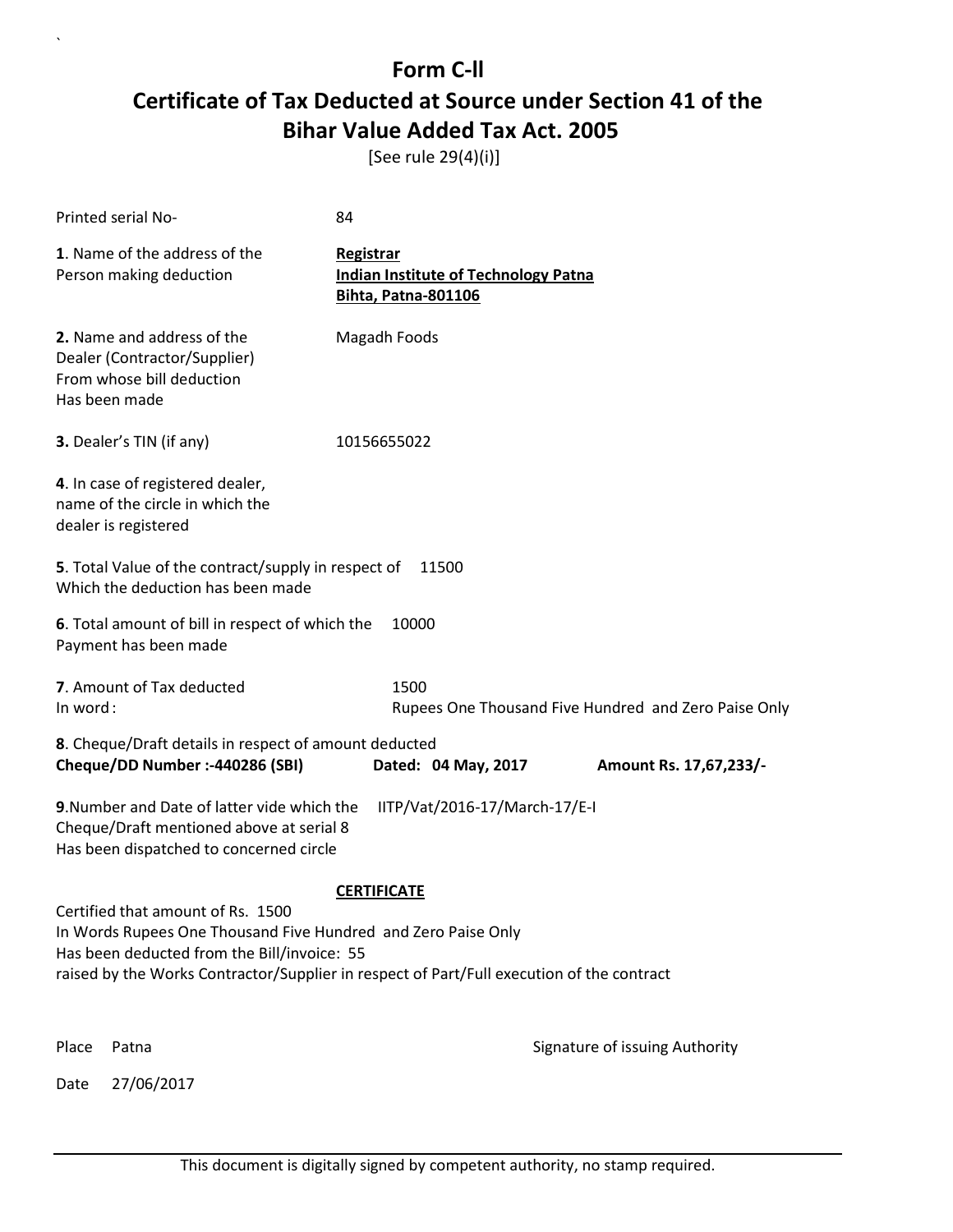[See rule 29(4)(i)]

|          | Printed serial No-                                                                                                                                                                                                                    | 85                                                                                     |                                              |
|----------|---------------------------------------------------------------------------------------------------------------------------------------------------------------------------------------------------------------------------------------|----------------------------------------------------------------------------------------|----------------------------------------------|
|          | 1. Name of the address of the<br>Person making deduction                                                                                                                                                                              | Registrar<br><b>Indian Institute of Technology Patna</b><br><b>Bihta, Patna-801106</b> |                                              |
|          | 2. Name and address of the<br>Dealer (Contractor/Supplier)<br>From whose bill deduction<br>Has been made                                                                                                                              | Jiya enterprises<br>Patna                                                              |                                              |
|          | 3. Dealer's TIN (if any)                                                                                                                                                                                                              | 10047930090                                                                            |                                              |
|          | 4. In case of registered dealer,<br>name of the circle in which the<br>dealer is registered                                                                                                                                           |                                                                                        |                                              |
|          | <b>5</b> . Total Value of the contract/supply in respect of<br>Which the deduction has been made                                                                                                                                      | 8872                                                                                   |                                              |
|          | 6. Total amount of bill in respect of which the<br>Payment has been made                                                                                                                                                              | 8162                                                                                   |                                              |
| In word: | 7. Amount of Tax deducted                                                                                                                                                                                                             | 710                                                                                    | Rupees Seven Hundred Ten and Zero Paise Only |
|          | 8. Cheque/Draft details in respect of amount deducted<br>Cheque/DD Number :- 440286 (SBI)                                                                                                                                             | Dated: 04 May, 2017                                                                    | Amount Rs. 17,67,233/-                       |
|          | 9. Number and Date of latter vide which the<br>Cheque/Draft mentioned above at serial 8<br>Has been dispatched to concerned circle                                                                                                    | IITP/Vat/2016-17/March-17/E-I                                                          |                                              |
|          |                                                                                                                                                                                                                                       | <b>CERTIFICATE</b>                                                                     |                                              |
|          | Certified that amount of Rs. 710<br>In Words Rupees Seven Hundred Ten and Zero Paise Only<br>Has been deducted from the Bill/invoice: 21<br>raised by the Works Contractor/Supplier in respect of Part/Full execution of the contract |                                                                                        |                                              |
| Place    | Patna                                                                                                                                                                                                                                 |                                                                                        | Signature of issuing Authority               |
| Date     | 27/06/2017                                                                                                                                                                                                                            |                                                                                        |                                              |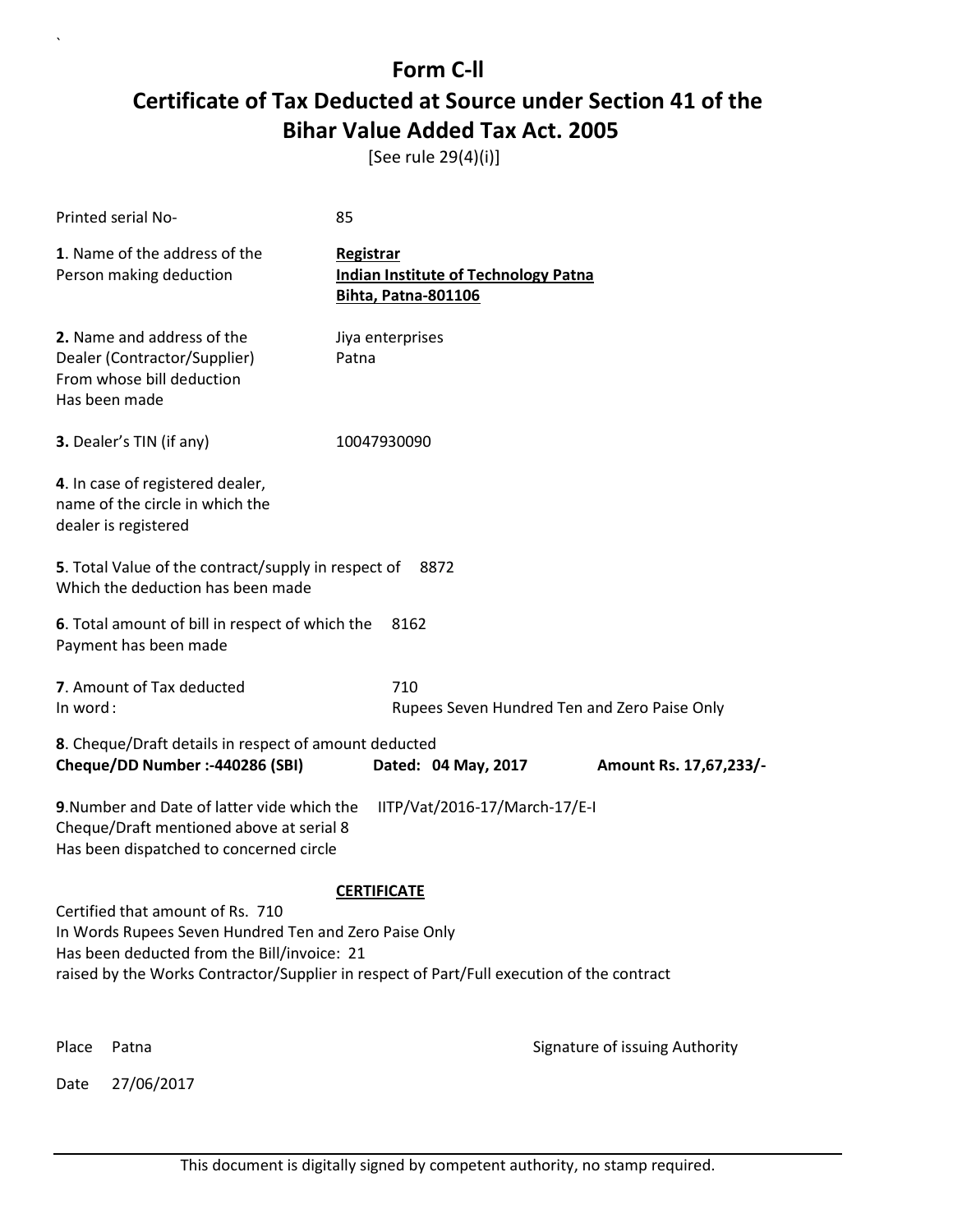[See rule 29(4)(i)]

|          | Printed serial No-                                                                                                                 | 86                                                                                     |                                                   |
|----------|------------------------------------------------------------------------------------------------------------------------------------|----------------------------------------------------------------------------------------|---------------------------------------------------|
|          | 1. Name of the address of the<br>Person making deduction                                                                           | Registrar<br><b>Indian Institute of Technology Patna</b><br><b>Bihta, Patna-801106</b> |                                                   |
|          | 2. Name and address of the<br>Dealer (Contractor/Supplier)<br>From whose bill deduction<br>Has been made                           | <b>SA Construction</b>                                                                 |                                                   |
|          | <b>3.</b> Dealer's TIN (if any)                                                                                                    | 10047931081                                                                            |                                                   |
|          | 4. In case of registered dealer,<br>name of the circle in which the<br>dealer is registered                                        |                                                                                        |                                                   |
|          | 5. Total Value of the contract/supply in respect of<br>Which the deduction has been made                                           | 15973                                                                                  |                                                   |
|          | 6. Total amount of bill in respect of which the<br>Payment has been made                                                           | 15027                                                                                  |                                                   |
| In word: | 7. Amount of Tax deducted                                                                                                          | 946                                                                                    | Rupees Nine Hundred Forty Six and Zero Paise Only |
|          | 8. Cheque/Draft details in respect of amount deducted                                                                              |                                                                                        |                                                   |
|          | Cheque/DD Number :- 440286 (SBI)                                                                                                   | Dated: 04 May, 2017                                                                    | Amount Rs. 17,67,233/-                            |
|          | 9. Number and Date of latter vide which the<br>Cheque/Draft mentioned above at serial 8<br>Has been dispatched to concerned circle | IITP/Vat/2016-17/March-17/E-I                                                          |                                                   |
|          |                                                                                                                                    | <b>CERTIFICATE</b>                                                                     |                                                   |
|          | Certified that amount of Rs. 946<br>In Words Rupees Nine Hundred Forty Six and Zero Paise Only                                     |                                                                                        |                                                   |
|          | Has been deducted from the Bill/invoice: 11, 13                                                                                    |                                                                                        |                                                   |
|          | raised by the Works Contractor/Supplier in respect of Part/Full execution of the contract                                          |                                                                                        |                                                   |
| Place    | Patna                                                                                                                              |                                                                                        | Signature of issuing Authority                    |
| Date     | 27/06/2017                                                                                                                         |                                                                                        |                                                   |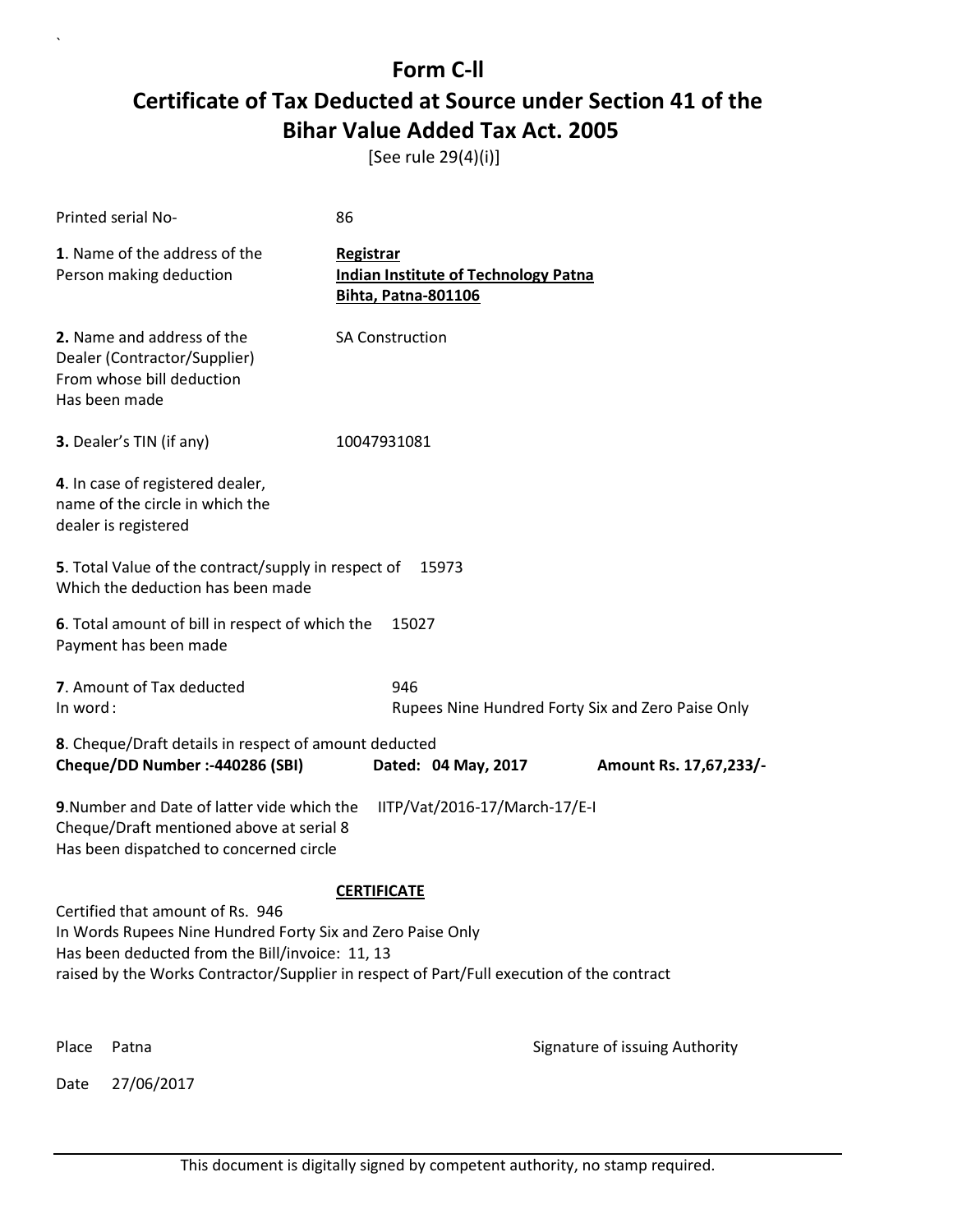[See rule 29(4)(i)]

| Printed serial No-                                                                                                                                                                                                                                  | 87                                                                                            |  |
|-----------------------------------------------------------------------------------------------------------------------------------------------------------------------------------------------------------------------------------------------------|-----------------------------------------------------------------------------------------------|--|
| 1. Name of the address of the<br>Person making deduction                                                                                                                                                                                            | <b>Registrar</b><br><b>Indian Institute of Technology Patna</b><br><b>Bihta, Patna-801106</b> |  |
| 2. Name and address of the<br>Dealer (Contractor/Supplier)<br>From whose bill deduction<br>Has been made                                                                                                                                            | United Construction Co.                                                                       |  |
| 3. Dealer's TIN (if any)                                                                                                                                                                                                                            | 10107267043                                                                                   |  |
| 4. In case of registered dealer,<br>name of the circle in which the<br>dealer is registered                                                                                                                                                         |                                                                                               |  |
| 5. Total Value of the contract/supply in respect of<br>Which the deduction has been made                                                                                                                                                            | 23800                                                                                         |  |
| 6. Total amount of bill in respect of which the<br>Payment has been made                                                                                                                                                                            | 21896                                                                                         |  |
| 7. Amount of Tax deducted<br>In word:                                                                                                                                                                                                               | 1904<br>Rupees One Thousand Nine Hundred Four and Zero Paise Only                             |  |
| 8. Cheque/Draft details in respect of amount deducted<br>Cheque/DD Number :- 440286 (SBI)<br>Dated: 04 May, 2017<br>Amount Rs. 17,67,233/-                                                                                                          |                                                                                               |  |
| 9. Number and Date of latter vide which the<br>IITP/Vat/2016-17/March-17/E-I<br>Cheque/Draft mentioned above at serial 8<br>Has been dispatched to concerned circle                                                                                 |                                                                                               |  |
| <b>CERTIFICATE</b>                                                                                                                                                                                                                                  |                                                                                               |  |
| Certified that amount of Rs. 1904<br>In Words Rupees One Thousand Nine Hundred Four and Zero Paise Only<br>Has been deducted from the Bill/invoice: 22<br>raised by the Works Contractor/Supplier in respect of Part/Full execution of the contract |                                                                                               |  |
|                                                                                                                                                                                                                                                     |                                                                                               |  |
| Place<br>Patna<br>27/06/2017<br>Date                                                                                                                                                                                                                | Signature of issuing Authority                                                                |  |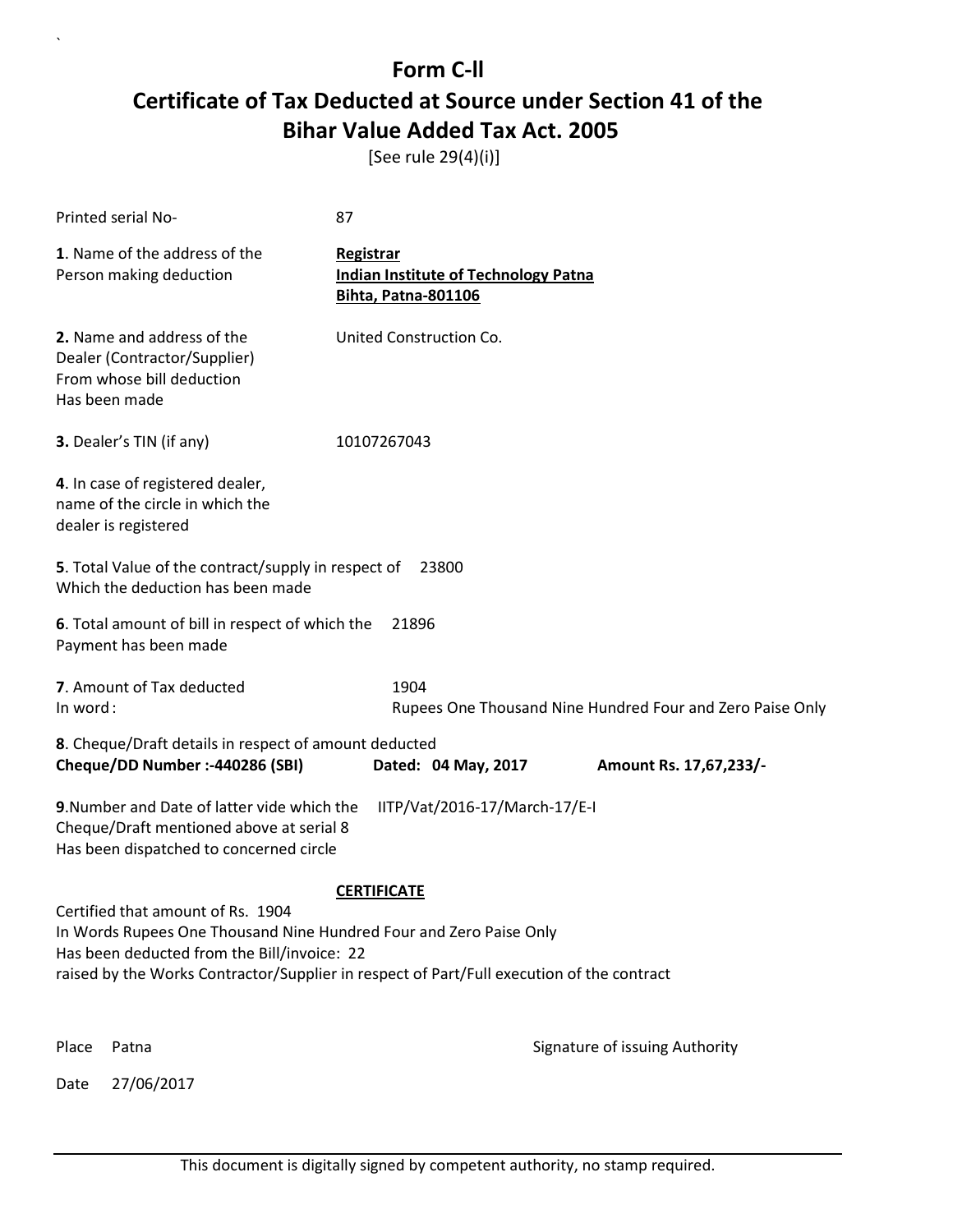[See rule 29(4)(i)]

| Printed serial No-                                                                                                                                                                                                                                      | 88                                                                              |                                                         |
|---------------------------------------------------------------------------------------------------------------------------------------------------------------------------------------------------------------------------------------------------------|---------------------------------------------------------------------------------|---------------------------------------------------------|
| 1. Name of the address of the<br>Person making deduction                                                                                                                                                                                                | Registrar<br><b>Indian Institute of Technology Patna</b><br>Bihta, Patna-801106 |                                                         |
| 2. Name and address of the<br>Dealer (Contractor/Supplier)<br>From whose bill deduction<br>Has been made                                                                                                                                                | M/s Sajawat<br>Patna                                                            |                                                         |
| 3. Dealer's TIN (if any)                                                                                                                                                                                                                                | 10151790014                                                                     |                                                         |
| 4. In case of registered dealer,<br>name of the circle in which the<br>dealer is registered                                                                                                                                                             |                                                                                 |                                                         |
| 5. Total Value of the contract/supply in respect of<br>Which the deduction has been made                                                                                                                                                                | 37800                                                                           |                                                         |
| 6. Total amount of bill in respect of which the<br>Payment has been made                                                                                                                                                                                | 32870                                                                           |                                                         |
| 7. Amount of Tax deducted<br>In word:<br>Only                                                                                                                                                                                                           | 4930                                                                            | Rupees Four Thousand Nine Hundred Thirty and Zero Paise |
| 8. Cheque/Draft details in respect of amount deducted<br>Cheque/DD Number :- 440286 (SBI)                                                                                                                                                               | Dated: 04 May, 2017                                                             | Amount Rs. 17,67,233/-                                  |
| 9. Number and Date of latter vide which the<br>Cheque/Draft mentioned above at serial 8<br>Has been dispatched to concerned circle                                                                                                                      | IITP/Vat/2016-17/March-17/E-I                                                   |                                                         |
|                                                                                                                                                                                                                                                         | <b>CERTIFICATE</b>                                                              |                                                         |
| Certified that amount of Rs. 4930<br>In Words Rupees Four Thousand Nine Hundred Thirty and Zero Paise Only<br>Has been deducted from the Bill/invoice: 195<br>raised by the Works Contractor/Supplier in respect of Part/Full execution of the contract |                                                                                 |                                                         |
| Place<br>Patna                                                                                                                                                                                                                                          |                                                                                 | Signature of issuing Authority                          |

Date 27/06/2017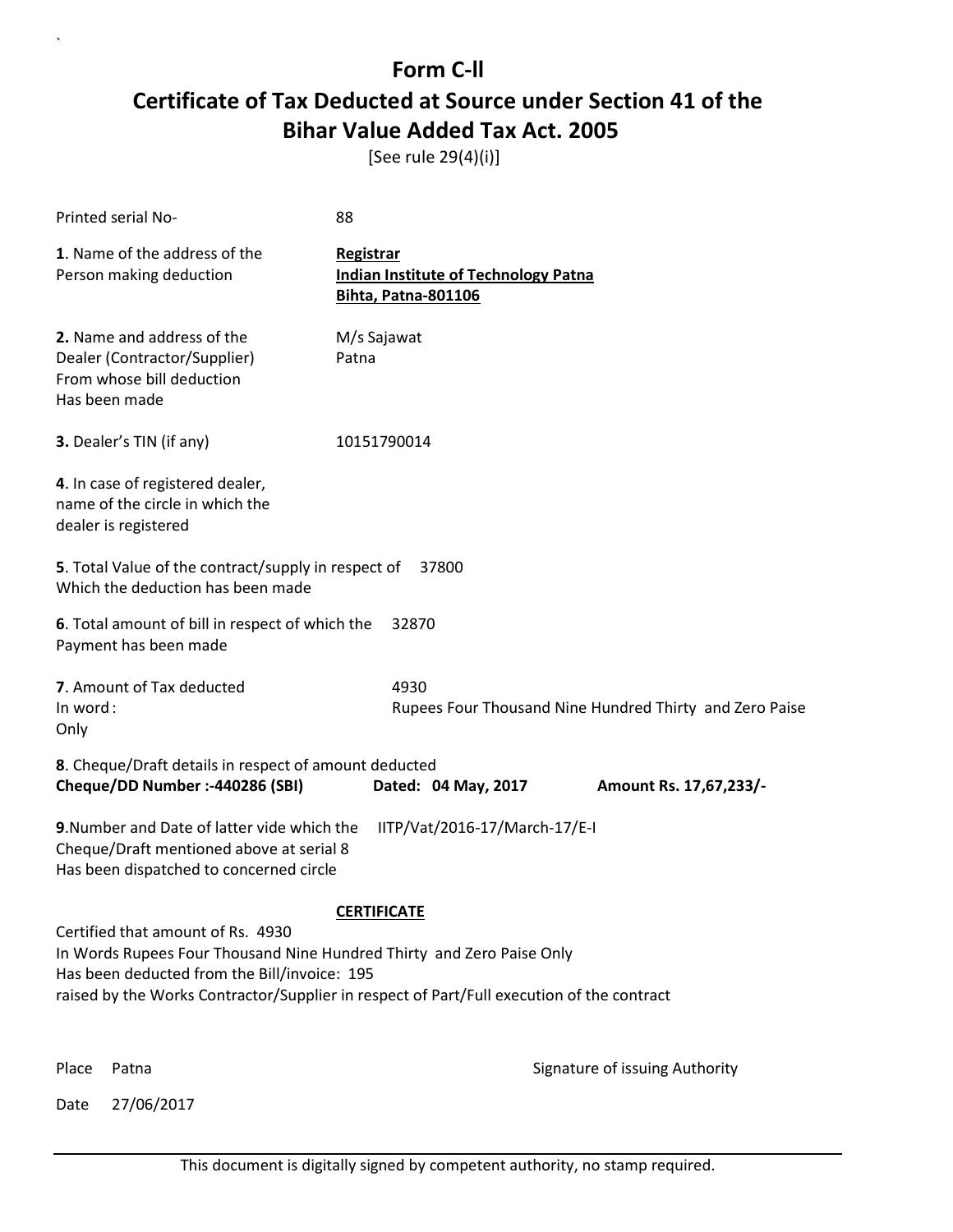[See rule 29(4)(i)]

| Printed serial No-                                                                                                                                                  | 89                                                                                        |  |
|---------------------------------------------------------------------------------------------------------------------------------------------------------------------|-------------------------------------------------------------------------------------------|--|
| 1. Name of the address of the<br>Person making deduction                                                                                                            | <b>Registrar</b><br><b>Indian Institute of Technology Patna</b><br>Bihta, Patna-801106    |  |
| 2. Name and address of the<br>Dealer (Contractor/Supplier)<br>From whose bill deduction<br>Has been made                                                            | M/s Sajawat<br>Patna                                                                      |  |
| 3. Dealer's TIN (if any)                                                                                                                                            | 10151790014                                                                               |  |
| 4. In case of registered dealer,<br>name of the circle in which the<br>dealer is registered                                                                         |                                                                                           |  |
| 5. Total Value of the contract/supply in respect of<br>80545<br>Which the deduction has been made                                                                   |                                                                                           |  |
| 6. Total amount of bill in respect of which the<br>Payment has been made                                                                                            | 70039                                                                                     |  |
| 7. Amount of Tax deducted<br>10506<br>In word:<br>Rupees Ten Thousand Five Hundred Six and Zero Paise Only                                                          |                                                                                           |  |
| 8. Cheque/Draft details in respect of amount deducted                                                                                                               |                                                                                           |  |
| Cheque/DD Number :- 440286 (SBI)                                                                                                                                    | Dated: 04 May, 2017<br>Amount Rs. 17,67,233/-                                             |  |
| IITP/Vat/2016-17/March-17/E-I<br>9. Number and Date of latter vide which the<br>Cheque/Draft mentioned above at serial 8<br>Has been dispatched to concerned circle |                                                                                           |  |
|                                                                                                                                                                     | <b>CERTIFICATE</b>                                                                        |  |
| Certified that amount of Rs. 10506                                                                                                                                  |                                                                                           |  |
| In Words Rupees Ten Thousand Five Hundred Six and Zero Paise Only<br>Has been deducted from the Bill/invoice: 200                                                   |                                                                                           |  |
|                                                                                                                                                                     | raised by the Works Contractor/Supplier in respect of Part/Full execution of the contract |  |
| Place<br>Patna                                                                                                                                                      | Signature of issuing Authority                                                            |  |
| 27/06/2017<br>Date                                                                                                                                                  |                                                                                           |  |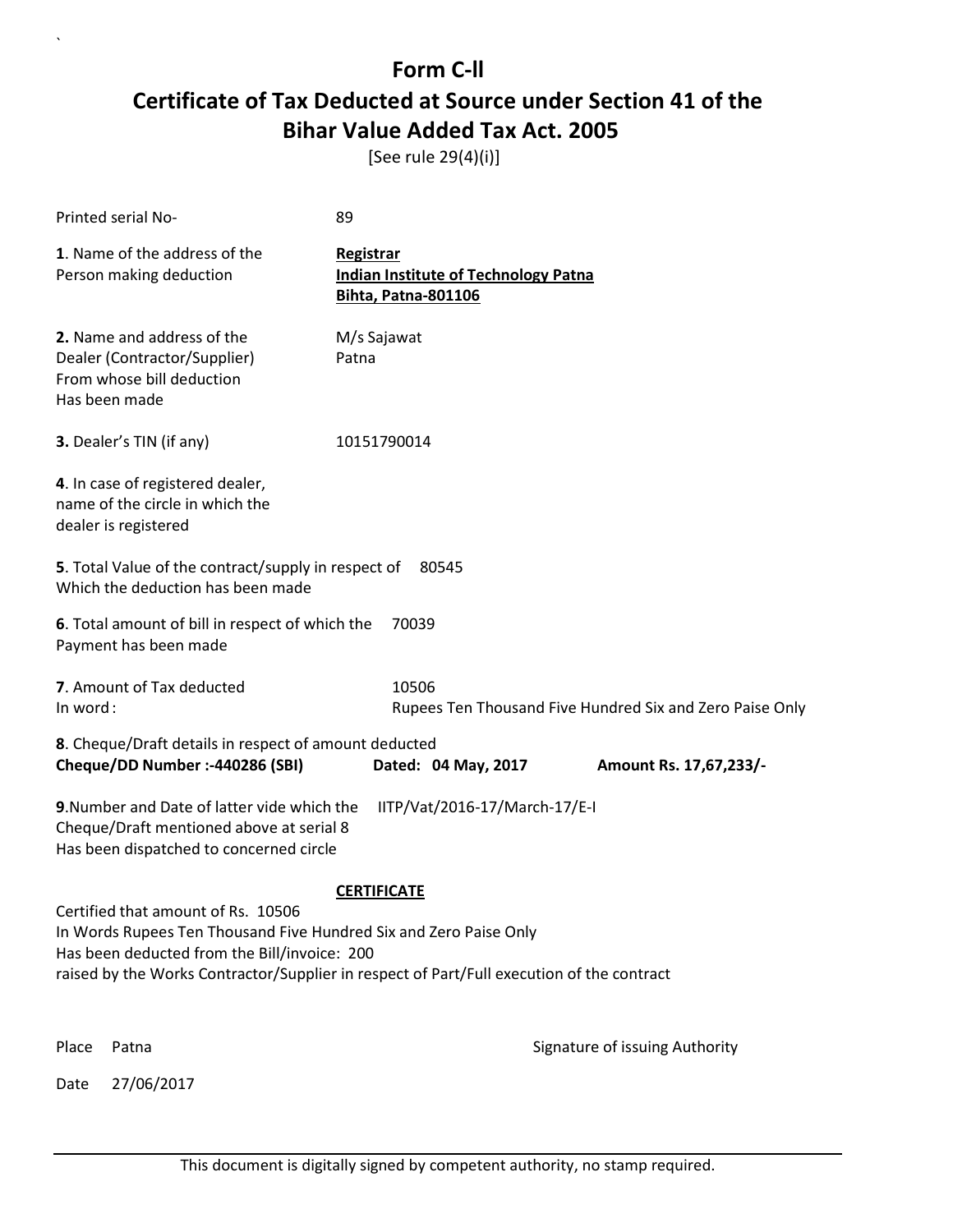[See rule 29(4)(i)]

| Printed serial No-                                                                                                                                                                                                                                                           | 90               |                                                                           |                                                            |  |
|------------------------------------------------------------------------------------------------------------------------------------------------------------------------------------------------------------------------------------------------------------------------------|------------------|---------------------------------------------------------------------------|------------------------------------------------------------|--|
| 1. Name of the address of the<br>Person making deduction                                                                                                                                                                                                                     | <b>Registrar</b> | <b>Indian Institute of Technology Patna</b><br><b>Bihta, Patna-801106</b> |                                                            |  |
| 2. Name and address of the<br>Dealer (Contractor/Supplier)<br>From whose bill deduction<br>Has been made                                                                                                                                                                     |                  | M/S Ranjan Scientific Traders<br>A/7, Kamla Place, G.M.Road, Patna-01     |                                                            |  |
| 3. Dealer's TIN (if any)                                                                                                                                                                                                                                                     | 10105224097      |                                                                           |                                                            |  |
| 4. In case of registered dealer,<br>name of the circle in which the<br>dealer is registered                                                                                                                                                                                  |                  |                                                                           |                                                            |  |
| 5. Total Value of the contract/supply in respect of<br>Which the deduction has been made                                                                                                                                                                                     |                  | 24793                                                                     |                                                            |  |
| 6. Total amount of bill in respect of which the<br>Payment has been made                                                                                                                                                                                                     |                  | 23390                                                                     |                                                            |  |
| 7. Amount of Tax deducted<br>In word:                                                                                                                                                                                                                                        |                  | 1403                                                                      | Rupees One Thousand Four Hundred Three and Zero Paise Only |  |
| 8. Cheque/Draft details in respect of amount deducted<br>Cheque/DD Number :- 440286 (SBI)<br>Dated: 04 May, 2017<br>Amount Rs. 17,67,233/-                                                                                                                                   |                  |                                                                           |                                                            |  |
| 9. Number and Date of latter vide which the<br>IITP/Vat/2016-17/March-17/E-I<br>Cheque/Draft mentioned above at serial 8<br>Has been dispatched to concerned circle                                                                                                          |                  |                                                                           |                                                            |  |
| <b>CERTIFICATE</b><br>Certified that amount of Rs. 1403<br>In Words Rupees One Thousand Four Hundred Three and Zero Paise Only<br>Has been deducted from the Bill/invoice: 1113<br>raised by the Works Contractor/Supplier in respect of Part/Full execution of the contract |                  |                                                                           |                                                            |  |
| Place<br>Patna                                                                                                                                                                                                                                                               |                  |                                                                           | Signature of issuing Authority                             |  |
| 27/06/2017<br>Date                                                                                                                                                                                                                                                           |                  |                                                                           |                                                            |  |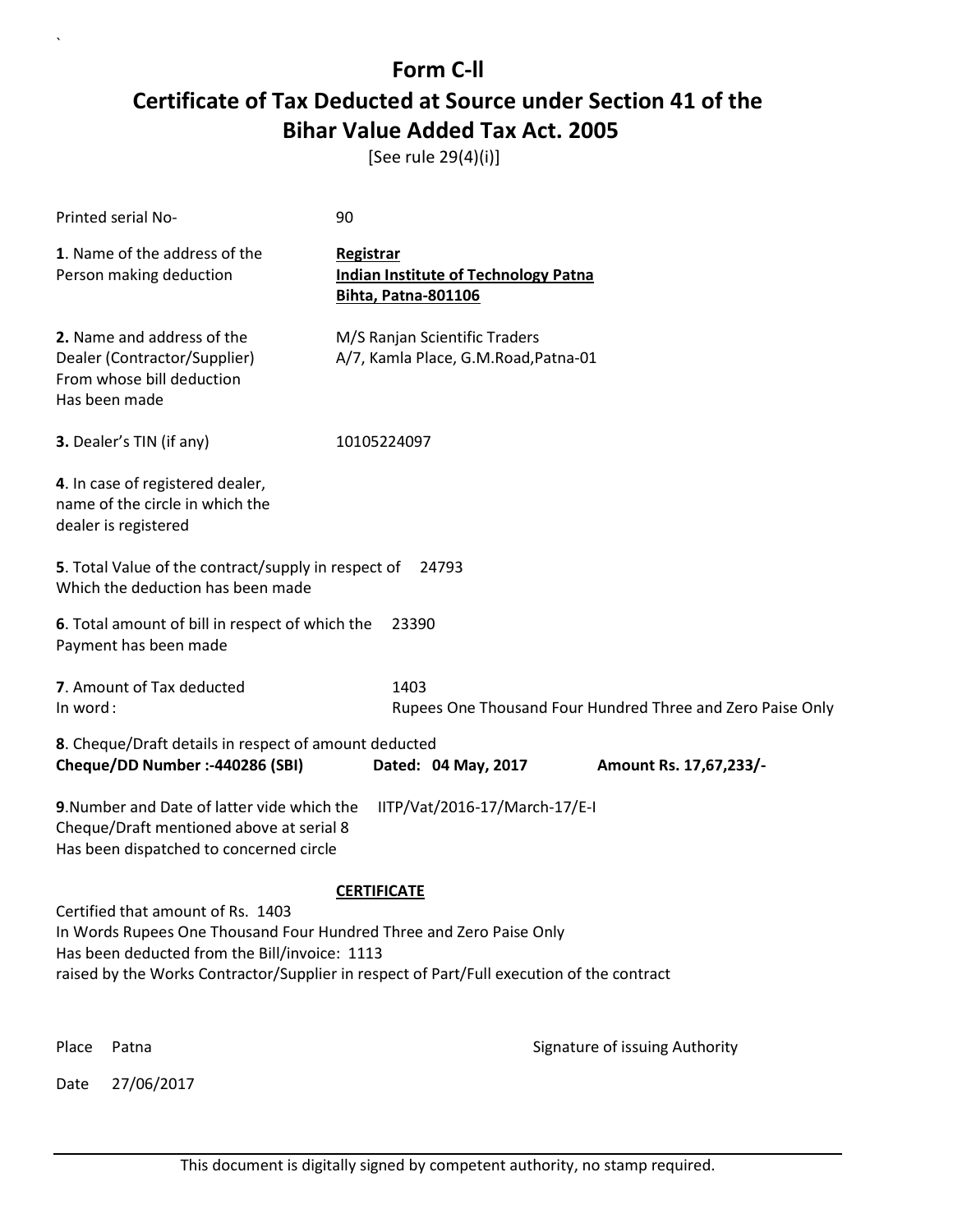|                                                                                                                                    | [See rule 29(4)(i)]                                                                                                                                                                          |
|------------------------------------------------------------------------------------------------------------------------------------|----------------------------------------------------------------------------------------------------------------------------------------------------------------------------------------------|
| Printed serial No-                                                                                                                 | 91                                                                                                                                                                                           |
| 1. Name of the address of the<br>Person making deduction                                                                           | Registrar<br><b>Indian Institute of Technology Patna</b><br>Bihta, Patna-801106                                                                                                              |
| 2. Name and address of the<br>Dealer (Contractor/Supplier)<br>Mithapur, Patna-01<br>From whose bill deduction<br>Has been made     | M/S G.R. Distributors<br>133/156 A, Bihari Complex, New Bengali Tola, Bus stand, Main Road,                                                                                                  |
| 3. Dealer's TIN (if any)                                                                                                           | 10128528043                                                                                                                                                                                  |
| 4. In case of registered dealer,<br>name of the circle in which the<br>dealer is registered                                        |                                                                                                                                                                                              |
| 5. Total Value of the contract/supply in respect of 85997<br>Which the deduction has been made                                     |                                                                                                                                                                                              |
| 6. Total amount of bill in respect of which the<br>Payment has been made                                                           | 74780                                                                                                                                                                                        |
| 7. Amount of Tax deducted<br>In word:<br>Paise Only                                                                                | 11217<br>Rupees Eleven Thousand Two Hundred Seventeen and Zero                                                                                                                               |
| 8. Cheque/Draft details in respect of amount deducted<br>Cheque/DD Number :-440286 (SBI)                                           | Dated: 04 May, 2017<br>Amount Rs. 17,67,233/-                                                                                                                                                |
| 9. Number and Date of latter vide which the<br>Cheque/Draft mentioned above at serial 8<br>Has been dispatched to concerned circle | IITP/Vat/2016-17/March-17/E-I                                                                                                                                                                |
| Certified that amount of Rs. 11217<br>Has been deducted from the Bill/invoice: 1333                                                | <b>CERTIFICATE</b><br>In Words Rupees Eleven Thousand Two Hundred Seventeen and Zero Paise Only<br>raised by the Works Contractor/Supplier in respect of Part/Full execution of the contract |

Date 27/06/2017

`

Place Patna **Property** Place Patna Signature of issuing Authority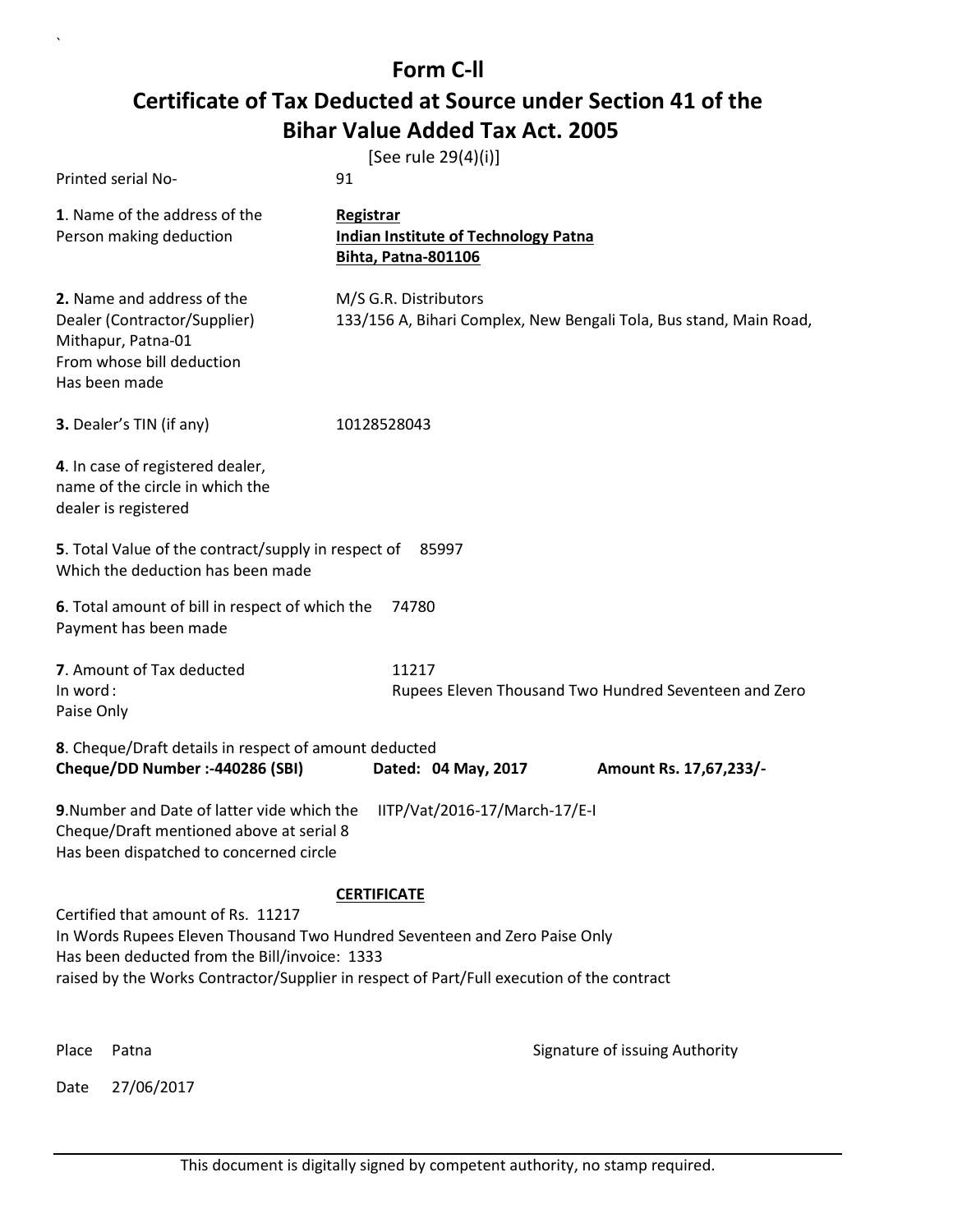[See rule 29(4)(i)]

| Printed serial No-                                                                                                                                                                                                                                                            | 92                                                                                                |  |  |  |
|-------------------------------------------------------------------------------------------------------------------------------------------------------------------------------------------------------------------------------------------------------------------------------|---------------------------------------------------------------------------------------------------|--|--|--|
| 1. Name of the address of the<br>Person making deduction                                                                                                                                                                                                                      | <b>Registrar</b><br><b>Indian Institute of Technology Patna</b><br><b>Bihta, Patna-801106</b>     |  |  |  |
| 2. Name and address of the<br>Dealer (Contractor/Supplier)<br>From whose bill deduction<br>Has been made                                                                                                                                                                      | M/S Ranjan Scientific Traders<br>A/7, Kamla Place, G.M.Road, Patna-01                             |  |  |  |
| 3. Dealer's TIN (if any)                                                                                                                                                                                                                                                      | 10105224097                                                                                       |  |  |  |
| 4. In case of registered dealer,<br>name of the circle in which the<br>dealer is registered                                                                                                                                                                                   |                                                                                                   |  |  |  |
|                                                                                                                                                                                                                                                                               | 5. Total Value of the contract/supply in respect of<br>34590<br>Which the deduction has been made |  |  |  |
| 6. Total amount of bill in respect of which the<br>30079<br>Payment has been made                                                                                                                                                                                             |                                                                                                   |  |  |  |
| 7. Amount of Tax deducted<br>In word:                                                                                                                                                                                                                                         | 4511<br>Rupees Four Thousand Five Hundred Eleven and Zero Paise Only                              |  |  |  |
| 8. Cheque/Draft details in respect of amount deducted<br>Cheque/DD Number :- 440286 (SBI)<br>Dated: 04 May, 2017<br>Amount Rs. 17,67,233/-                                                                                                                                    |                                                                                                   |  |  |  |
| 9. Number and Date of latter vide which the<br>IITP/Vat/2016-17/March-17/E-I<br>Cheque/Draft mentioned above at serial 8<br>Has been dispatched to concerned circle                                                                                                           |                                                                                                   |  |  |  |
| <b>CERTIFICATE</b><br>Certified that amount of Rs. 4511<br>In Words Rupees Four Thousand Five Hundred Eleven and Zero Paise Only<br>Has been deducted from the Bill/invoice: 968<br>raised by the Works Contractor/Supplier in respect of Part/Full execution of the contract |                                                                                                   |  |  |  |
| Place<br>Patna                                                                                                                                                                                                                                                                | Signature of issuing Authority                                                                    |  |  |  |
| 27/06/2017<br>Date                                                                                                                                                                                                                                                            |                                                                                                   |  |  |  |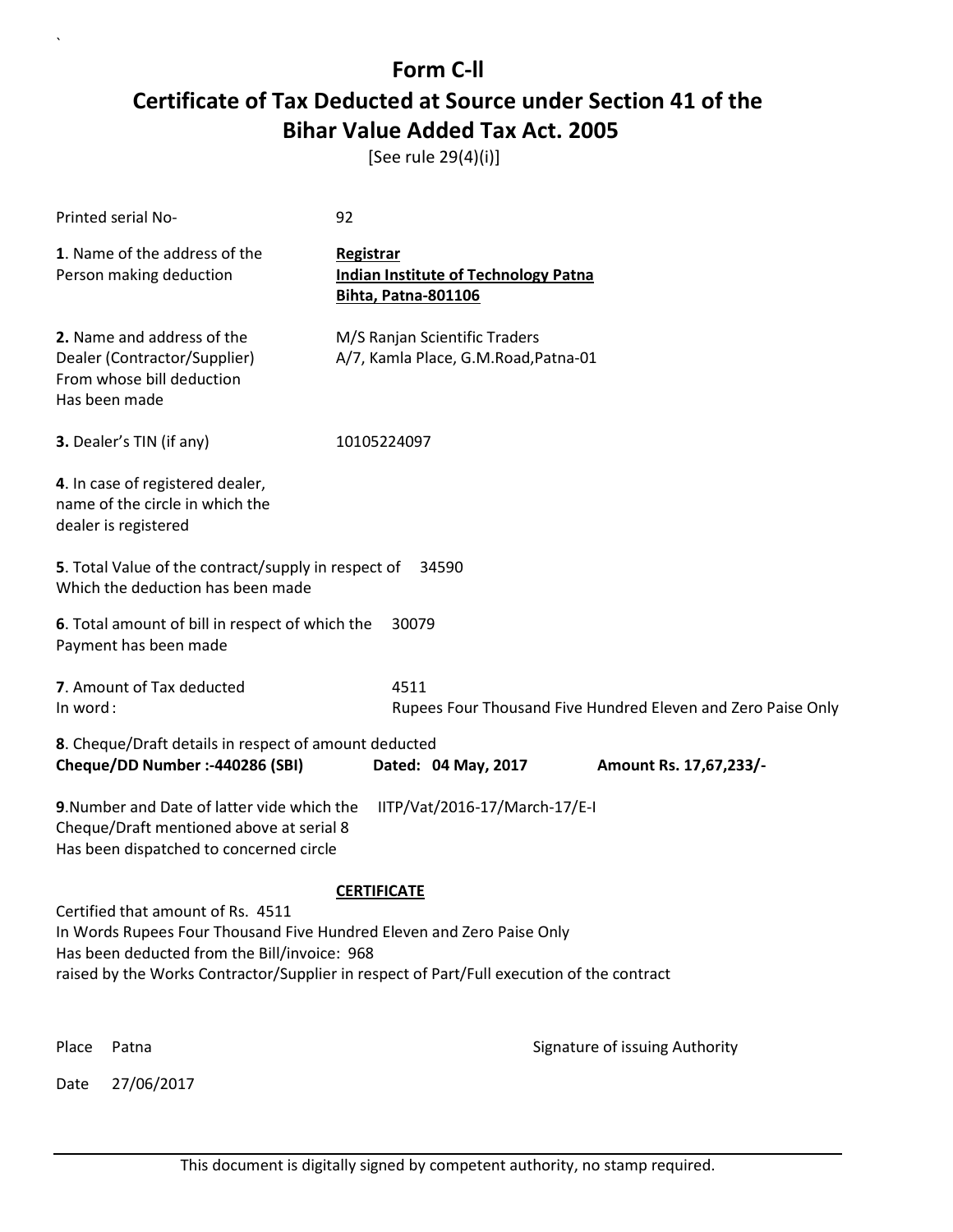[See rule 29(4)(i)]

| Printed serial No-                                                                                                                                              | 93                                                                                        |  |
|-----------------------------------------------------------------------------------------------------------------------------------------------------------------|-------------------------------------------------------------------------------------------|--|
| 1. Name of the address of the<br>Person making deduction                                                                                                        | Registrar<br><b>Indian Institute of Technology Patna</b><br><b>Bihta, Patna-801106</b>    |  |
| 2. Name and address of the<br>Dealer (Contractor/Supplier)<br>From whose bill deduction<br>Has been made                                                        | M/S Ranjan Scientific Traders<br>A/7, Kamla Place, G.M.Road, Patna-01                     |  |
| 3. Dealer's TIN (if any)                                                                                                                                        | 10105224097                                                                               |  |
| 4. In case of registered dealer,<br>name of the circle in which the<br>dealer is registered                                                                     |                                                                                           |  |
| 5. Total Value of the contract/supply in respect of<br>Which the deduction has been made                                                                        | 18372                                                                                     |  |
| 6. Total amount of bill in respect of which the<br>15976<br>Payment has been made                                                                               |                                                                                           |  |
| 7. Amount of Tax deducted<br>In word:<br>Only                                                                                                                   | 2396<br>Rupees Two Thousand Three Hundred Ninety Six and Zero Paise                       |  |
| 8. Cheque/Draft details in respect of amount deducted<br>Cheque/DD Number :- 440286 (SBI)                                                                       | Dated: 04 May, 2017<br>Amount Rs. 17,67,233/-                                             |  |
| 9. Number and Date of latter vide which the<br>Cheque/Draft mentioned above at serial 8<br>Has been dispatched to concerned circle                              | IITP/Vat/2016-17/March-17/E-I                                                             |  |
|                                                                                                                                                                 | <b>CERTIFICATE</b>                                                                        |  |
| Certified that amount of Rs. 2396<br>In Words Rupees Two Thousand Three Hundred Ninety Six and Zero Paise Only<br>Has been deducted from the Bill/invoice: 1111 | raised by the Works Contractor/Supplier in respect of Part/Full execution of the contract |  |
| Place<br>Patna                                                                                                                                                  | Signature of issuing Authority                                                            |  |

Date 27/06/2017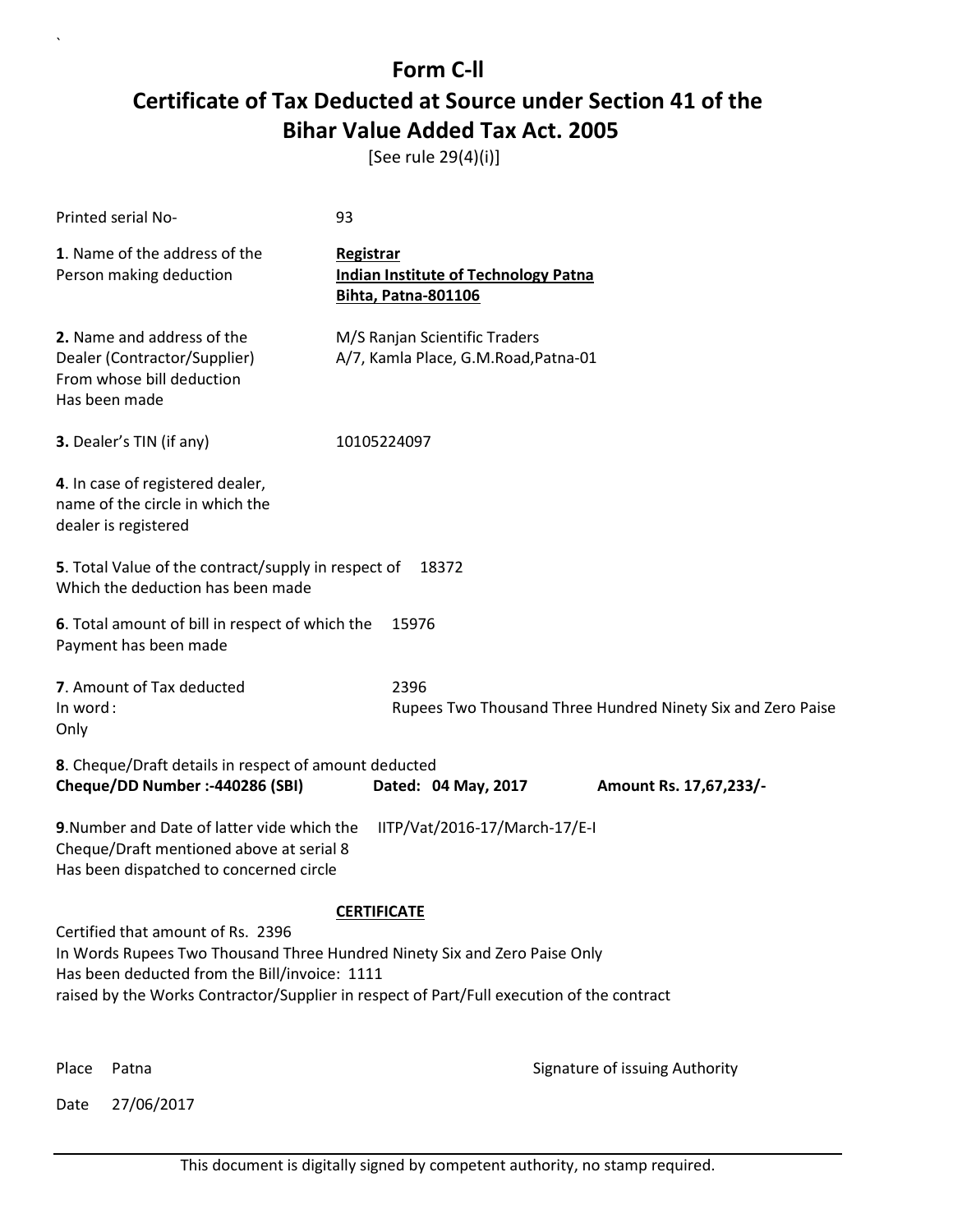[See rule 29(4)(i)]

| Printed serial No-                                                                                                                                                                                                                                           | 94                                                                                     |                                                       |
|--------------------------------------------------------------------------------------------------------------------------------------------------------------------------------------------------------------------------------------------------------------|----------------------------------------------------------------------------------------|-------------------------------------------------------|
| 1. Name of the address of the<br>Person making deduction                                                                                                                                                                                                     | Registrar<br><b>Indian Institute of Technology Patna</b><br><b>Bihta, Patna-801106</b> |                                                       |
| 2. Name and address of the<br>Dealer (Contractor/Supplier)<br>From whose bill deduction<br>Has been made                                                                                                                                                     | M/S Ranjan Scientific Traders<br>A/7, Kamla Place, G.M.Road, Patna-01                  |                                                       |
| 3. Dealer's TIN (if any)                                                                                                                                                                                                                                     | 10105224097                                                                            |                                                       |
| 4. In case of registered dealer,<br>name of the circle in which the<br>dealer is registered                                                                                                                                                                  |                                                                                        |                                                       |
| 5. Total Value of the contract/supply in respect of<br>Which the deduction has been made                                                                                                                                                                     | 56997                                                                                  |                                                       |
| 6. Total amount of bill in respect of which the<br>Payment has been made                                                                                                                                                                                     | 53771                                                                                  |                                                       |
| 7. Amount of Tax deducted<br>In word:<br>Paise Only                                                                                                                                                                                                          | 3226                                                                                   | Rupees Three Thousand Two Hundred Twenty Six and Zero |
| 8. Cheque/Draft details in respect of amount deducted<br>Cheque/DD Number :- 440286 (SBI)                                                                                                                                                                    | Dated: 04 May, 2017                                                                    | Amount Rs. 17,67,233/-                                |
| 9. Number and Date of latter vide which the<br>IITP/Vat/2016-17/March-17/E-I<br>Cheque/Draft mentioned above at serial 8<br>Has been dispatched to concerned circle                                                                                          |                                                                                        |                                                       |
|                                                                                                                                                                                                                                                              | <b>CERTIFICATE</b>                                                                     |                                                       |
| Certified that amount of Rs. 3226<br>In Words Rupees Three Thousand Two Hundred Twenty Six and Zero Paise Only<br>Has been deducted from the Bill/invoice: 1112<br>raised by the Works Contractor/Supplier in respect of Part/Full execution of the contract |                                                                                        |                                                       |
| Place<br>Patna                                                                                                                                                                                                                                               |                                                                                        | Signature of issuing Authority                        |

Date 27/06/2017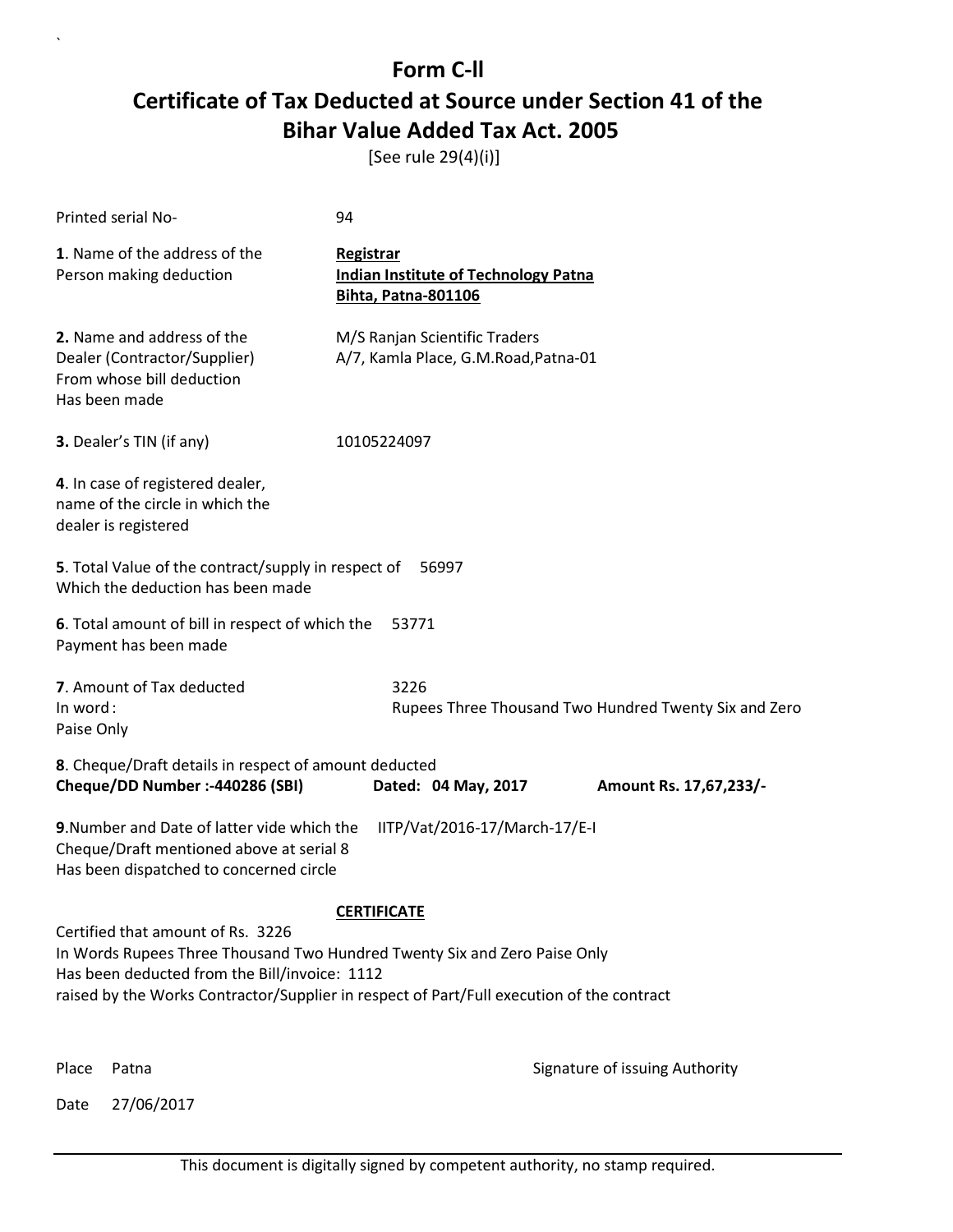[See rule 29(4)(i)]

| Printed serial No-                                                                                                                                                                                                                                           | 95                                                                                     |  |
|--------------------------------------------------------------------------------------------------------------------------------------------------------------------------------------------------------------------------------------------------------------|----------------------------------------------------------------------------------------|--|
| 1. Name of the address of the<br>Person making deduction                                                                                                                                                                                                     | Registrar<br><b>Indian Institute of Technology Patna</b><br><b>Bihta, Patna-801106</b> |  |
| 2. Name and address of the<br>Dealer (Contractor/Supplier)<br>From whose bill deduction<br>Has been made                                                                                                                                                     | M/S Ranjan Scientific Traders<br>A/7, Kamla Place, G.M.Road, Patna-01                  |  |
| 3. Dealer's TIN (if any)                                                                                                                                                                                                                                     | 10105224097                                                                            |  |
| 4. In case of registered dealer,<br>name of the circle in which the<br>dealer is registered                                                                                                                                                                  |                                                                                        |  |
| 5. Total Value of the contract/supply in respect of<br>41774<br>Which the deduction has been made                                                                                                                                                            |                                                                                        |  |
| 6. Total amount of bill in respect of which the<br>Payment has been made                                                                                                                                                                                     | 39410                                                                                  |  |
| 7. Amount of Tax deducted<br>In word:<br>Only                                                                                                                                                                                                                | 2364<br>Rupees Two Thousand Three Hundred Sixty Four and Zero Paise                    |  |
| 8. Cheque/Draft details in respect of amount deducted<br>Cheque/DD Number :- 440286 (SBI)                                                                                                                                                                    | Dated: 04 May, 2017<br>Amount Rs. 17,67,233/-                                          |  |
| 9. Number and Date of latter vide which the<br>Cheque/Draft mentioned above at serial 8<br>Has been dispatched to concerned circle                                                                                                                           | IITP/Vat/2016-17/March-17/E-I                                                          |  |
| <b>CERTIFICATE</b>                                                                                                                                                                                                                                           |                                                                                        |  |
| Certified that amount of Rs. 2364<br>In Words Rupees Two Thousand Three Hundred Sixty Four and Zero Paise Only<br>Has been deducted from the Bill/invoice: 1123<br>raised by the Works Contractor/Supplier in respect of Part/Full execution of the contract |                                                                                        |  |
| Place<br>Patna                                                                                                                                                                                                                                               | Signature of issuing Authority                                                         |  |

Date 27/06/2017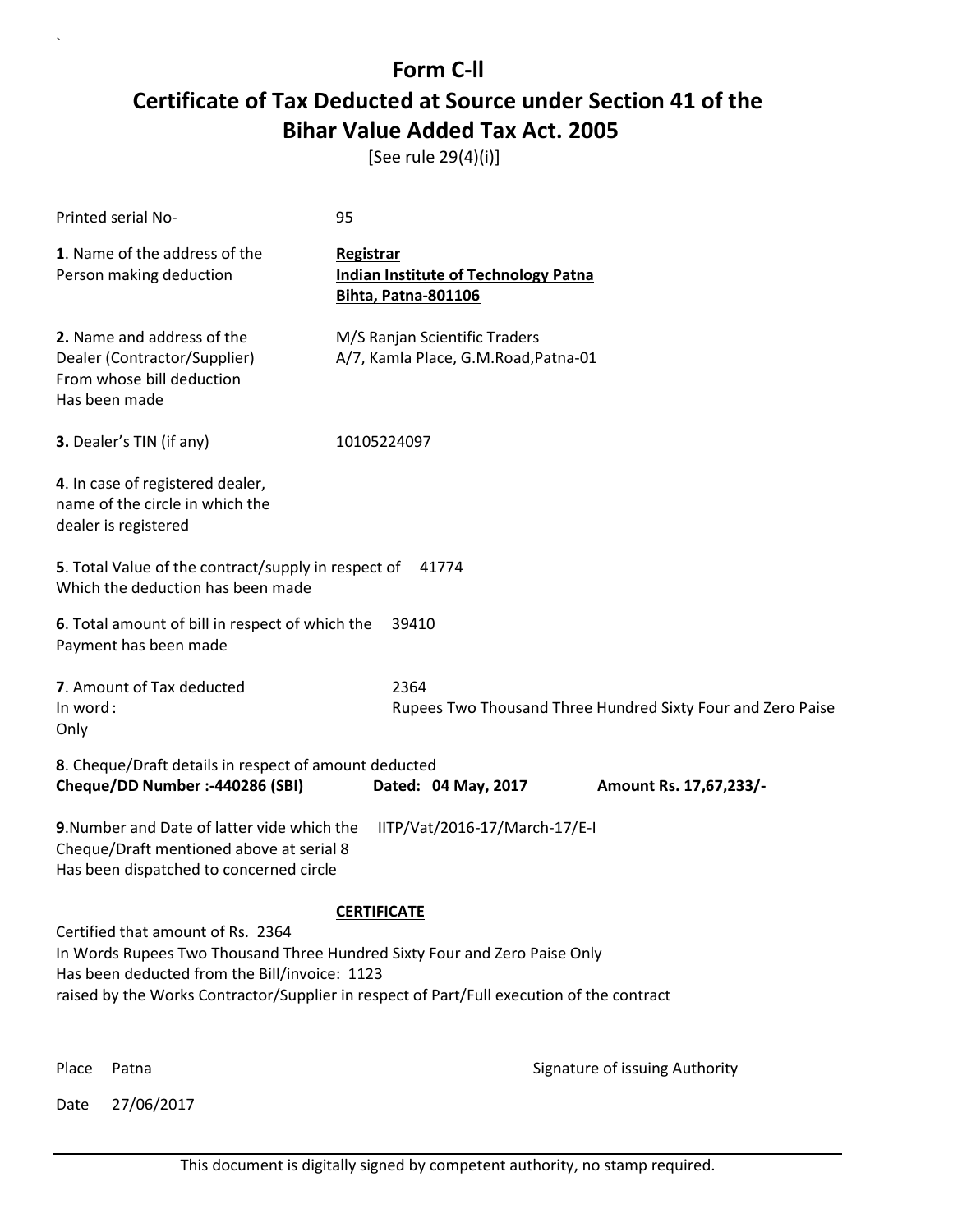[See rule 29(4)(i)]

| <b>Printed serial No-</b>                                                                                                                                                                                                                                     | 96                                                                                            |  |
|---------------------------------------------------------------------------------------------------------------------------------------------------------------------------------------------------------------------------------------------------------------|-----------------------------------------------------------------------------------------------|--|
| 1. Name of the address of the<br>Person making deduction                                                                                                                                                                                                      | <b>Registrar</b><br><b>Indian Institute of Technology Patna</b><br><b>Bihta, Patna-801106</b> |  |
| 2. Name and address of the<br>Dealer (Contractor/Supplier)<br>From whose bill deduction<br>Has been made                                                                                                                                                      | M/S Ranjan Scientific Traders<br>A/7, Kamla Place, G.M.Road, Patna-01                         |  |
| 3. Dealer's TIN (if any)                                                                                                                                                                                                                                      | 10105224097                                                                                   |  |
| 4. In case of registered dealer,<br>name of the circle in which the<br>dealer is registered                                                                                                                                                                   |                                                                                               |  |
| 5. Total Value of the contract/supply in respect of<br>33297<br>Which the deduction has been made                                                                                                                                                             |                                                                                               |  |
| 6. Total amount of bill in respect of which the<br>Payment has been made                                                                                                                                                                                      | 31412                                                                                         |  |
| 7. Amount of Tax deducted<br>In word:<br>Only                                                                                                                                                                                                                 | 1885<br>Rupees One Thousand Eight Hundred Eighty Five and Zero Paise                          |  |
| 8. Cheque/Draft details in respect of amount deducted<br>Cheque/DD Number :- 440286 (SBI)                                                                                                                                                                     | Dated: 04 May, 2017<br>Amount Rs. 17,67,233/-                                                 |  |
| 9. Number and Date of latter vide which the<br>Cheque/Draft mentioned above at serial 8<br>Has been dispatched to concerned circle                                                                                                                            | IITP/Vat/2016-17/March-17/E-I                                                                 |  |
|                                                                                                                                                                                                                                                               | <b>CERTIFICATE</b>                                                                            |  |
| Certified that amount of Rs. 1885<br>In Words Rupees One Thousand Eight Hundred Eighty Five and Zero Paise Only<br>Has been deducted from the Bill/invoice: 1057<br>raised by the Works Contractor/Supplier in respect of Part/Full execution of the contract |                                                                                               |  |
| Place<br>Patna                                                                                                                                                                                                                                                | Signature of issuing Authority                                                                |  |

Date 27/06/2017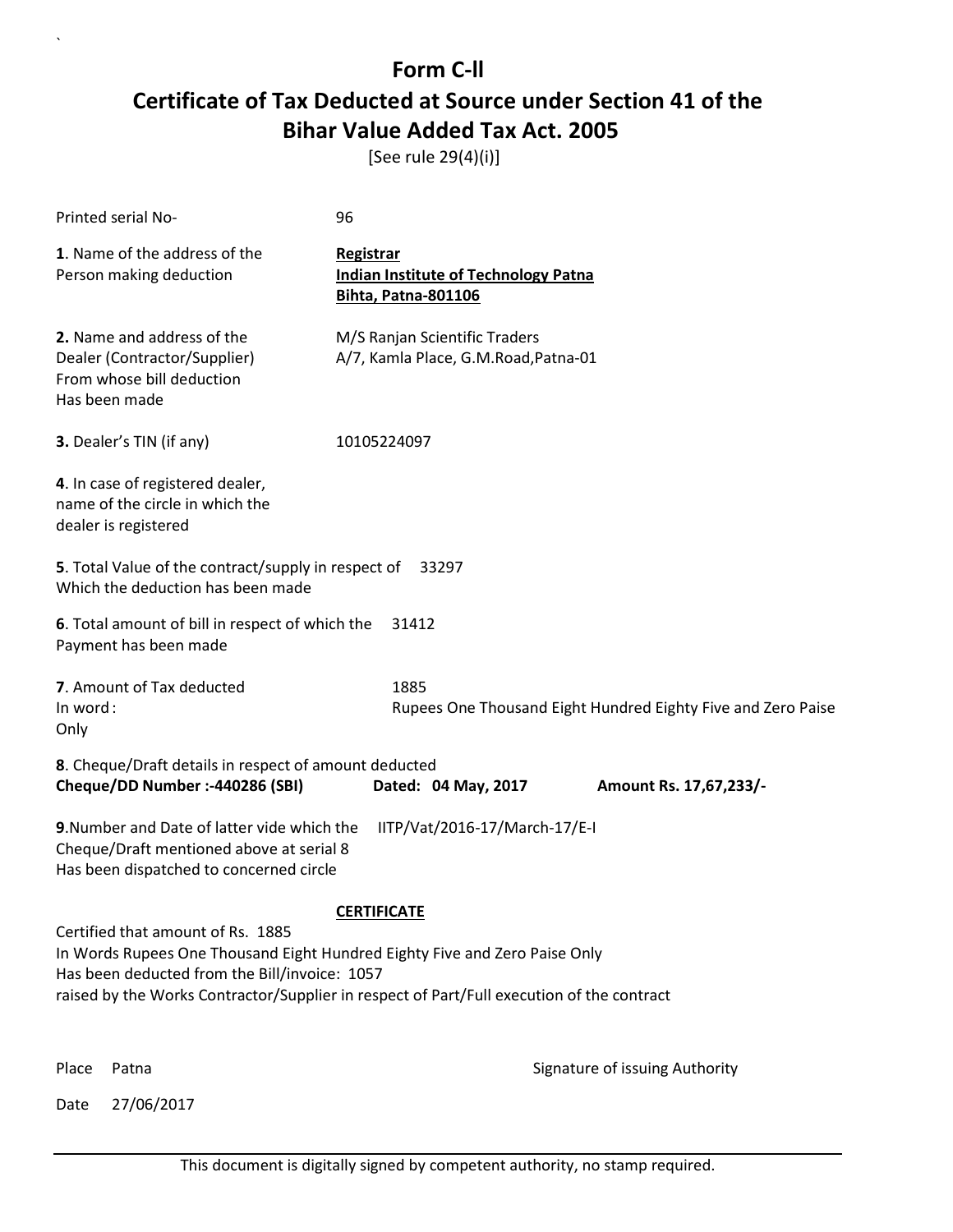[See rule 29(4)(i)]

| Printed serial No-                                                                                                                                                                                                                                    | 97                                                                                     |                                                        |
|-------------------------------------------------------------------------------------------------------------------------------------------------------------------------------------------------------------------------------------------------------|----------------------------------------------------------------------------------------|--------------------------------------------------------|
| 1. Name of the address of the<br>Person making deduction                                                                                                                                                                                              | Registrar<br><b>Indian Institute of Technology Patna</b><br><b>Bihta, Patna-801106</b> |                                                        |
| 2. Name and address of the<br>Dealer (Contractor/Supplier)<br>From whose bill deduction<br>Has been made                                                                                                                                              | Sportico Fitness Pvt. Ltd.<br>Patna                                                    |                                                        |
| 3. Dealer's TIN (if any)                                                                                                                                                                                                                              | 10146730026                                                                            |                                                        |
| 4. In case of registered dealer,<br>name of the circle in which the<br>dealer is registered                                                                                                                                                           |                                                                                        |                                                        |
| 5. Total Value of the contract/supply in respect of<br>Which the deduction has been made                                                                                                                                                              | 86537                                                                                  |                                                        |
| 6. Total amount of bill in respect of which the<br>Payment has been made                                                                                                                                                                              | 82417                                                                                  |                                                        |
| 7. Amount of Tax deducted<br>In word:<br>Only                                                                                                                                                                                                         | 4120                                                                                   | Rupees Four Thousand One Hundred Twenty and Zero Paise |
| 8. Cheque/Draft details in respect of amount deducted<br>Cheque/DD Number :- 440286 (SBI)                                                                                                                                                             | Dated: 04 May, 2017                                                                    | Amount Rs. 17,67,233/-                                 |
| 9. Number and Date of latter vide which the<br>Cheque/Draft mentioned above at serial 8<br>Has been dispatched to concerned circle                                                                                                                    | IITP/Vat/2016-17/March-17/E-I                                                          |                                                        |
|                                                                                                                                                                                                                                                       | <b>CERTIFICATE</b>                                                                     |                                                        |
| Certified that amount of Rs. 4120<br>In Words Rupees Four Thousand One Hundred Twenty and Zero Paise Only<br>Has been deducted from the Bill/invoice: 25<br>raised by the Works Contractor/Supplier in respect of Part/Full execution of the contract |                                                                                        |                                                        |
| Place<br>Patna                                                                                                                                                                                                                                        |                                                                                        | Signature of issuing Authority                         |

Date 27/06/2017

`

This document is digitally signed by competent authority, no stamp required.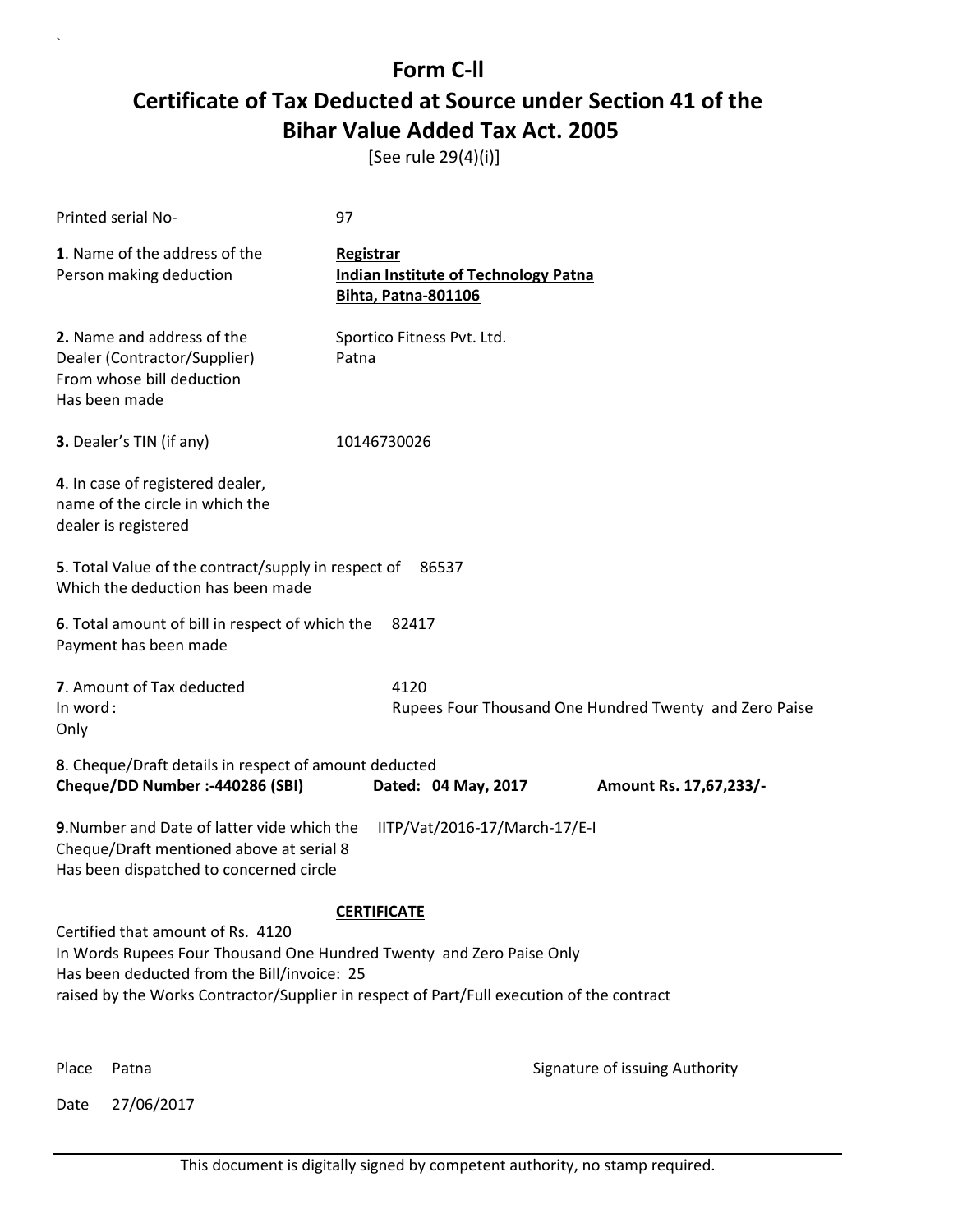[See rule 29(4)(i)]

|                                                                                                                                                                                                                                                                          | <b>Printed serial No-</b>                                                                                | 98          |       |                                                                           |                                |                                                       |  |
|--------------------------------------------------------------------------------------------------------------------------------------------------------------------------------------------------------------------------------------------------------------------------|----------------------------------------------------------------------------------------------------------|-------------|-------|---------------------------------------------------------------------------|--------------------------------|-------------------------------------------------------|--|
|                                                                                                                                                                                                                                                                          | 1. Name of the address of the<br>Person making deduction                                                 | Registrar   |       | <b>Indian Institute of Technology Patna</b><br><b>Bihta, Patna-801106</b> |                                |                                                       |  |
|                                                                                                                                                                                                                                                                          | 2. Name and address of the<br>Dealer (Contractor/Supplier)<br>From whose bill deduction<br>Has been made | Patna       |       | M/S MS Engineering works                                                  |                                |                                                       |  |
|                                                                                                                                                                                                                                                                          | 3. Dealer's TIN (if any)                                                                                 | 10144501046 |       |                                                                           |                                |                                                       |  |
|                                                                                                                                                                                                                                                                          | 4. In case of registered dealer,<br>name of the circle in which the<br>dealer is registered              |             |       |                                                                           |                                |                                                       |  |
| 5. Total Value of the contract/supply in respect of<br>82800<br>Which the deduction has been made                                                                                                                                                                        |                                                                                                          |             |       |                                                                           |                                |                                                       |  |
| 6. Total amount of bill in respect of which the<br>72000<br>Payment has been made                                                                                                                                                                                        |                                                                                                          |             |       |                                                                           |                                |                                                       |  |
| In word:                                                                                                                                                                                                                                                                 | 7. Amount of Tax deducted                                                                                |             | 10800 |                                                                           |                                | Rupees Ten Thousand Eight Hundred and Zero Paise Only |  |
| 8. Cheque/Draft details in respect of amount deducted<br>Cheque/DD Number :- 440286 (SBI)<br>Dated: 04 May, 2017<br>Amount Rs. 17,67,233/-                                                                                                                               |                                                                                                          |             |       |                                                                           |                                |                                                       |  |
| 9. Number and Date of latter vide which the<br>IITP/Vat/2016-17/March-17/E-I<br>Cheque/Draft mentioned above at serial 8<br>Has been dispatched to concerned circle                                                                                                      |                                                                                                          |             |       |                                                                           |                                |                                                       |  |
| <b>CERTIFICATE</b><br>Certified that amount of Rs. 10800<br>In Words Rupees Ten Thousand Eight Hundred and Zero Paise Only<br>Has been deducted from the Bill/invoice: 1417<br>raised by the Works Contractor/Supplier in respect of Part/Full execution of the contract |                                                                                                          |             |       |                                                                           |                                |                                                       |  |
| Place                                                                                                                                                                                                                                                                    | Patna                                                                                                    |             |       |                                                                           | Signature of issuing Authority |                                                       |  |
| Date                                                                                                                                                                                                                                                                     | 27/06/2017                                                                                               |             |       |                                                                           |                                |                                                       |  |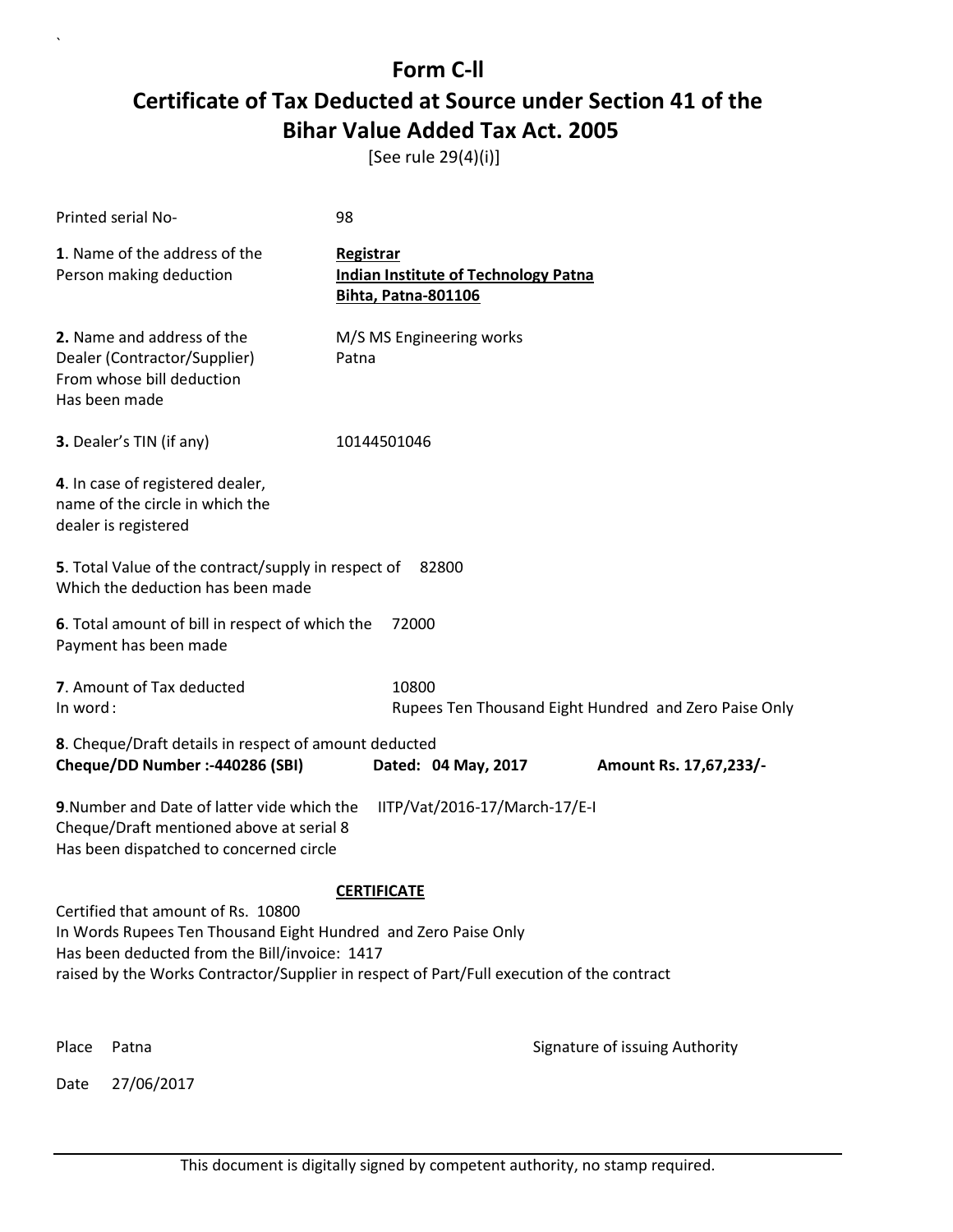[See rule 29(4)(i)]

|                                                                                                                                                                                                                                                   | <b>Printed serial No-</b>                                                                                | 99          |                                                                           |                                                       |
|---------------------------------------------------------------------------------------------------------------------------------------------------------------------------------------------------------------------------------------------------|----------------------------------------------------------------------------------------------------------|-------------|---------------------------------------------------------------------------|-------------------------------------------------------|
|                                                                                                                                                                                                                                                   | 1. Name of the address of the<br>Person making deduction                                                 | Registrar   | <b>Indian Institute of Technology Patna</b><br><b>Bihta, Patna-801106</b> |                                                       |
|                                                                                                                                                                                                                                                   | 2. Name and address of the<br>Dealer (Contractor/Supplier)<br>From whose bill deduction<br>Has been made | Patna       | M/S MS Engineering works                                                  |                                                       |
|                                                                                                                                                                                                                                                   | 3. Dealer's TIN (if any)                                                                                 | 10144501046 |                                                                           |                                                       |
|                                                                                                                                                                                                                                                   | 4. In case of registered dealer,<br>name of the circle in which the<br>dealer is registered              |             |                                                                           |                                                       |
| 5. Total Value of the contract/supply in respect of<br>27600<br>Which the deduction has been made                                                                                                                                                 |                                                                                                          |             |                                                                           |                                                       |
| 6. Total amount of bill in respect of which the<br>24000<br>Payment has been made                                                                                                                                                                 |                                                                                                          |             |                                                                           |                                                       |
| In word:                                                                                                                                                                                                                                          | 7. Amount of Tax deducted                                                                                |             | 3600                                                                      | Rupees Three Thousand Six Hundred and Zero Paise Only |
| 8. Cheque/Draft details in respect of amount deducted<br>Cheque/DD Number :- 440286 (SBI)<br>Dated: 04 May, 2017                                                                                                                                  |                                                                                                          |             |                                                                           |                                                       |
|                                                                                                                                                                                                                                                   |                                                                                                          |             |                                                                           | Amount Rs. 17,67,233/-                                |
| 9. Number and Date of latter vide which the<br>IITP/Vat/2016-17/March-17/E-I<br>Cheque/Draft mentioned above at serial 8<br>Has been dispatched to concerned circle                                                                               |                                                                                                          |             |                                                                           |                                                       |
| <b>CERTIFICATE</b>                                                                                                                                                                                                                                |                                                                                                          |             |                                                                           |                                                       |
| Certified that amount of Rs. 3600<br>In Words Rupees Three Thousand Six Hundred and Zero Paise Only<br>Has been deducted from the Bill/invoice: 1402<br>raised by the Works Contractor/Supplier in respect of Part/Full execution of the contract |                                                                                                          |             |                                                                           |                                                       |
|                                                                                                                                                                                                                                                   |                                                                                                          |             |                                                                           |                                                       |
| Place                                                                                                                                                                                                                                             | Patna                                                                                                    |             |                                                                           | Signature of issuing Authority                        |
| Date                                                                                                                                                                                                                                              | 27/06/2017                                                                                               |             |                                                                           |                                                       |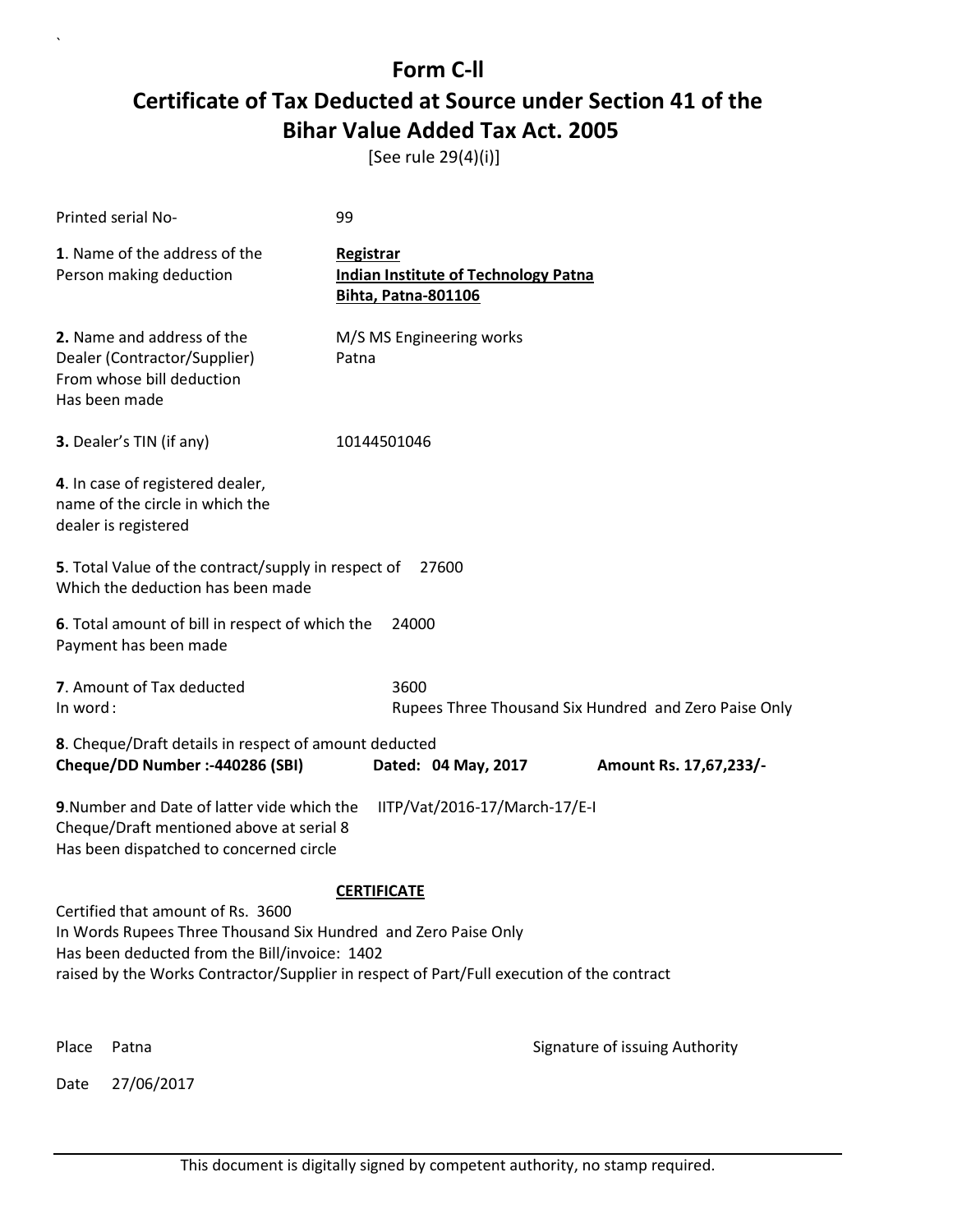[See rule 29(4)(i)]

| Printed serial No-                                                                                                                                                                                                                                | 100                                                                                    |                                                      |  |  |
|---------------------------------------------------------------------------------------------------------------------------------------------------------------------------------------------------------------------------------------------------|----------------------------------------------------------------------------------------|------------------------------------------------------|--|--|
| 1. Name of the address of the<br>Person making deduction                                                                                                                                                                                          | Registrar<br><b>Indian Institute of Technology Patna</b><br><b>Bihta, Patna-801106</b> |                                                      |  |  |
| 2. Name and address of the<br>Dealer (Contractor/Supplier)<br>From whose bill deduction<br>Has been made                                                                                                                                          | M/S MS Engineering works<br>Patna                                                      |                                                      |  |  |
| 3. Dealer's TIN (if any)                                                                                                                                                                                                                          | 10144501046                                                                            |                                                      |  |  |
| 4. In case of registered dealer,<br>name of the circle in which the<br>dealer is registered                                                                                                                                                       |                                                                                        |                                                      |  |  |
| 5. Total Value of the contract/supply in respect of<br>80500<br>Which the deduction has been made                                                                                                                                                 |                                                                                        |                                                      |  |  |
| 6. Total amount of bill in respect of which the<br>70000<br>Payment has been made                                                                                                                                                                 |                                                                                        |                                                      |  |  |
| 7. Amount of Tax deducted<br>In word:                                                                                                                                                                                                             | 10500                                                                                  | Rupees Ten Thousand Five Hundred and Zero Paise Only |  |  |
| 8. Cheque/Draft details in respect of amount deducted                                                                                                                                                                                             |                                                                                        |                                                      |  |  |
| Cheque/DD Number :- 440286 (SBI)                                                                                                                                                                                                                  | Dated: 04 May, 2017                                                                    | Amount Rs. 17,67,233/-                               |  |  |
| 9. Number and Date of latter vide which the<br>IITP/Vat/2016-17/March-17/E-I<br>Cheque/Draft mentioned above at serial 8<br>Has been dispatched to concerned circle                                                                               |                                                                                        |                                                      |  |  |
| <b>CERTIFICATE</b>                                                                                                                                                                                                                                |                                                                                        |                                                      |  |  |
| Certified that amount of Rs. 10500<br>In Words Rupees Ten Thousand Five Hundred and Zero Paise Only<br>Has been deducted from the Bill/invoice: 1401<br>raised by the Works Contractor/Supplier in respect of Part/Full execution of the contract |                                                                                        |                                                      |  |  |
| Place<br>Patna                                                                                                                                                                                                                                    |                                                                                        | Signature of issuing Authority                       |  |  |
| 27/06/2017<br>Date                                                                                                                                                                                                                                |                                                                                        |                                                      |  |  |